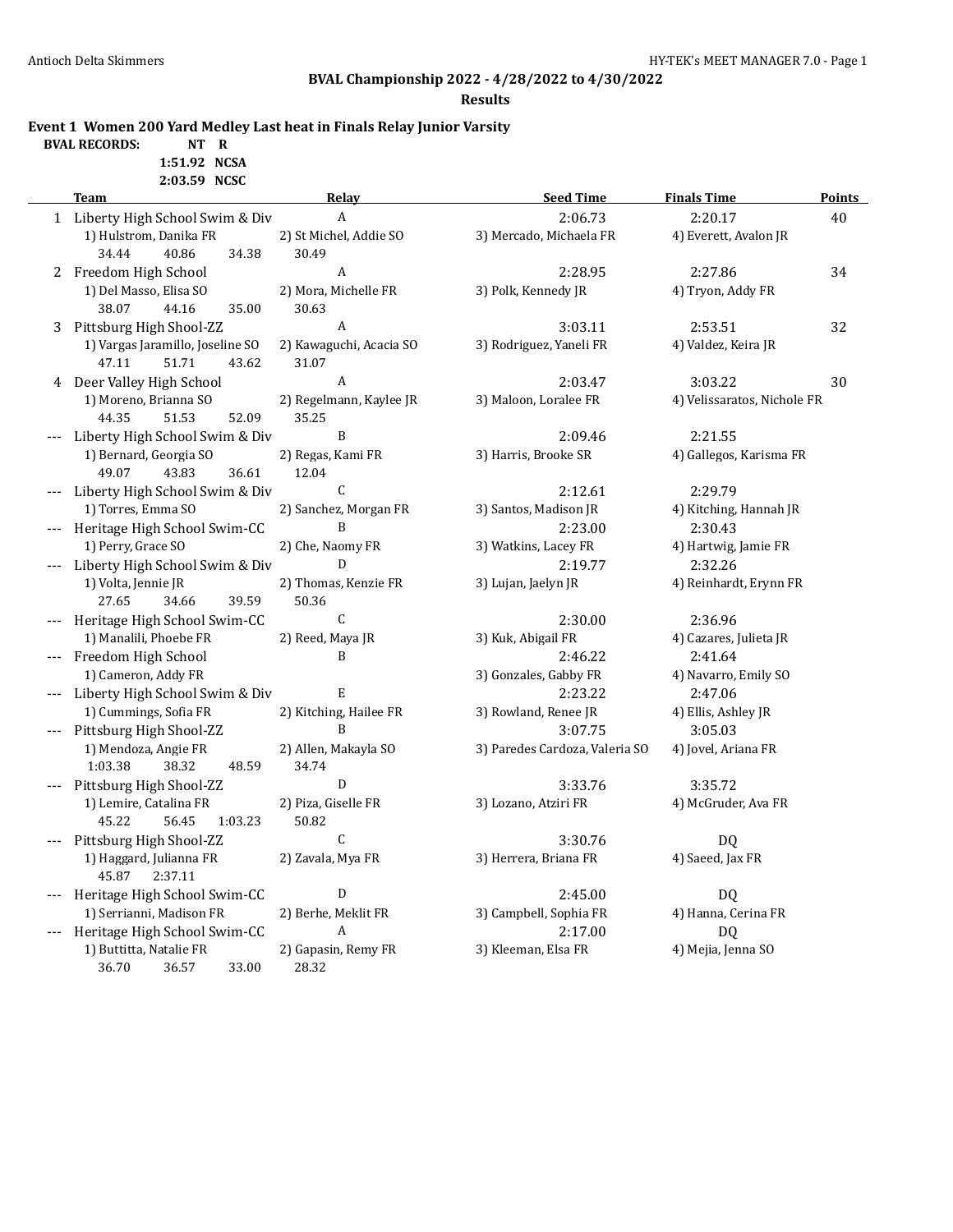#### **Results**

**Event 2 Men 200 Yard Medley Last heat in Finals Relay Junior Varsity**

#### **BVAL RECORDS: NT R 1:39.92 NCSA 1:52.99 NCSC**

|       | 1102122 11000                  |       |       |                            |                      |                        |               |  |  |
|-------|--------------------------------|-------|-------|----------------------------|----------------------|------------------------|---------------|--|--|
|       | Team                           |       |       | Relay                      | <b>Seed Time</b>     | <b>Finals Time</b>     | <b>Points</b> |  |  |
|       | Heritage High School Swim-CC   |       |       | A                          | 2:02.75              | 2:05.63                | 40            |  |  |
|       | 1) Kralj, Travis SO            |       |       | 2) Shin, David SO          | 3) Duttera, Aidan FR | 4) McCallum, Evan FR   |               |  |  |
|       | 36.99                          | 29.25 | 32.40 | 26.99                      |                      |                        |               |  |  |
| $---$ | Liberty High School Swim & Div |       |       | A                          | 2:14.91              | DQ                     |               |  |  |
|       | 1) Barker, Quentin SO          |       |       | 2) Cleghorn, Jace FR       | 3) Garza, Adan SO    | 4) Haynes, Andrew FR   |               |  |  |
|       | 41.89                          | 36.99 | 35.78 | 26.77                      |                      |                        |               |  |  |
|       | Liberty High School Swim & Div |       |       | B                          | 2:30.03              | D <sub>0</sub>         |               |  |  |
|       | 1) Lazzaro, Ethan FR           |       |       | 2) Rowland, Wylie FR       | 3) Morton, Carter FR | 4) Lim, Ian FR         |               |  |  |
|       | 43.75                          | 36.48 | 37.57 | 31.32                      |                      |                        |               |  |  |
| $---$ | Heritage High School Swim-CC   |       |       | B                          | 2:15.00              | D <sub>0</sub>         |               |  |  |
|       | 1) Dutra Villacer, Felipe JR   |       |       | 2) Rozo Jimenez, Julian FR | 3) Mazza, Bob SO     | 4) Kalasardo, Kyler FR |               |  |  |
|       | 33.67                          | 38.76 | 31.48 | 28.35                      |                      |                        |               |  |  |
|       | Liberty High School Swim & Div |       |       | C                          | 2:37.33              | NS                     |               |  |  |
|       |                                |       |       |                            |                      |                        |               |  |  |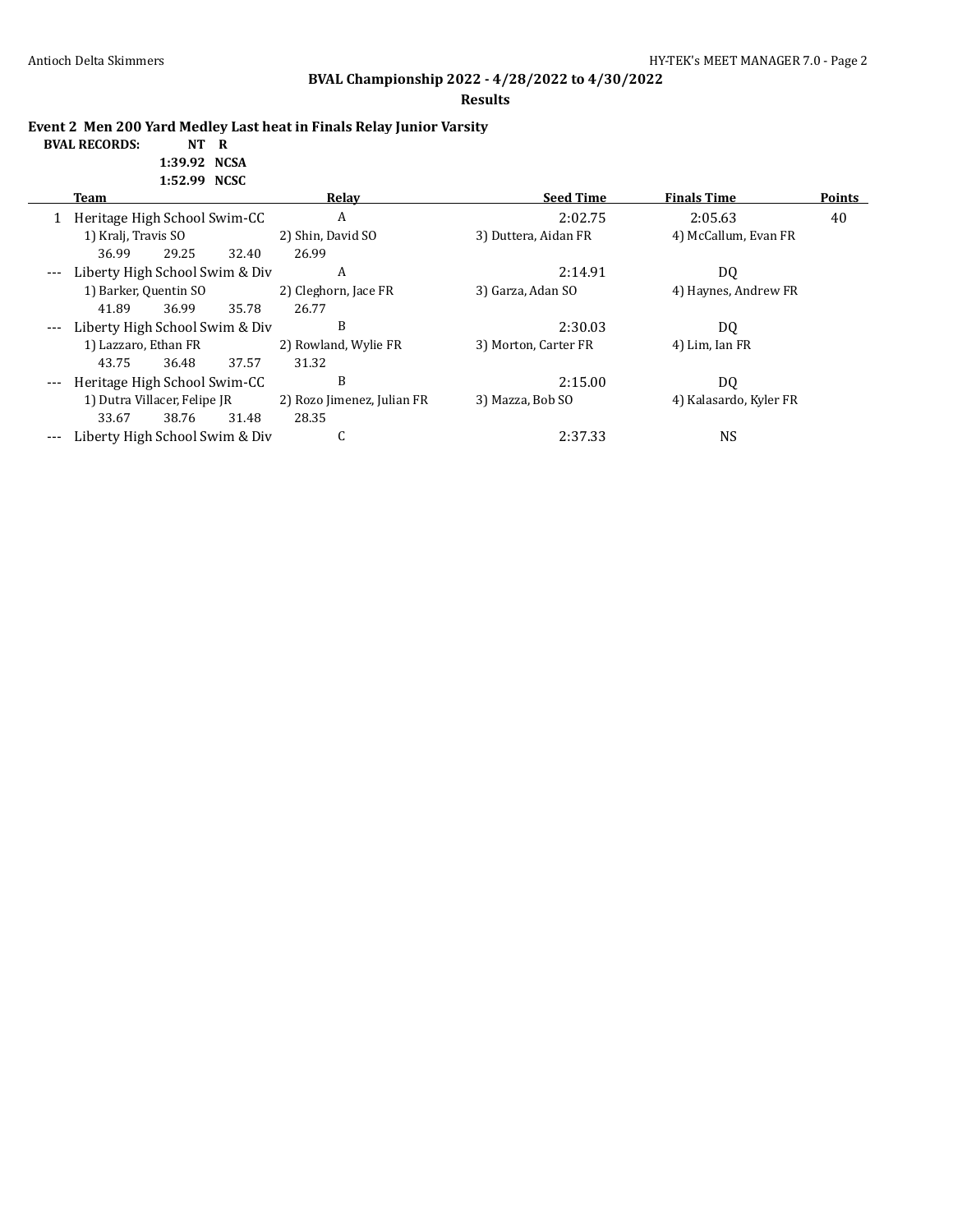#### **Results**

### **Event 3 Women 200 Yard Medley Last heat in Finals Relay Varsity**

| <b>BVAL RECORDS:</b> 1:49.55 R 2005 |              |  | <b>Carondolet</b> |
|-------------------------------------|--------------|--|-------------------|
|                                     | 1:51.92 NCSA |  |                   |

**2:03.59 NCSC**

|   | <b>Team</b>                      | Relay                     | <b>Seed Time</b>        | <b>Finals Time</b>      | <b>Points</b> |
|---|----------------------------------|---------------------------|-------------------------|-------------------------|---------------|
|   | 1 Liberty High School Swim & Div | $\boldsymbol{A}$          | 1:54.12                 | <b>NCSC</b><br>1:53.66  | 40            |
|   | 1) Silva, Alana SO               | 2) Almarinez, Gisele JR   | 3) Sanchez, Olivia JR   | 4) Kleven, Brooke JR    |               |
|   | 29.09<br>33.28<br>26.66          | 24.63                     |                         |                         |               |
| 2 | Heritage High School Swim-CC     | $\boldsymbol{A}$          | 1:58.87                 | <b>NCSC</b><br>1:54.83  | 34            |
|   | 1) Claibourne, Summer JR         | 2) Avalos Paz, Natalia SO | 3) Avalos Paz, Maria SR | 4) Ogden, Megan FR      |               |
|   | 29.27<br>32.55<br>27.90          | 25.11                     |                         |                         |               |
| 3 | Deer Valley High School          | A                         | 2:03.47                 | 2:04.36                 | 32            |
|   | 1) La Bonte, Breeze FR           | 2) Caguyong, Lauryn JR    | 3) Chan, Diana SR       | 4) Shirzai, Auwesta JR  |               |
|   | 32.20<br>33.16<br>26.30          | 32.70                     |                         |                         |               |
|   | 4 Freedom High School            | A                         | 2:14.31                 | 2:15.06                 | 30            |
|   | 1) Guardado, Stephanie SR        | 2) Jones, Sydney SR       | 3) Blackwood, Aimee JR  | 4) Morales, Gabi JR     |               |
|   | 40.43<br>38.42<br>26.58          | 29.63                     |                         |                         |               |
| 5 | Pittsburg High Shool-ZZ          | A                         | 2:40.77                 | 2:20.67                 | 28            |
|   | 1) Goodson, Sofia JR             | 2) Rios, Serenity SR      | 3) Byrd, Alyssia JR     | 4) Moffett, Yesenia FR  |               |
|   | 34.11<br>41.41<br>33.05          | 32.10                     |                         |                         |               |
|   | Liberty High School Swim & Div   | B                         | 1:57.42                 | 2:04.64                 |               |
|   | 1) Watts, Kayden SO              | 2) Silman, Faith JR       | 3) Fehr, Stephanie FR   | 4) Glaser, Kayla SR     |               |
|   | 36.10<br>31.11<br>30.36          | 27.07                     |                         |                         |               |
|   | Heritage High School Swim-CC     | B                         | 2:06.00                 | 2:08.71                 |               |
|   | 1) Cadero, Sophia SO             | 2) Flanery, Sydney JR     | 3) Isaacs, Lexi SO      | 4) Eilersen, Sophia SO  |               |
|   | 35.72<br>29.77<br>34.93          | 28.29                     |                         |                         |               |
|   | Heritage High School Swim-CC     | $\mathsf{C}$              | 2:17.00                 | 2:14.74                 |               |
|   | 1) Cramer, Emma JR               | 2) Romo Rincon, Zoe FR    | 3) Isaacs, Maddie SR    | 4) Petroni, Alissyia JR |               |
|   | 35.21<br>36.11<br>35.34          | 28.08                     |                         |                         |               |
|   | Liberty High School Swim & Div   | C                         | 1:59.45                 | 2:17.68                 |               |
|   | 1) Harris, Brooke SR             | 2) Lasquete, Maddy JR     | 3) Venables, Avery SR   | 4) Lorenz, Grace SR     |               |
|   | 34.79<br>39.87<br>33.86          | 29.16                     |                         |                         |               |
|   | Freedom High School              | B                         | 2:25.39                 | 2:30.67                 |               |
|   | 1) Alcayaga, Abigail SR          | 2) Alaura, Elan SR        | 3) St. Clair, Emma JR   | 4) Fuller, Gigi SR      |               |
|   | 42.99<br>32.72<br>41.86          | 33.10                     |                         |                         |               |
|   | Liberty High School Swim & Div   | ${\bf D}$                 | 2:03.95                 | 2:36.61                 |               |
|   | 1) Davies, Jillian SR            | 2) Ganem, Jianna SR       | 3) Thomas, Addie SR     | 4) Hassig, Gracie SR    |               |
|   | 41.86<br>40.36<br>40.42          | 33.97                     |                         |                         |               |
|   | Antioch High School-CA           | $\boldsymbol{A}$          | 2:11.25                 | DQ                      |               |
|   | 1) McCurdy, Alena FR             | 2) Evans, Johana SR       | 3) Adams, Cora SO       | 4) Livaudais, Emily JR  |               |
|   | 33.30<br>34.27<br>41.84          | 32.59                     |                         |                         |               |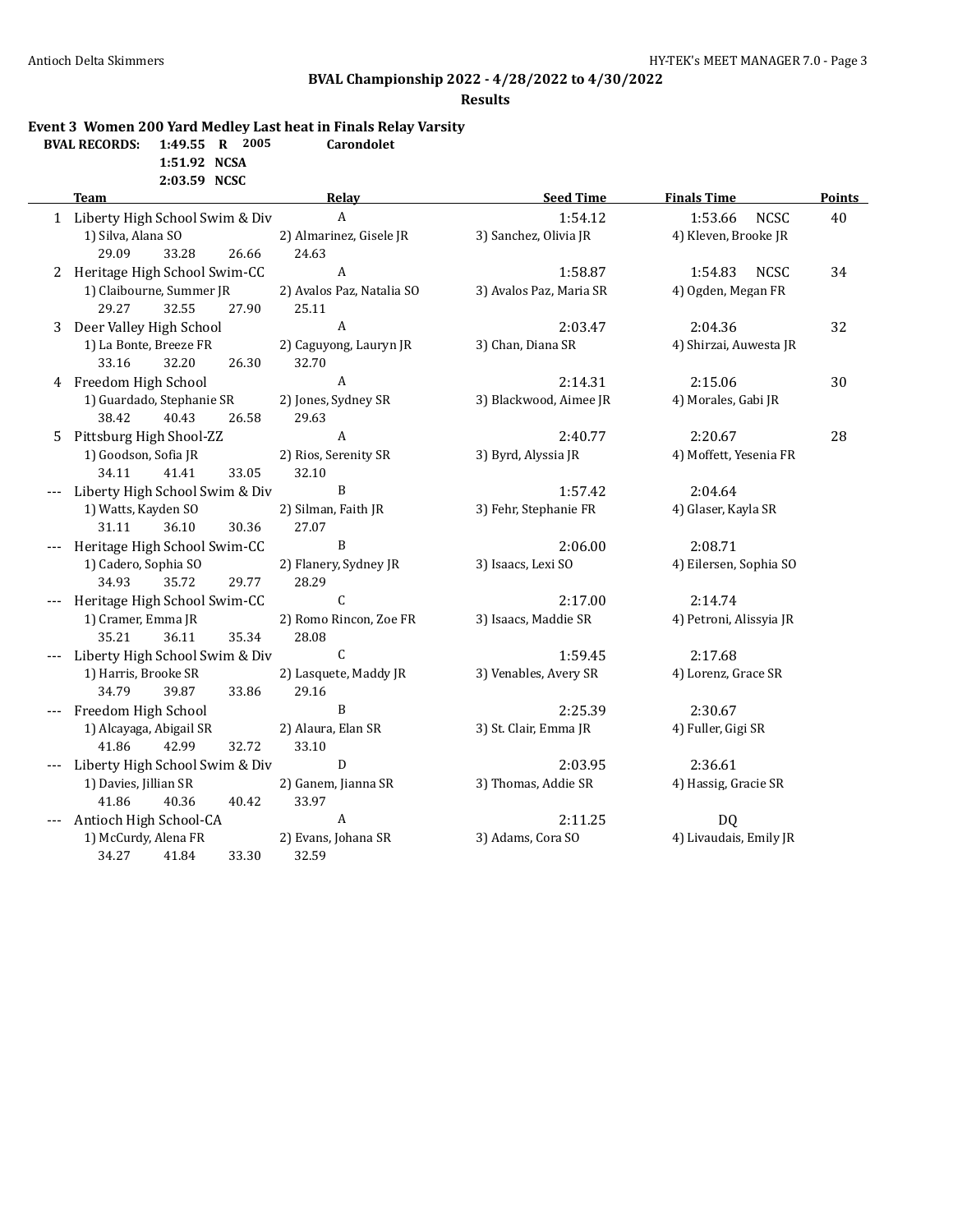#### **Results**

### **Event 4 Men 200 Yard Medley Last heat in Finals Relay Varsity**

| <b>BVAL RECORDS:</b> | $1:35.73$ R  | 2014 | Heritage |
|----------------------|--------------|------|----------|
|                      | 1:39.92 NCSA |      |          |

**1:52.99 NCSC**

|   | <b>Team</b>                    |       |       | Relay                     | <b>Seed Time</b>         | <b>Finals Time</b>           |             | <b>Points</b> |
|---|--------------------------------|-------|-------|---------------------------|--------------------------|------------------------------|-------------|---------------|
|   | Heritage High School Swim-CC   |       |       | $\mathbf{A}$              | 1:43.83                  | 1:39.27                      | <b>NCSA</b> | 40            |
|   | 1) Giuliano, Jadon SR          |       |       | 2) Yee, Tyler FR          | 3) Chang, Brendon JR     | 4) Woolery, Nick FR          |             |               |
|   | 25.02                          | 28.55 | 23.59 | 22.11                     |                          |                              |             |               |
| 2 | Freedom High School            |       |       | A                         | 1:50.03                  | 1:47.99 NCSC                 |             | 34            |
|   | 1) Tompkins, Connor JR         |       |       | 2) Stoltenberg, Jordan SR | 3) Fowler, Danny FR      | 4) Greer, Joe FR             |             |               |
|   | 28.73                          | 29.95 | 24.27 | 25.04                     |                          |                              |             |               |
| 3 | Liberty High School Swim & Div |       |       | A                         | 1:49.28                  | 1:49.81                      | <b>NCSC</b> | 32            |
|   | 1) Venables, Seth SO           |       |       | 2) Metez, David FR        | 3) Pearson, Matthew JR   | 4) Gunderman, Luke SO        |             |               |
|   | 29.41                          | 31.34 | 26.45 | 22.61                     |                          |                              |             |               |
| 4 | Pittsburg High Shool-ZZ        |       |       | A                         | 2:10.35                  | 2:07.14                      |             | 30            |
|   | 1) Darrin-Bascomb, Ethan JR    |       |       | 2) Stone, Stephen JR      | 3) Stone, Patrick FR     | 4) Benedict Mallari, Kyle FR |             |               |
|   | 30.72                          | 36.84 | 31.03 | 28.55                     |                          |                              |             |               |
|   | Heritage High School Swim-CC   |       |       | B                         | 1:54.00                  | 1:54.02                      |             |               |
|   | 1) Cayanan, Caleb JR           |       |       | 2) Loo, Anderson FR       | 3) Aiello, Patrick SR    | 4) Vo, Matthew JR            |             |               |
|   | 31.70                          | 29.85 | 26.85 | 25.62                     |                          |                              |             |               |
|   | Liberty High School Swim & Div |       |       | B                         | 2:02.27                  | 1:58.53                      |             |               |
|   | 1) Venables, Seth SO           |       |       | 2) Nielsen, Austin JR     | 3) Hermanson, Aidan FR   | 4) Bennett-Nava, Adrian SO   |             |               |
|   | 30.60                          | 34.61 | 29.36 | 23.96                     |                          |                              |             |               |
|   | Liberty High School Swim & Div |       |       | C                         | 2:07.75                  | 2:01.43                      |             |               |
|   | 1) Fern, Ethan SR              |       |       | 2) Nielsen, Jack FR       | 3) Durrant, Riley JR     | 4) Drief, Q FR               |             |               |
|   | 32.52                          | 32.45 | 30.29 | 26.17                     |                          |                              |             |               |
|   | Antioch High School-CA         |       |       | A                         | 1:46.21                  | DQ                           |             |               |
|   | 1) Espinoza, Jose JR           |       |       | 2) Cardenas, David SO     | 3) White, Zachary JR     | 4) Delavega, Demian SR       |             |               |
|   | 31.56                          | 36.51 | 26.08 | 26.87                     |                          |                              |             |               |
|   | Pittsburg High Shool-ZZ        |       |       | B                         | 3:02.51                  | DQ                           |             |               |
|   | 1) Brown, Malik SR             |       |       | 2) Villela, Misael JR     | 3) McFadden, Jeremiah JR | 4) Fredrick, Charles SR      |             |               |
|   | 59.69                          | 49.70 | 42.35 | 28.27                     |                          |                              |             |               |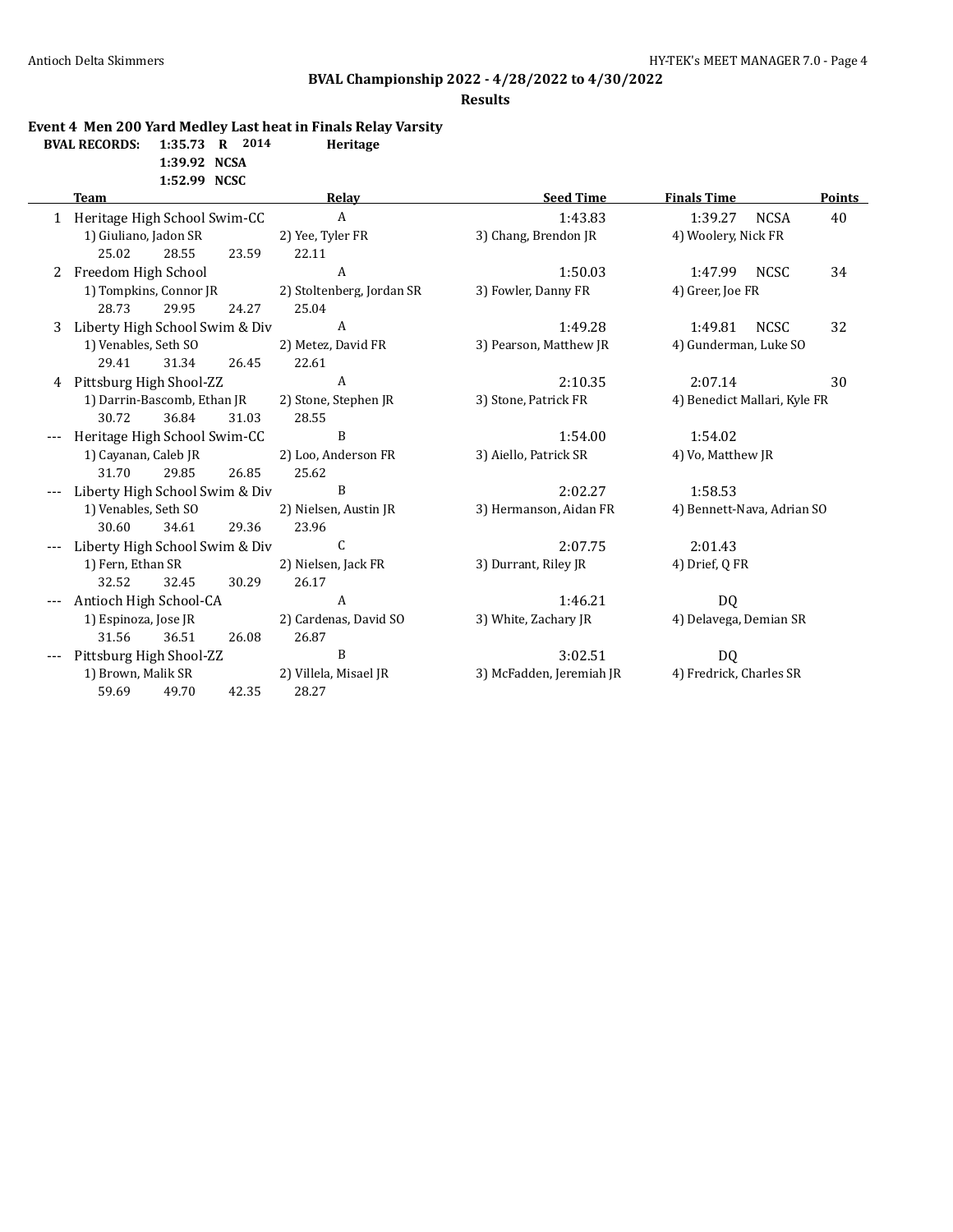# **BVAL Championship 2022 - 4/28/2022 to 4/30/2022**

**Results**

### **Event 5 Women 200 Yard Freestyle Junior Varsity**

**BVAL RECORDS: NT R**

**1:56.21 NCSA 2:02.99 NCSC**

|                  | Name             |         | Yr School                             | <b>Prelim Time</b> | <b>Finals Time</b> | Points |
|------------------|------------------|---------|---------------------------------------|--------------------|--------------------|--------|
| A - Final        |                  |         |                                       |                    |                    |        |
| $\mathbf{1}$     | Ross, Kayla      |         | SO Liberty High School Swim & Div     | 2:24.68            | 2:21.75            | 20     |
|                  | 32.27<br>37.01   | 38.52   | 33.95                                 |                    |                    |        |
| 2                | Mejia, Jenna     |         | SQ Heritage High School Swim-CC       | 2:31.00            | 2:31.48            | 17     |
|                  | 32.47<br>37.94   | 40.56   | 40.51                                 |                    |                    |        |
| 3                | Valles, Maya     |         | SQ Heritage High School Swim-CC       | 2:33.67            | 2:32.05            | 16     |
|                  | 33.75<br>37.56   | 40.17   | 40.57                                 |                    |                    |        |
| 4                | Hulstrom, Danika |         | FR Liberty High School Swim & Div     | 2:32.92            | 2:33.19            | 15     |
|                  | 35.35<br>38.63   | 41.24   | 37.97                                 |                    |                    |        |
| 5                | Sanchez, Morgan  |         | FR Liberty High School Swim & Div     | 2:46.48            | 2:37.05            | 14     |
|                  | 34.56<br>40.12   | 1:22.37 |                                       |                    |                    |        |
| 6                | Perry, Grace     |         | SO Heritage High School Swim-CC       | 2:40.82            | 2:37.99            | 13     |
|                  | 37.56<br>39.76   | 40.21   | 40.46                                 |                    |                    |        |
| 7                | Del Masso, Elisa |         | SO Freedom High School                | 2:42.32            | 2:43.90            | 12     |
|                  | 34.97<br>40.93   | 43.80   | 44.20                                 |                    |                    |        |
| 8                | Ashcroft, Alice  |         | FR Heritage High School Swim-CC       | 2:48.32            | 2:52.43            | 11     |
|                  | 36.96<br>42.80   | 46.60   | 46.07                                 |                    |                    |        |
| <b>B</b> - Final |                  |         |                                       |                    |                    |        |
| 9                | Torres, Emma     |         | Liberty High School Swim & Div<br>SO. | 2:50.22            | 2:49.44            | 9      |
|                  | 37.48<br>41.86   | 44.81   | 45.29                                 |                    |                    |        |
| 10               | Moreno, Brianna  |         | Deer Valley High School<br>SO.        | 2:52.42            | 2:55.99            | 7      |
|                  | 38.38<br>44.04   | 47.19   | 46.38                                 |                    |                    |        |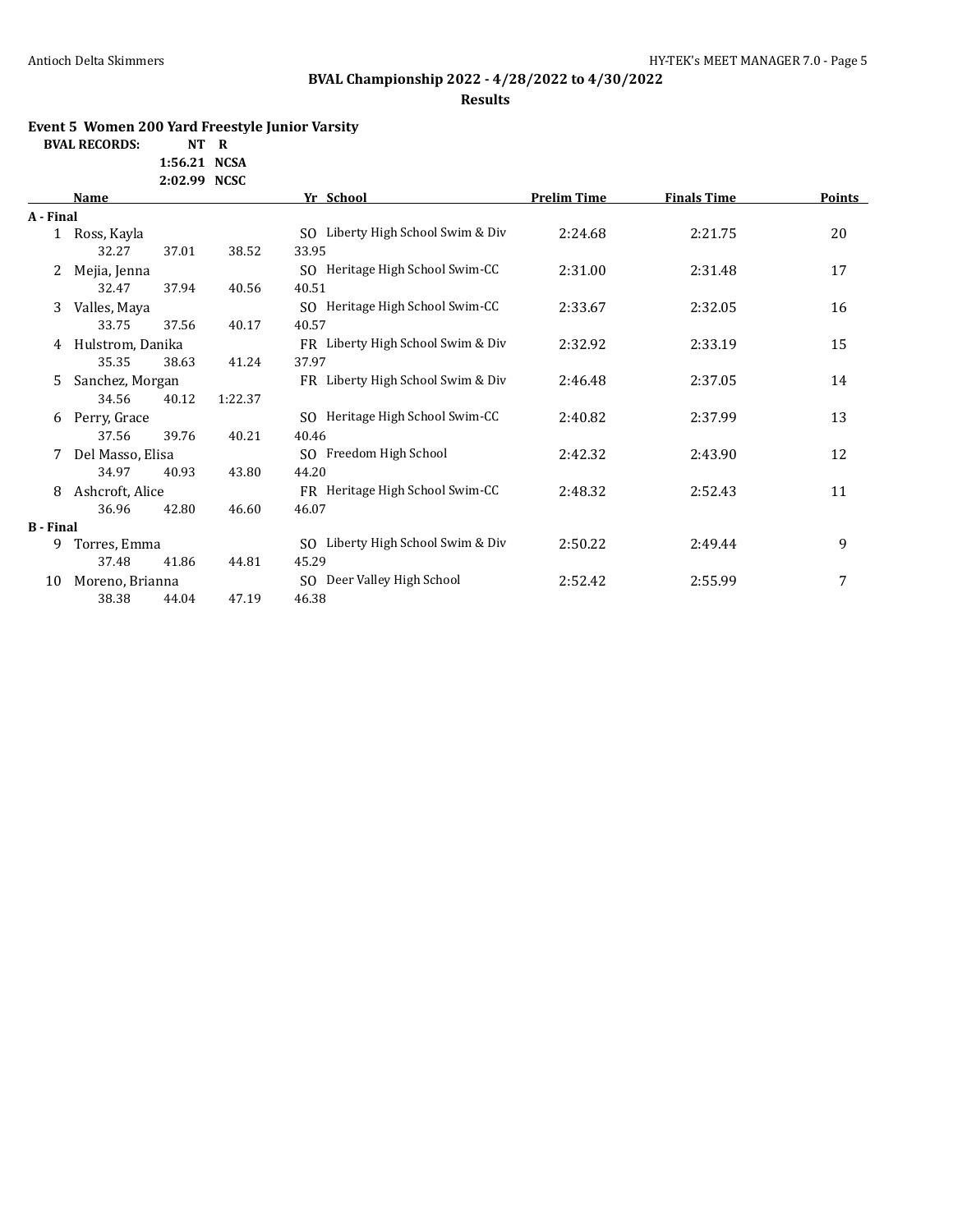# **BVAL Championship 2022 - 4/28/2022 to 4/30/2022**

**Results**

### **Event 5 Women 200 Yard Freestyle Junior Varsity**

**BVAL RECORDS: NT R**

**1:56.21 NCSA 2:02.99 NCSC**

|       | Name                 |         | Yr School                         | <b>Seed Time</b> | <b>Prelim Time</b> |              |
|-------|----------------------|---------|-----------------------------------|------------------|--------------------|--------------|
|       | <b>Preliminaries</b> |         |                                   |                  |                    |              |
|       | 1 Ross, Kayla        |         | SO Liberty High School Swim & Div | 2:31.04          | 2:24.68            | $\mathsf{q}$ |
|       | 33.65<br>37.73       | 37.79   | 35.51                             |                  |                    |              |
| 2     | Mejia, Jenna         |         | SO Heritage High School Swim-CC   | 2:35.40          | 2:31.00            | $\mathbf q$  |
|       | 33.50<br>37.48       | 40.14   | 39.88                             |                  |                    |              |
| 3     | Hulstrom, Danika     |         | FR Liberty High School Swim & Div | 2:36.47          | 2:32.92            | $\mathbf q$  |
|       | 34.92<br>39.74       | 40.50   | 37.76                             |                  |                    |              |
| 4     | Valles, Maya         |         | SO Heritage High School Swim-CC   | 2:36.00          | 2:33.67            | $\mathbf q$  |
|       | 34.72<br>38.79       | 40.51   | 39.65                             |                  |                    |              |
| 5.    | Perry, Grace         |         | SO Heritage High School Swim-CC   | 2:37.40          | 2:40.82            | $\mathbf q$  |
|       | 38.52<br>40.85       | 40.71   | 40.74                             |                  |                    |              |
| 6     | Del Masso, Elisa     |         | SO Freedom High School            | 2:41.70          | 2:42.32            | $\mathbf q$  |
|       | 35.99<br>41.60       | 43.27   | 41.46                             |                  |                    |              |
| 7.    | Sanchez, Morgan      |         | FR Liberty High School Swim & Div | 2:42.56          | 2:46.48            | $\mathbf q$  |
|       | 38.41                |         | 40.60                             |                  |                    |              |
| 8     | Ashcroft, Alice      |         | FR Heritage High School Swim-CC   | 2:50.50          | 2:48.32            | $\mathbf q$  |
|       | 38.66<br>42.33       | 44.55   | 42.78                             |                  |                    |              |
| 9.    | Torres, Emma         |         | SO Liberty High School Swim & Div | 2:48.41          | 2:50.22            | $\mathbf q$  |
|       | 38.20<br>43.18       | 45.41   | 43.43                             |                  |                    |              |
| 10    | Manalili, Phoebe     |         | FR Heritage High School Swim-CC   | 3:01.00          | 2:50.50            | q            |
|       | 37.42<br>42.97       | 45.86   | 44.25                             |                  |                    |              |
|       | 11 Dugan, Caitlin    |         | JR Heritage High School Swim-CC   | 2:52.50          | 2:51.35            | $\mathbf q$  |
|       | 39.09<br>43.35       | 45.34   | 43.57                             |                  |                    |              |
| 12    | Moreno, Brianna      |         | SO Deer Valley High School        | 3:30.00          | 2:52.42            | $\mathbf q$  |
|       | 38.07<br>43.82       | 46.14   | 44.39                             |                  |                    |              |
| 13    | Wilson, Olivia       |         | FR Liberty High School Swim & Div | 2:56.01          | 2:54.88            | $\mathbf q$  |
|       | 36.60<br>44.24       | 47.22   | 46.82                             |                  |                    |              |
| 14    | Balstrini, Elena     |         | JR Liberty High School Swim & Div | 3:23.55          | 3:00.70            | q            |
|       | 42.12<br>47.34       | 47.01   | 44.23                             |                  |                    |              |
| 15    | Ellis, Ashley        |         | JR Liberty High School Swim & Div | 3:16.76          | 3:01.79            | q            |
|       | 40.81<br>44.82       | 48.83   | 47.33                             |                  |                    |              |
| 16    | Hassig, Lucy         |         | FR Liberty High School Swim & Div | 3:07.16          | 3:04.05            | q            |
|       | 41.14<br>45.20       | 48.74   | 48.97                             |                  |                    |              |
| 17    | Eaton, Amy           |         | FR Heritage High School Swim-CC   | 2:46.50          | 3:06.32            |              |
|       | 35.61<br>43.44       | 1:47.27 |                                   |                  |                    |              |
| $---$ | DiBerardino, Mia     |         | FR Liberty High School Swim & Div | 2:31.50          | <b>NS</b>          |              |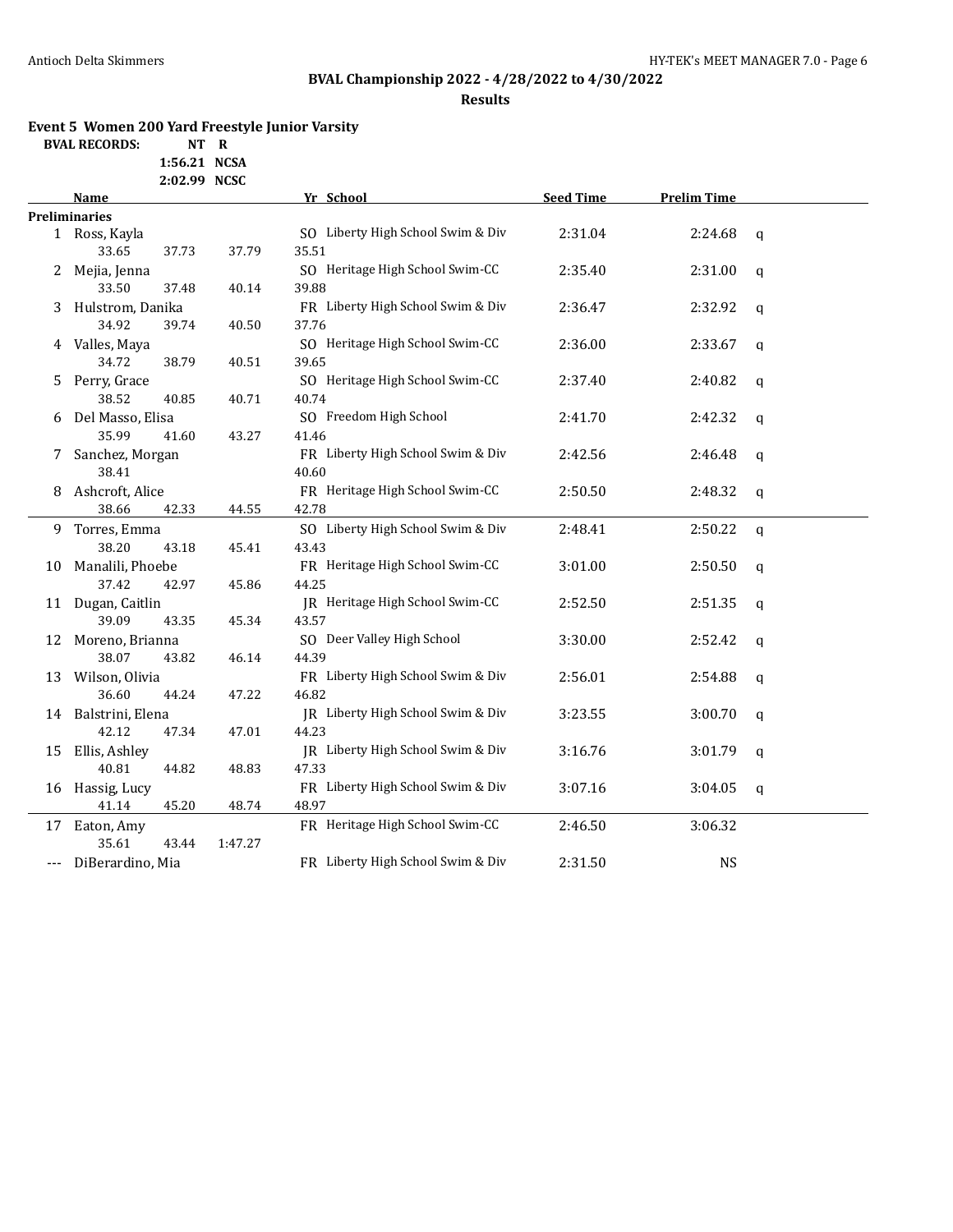# **BVAL Championship 2022 - 4/28/2022 to 4/30/2022**

**Results**

### **Event 6 Men 200 Yard Freestyle Junior Varsity**

**BVAL RECORDS: NT R**

**1:44.01 NCSA 1:50.99 NCSC**

|                  | Name                 |       |         | Yr School                             | <b>Prelim Time</b> | <b>Finals Time</b> | <b>Points</b> |
|------------------|----------------------|-------|---------|---------------------------------------|--------------------|--------------------|---------------|
| A - Final        |                      |       |         |                                       |                    |                    |               |
| $\mathbf{1}$     | Duttera, Aidan       |       |         | FR Heritage High School Swim-CC       | 2:09.28            | 2:06.56            | 20            |
|                  | 28.32                | 32.20 | 33.86   | 32.18                                 |                    |                    |               |
| 2                | Kralj, Travis        |       |         | Heritage High School Swim-CC<br>SO.   | 2:11.74            | 2:11.76            | 17            |
|                  | 28.79                | 33.31 | 35.23   | 34.43                                 |                    |                    |               |
| 3                | Kalasardo, Kyler     |       |         | FR Heritage High School Swim-CC       | 2:32.93            | 2:30.23            | 16            |
|                  | 30.97                | 36.17 | 1:23.09 |                                       |                    |                    |               |
| 4                | Criswell, Brandon    |       |         | FR Freedom High School                | 2:40.33            | 2:33.37            | 15            |
|                  | 32.77                | 38.57 | 41.20   | 40.83                                 |                    |                    |               |
| 5.               | Cleghorn, Jace       |       |         | FR Liberty High School Swim & Div     | 2:39.84            | 2:37.23            | 14            |
|                  | 35.10                | 39.43 | 1:22.70 |                                       |                    |                    |               |
| 6.               | Lazzaro, Ethan       |       |         | FR Liberty High School Swim & Div     | 2:35.33            | 2:40.59            | 13            |
|                  | 32.62                | 39.15 | 45.42   | 43.40                                 |                    |                    |               |
|                  | Barker, Quentin      |       |         | Liberty High School Swim & Div<br>SO. | 2:55.13            | 2:47.34            | 12            |
|                  | 35.18                | 41.74 | 46.34   | 44.08                                 |                    |                    |               |
| $---$            | Lest, Rahlo          |       |         | IR Liberty High School Swim & Div     | 3:09.15            | DQ                 |               |
|                  | 42.63                | 52.29 | 53.10   | 46.64                                 |                    |                    |               |
| <b>B</b> - Final |                      |       |         |                                       |                    |                    |               |
| 9                | Velissaratos, Sthati |       |         | FR Deer Valley High School            | 3:13.32            | 3:16.01            | 9             |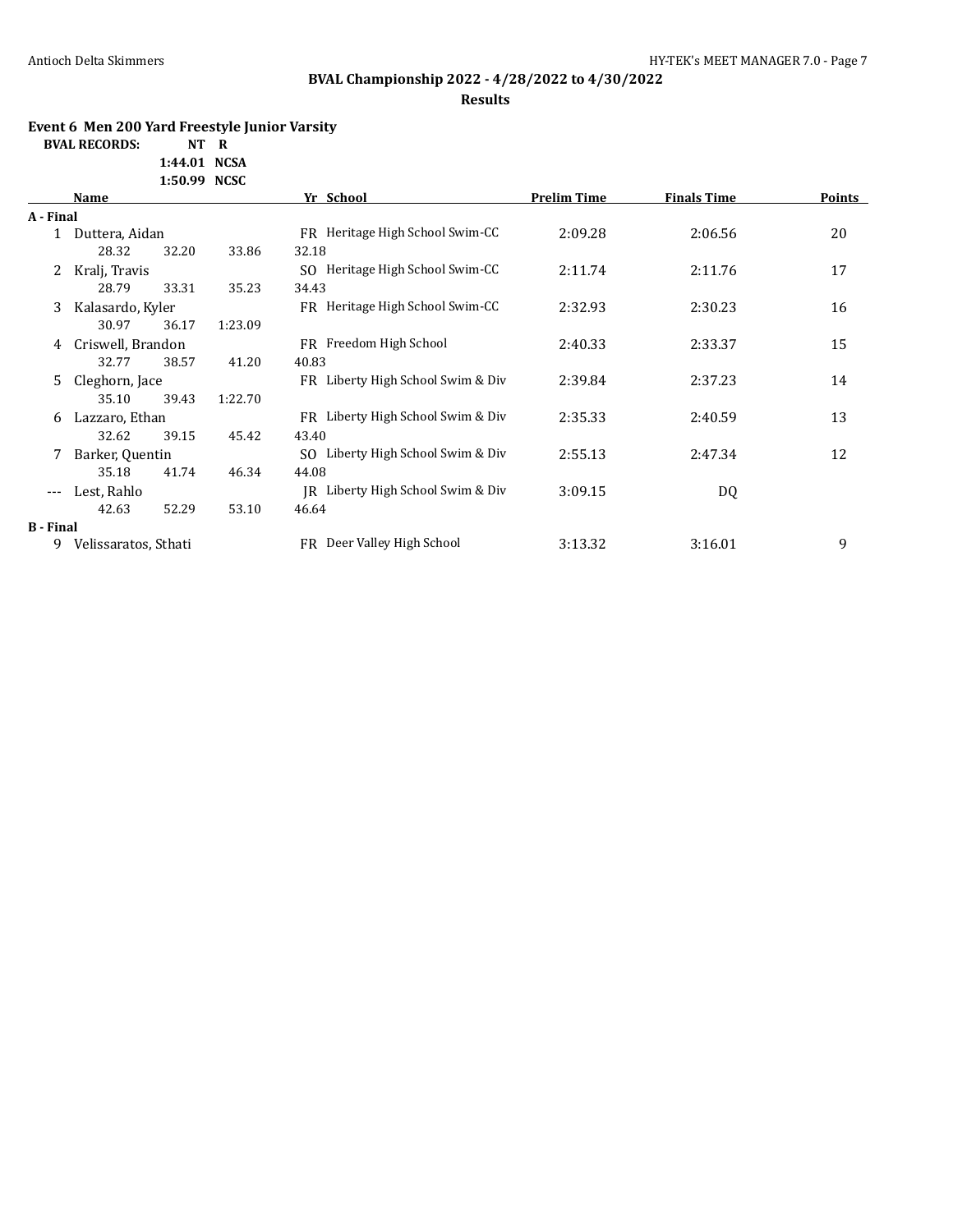**Results**

### **Event 6 Men 200 Yard Freestyle Junior Varsity**

**BVAL RECORDS: 1:44.01 NCSA** 

|  | 1:44.01 NGSA |
|--|--------------|
|  | 1:50.99 NCSC |

|   | Name                 |       |       | Yr School                         | <b>Seed Time</b> | <b>Prelim Time</b> |   |
|---|----------------------|-------|-------|-----------------------------------|------------------|--------------------|---|
|   | <b>Preliminaries</b> |       |       |                                   |                  |                    |   |
|   | Duttera, Aidan       |       |       | FR Heritage High School Swim-CC   | 2:07.56          | 2:09.28            | q |
|   | 29.59                | 33.91 | 34.01 | 31.77                             |                  |                    |   |
|   | Kralj, Travis        |       |       | SO Heritage High School Swim-CC   | 2:14.35          | 2:11.74            | q |
|   | 28.16                | 33.69 | 35.27 | 34.62                             |                  |                    |   |
| 3 | Kalasardo, Kyler     |       |       | FR Heritage High School Swim-CC   | 2:28.50          | 2:32.93            | q |
|   | 32.37                | 38.56 | 42.47 | 39.53                             |                  |                    |   |
| 4 | Lazzaro, Ethan       |       |       | FR Liberty High School Swim & Div | 2:48.67          | 2:35.33            | q |
|   | 32.99                | 39.04 | 43.01 | 40.29                             |                  |                    |   |
| 5 | Cleghorn, Jace       |       |       | FR Liberty High School Swim & Div | 2:38.60          | 2:39.84            | q |
|   | 34.78                | 40.37 | 43.58 | 41.11                             |                  |                    |   |
| 6 | Criswell, Brandon    |       |       | FR Freedom High School            | 2:30.54          | 2:40.33            | a |
|   | 33.46                | 39.76 | 44.42 | 42.69                             |                  |                    |   |
| 7 | Barker, Quentin      |       |       | SO Liberty High School Swim & Div | 3:06.80          | 2:55.13            | q |
|   | 35.95                | 42.85 | 47.91 | 48.42                             |                  |                    |   |
| 8 | Lest, Rahlo          |       |       | IR Liberty High School Swim & Div | 3:36.55          | 3:09.15            | q |
|   | 43.77                | 48.16 | 52.12 | 45.10                             |                  |                    |   |
| 9 | Velissaratos, Sthati |       |       | FR Deer Valley High School        | 3:30.00          | 3:13.32            | q |
|   |                      |       |       |                                   |                  |                    |   |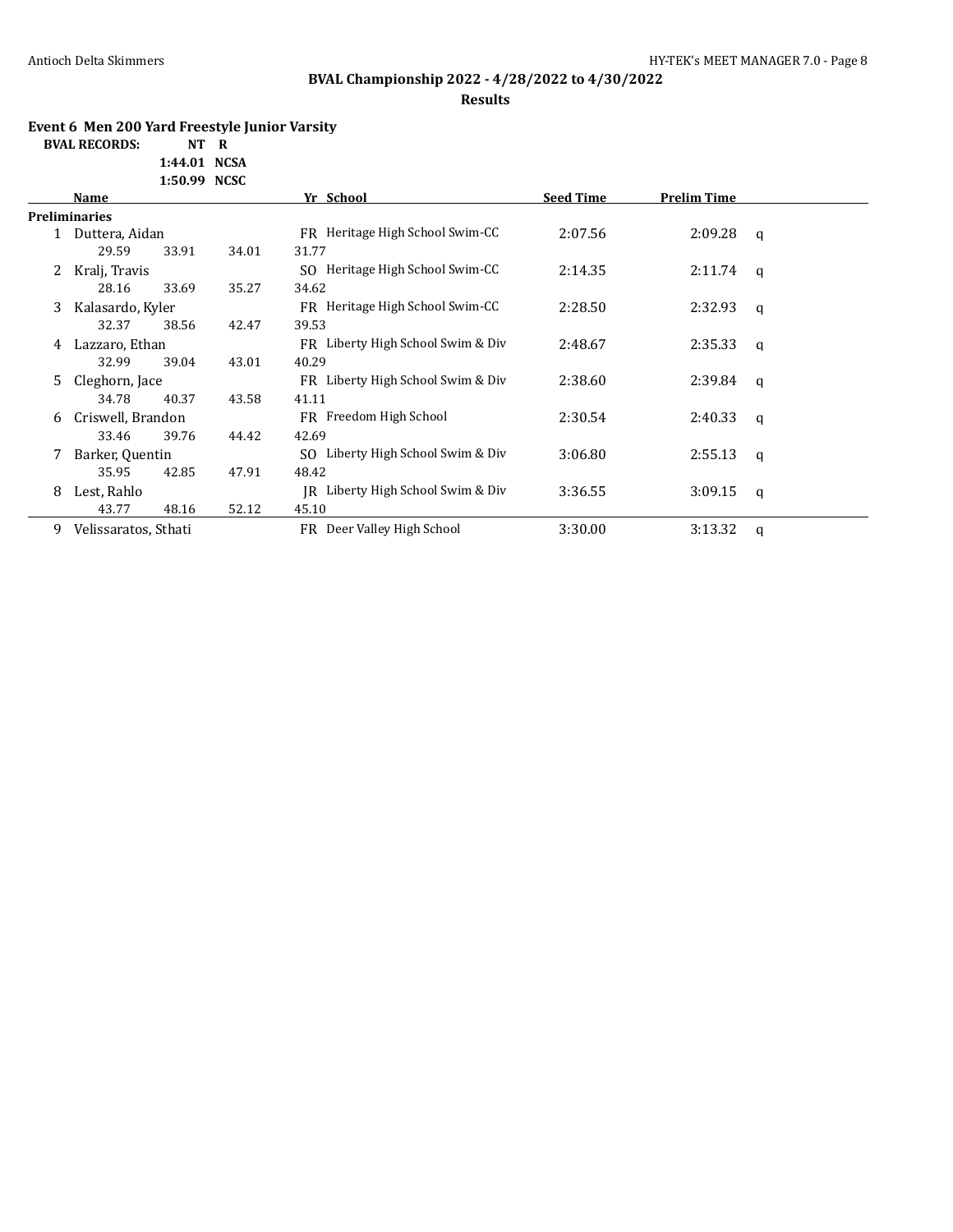### **BVAL Championship 2022 - 4/28/2022 to 4/30/2022**

#### **Results**

#### **Event 7 Women 200 Yard Freestyle Varsity**

**BVAL RECORDS: 1:48.15 R 2007 Kate Dwelley - Liberty**

**1:56.21 NCSA 2:02.99 NCSC**

|                  | <b>Name</b>           |         | Yr School                         | <b>Prelim Time</b> | <b>Finals Time</b> |             | <b>Points</b> |
|------------------|-----------------------|---------|-----------------------------------|--------------------|--------------------|-------------|---------------|
| A - Final        |                       |         |                                   |                    |                    |             |               |
|                  | 1 Chan, Diana         |         | SR Deer Valley High School        | 1:52.11            | 1:52.35            | <b>NCSA</b> | 20            |
|                  | 26.31<br>27.98        | 28.92   | 29.14                             |                    |                    |             |               |
|                  | 2 Avalos Paz, Natalia |         | SO Heritage High School Swim-CC   | 1:59.29            | 1:59.01            | <b>NCSC</b> | 17            |
|                  | 27.69<br>29.89        | 30.55   | 30.88                             |                    |                    |             |               |
| 3                | Ayers, Athena         |         | SO Liberty High School Swim & Div | 2:03.57            | 2:00.46            | <b>NCSC</b> | 16            |
|                  | 27.25<br>29.94        | 31.56   | 31.71                             |                    |                    |             |               |
| 4                | Ogden, Megan          |         | FR Heritage High School Swim-CC   | 2:04.56            | 2:03.98            |             | 15            |
|                  | 28.95<br>31.05        | 32.47   | 31.51                             |                    |                    |             |               |
| 5                | Hall, Lindsey         |         | SO Liberty High School Swim & Div | 2:06.06            | 2:07.75            |             | 14            |
|                  | 28.43<br>31.23        | 33.21   | 34.88                             |                    |                    |             |               |
| 6                | Smith, Annabelle      |         | SO Liberty High School Swim & Div | 2:18.60            | 2:16.89            |             | 13            |
|                  | 30.67<br>33.83        | 35.86   | 36.53                             |                    |                    |             |               |
|                  | Lorenz, Grace         |         | SR Liberty High School Swim & Div | 2:20.49            | 2:19.39            |             | 12            |
|                  | 30.55<br>34.24        | 37.19   | 37.41                             |                    |                    |             |               |
| 8                | Flanery, Sydney       |         | IR Heritage High School Swim-CC   | 2:24.07            | 2:24.39            |             | 11            |
|                  | 31.63<br>36.73        | 38.18   | 37.85                             |                    |                    |             |               |
| <b>B</b> - Final |                       |         |                                   |                    |                    |             |               |
| 9                | Lindeman, Peri        |         | IR Heritage High School Swim-CC   | 2:25.16            | 2:23.64            |             | 9             |
|                  | 33.11<br>36.64        | 37.71   | 36.18                             |                    |                    |             |               |
| 10               | St. Clair, Emma       |         | JR Freedom High School            | 2:30.55            | 2:25.96            |             | 7             |
|                  | 32.59<br>36.39        | 1:17.18 |                                   |                    |                    |             |               |
| 11               | Jones, Sydney         |         | SR Freedom High School            | 2:29.86            | 2:29.16            |             | 6             |
|                  | 32.94<br>38.16        | 39.16   | 38.90                             |                    |                    |             |               |
| 12               | Livaudais, Emily      |         | JR Antioch High School-CA         | 2:41.22            | 2:45.71            |             | 5             |
|                  | 38.29<br>41.79        | 44.35   | 41.28                             |                    |                    |             |               |
| 13               | Castillo, Andrea      |         | JR Pittsburg High Shool-ZZ        | 2:57.62            | 2:55.99            |             | 4             |
|                  | 39.54<br>46.40        | 47.07   | 42.98                             |                    |                    |             |               |
| 14               | Zavala, Helen         |         | JR Deer Valley High School        | 3:23.16            | 3:20.63            |             | 3             |
|                  | 40.89<br>51.21        | 55.20   | 53.33                             |                    |                    |             |               |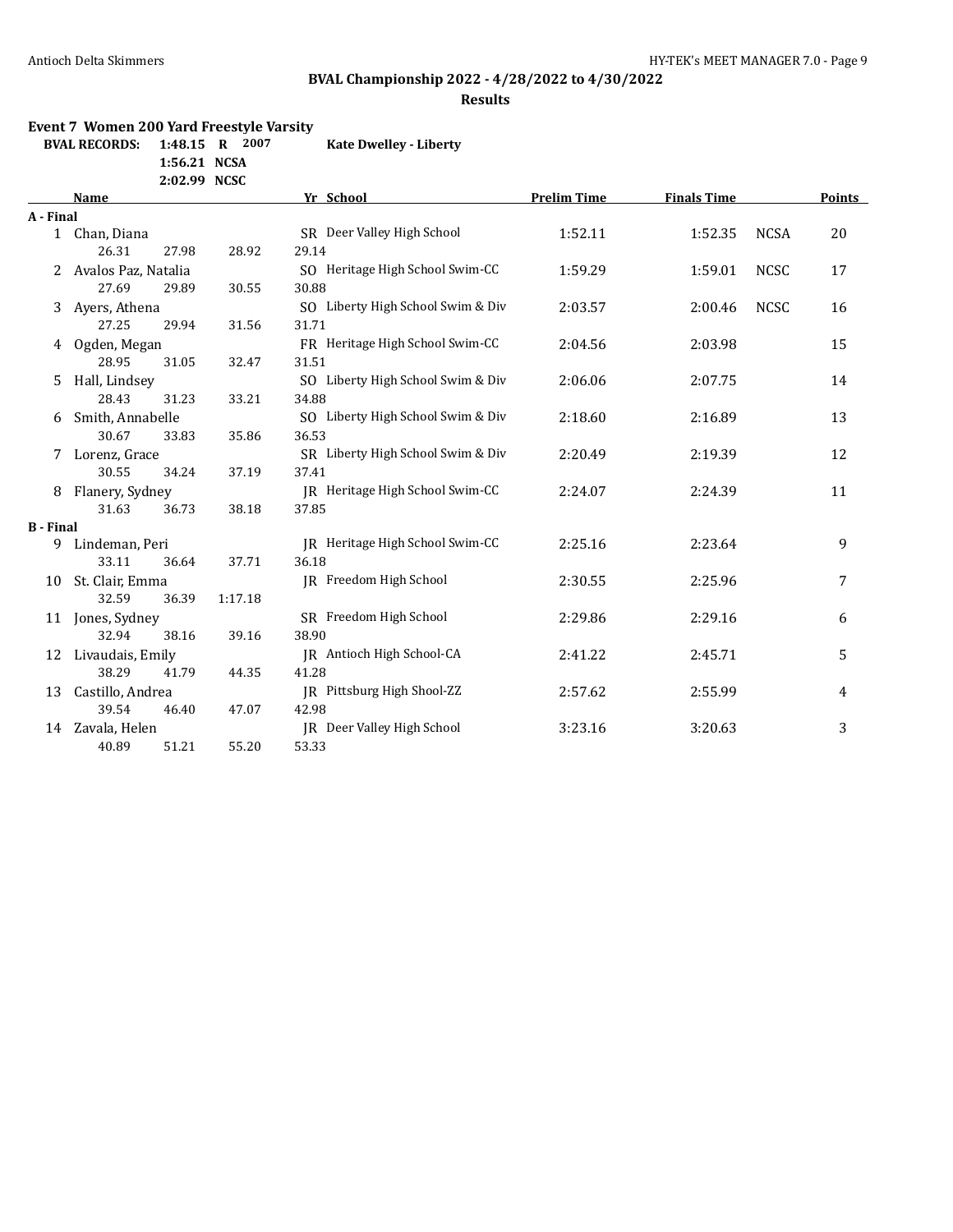### **BVAL Championship 2022 - 4/28/2022 to 4/30/2022**

#### **Results**

#### **Event 7 Women 200 Yard Freestyle Varsity**

**BVAL RECORDS: 1:48.15 R 2007 Kate Dwelley - Liberty**

**1:56.21 NCSA 2:02.99 NCSC**

|    | Name                  |         | Yr School                         | <b>Seed Time</b> |         |             |
|----|-----------------------|---------|-----------------------------------|------------------|---------|-------------|
|    | <b>Preliminaries</b>  |         |                                   |                  |         |             |
|    | 1 Chan, Diana         |         | SR Deer Valley High School        | 1:54.00          | 1:52.11 | qNCSA       |
|    | 25.61<br>27.75        | 29.05   | 29.70                             |                  |         |             |
|    | 2 Avalos Paz, Natalia |         | SO Heritage High School Swim-CC   | 2:00.50          | 1:59.29 | qNCSC       |
|    | 27.52<br>29.76        | 30.75   | 31.26                             |                  |         |             |
| 3  | Ayers, Athena         |         | SO Liberty High School Swim & Div | 2:03.65          | 2:03.57 | $\mathbf q$ |
|    | 27.99<br>31.04        | 32.02   | 32.52                             |                  |         |             |
|    | 4 Ogden, Megan        |         | FR Heritage High School Swim-CC   | 2:06.61          | 2:04.56 | q           |
|    | 29.05<br>31.60        | 32.30   | 31.61                             |                  |         |             |
| 5  | Hall, Lindsey         |         | SO Liberty High School Swim & Div | 2:07.66          | 2:06.06 | q           |
|    | 28.81<br>31.70        | 32.64   | 32.91                             |                  |         |             |
| 6  | Smith, Annabelle      |         | SO Liberty High School Swim & Div | 2:22.86          | 2:18.60 | q           |
|    | 32.02<br>34.83        | 36.23   | 35.52                             |                  |         |             |
|    | 7 Lorenz, Grace       |         | SR Liberty High School Swim & Div | 2:19.85          | 2:20.49 | q           |
|    | 30.37<br>34.44        | 37.52   | 38.16                             |                  |         |             |
| 8  | Flanery, Sydney       |         | IR Heritage High School Swim-CC   | 2:23.88          | 2:24.07 | $\mathbf q$ |
|    | 32.03<br>36.19        | 37.87   | 37.98                             |                  |         |             |
|    | 9 Lindeman, Peri      |         | IR Heritage High School Swim-CC   | 2:25.22          | 2:25.16 | q           |
|    | 33.18<br>37.02        | 38.26   | 36.70                             |                  |         |             |
| 10 | Jones, Sydney         |         | SR Freedom High School            | 2:31.12          | 2:29.86 | $\mathbf q$ |
|    | 33.15<br>38.14        | 40.53   | 38.04                             |                  |         |             |
|    | 11 St. Clair, Emma    |         | JR Freedom High School            | 2:34.16          | 2:30.55 | q           |
|    | 32.85<br>37.38        | 1:20.32 |                                   |                  |         |             |
|    | 12 Lasquete, Maddy    |         | IR Liberty High School Swim & Div | 2:25.54          | 2:37.88 | $\mathbf q$ |
|    | 33.79<br>38.50        | 43.14   | 42.45                             |                  |         |             |
| 13 | Livaudais, Emily      |         | JR Antioch High School-CA         | 2:39.64          | 2:41.22 | q           |
|    | 36.21<br>40.27        | 42.84   | 41.90                             |                  |         |             |
| 14 | Latifzadah, Raihana   |         | JR Deer Valley High School        | 2:59.83          | 2:53.83 | q           |
|    | 36.22<br>43.44        | 47.10   | 47.07                             |                  |         |             |
| 15 | Castillo, Andrea      |         | IR Pittsburg High Shool-ZZ        | 2:56.17          | 2:57.62 | q           |
|    | 37.47<br>44.64        | 48.47   | 47.04                             |                  |         |             |
| 16 | Zavala, Helen         |         | JR Deer Valley High School        | 2:59.00          | 3:23.16 | q           |
|    | 40.37<br>52.96        | 56.39   | 53.44                             |                  |         |             |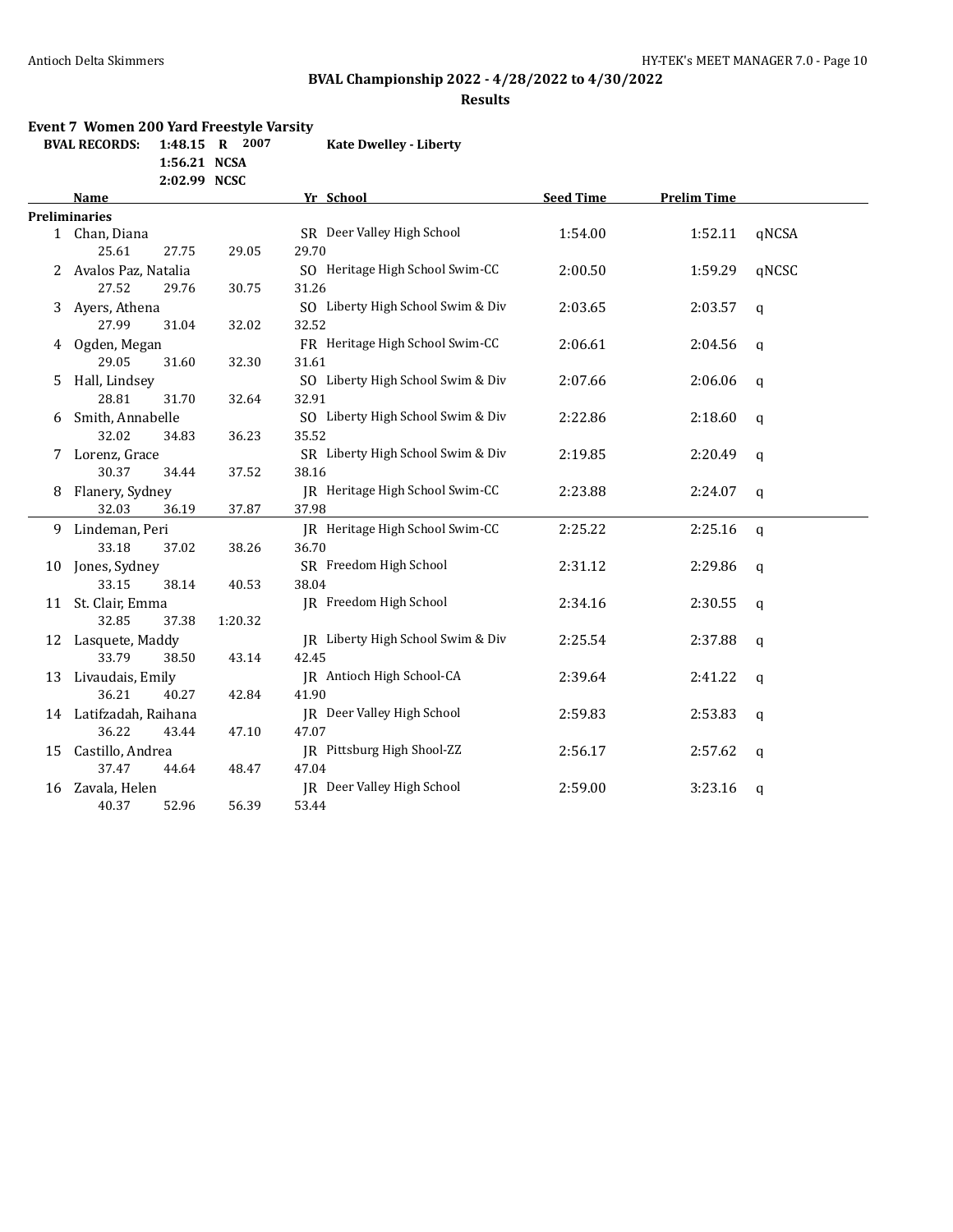# **BVAL Championship 2022 - 4/28/2022 to 4/30/2022**

### **Results**

### **Event 8 Men 200 Yard Freestyle Varsity BVAL RECORDS: 1:41.16 R 1997 C. Kennedy - Northgater**

**1:44.01 NCSA**

| Kennedy - Northgate . |  |  |
|-----------------------|--|--|
|                       |  |  |

|                  |                       | 1:50.99 NCSC              |                                   |                    |                    |      |        |
|------------------|-----------------------|---------------------------|-----------------------------------|--------------------|--------------------|------|--------|
|                  | Name                  |                           | Yr School                         | <b>Prelim Time</b> | <b>Finals Time</b> |      | Points |
| A - Final        |                       |                           |                                   |                    |                    |      |        |
|                  | 1 Woolery, Nick       |                           | FR Heritage High School Swim-CC   | 1:48.36            | 1:47.66            | NCSC | 20     |
|                  | 24.12                 | 27.06<br>28.22            | 28.26                             |                    |                    |      |        |
| 2                | Lengyel, Zach         |                           | SO Heritage High School Swim-CC   | 1:55.92            | 1:51.11            |      | 17     |
|                  | 25.33                 | 28.61<br>27.98            | 29.19                             |                    |                    |      |        |
| 3                | Tompkins, Connor      |                           | IR Freedom High School            | 2:00.25            | 1:54.04            |      | 16     |
|                  | 25.37                 | 28.49<br>30.12            | 30.06                             |                    |                    |      |        |
|                  | 4 Pasamonte, Stephen  |                           | SO Heritage High School Swim-CC   | 1:56.63            | 1:55.83            |      | 15     |
|                  | 27.07                 | 29.30<br>29.93            | 29.53                             |                    |                    |      |        |
| 5.               | Espinoza, Jose        |                           | JR Antioch High School-CA         | 1:59.38            | 1:58.70            |      | 14     |
|                  | 27.49                 | 29.90<br>31.17            | 30.14                             |                    |                    |      |        |
| 6                | Rocha, William        |                           | SR Heritage High School Swim-CC   | 1:59.11            | 1:59.35            |      | 13     |
|                  | 26.81                 | 30.39<br>31.17            | 30.98                             |                    |                    |      |        |
|                  | Pearson, Matthew<br>7 |                           | IR Liberty High School Swim & Div | 2:05.44            | 2:07.45            |      | 12     |
|                  | 28.81                 | 32.01<br>33.33            | 33.30                             |                    |                    |      |        |
| 8                | Durrant, Riley        |                           | IR Liberty High School Swim & Div | 2:07.85            | 2:09.87            |      | 11     |
|                  | 27.98                 | 32.21<br>34.24            | 35.44                             |                    |                    |      |        |
| <b>B</b> - Final |                       |                           |                                   |                    |                    |      |        |
| 9.               | Gamez, Adam           |                           | FR Liberty High School Swim & Div | 2:15.55            | 2:15.68            |      | 9      |
|                  | 30.89                 | 36.29<br>35.49            | 33.01                             |                    |                    |      |        |
| 10               | Stone, Patrick        |                           | FR Pittsburg High Shool-ZZ        | 2:20.83            | 2:19.81            |      | 7      |
|                  | 31.14                 | 36.19<br>37.26            | 35.22                             |                    |                    |      |        |
| 11               | Parada, Samuel        | SR Antioch High School-CA |                                   | 2:53.77            | 2:59.87            |      | 6      |
|                  | 36.19                 | 51.03<br>43.98            | 48.67                             |                    |                    |      |        |
| $---$            | Gonzalez, Jacob       |                           | JR Liberty High School Swim & Div | 2:18.36            | DQ                 |      |        |
|                  | 30.96                 | 35.32<br>35.45            | 33.30                             |                    |                    |      |        |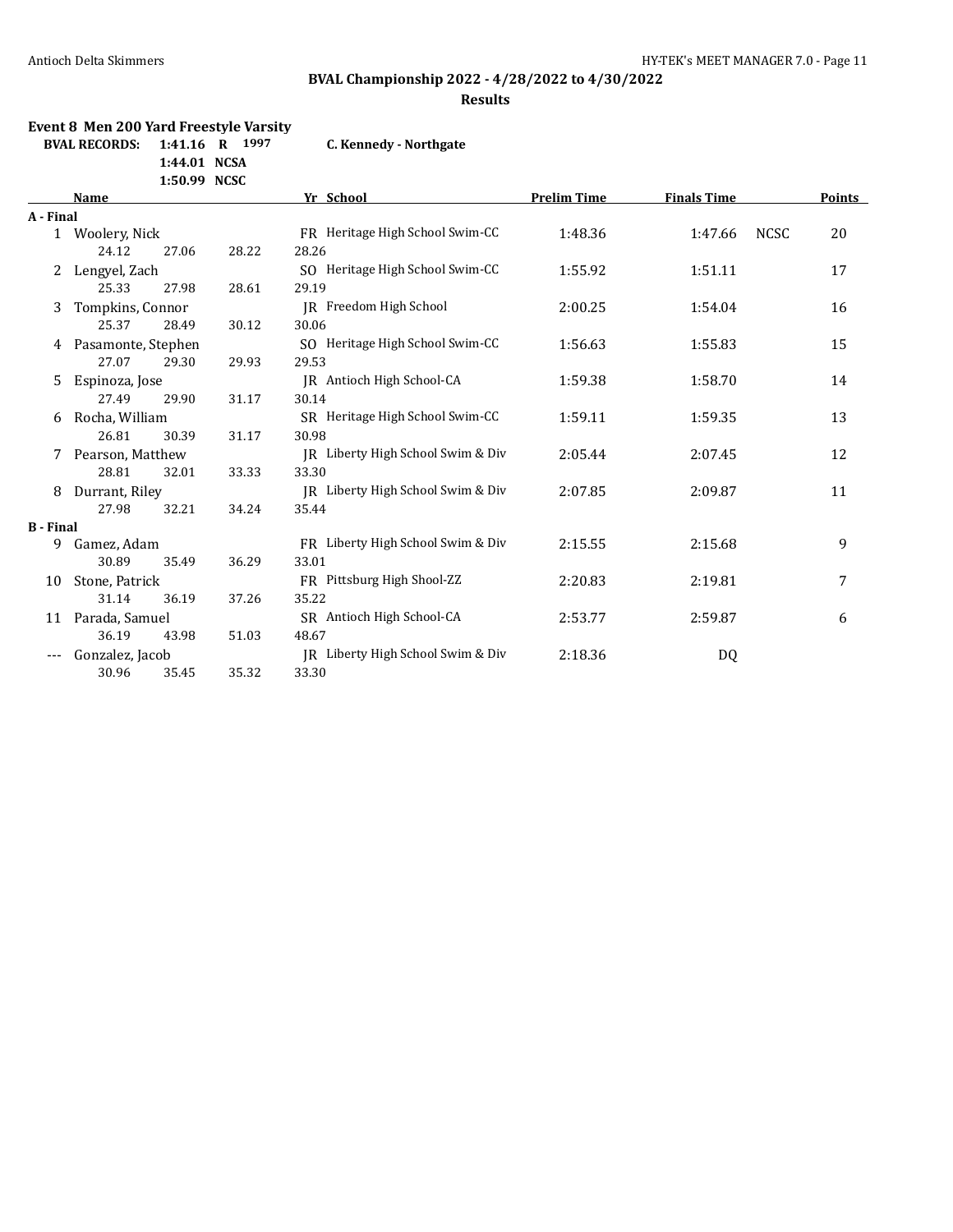### **BVAL Championship 2022 - 4/28/2022 to 4/30/2022**

#### **Results**

# **Event 8 Men 200 Yard Freestyle Varsity**

**1:44.01 NCSA**

**BVAL RECORDS: 1:41.16 R 1997 C. Kennedy - Northgate**

|    | 1:50.99 NCSC         |       |                                   |                  |                    |              |
|----|----------------------|-------|-----------------------------------|------------------|--------------------|--------------|
|    | Name                 |       | Yr School                         | <b>Seed Time</b> | <b>Prelim Time</b> |              |
|    | <b>Preliminaries</b> |       |                                   |                  |                    |              |
|    | 1 Woolery, Nick      |       | FR Heritage High School Swim-CC   | 1:51.02          | 1:48.36            | qNCSC        |
|    | 24.99<br>27.10       | 27.98 | 28.29                             |                  |                    |              |
| 2  | Lengyel, Zach        |       | SO Heritage High School Swim-CC   | 1:55.43          | 1:55.92            | $\mathsf{q}$ |
|    | 25.51<br>28.58       | 30.89 | 30.94                             |                  |                    |              |
| 3  | Pasamonte, Stephen   |       | SO Heritage High School Swim-CC   | 1:58.30          | 1:56.63            | q            |
|    | 26.97<br>29.04       | 30.57 | 30.05                             |                  |                    |              |
| 4  | Rocha, William       |       | SR Heritage High School Swim-CC   | 2:04.30          | 1:59.11            | q            |
|    | 26.67<br>30.25       | 30.48 | 31.71                             |                  |                    |              |
| 5. | Espinoza, Jose       |       | JR Antioch High School-CA         | 2:02.77          | 1:59.38            | $\mathsf{q}$ |
|    | 26.94<br>30.31       | 31.59 | 30.54                             |                  |                    |              |
| 6  | Tompkins, Connor     |       | JR Freedom High School            | 1:58.45          | 2:00.25            | $\mathsf{q}$ |
|    | 27.60<br>30.75       | 31.66 | 30.24                             |                  |                    |              |
|    | 7 Pearson, Matthew   |       | JR Liberty High School Swim & Div | 2:08.02          | 2:05.44            | q            |
|    | 27.20<br>31.05       | 33.67 | 33.52                             |                  |                    |              |
| 8  | Durrant, Riley       |       | JR Liberty High School Swim & Div | 2:09.83          | 2:07.85            | q            |
|    | 28.06<br>31.58       | 33.95 | 34.26                             |                  |                    |              |
| 9  | Gamez, Adam          |       | FR Liberty High School Swim & Div | 2:29.83          | 2:15.55            | q            |
|    | 30.77<br>34.52       | 36.22 | 34.04                             |                  |                    |              |
| 10 | Chaus, Denys         |       | SR Heritage High School Swim-CC   | 2:18.50          | 2:18.11            | $\mathbf{q}$ |
|    | 30.69<br>35.25       | 36.47 | 35.70                             |                  |                    |              |
| 11 | Gonzalez, Jacob      |       | JR Liberty High School Swim & Div | 2:14.22          | 2:18.36            | q            |
|    | 30.21<br>34.58       | 37.51 | 36.06                             |                  |                    |              |
| 12 | Stone, Patrick       |       | FR Pittsburg High Shool-ZZ        | 2:37.73          | 2:20.83            | $\mathsf{q}$ |
|    | 32.03<br>34.90       | 37.61 | 36.29                             |                  |                    |              |
| 13 | Hermanson, Aidan     |       | FR Liberty High School Swim & Div | 2:22.95          | 2:22.86            | $\mathsf{q}$ |
|    | 28.89<br>35.07       | 39.06 | 39.84                             |                  |                    |              |
|    | 14 Parada, Samuel    |       | SR Antioch High School-CA         | 2:26.40          | 2:53.77            | q            |
|    | 36.32<br>43.95       | 48.01 | 45.49                             |                  |                    |              |
|    | Brown, Malik         |       | SR Pittsburg High Shool-ZZ        | 2:45.82          | <b>NS</b>          |              |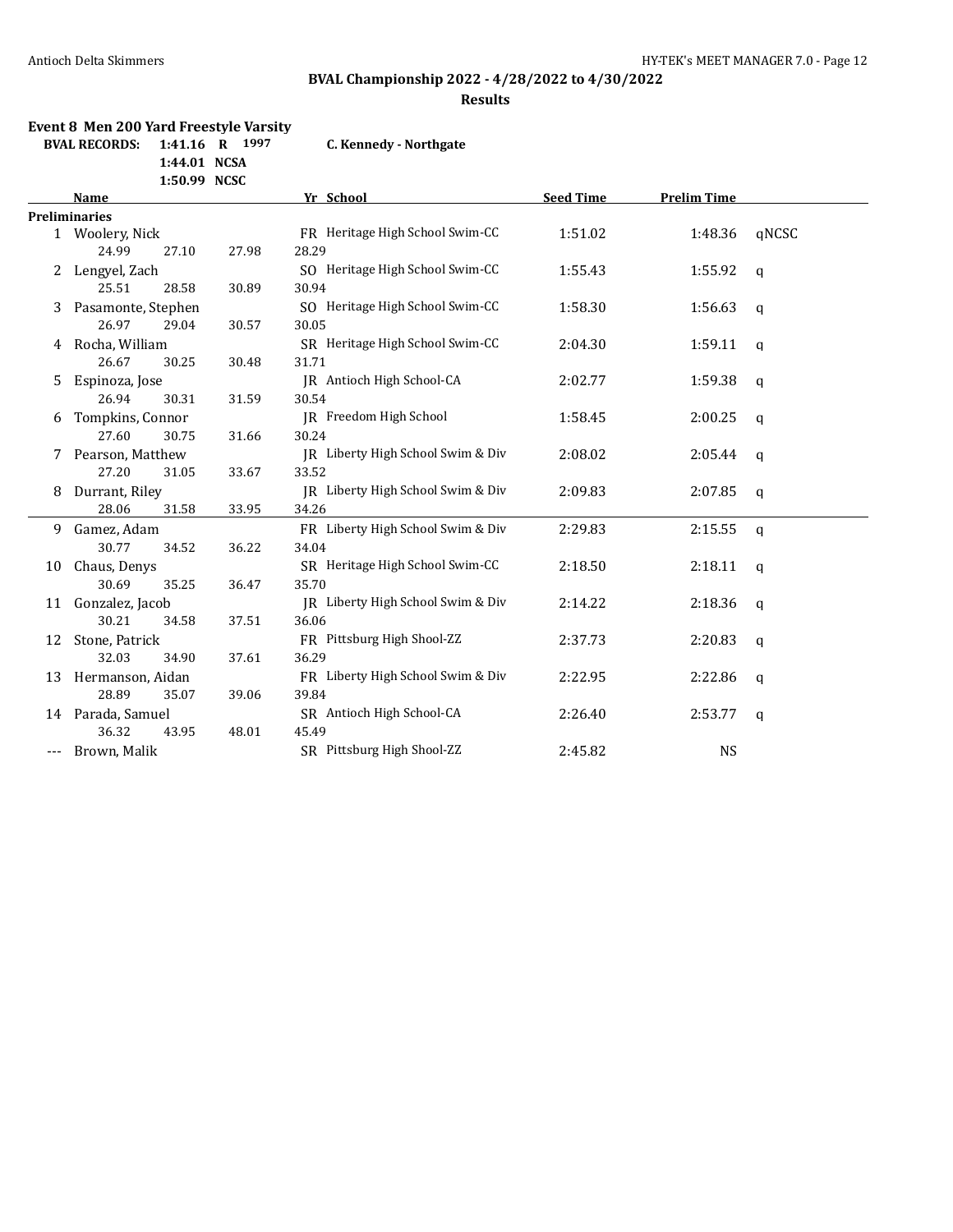**Results**

# **Event 9 Women 100 Yard IM Junior Varsity**

|                  | <b>Name</b>       | Yr School                         | <b>Prelim Time</b> | <b>Finals Time</b> | <b>Points</b> |
|------------------|-------------------|-----------------------------------|--------------------|--------------------|---------------|
| A - Final        |                   |                                   |                    |                    |               |
|                  | 1 Harris, Paige   | FR Liberty High School Swim & Div | 1:16.63            | 1:15.90            | 20            |
|                  | 34.40<br>41.50    |                                   |                    |                    |               |
| 2                | Regas, Kami       | FR Liberty High School Swim & Div | 1:17.43            | 1:16.79            | 17            |
|                  | 37.00<br>39.79    |                                   |                    |                    |               |
| 3                | St Michel, Addie  | SO Liberty High School Swim & Div | 1:18.34            | 1:20.05            | 16            |
|                  | 36.15<br>43.90    |                                   |                    |                    |               |
| 4                | Gapasin, Remy     | FR Heritage High School Swim-CC   | 1:19.90            | 1:21.18            | 15            |
|                  | 39.33<br>41.85    |                                   |                    |                    |               |
| 5.               | Reinhardt, Erynn  | FR Liberty High School Swim & Div | 1:20.96            | 1:21.25            | 14            |
|                  | 37.42<br>43.83    |                                   |                    |                    |               |
| 6                | Hartwig, Jamie    | FR Heritage High School Swim-CC   | 1:20.83            | 1:22.11            | 13            |
|                  | 36.51<br>45.60    |                                   |                    |                    |               |
| 7                | Che, Naomy        | FR Heritage High School Swim-CC   | 1:23.35            | 1:26.37            | 12            |
|                  | 40.03<br>46.34    |                                   |                    |                    |               |
| 8                | Cameron, Addy     | FR Freedom High School            | 1:25.97            | 1:27.91            | 11            |
|                  | 38.76<br>49.15    |                                   |                    |                    |               |
| <b>B</b> - Final |                   |                                   |                    |                    |               |
| 9                | Kuk, Abigail      | FR Heritage High School Swim-CC   | 1:26.95            | 1:25.26            | 9             |
|                  | 38.18<br>47.08    |                                   |                    |                    |               |
| 10               | Regelmann, Kaylee | JR Deer Valley High School        | 1:36.67            | 1:39.41            | 7             |
|                  | 44.85<br>54.56    |                                   |                    |                    |               |
| $---$            | Maloon, Loralee   | FR Deer Valley High School        | 1:49.71            | DQ                 |               |
| ---              | Herrera, Briana   | FR Pittsburg High Shool-ZZ        | 1:49.52            | NS                 |               |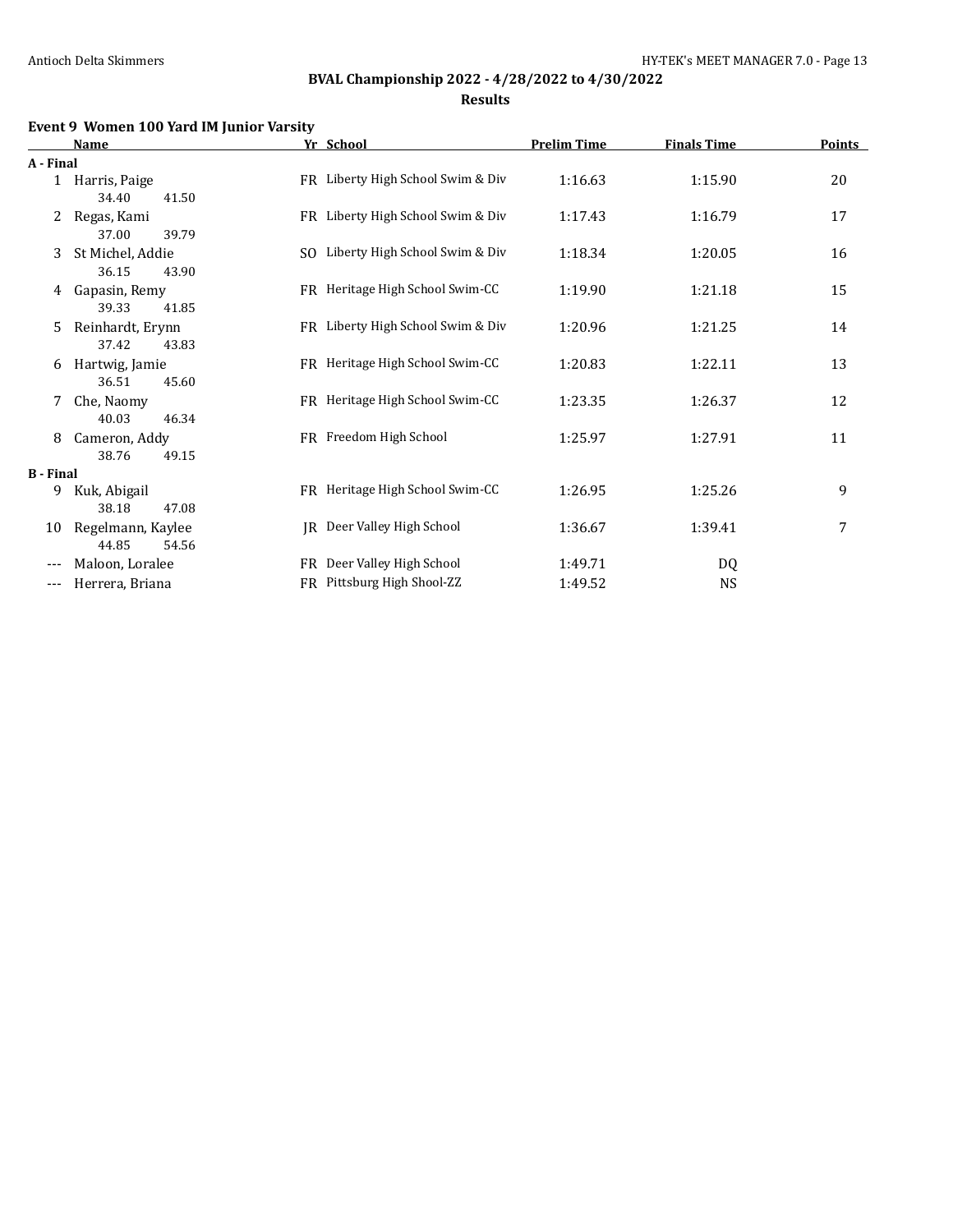**Results**

# **Event 9 Women 100 Yard IM Junior Varsity**

|       | Name                                      | Yr School                         | <b>Seed Time</b> | <b>Prelim Time</b> |              |
|-------|-------------------------------------------|-----------------------------------|------------------|--------------------|--------------|
|       | <b>Preliminaries</b>                      |                                   |                  |                    |              |
|       | 1 Harris, Paige<br>34.55<br>42.08         | FR Liberty High School Swim & Div | 1:16.75          | 1:16.63            | $\mathsf{q}$ |
| 2     | Regas, Kami<br>35.75<br>41.68             | FR Liberty High School Swim & Div | 1:16.56          | 1:17.43            | q            |
| 3     | St Michel, Addie<br>35.97<br>42.37        | SO Liberty High School Swim & Div | 1:19.78          | 1:18.34            | q            |
| 4     | Gapasin, Remy<br>38.36<br>41.54           | FR Heritage High School Swim-CC   | 1:21.52          | 1:19.90            | q            |
| 5     | Hartwig, Jamie<br>36.25<br>44.58          | FR Heritage High School Swim-CC   | 1:26.60          | 1:20.83            | q            |
| 6     | Reinhardt, Erynn<br>37.63<br>43.33        | FR Liberty High School Swim & Div | 1:21.25          | 1:20.96            | q            |
| 7     | Che, Naomy<br>37.86<br>45.49              | FR Heritage High School Swim-CC   | 1:26.60          | 1:23.35            | q            |
| 8     | Cameron, Addy<br>38.05<br>47.92           | FR Freedom High School            | 1:24.22          | 1:25.97            | q            |
| 9     | Kuk, Abigail<br>39.49<br>47.46            | FR Heritage High School Swim-CC   | 1:30.50          | 1:26.95            | q            |
| 10    | Reed, Maya<br>41.22<br>46.07              | JR Heritage High School Swim-CC   | 1:29.00          | 1:27.29            | q            |
|       | 11 Reinhardt, Avery<br>41.80<br>47.85     | FR Liberty High School Swim & Div | 1:34.78          | 1:29.65            | q            |
|       | 12 Fergadiotis, Abigail<br>40.54<br>50.27 | FR Heritage High School Swim-CC   | 1:32.90          | 1:30.81            | q            |
| 13    | Lujan, Jaelyn<br>42.90<br>48.57           | IR Liberty High School Swim & Div | 1:31.60          | 1:31.47            | q            |
|       | 14 Regelmann, Kaylee<br>43.64<br>53.03    | JR Deer Valley High School        | 2:09.80          | 1:36.67            | q            |
|       | 15 Herrera, Briana<br>53.09<br>56.43      | FR Pittsburg High Shool-ZZ        | 1:41.21          | 1:49.52            | q            |
|       | 16 Maloon, Loralee<br>48.33<br>1:01.38    | FR Deer Valley High School        | 1:50.00          | 1:49.71            | $\mathbf q$  |
| ---   | Bernard, Georgia<br>39.12<br>45.05        | SO Liberty High School Swim & Div | 1:28.17          | DQ                 |              |
|       | Moskowitz, Madeline<br>52.92<br>56.00     | FR Liberty High School Swim & Div | 2:07.32          | DQ                 |              |
| $---$ | Campos, Savannah                          | SO Liberty High School Swim & Div | 1:20.51          | <b>SCR</b>         |              |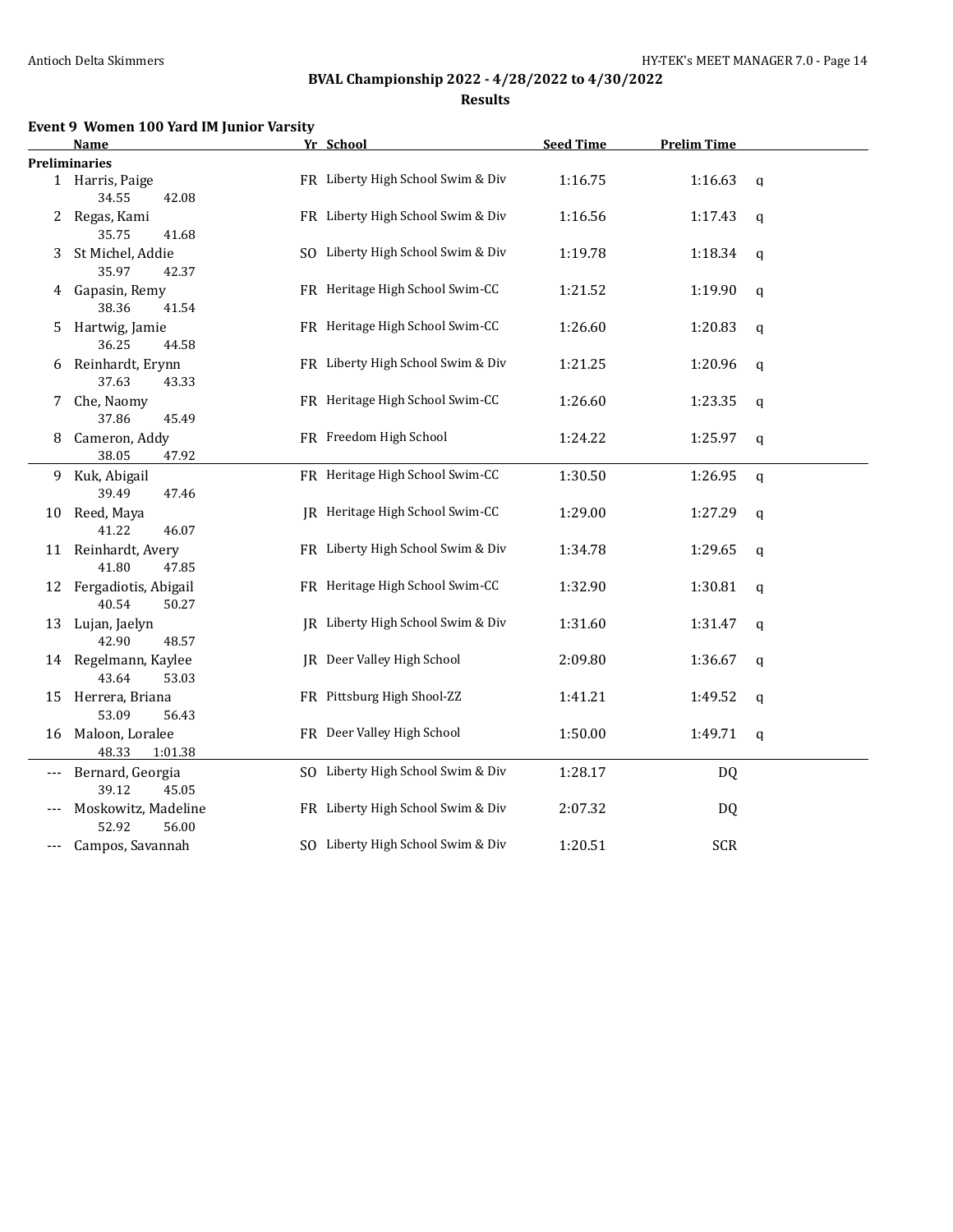**Results**

# **Event 10 Men 100 Yard IM Junior Varsity**

|           | Name                 |       |     | Yr School                      | <b>Prelim Time</b> | <b>Finals Time</b> | <b>Points</b> |
|-----------|----------------------|-------|-----|--------------------------------|--------------------|--------------------|---------------|
| A - Final |                      |       |     |                                |                    |                    |               |
|           | Shin, David<br>33.09 | 36.54 | SO. | Heritage High School Swim-CC   | 1:09.90            | 1:09.63            | 20            |
| ∠         | Mazza, Bob<br>37.01  | 43.67 | SO. | Heritage High School Swim-CC   | 1:20.93            | 1:20.68            | 17            |
|           | Garza, Adan<br>38.64 | 44.76 | SO. | Liberty High School Swim & Div | 1:23.56            | 1:23.40            | 16            |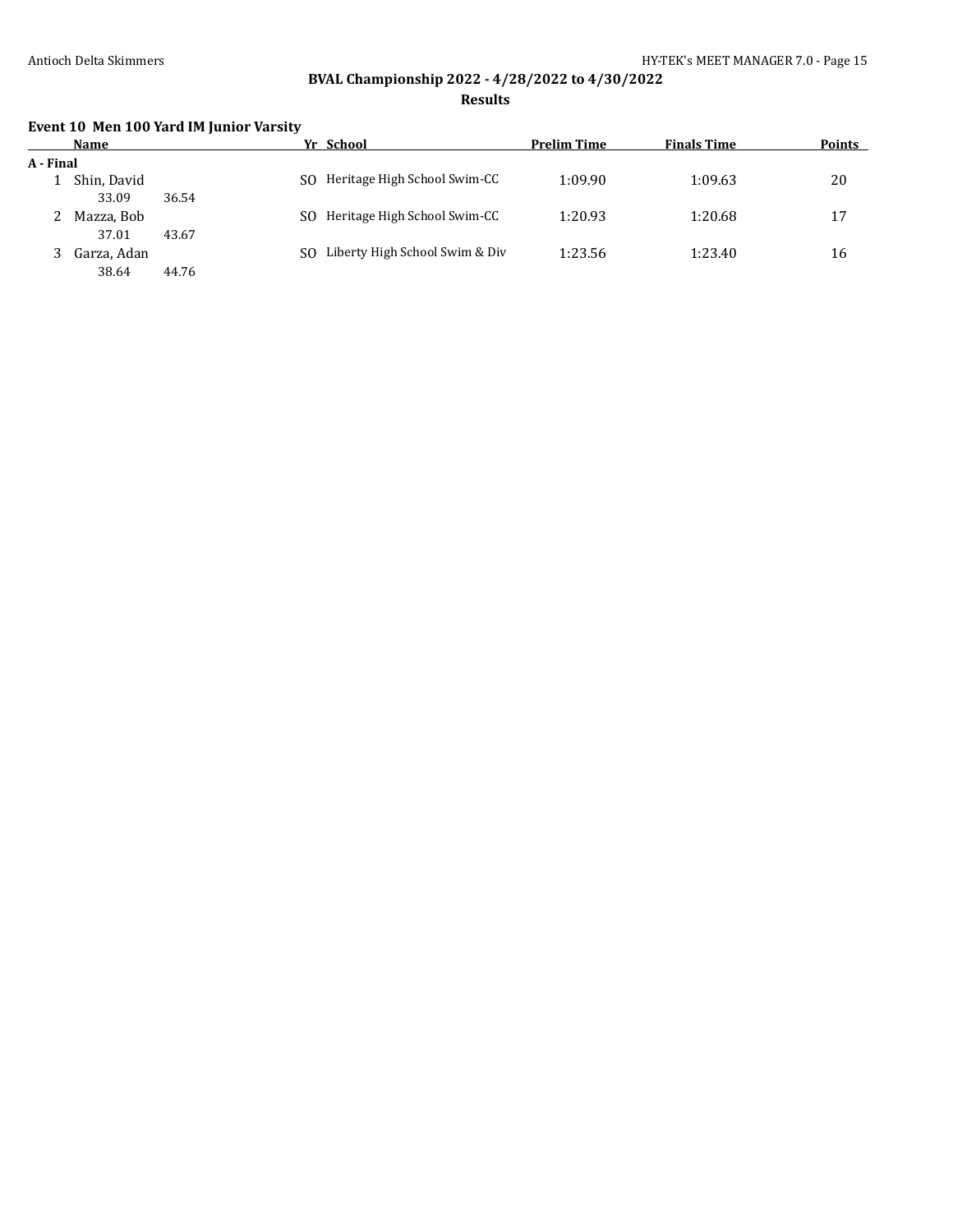### **Results**

# **Event 10 Men 100 Yard IM Junior Varsity**

|                     | Name                 |     | Yr School                      | <b>Seed Time</b> | <b>Prelim Time</b> |   |
|---------------------|----------------------|-----|--------------------------------|------------------|--------------------|---|
|                     | <b>Preliminaries</b> |     |                                |                  |                    |   |
|                     | Shin, David          | SO. | Heritage High School Swim-CC   | 1:09.40          | 1:09.90            | q |
|                     | 36.49<br>33.41       |     |                                |                  |                    |   |
| 2                   | Mazza, Bob           | SO. | Heritage High School Swim-CC   | 1:05.60          | 1:20.93            | q |
|                     | 35.87<br>45.06       |     |                                |                  |                    |   |
| 3                   | Garza, Adan          | SO. | Liberty High School Swim & Div | 1:35.72          | 1:23.56            | q |
|                     | 38.45<br>45.11       |     |                                |                  |                    |   |
| $---$               | Linaburg, Wyatt      | SO. | Liberty High School Swim & Div | 1:32.92          | DQ                 |   |
|                     | 47.16<br>43.20       |     |                                |                  |                    |   |
| $---$               | Morton, Carter       | FR  | Liberty High School Swim & Div | 1:23.50          | DQ                 |   |
|                     | 45.08<br>38.20       |     |                                |                  |                    |   |
| $\qquad \qquad - -$ | McCallum, Evan       | FR  | Heritage High School Swim-CC   | 1:10.50          | <b>SCR</b>         |   |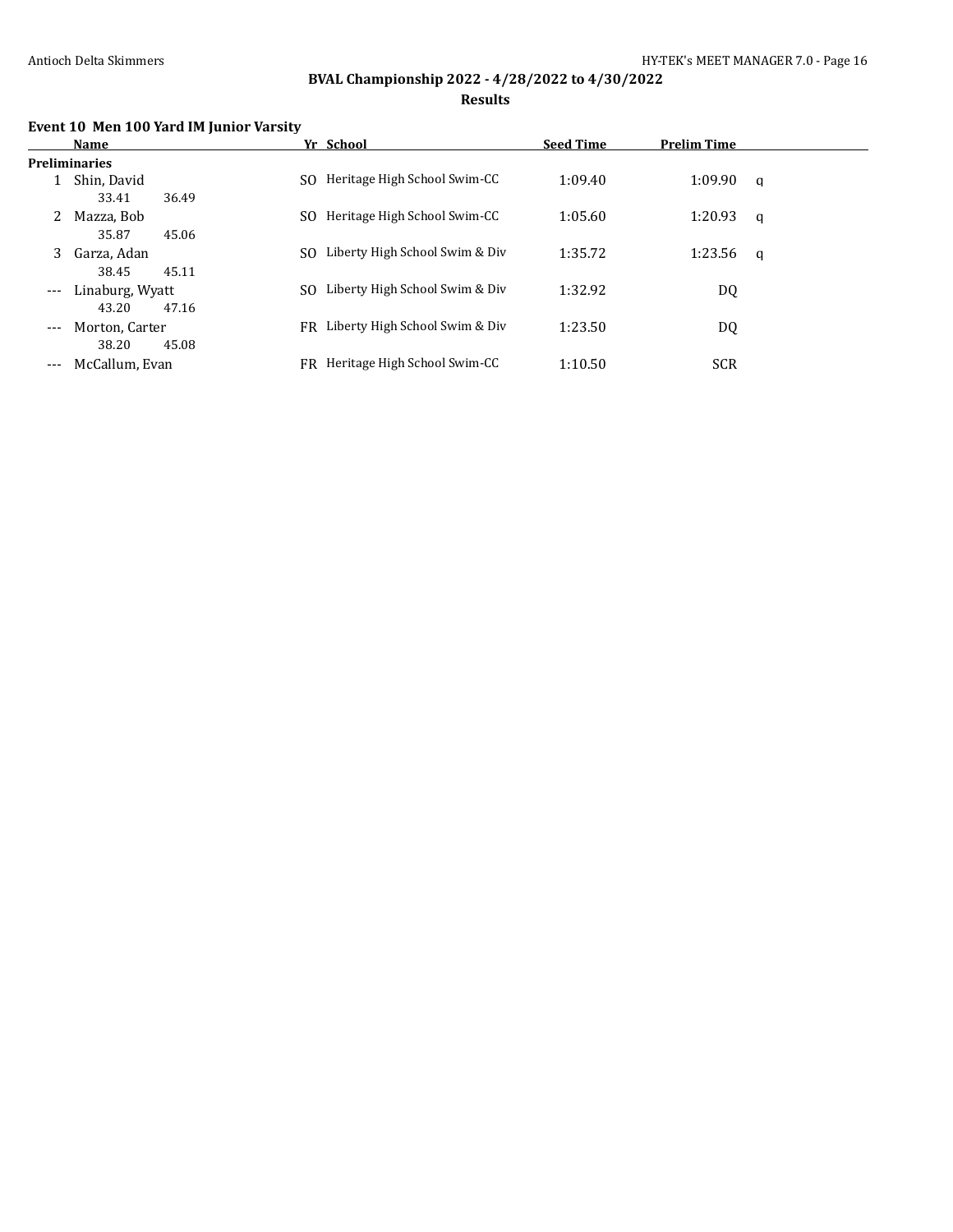# **BVAL Championship 2022 - 4/28/2022 to 4/30/2022**

#### **Results**

# **Event 11 Women 200 Yard IM Varsity**

**2:08.65 NCSA**

**BVAL RECORDS: 2:01.33 R Laura Davis - Clayton Valley**

|                  |                     | 2:17.60 NCSC |       |                                   |                    |                    |             |               |
|------------------|---------------------|--------------|-------|-----------------------------------|--------------------|--------------------|-------------|---------------|
|                  | Name                |              |       | Yr School                         | <b>Prelim Time</b> | <b>Finals Time</b> |             | <b>Points</b> |
| A - Final        |                     |              |       |                                   |                    |                    |             |               |
| $\mathbf{1}$     | Blackwood, Aimee    |              |       | IR Freedom High School            | 2:14.89            | 2:12.06            | <b>NCSC</b> | 20            |
|                  | 27.88               | 32.88        | 39.83 | 31.47                             |                    |                    |             |               |
|                  | Lazzaro, Elena      |              |       | IR Liberty High School Swim & Div | 2:21.09            | 2:17.97            |             | 17            |
|                  | 29.06               | 33.52        | 43.21 | 32.18                             |                    |                    |             |               |
| 3.               | Claibourne, Summer  |              |       | JR Heritage High School Swim-CC   | 2:22.17            | 2:21.78            |             | 16            |
|                  | 29.62               | 35.64        | 43.73 | 32.79                             |                    |                    |             |               |
| 4                | Guo, Maddie         |              |       | SO Heritage High School Swim-CC   | 2:26.26            | 2:23.44            |             | 15            |
|                  | 30.42               | 35.14        | 44.18 | 33.70                             |                    |                    |             |               |
| 5.               | Glaser, Kayla       |              |       | SR Liberty High School Swim & Div | 2:37.06            | 2:36.47            |             | 14            |
|                  | 33.91               | 39.83        | 45.42 | 37.31                             |                    |                    |             |               |
| 6                | Isaacs, Lexi        |              |       | SO Heritage High School Swim-CC   | 2:37.06            | 2:39.44            |             | 13            |
|                  | 32.51               | 41.03        | 48.57 | 37.33                             |                    |                    |             |               |
| 7                | Cadero, Sophia      |              |       | SO Heritage High School Swim-CC   | 2:44.71            | 2:42.41            |             | 12            |
|                  | 35.03               | 39.63        | 49.17 | 38.58                             |                    |                    |             |               |
| 8                | Morris, Riley       |              |       | SO Liberty High School Swim & Div | 2:45.19            | 2:46.32            |             | 11            |
|                  | 37.56               | 41.34        | 48.43 | 38.99                             |                    |                    |             |               |
| <b>B</b> - Final |                     |              |       |                                   |                    |                    |             |               |
| 9                | La Bonte, Breeze    |              |       | FR Deer Valley High School        | 2:47.02            | 2:44.57            |             | 9             |
|                  | 34.39               | 41.91        | 51.49 | 36.78                             |                    |                    |             |               |
| 10               | Guardado, Stephanie |              |       | SR Freedom High School            | 3:11.21            | 3:10.23            |             | 7             |
|                  | 42.95               | 47.23        | 58.98 | 41.07                             |                    |                    |             |               |
| 11               | Shirzai, Auwesta    |              |       | JR Deer Valley High School        | 3:10.78            | 3:11.14            |             | 6             |
|                  | 44.39               | 48.85        | 54.65 | 43.25                             |                    |                    |             |               |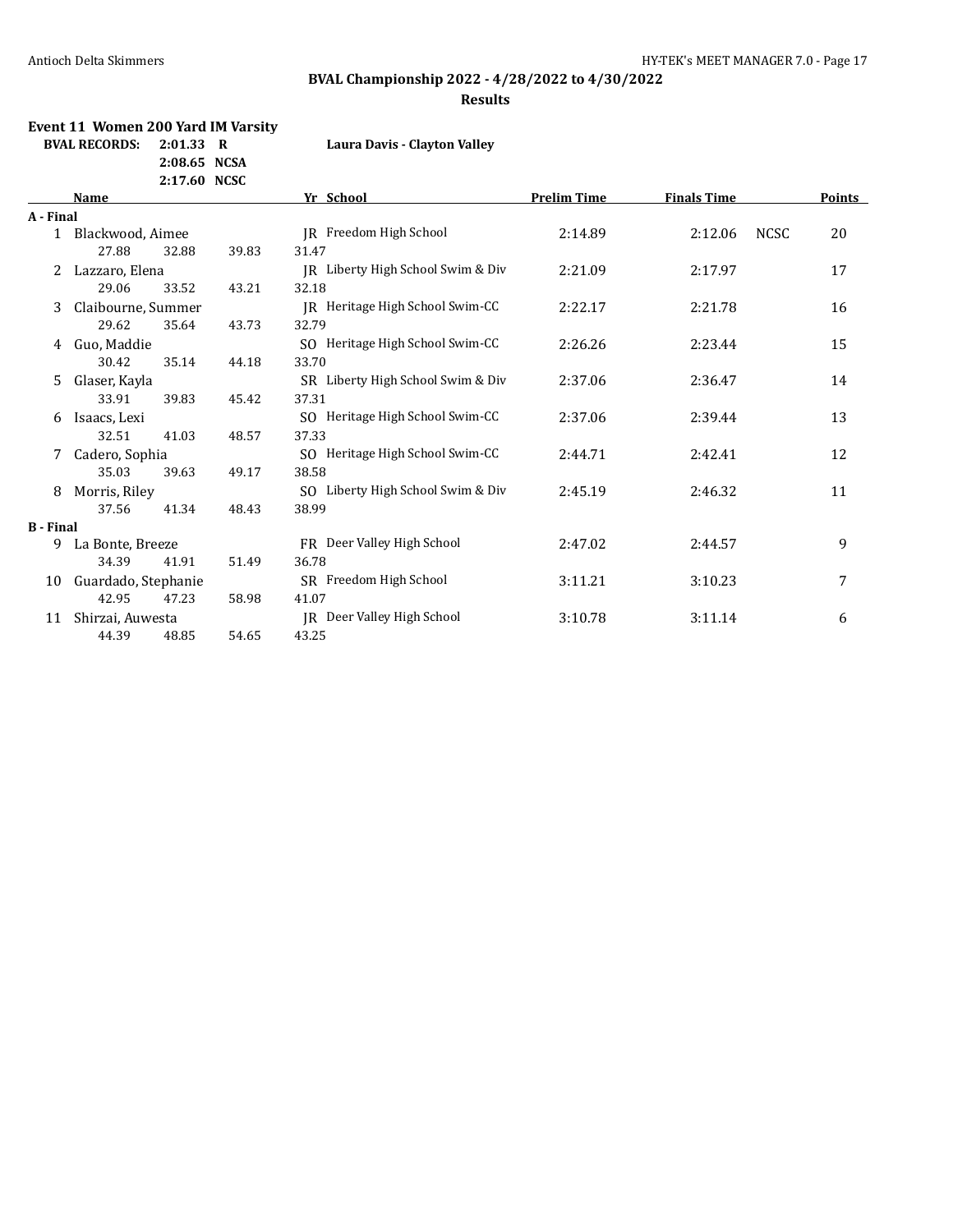# **BVAL Championship 2022 - 4/28/2022 to 4/30/2022**

#### **Results**

# **Event 11 Women 200 Yard IM Varsity**

**2:08.65 NCSA**

**BVAL RECORDS: 2:01.33 R Laura Davis - Clayton Valley**

|    |                      | 2:17.60 NCSC |                                   |                  |                    |                |
|----|----------------------|--------------|-----------------------------------|------------------|--------------------|----------------|
|    | <b>Name</b>          |              | Yr School                         | <b>Seed Time</b> | <b>Prelim Time</b> |                |
|    | <b>Preliminaries</b> |              |                                   |                  |                    |                |
|    | 1 Blackwood, Aimee   |              | IR Freedom High School            | 2:19.87          | 2:14.89            | qNCSC          |
|    | 27.84<br>34.62       | 40.15        | 32.28                             |                  |                    |                |
|    | Lazzaro, Elena       |              | JR Liberty High School Swim & Div | 2:22.14          | 2:21.09            | $\mathsf{q}$   |
|    | 29.25<br>35.33       | 44.58        | 31.93                             |                  |                    |                |
| 3  | Claibourne, Summer   |              | IR Heritage High School Swim-CC   | 2:24.40          | 2:22.17            | q              |
|    | 29.66<br>34.64       | 43.86        | 34.01                             |                  |                    |                |
| 4  | Guo, Maddie          |              | SO Heritage High School Swim-CC   | 2:26.57          | 2:26.26            | $\mathfrak{q}$ |
|    | 31.36<br>36.15       | 45.18        | 33.57                             |                  |                    |                |
| 5. | Almarinez, Gisele    |              | IR Liberty High School Swim & Div | 2:24.97          | 2:27.20            | q              |
|    | 31.19<br>38.78       | 41.44        | 35.79                             |                  |                    |                |
| *6 | Glaser, Kayla        |              | SR Liberty High School Swim & Div | 2:34.48          | 2:37.06            | $\mathsf{q}$   |
|    | 35.08<br>39.84       | 46.03        | 36.11                             |                  |                    |                |
| *6 | Isaacs, Lexi         |              | SO Heritage High School Swim-CC   | 2:37.79          | 2:37.06            | $\mathsf{q}$   |
|    | 32.42<br>41.23       | 46.51        | 36.90                             |                  |                    |                |
| 8  | Cadero, Sophia       |              | SO Heritage High School Swim-CC   | 2:44.38          | 2:44.71            | q              |
|    | 35.98<br>41.08       | 49.68        | 37.97                             |                  |                    |                |
| 9  | Morris, Riley        |              | SO Liberty High School Swim & Div | 2:30.75          | 2:45.19            | $\mathsf{q}$   |
|    | 36.04<br>39.89       | 49.09        | 40.17                             |                  |                    |                |
| 10 | La Bonte, Breeze     |              | FR Deer Valley High School        | 2:45.56          | 2:47.02            | $\mathsf{q}$   |
|    | 34.38<br>40.72       | 54.19        | 37.73                             |                  |                    |                |
| 11 | Tse, Olivia          |              | SR Liberty High School Swim & Div | 2:48.61          | 2:48.67            | a              |
|    | 37.05<br>41.45       | 52.28        | 37.89                             |                  |                    |                |
| 12 | Shirzai, Auwesta     |              | IR Deer Valley High School        | 3:06.00          | 3:10.78            | q              |
|    | 43.65<br>47.80       | 55.12        | 44.21                             |                  |                    |                |
| 13 | Guardado, Stephanie  |              | SR Freedom High School            | 3:03.88          | 3:11.21            | q              |
|    | 43.07<br>46.95       | 1:02.39      | 38.80                             |                  |                    |                |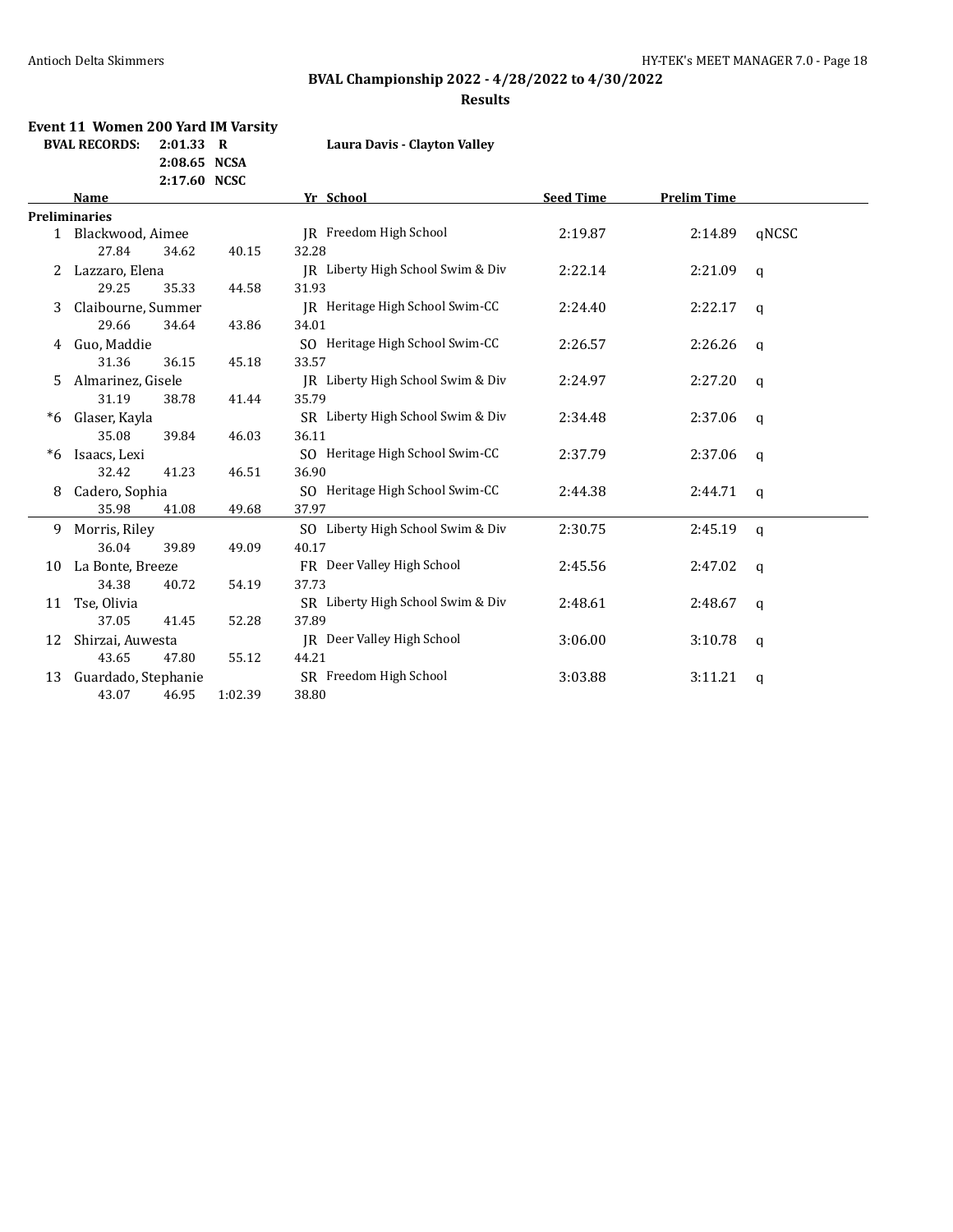# **BVAL Championship 2022 - 4/28/2022 to 4/30/2022**

### **Results**

### **Event 12 Men 200 Yard IM Varsity BVAL RECORDS: 1:53.70 R M.**

**1:55.64 NCSA**

| Gausman - Clayton Valley |  |  |  |
|--------------------------|--|--|--|
|--------------------------|--|--|--|

|                  |                       | 2:04.99 NCSC |       |                                       |                    |                    |        |
|------------------|-----------------------|--------------|-------|---------------------------------------|--------------------|--------------------|--------|
|                  | Name                  |              |       | Yr School                             | <b>Prelim Time</b> | <b>Finals Time</b> | Points |
| A - Final        |                       |              |       |                                       |                    |                    |        |
| $\mathbf{1}$     | Ceja, Christian       |              |       | SO Liberty High School Swim & Div     | 2:09.07            | 2:07.45            | 20     |
|                  | 27.40                 | 32.46        | 37.81 | 29.78                                 |                    |                    |        |
| 2                | Fowler, Danny         |              |       | FR Freedom High School                | 2:14.42            | 2:08.72            | 17     |
|                  | 25.60                 | 32.62        | 40.86 | 29.64                                 |                    |                    |        |
| 3                | Loo, Anderson         |              |       | FR Heritage High School Swim-CC       | 2:10.33            | 2:10.75            | 16     |
|                  | 28.18                 | 34.56        | 36.85 | 31.16                                 |                    |                    |        |
| 4                | Tam, Calvin           |              |       | SO Deer Valley High School            | 2:12.37            | 2:11.11            | 15     |
|                  | 29.51                 | 35.62        | 34.49 | 31.49                                 |                    |                    |        |
| 5.               | Trapanese, Tony       |              |       | FR Heritage High School Swim-CC       | 2:28.41            | 2:24.38            | 14     |
|                  | 31.03                 | 37.02        | 42.73 | 33.60                                 |                    |                    |        |
| 6                | Shin, Mathew          |              |       | FR Heritage High School Swim-CC       | 2:29.65            | 2:30.72            | 13     |
|                  | 32.32                 | 38.94        | 46.18 | 33.28                                 |                    |                    |        |
| 7                | Vreeland, Nick        |              |       | SO Liberty High School Swim & Div     | 2:38.44            | 2:33.47            | 12     |
|                  | 32.40                 | 40.04        | 42.78 | 38.25                                 |                    |                    |        |
| 8                | Nielsen, Austin       |              |       | JR Liberty High School Swim & Div     | 2:37.51            | 2:33.57            | 11     |
|                  | 30.98                 | 41.02        | 45.00 | 36.57                                 |                    |                    |        |
| <b>B</b> - Final |                       |              |       |                                       |                    |                    |        |
| 9                | Darrin-Bascomb, Ethan |              |       | JR Pittsburg High Shool-ZZ            | 2:40.60            | 2:35.07            | 9      |
|                  | 32.23                 | 36.72        | 48.94 | 37.18                                 |                    |                    |        |
| 10               | Block, Alex           |              |       | Liberty High School Swim & Div<br>SO. | 2:46.02            | 2:45.47            | 7      |
|                  | 34.20                 | 41.89        | 51.07 | 38.31                                 |                    |                    |        |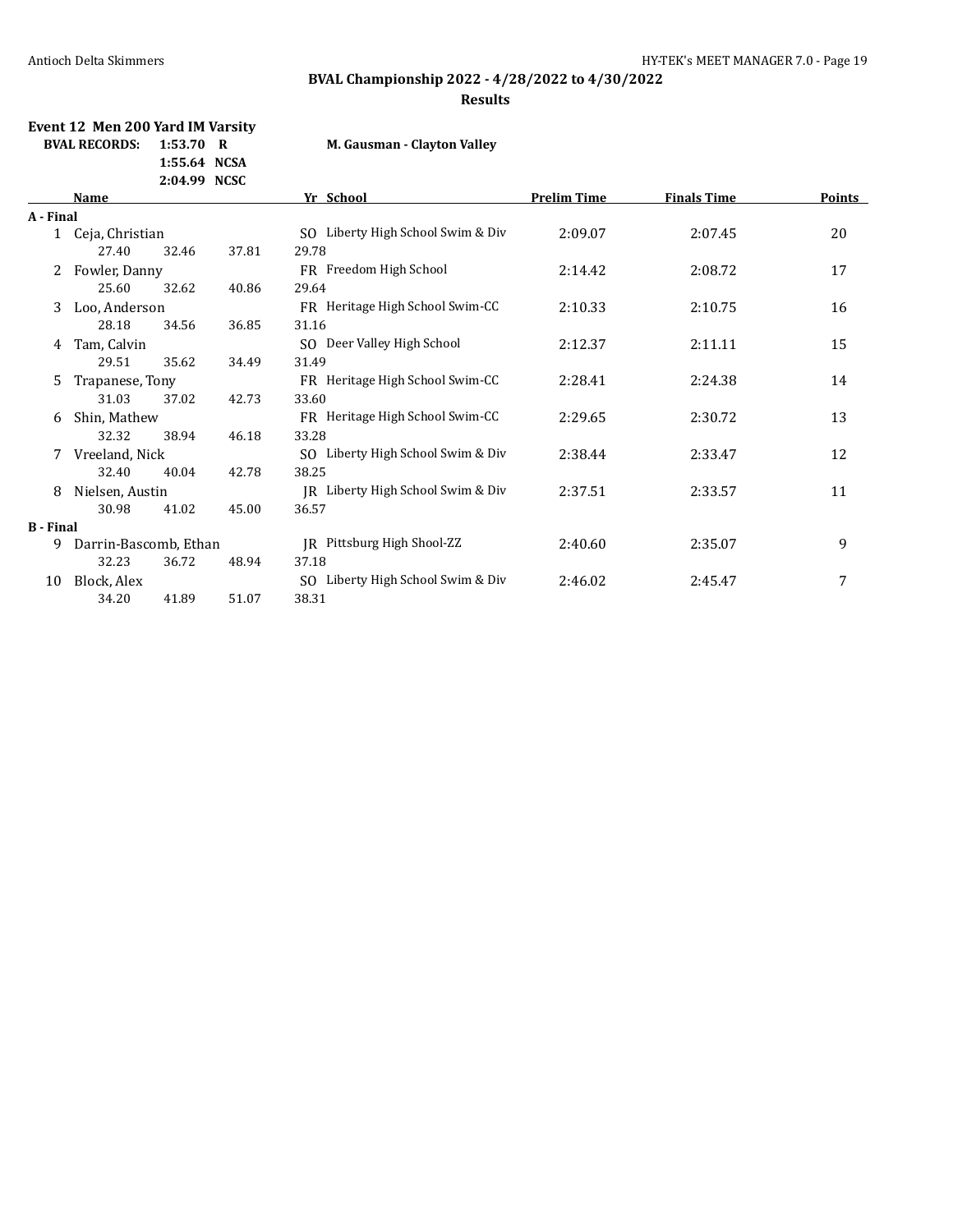# **BVAL Championship 2022 - 4/28/2022 to 4/30/2022**

#### **Results**

### **Event 12 Men 200 Yard IM Varsity BVAL RECORDS: 1:53.70 R M. Gausman - Clayton Valley**

**1:55.64 NCSA**

|    |                       | 2:04.99 NCSC |       |                                   |                  |                    |              |
|----|-----------------------|--------------|-------|-----------------------------------|------------------|--------------------|--------------|
|    | Name                  |              |       | Yr School                         | <b>Seed Time</b> | <b>Prelim Time</b> |              |
|    | <b>Preliminaries</b>  |              |       |                                   |                  |                    |              |
|    | 1 Ceja, Christian     |              |       | SO Liberty High School Swim & Div | 2:13.54          | 2:09.07            | q            |
|    | 27.65                 | 33.15        | 37.81 | 30.46                             |                  |                    |              |
| 2  | Loo, Anderson         |              |       | FR Heritage High School Swim-CC   | 2:13.88          | 2:10.33            | q            |
|    | 28.13                 | 34.78        | 36.48 | 30.94                             |                  |                    |              |
| 3  | Tam, Calvin           |              |       | SO Deer Valley High School        | 2:14.19          | 2:12.37            | q            |
|    | 29.75                 | 35.96        | 35.12 | 31.54                             |                  |                    |              |
| 4  | Fowler, Danny         |              |       | FR Freedom High School            | 2:14.76          | 2:14.42            | q            |
|    | 26.39                 | 35.31        | 41.64 | 31.08                             |                  |                    |              |
| 5. | Trapanese, Tony       |              |       | FR Heritage High School Swim-CC   | 2:27.33          | 2:28.41            | q            |
|    | 30.59                 | 38.02        | 43.67 | 36.13                             |                  |                    |              |
| 6  | Shin, Mathew          |              |       | FR Heritage High School Swim-CC   | 2:30.80          | 2:29.65            | q            |
|    | 32.07                 | 38.93        | 45.32 | 33.33                             |                  |                    |              |
| 7  | Nielsen, Austin       |              |       | IR Liberty High School Swim & Div | 2:33.35          | 2:37.51            | q            |
|    | 29.52                 | 43.82        | 48.21 | 35.96                             |                  |                    |              |
| 8  | Vreeland, Nick        |              |       | SO Liberty High School Swim & Div | 2:37.87          | 2:38.44            | $\mathbf{q}$ |
|    | 31.53                 | 40.91        | 45.71 | 40.29                             |                  |                    |              |
| 9  | Darrin-Bascomb, Ethan |              |       | IR Pittsburg High Shool-ZZ        | 2:35.01          | 2:40.60            | $\mathsf{q}$ |
|    | 34.99                 | 37.27        | 51.43 | 36.91                             |                  |                    |              |
| 10 | Block, Alex           |              |       | SO Liberty High School Swim & Div | 2:48.08          | 2:46.02            | q            |
|    | 36.43                 | 42.08        | 49.28 | 38.23                             |                  |                    |              |
| 11 | Lim, Keith            |              |       | SR Liberty High School Swim & Div | 3:11.01          | 2:47.67            | q            |
|    | 35.73                 | 45.71        | 46.97 | 39.26                             |                  |                    |              |
|    | Blasquez, Dustin      |              |       | SO Heritage High School Swim-CC   | 2:32.90          | DQ                 |              |
|    | 31.35                 | 39.54        | 45.80 | 31.85                             |                  |                    |              |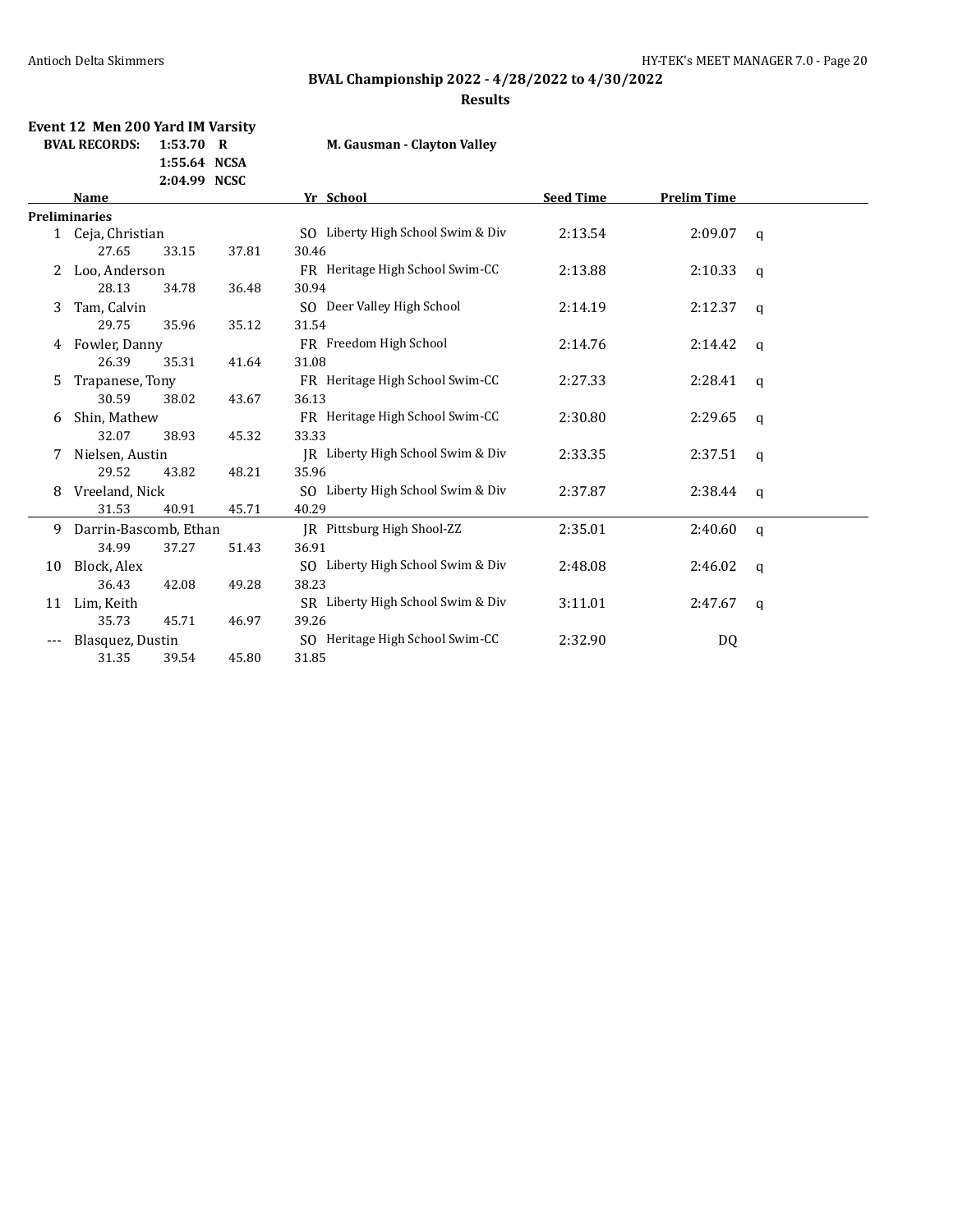### **Results**

### **Event 13 Women 50 Yard Freestyle Junior Varsity**

| <b>BVAL RECORDS:</b> | NT R |          |
|----------------------|------|----------|
|                      |      | $\cdots$ |

| 24.57 NCSA |  |
|------------|--|
| 25.59 NCSC |  |

|                  | 20.07 ITCOL                |     |                                |                    |                    |        |  |
|------------------|----------------------------|-----|--------------------------------|--------------------|--------------------|--------|--|
|                  | Name                       |     | Yr School                      | <b>Prelim Time</b> | <b>Finals Time</b> | Points |  |
| A - Final        |                            |     |                                |                    |                    |        |  |
|                  | Kleeman, Elsa              | FR  | Heritage High School Swim-CC   | 29.22              | 29.16              | 20     |  |
| 2                | Valles, Maya               | SO. | Heritage High School Swim-CC   | 30.60              | 29.87              | 17     |  |
| 3                | Thomas, Kenzie             | FR  | Liberty High School Swim & Div | 31.19              | 30.19              | 16     |  |
| 4                | Hartwig, Jamie             | FR  | Heritage High School Swim-CC   | 31.18              | 31.13              | 15     |  |
| 5.               | Kitching, Hannah           | IR  | Liberty High School Swim & Div | 31.40              | 31.55              | 14     |  |
| 6                | Gallegos, Karisma          | FR  | Liberty High School Swim & Div | 30.40              | 31.66              | 13     |  |
| 7                | Everett, Avalon            | IR  | Liberty High School Swim & Div | 29.15              | 31.85              | 12     |  |
| 8                | Gugliemo, Brooklyn         | FR  | Heritage High School Swim-CC   | 32.26              | 32.12              | 11     |  |
| <b>B</b> - Final |                            |     |                                |                    |                    |        |  |
| 9.               | Gonzales, Gabby            | FR  | Freedom High School            | 33.07              | 31.13              | 9      |  |
| 10               | Valdez, Keira              | IR  | Pittsburg High Shool-ZZ        | 33.03              | 33.63              | 7      |  |
| 11               | Rodriguez, Yaneli          | FR  | Pittsburg High Shool-ZZ        | 34.19              | 34.48              | 6      |  |
| 12               | Paredes Cardoza, Valeria   | SO. | Pittsburg High Shool-ZZ        | 35.79              | 35.48              | 5      |  |
| 13               | Vargas Jaramillo, Joseline | SO. | Pittsburg High Shool-ZZ        | 35.37              | 36.07              | 4      |  |
| 14               | Ortega, Yulissa            | FR  | Freedom High School            | 38.81              | 40.71              | 3      |  |
| 15               | Tryon, Addy                | FR  | Freedom High School            | 32.36              | 48.42              | 2      |  |
| ---              | Blasdell, Annie            | FR  | Antioch High School-CA         | 39.27              | NS                 |        |  |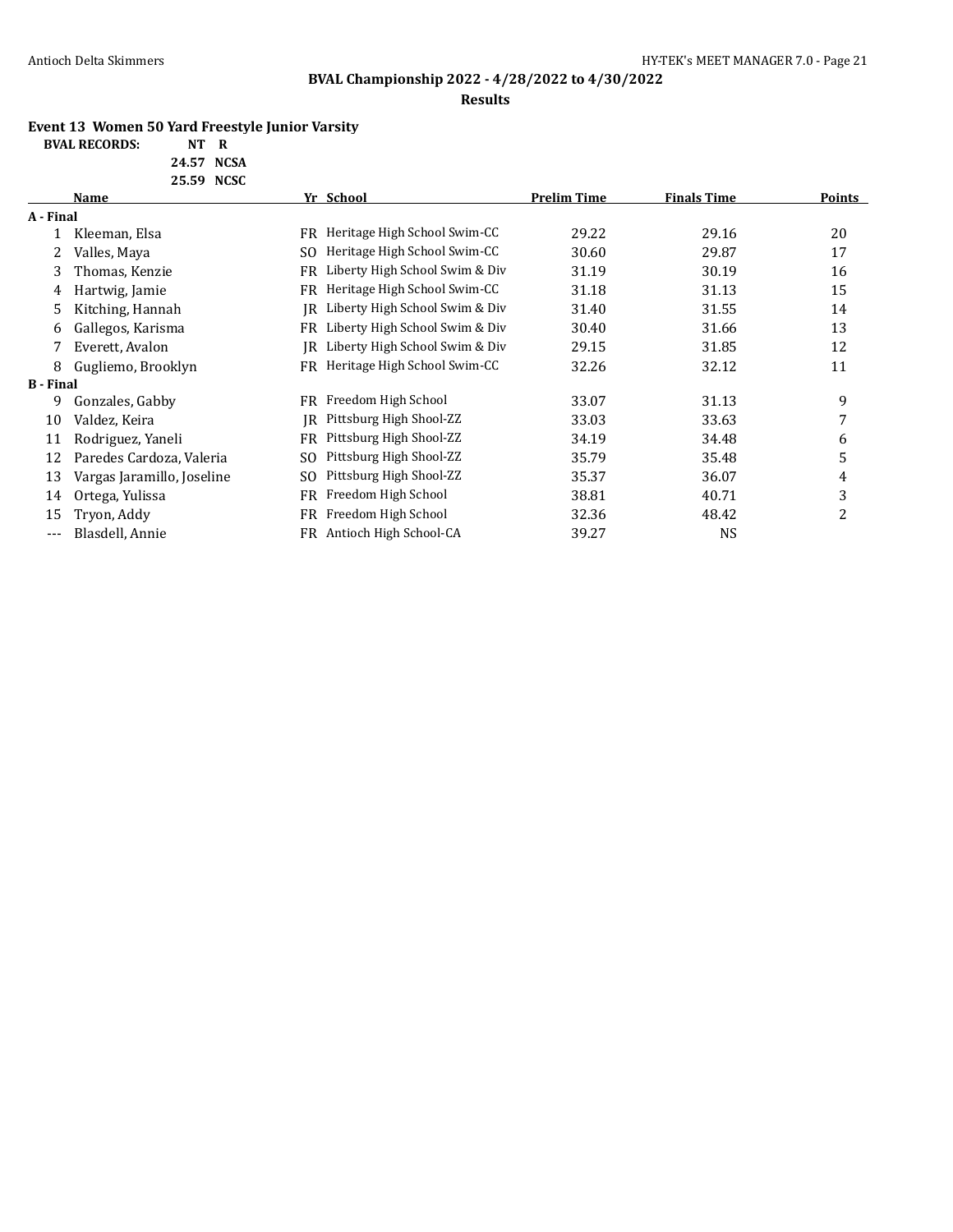### **Results**

### **Event 13 Women 50 Yard Freestyle Junior Varsity**

| NT R |
|------|

**24.57 NCSA 25.59 NCSC**

|              | Name                       |           | Yr School                         | <b>Seed Time</b> | <b>Prelim Time</b> |   |
|--------------|----------------------------|-----------|-----------------------------------|------------------|--------------------|---|
|              | <b>Preliminaries</b>       |           |                                   |                  |                    |   |
| $\mathbf{1}$ | Everett, Avalon            |           | IR Liberty High School Swim & Div | 28.87            | 29.15              | q |
| 2            | Kleeman, Elsa              |           | FR Heritage High School Swim-CC   | 30.08            | 29.22              | q |
| 3            | Gallegos, Karisma          |           | FR Liberty High School Swim & Div | 30.01            | 30.40              | q |
| 4            | Valles, Maya               | SO.       | Heritage High School Swim-CC      | 33.35            | 30.60              | q |
| 5            | Hartwig, Jamie             | FR        | Heritage High School Swim-CC      | 33.15            | 31.18              | q |
| 6            | Thomas, Kenzie             |           | FR Liberty High School Swim & Div | 32.15            | 31.19              | q |
| 7            | Kitching, Hannah           |           | JR Liberty High School Swim & Div | 31.51            | 31.40              | q |
| 8            | Santos, Madison            | IR        | Liberty High School Swim & Div    | 30.09            | 31.88              | q |
| 9            | Gugliemo, Brooklyn         |           | FR Heritage High School Swim-CC   | 33.03            | 32.26              | q |
| 10           | Tryon, Addy                | FR        | Freedom High School               | 32.06            | 32.36              | q |
| 11           | Cazares, Julieta           |           | JR Heritage High School Swim-CC   | 33.81            | 32.83              | q |
| 12           | Valdez, Keira              |           | JR Pittsburg High Shool-ZZ        | 34.67            | 33.03              | q |
| 13           | Gonzales, Gabby            |           | FR Freedom High School            | 30.13            | 33.07              | q |
| 14           | Rodriguez, Yaneli          |           | FR Pittsburg High Shool-ZZ        | 35.63            | 34.19              | q |
| 15           | Brown, Emilia              |           | FR Liberty High School Swim & Div | 33.37            | 34.66              | q |
| 16           | Vargas Jaramillo, Joseline |           | SO Pittsburg High Shool-ZZ        | 35.43            | 35.37              | q |
| 17           | Kitching, Hailee           |           | FR Liberty High School Swim & Div | 36.16            | 35.44              |   |
| 18           | Paredes Cardoza, Valeria   |           | SO Pittsburg High Shool-ZZ        | 36.73            | 35.79              |   |
| 19           | Javier, Faith              |           | SO Liberty High School Swim & Div | 34.59            | 36.00              |   |
| 20           | Berhe, Meklit              |           | FR Heritage High School Swim-CC   | 38.33            | 36.45              |   |
| 21           | Giron, Judith              |           | FR Pittsburg High Shool-ZZ        | 41.89            | 37.85              |   |
| 22           | Campbell, Sophia           | FR        | Heritage High School Swim-CC      | 38.06            | 37.91              |   |
| 23           | Allen, Makayla             | SO.       | Pittsburg High Shool-ZZ           | 37.87            | 38.02              |   |
| 24           | Jovel, Ariana              | FR        | Pittsburg High Shool-ZZ           | 39.12            | 38.36              |   |
| 25           | Ortega, Yulissa            | FR        | Freedom High School               | 35.82            | 38.81              |   |
| 26           | Sharma, Prakrti            |           | FR Heritage High School Swim-CC   | 39.97            | 39.07              |   |
| 27           | Saeed, Jax                 |           | FR Pittsburg High Shool-ZZ        | 39.62            | 39.17              |   |
| 28           | Blasdell, Annie            |           | FR Antioch High School-CA         | 37.89            | 39.27              |   |
| 29           | Morrris, Autumn            | FR        | Antioch High School-CA            | 45.00            | 39.33              |   |
| 30           | Mendoza, Angie             |           | FR Pittsburg High Shool-ZZ        | 41.36            | 40.36              |   |
| 31           | Sams, Eniyah               | IR        | Antioch High School-CA            | 43.82            | 40.64              |   |
| 32           | Ezeifd, Chioma             |           | FR Antioch High School-CA         | 41.38            | 40.81              |   |
| 33           | Bravo, Samantha            | FR        | Pittsburg High Shool-ZZ           | 45.92            | 41.09              |   |
| 34           | Jackson, Naomi             |           | SO Antioch High School-CA         | 38.82            | 41.37              |   |
|              | 35 Engle, Zion             |           | FR Antioch High School-CA         | 43.52            | 41.90              |   |
| 36           | Lozano, Atziri             |           | FR Pittsburg High Shool-ZZ        | 51.65            | 43.89              |   |
| 37           | Haggard, Julianna          |           | FR Pittsburg High Shool-ZZ        | 46.05            | 44.27              |   |
| 38           | Roque, Abigail             | SO.       | Deer Valley High School           | 51.80            | 44.90              |   |
| 39           | Sanchez, Suzanne           | <b>FR</b> | Pittsburg High Shool-ZZ           | 42.41            | 45.60              |   |
| 40           | Navarro, Emily             | SO.       | Freedom High School               | 46.44            | 46.02              |   |
| 41           | Willis, Anaiya             |           | FR Deer Valley High School        | 1:06.78          | 47.75              |   |
| 42           | Robinson, Zaryiah          |           | Deer Valley High School           | 1:30.00          | 50.28              |   |
| 43           | Piza, Giselle              |           | FR Pittsburg High Shool-ZZ        | 50.43            | 51.31              |   |
| 44           | Villanueva-Sierra, Belgica | SO.       | Pittsburg High Shool-ZZ           | 57.43            | 52.47              |   |
| 45           | Diaz Munoz, Jasmin         | SO.       | Antioch High School-CA            | 1:03.47          | 59.82              |   |
| ---          | Polk, Kennedy              |           | <b>IR</b> Freedom High School     | 30.20            | DQ                 |   |
|              |                            |           |                                   |                  |                    |   |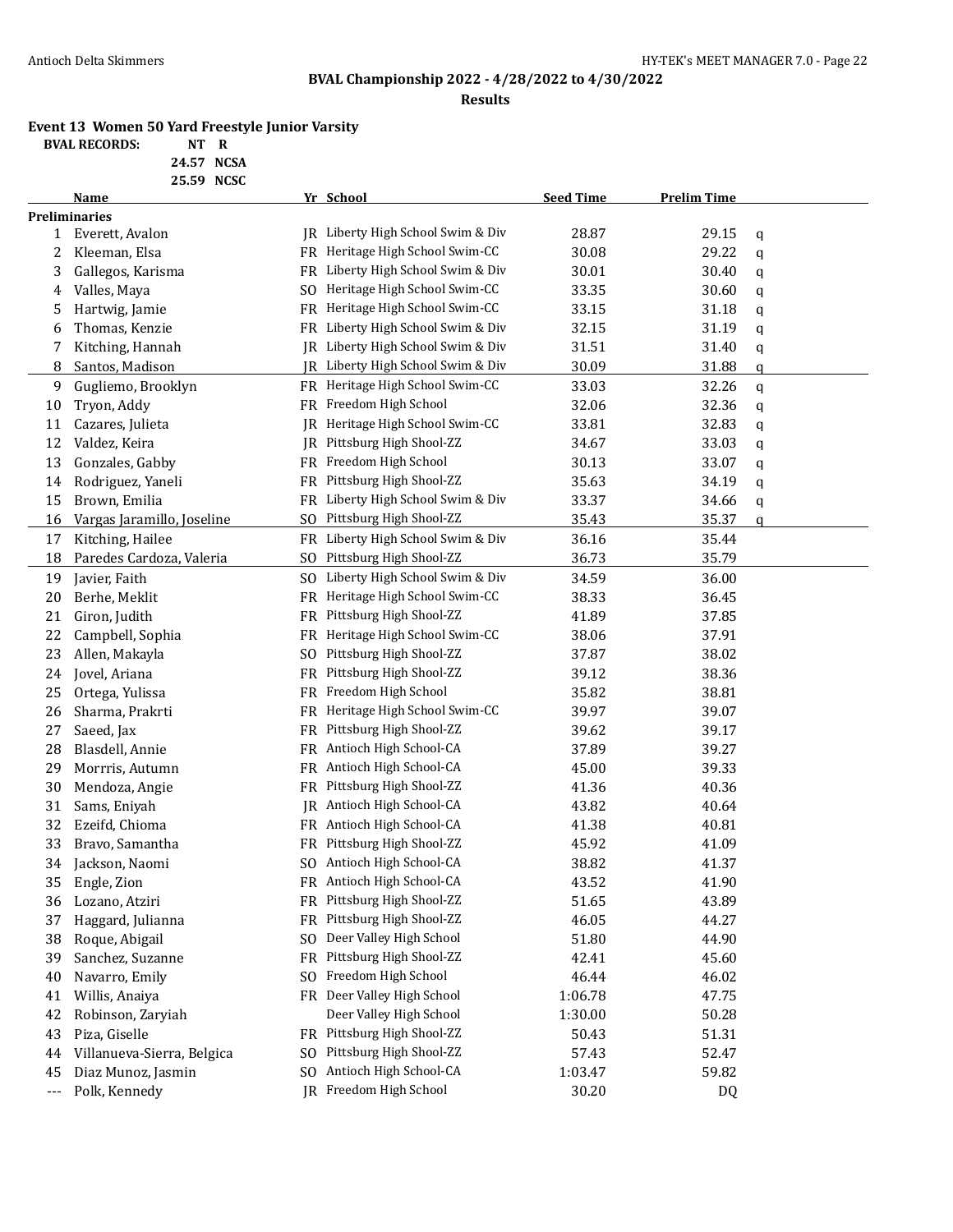### **Results**

### **Preliminaries ... (Event 13 Women 50 Yard Freestyle Junior Varsity)**

|       | Name                    | Yr School                         | <b>Seed Time</b> | <b>Prelim Time</b> |
|-------|-------------------------|-----------------------------------|------------------|--------------------|
|       | --- De Anda, Julee      | SO Antioch High School-CA         | 30.32            | DQ                 |
|       | --- Gaytan, Stephanie   | IR Pittsburg High Shool-ZZ        | 44.17            | NS                 |
|       | --- DiBerardino, Mia    | FR Liberty High School Swim & Div | 28.85            | NS                 |
| $---$ | Jackson, Emily          | IR Antioch High School-CA         | 43.49            | NS.                |
|       | --- Lemire, Catalina    | FR Pittsburg High Shool-ZZ        | 41.92            | NS                 |
|       | --- McGruder, Ava       | FR Pittsburg High Shool-ZZ        | 37.85            | NS                 |
|       | --- Magallanes, Melanie | SO Antioch High School-CA         | 55.14            | NS                 |
|       | --- Hanna, Cerina       | FR Heritage High School Swim-CC   | 1:04.60          | <b>SCR</b>         |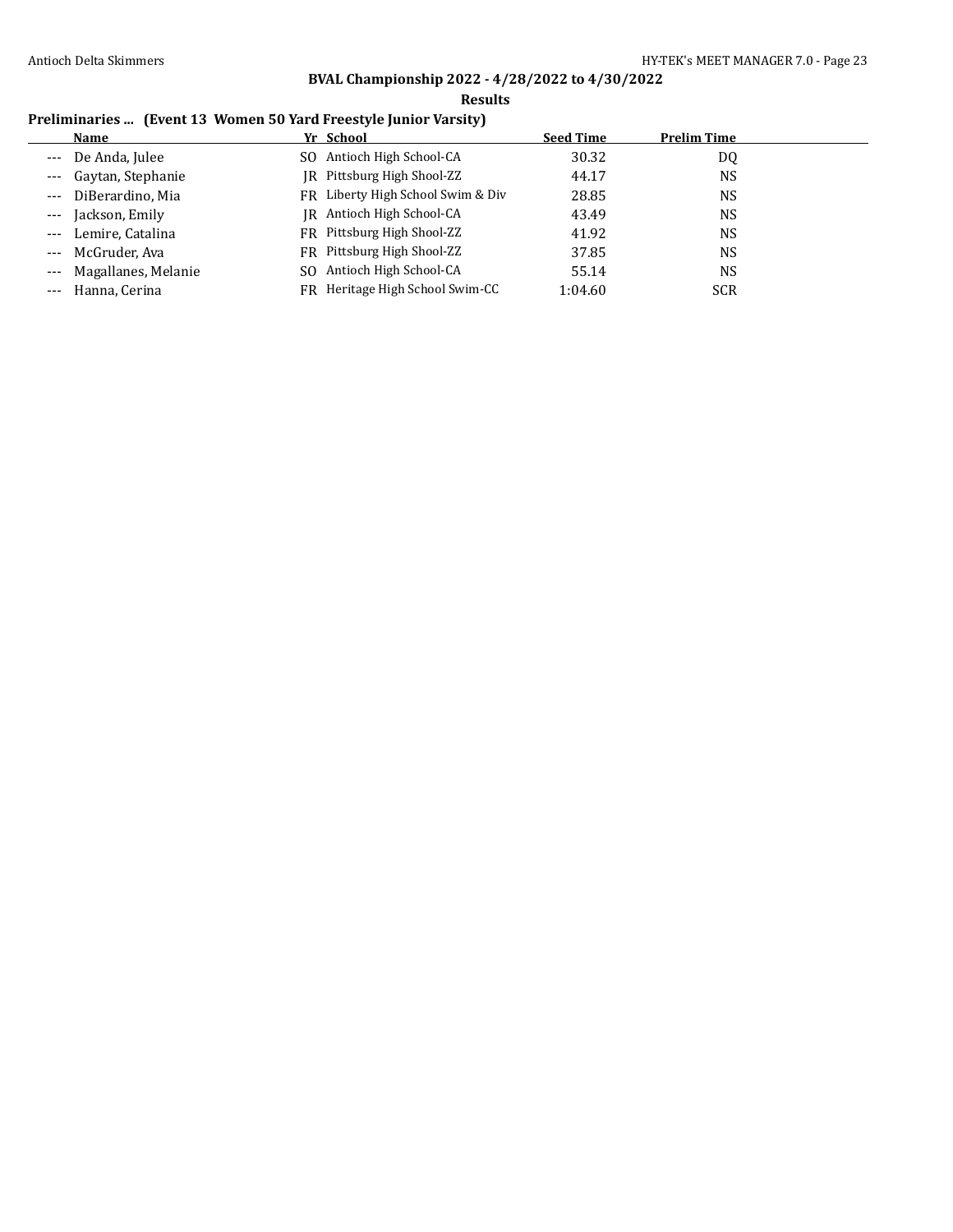### **Results**

# **Event 14 Men 50 Yard Freestyle Junior Varsity**

| <b>BVAL RECORDS:</b> | NT R       |  |
|----------------------|------------|--|
|                      | 21.72 NCSA |  |

| 22.88 NCSC |                        |    |                                   |                    |                    |        |
|------------|------------------------|----|-----------------------------------|--------------------|--------------------|--------|
|            | Name                   |    | Yr School                         | <b>Prelim Time</b> | <b>Finals Time</b> | Points |
| A - Final  |                        |    |                                   |                    |                    |        |
|            | Dutra Villacer, Felipe |    | IR Heritage High School Swim-CC   | 28.61              | 27.63              | 20     |
| 2          | Odbayar, Alex          |    | FR Heritage High School Swim-CC   | 29.31              | 28.70              | 17     |
|            | Scott, Dominic         |    | FR Freedom High School            | 29.79              | 29.78              | 16     |
| 4          | Rajala, Chase          |    | SO Liberty High School Swim & Div | 29.79              | 30.16              | 15     |
| 5.         | Lim, Ian               | FR | Liberty High School Swim & Div    | 32.26              | 32.19              | 14     |
| 6          | Leo Joseph, Chris      |    | IR Liberty High School Swim & Div | 40.07              | 39.02              | 13     |
|            | Saleh, Sayeed          | FR | Deer Valley High School           | 40.04              | 41.69              | 12     |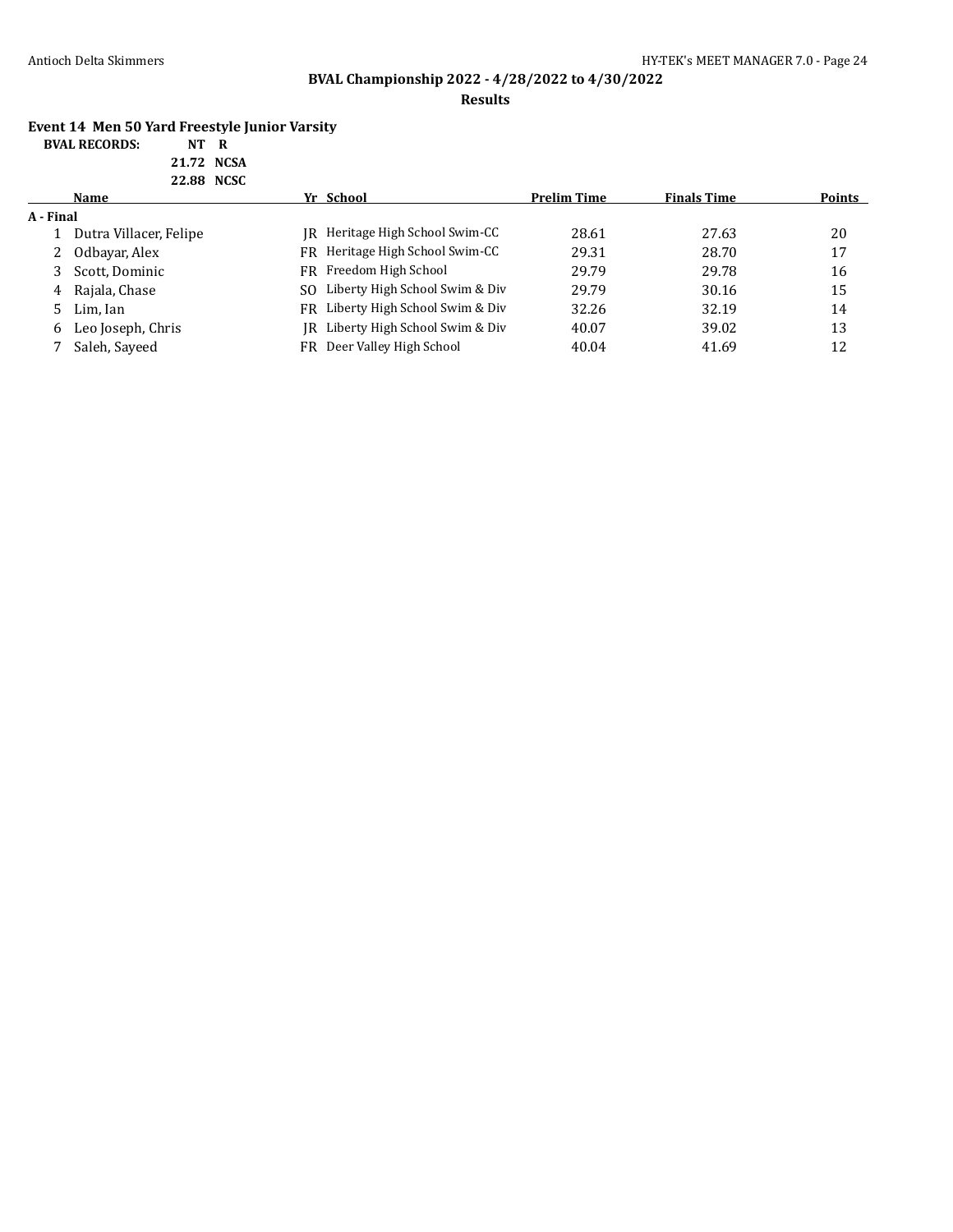**BVAL RECORDS:** 

# **BVAL Championship 2022 - 4/28/2022 to 4/30/2022**

### **Results**

# **Event 14 Men 50 Yard Freestyle Junior Varsity**

| NT         | R |
|------------|---|
| 21.72 NCSA |   |

| Name                   |                      |                                | <b>Seed Time</b>                                                                                                                                                          | <b>Prelim Time</b> |   |
|------------------------|----------------------|--------------------------------|---------------------------------------------------------------------------------------------------------------------------------------------------------------------------|--------------------|---|
|                        |                      |                                |                                                                                                                                                                           |                    |   |
| Dutra Villacer, Felipe |                      | Heritage High School Swim-CC   | 29.50                                                                                                                                                                     | 28.61              | q |
| Odbayar, Alex          |                      | Heritage High School Swim-CC   | 30.50                                                                                                                                                                     | 29.31              | q |
| Scott, Dominic         |                      |                                | 30.12                                                                                                                                                                     | 29.79              | a |
| Rajala, Chase          |                      | Liberty High School Swim & Div | 29.24                                                                                                                                                                     | 29.79              | q |
| Florentino, Leo        |                      | Antioch High School-CA         | 34.32                                                                                                                                                                     | 31.89              | a |
| Lim, Ian               |                      |                                | 28.99                                                                                                                                                                     | 32.26              | q |
| Saleh, Sayeed          |                      | Deer Valley High School        | 41.10                                                                                                                                                                     | 40.04              | a |
| Leo Joseph, Chris      |                      |                                | 40.05                                                                                                                                                                     | 40.07              | a |
| Beleford, John         |                      | Deer Valley High School        | 47.22                                                                                                                                                                     | DQ                 |   |
| Syed, Areeb            |                      | Heritage High School Swim-CC   | 40.17                                                                                                                                                                     | NS                 |   |
| Leon. Derek            |                      | Antioch High School-CA         | 43.44                                                                                                                                                                     | <b>NS</b>          |   |
| Stanaland, Parker      |                      | Liberty High School Swim & Div | 30.14                                                                                                                                                                     | <b>SCR</b>         |   |
|                        | <b>Preliminaries</b> | 22.88 NCSC                     | Yr School<br>IR<br>FR.<br>FR Freedom High School<br>SO.<br>FR<br>FR Liberty High School Swim & Div<br>FR<br>IR Liberty High School Swim & Div<br>FR.<br>FR.<br>FR.<br>SO. |                    |   |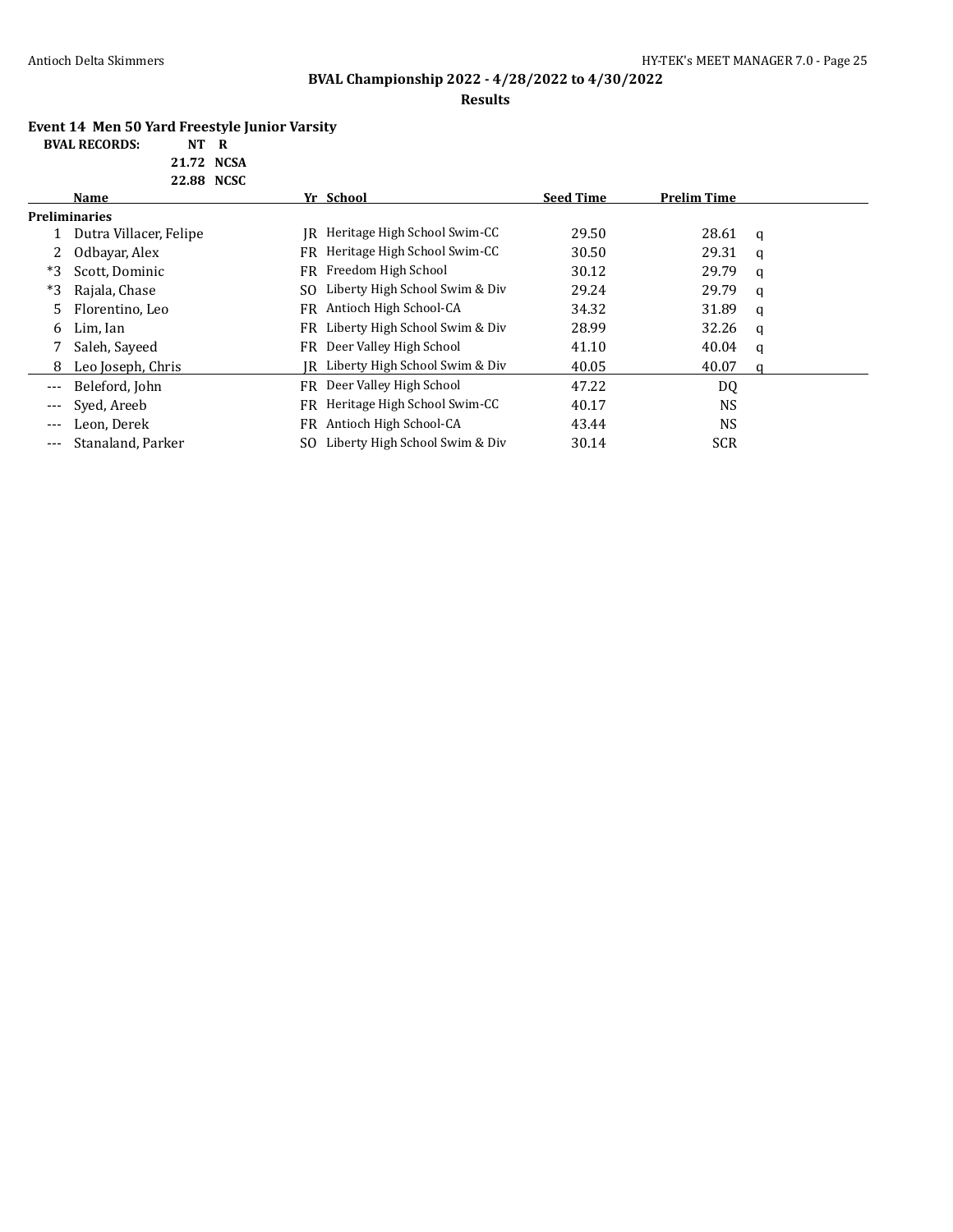# **BVAL Championship 2022 - 4/28/2022 to 4/30/2022**

#### **Results**

### **Event 15 Women 50 Yard Freestyle Varsity**

| 23.85      | R |
|------------|---|
| 24.57 NCSA |   |

**BVAL RECORDS: 23.85 R S. Berekneyei - Carondolet**

|                  | 25.59 NCSC            |     |                                |                    |                    |             |        |
|------------------|-----------------------|-----|--------------------------------|--------------------|--------------------|-------------|--------|
|                  | Name                  |     | Yr School                      | <b>Prelim Time</b> | <b>Finals Time</b> |             | Points |
| A - Final        |                       |     |                                |                    |                    |             |        |
|                  | Kleven, Brooke        | IR  | Liberty High School Swim & Div | 25.08              | 24.93              | <b>NCSC</b> | 20     |
|                  | Sanchez, Olivia       | IR  | Liberty High School Swim & Div | 26.53              | 25.63              |             | 17     |
| 3                | Fehr, Stephanie       | FR  | Liberty High School Swim & Div | 26.79              | 26.54              |             | 16     |
| 4                | Bailey, Brynlan       | FR  | Heritage High School Swim-CC   | 26.77              | 26.99              |             | 15     |
| 5.               | Caguyong, Lauryn      | IR  | Deer Valley High School        | 26.93              | 27.15              |             | 14     |
| 6                | Eilersen, Sophia      | SO. | Heritage High School Swim-CC   | 28.31              | 28.17              |             | 13     |
| 7                | Petroni, Alissyia     | IR  | Heritage High School Swim-CC   | 28.61              | 28.59              |             | 12     |
| 8                | MacDonald, McKayla    | IR  | Liberty High School Swim & Div | 28.83              | 28.72              |             | 11     |
| <b>B</b> - Final |                       |     |                                |                    |                    |             |        |
| 9                | St. Clair, Emma       | IR  | Freedom High School            | 28.90              | 29.39              |             | 9      |
| 10               | Morales, Gabi         | IR  | Freedom High School            | 29.74              | 29.65              |             | 7      |
| 11               | Byrd, Alyssia         | IR  | Pittsburg High Shool-ZZ        | 30.01              | 29.84              |             | 6      |
| 12               | Alaura, Elan          | SR  | Freedom High School            | 31.16              | 29.87              |             | 5      |
| 13               | Saldana, Vania        | SR  | Freedom High School            | 31.20              | 30.19              |             | 4      |
| 14               | Clark, Rebekah        | FR  | Antioch High School-CA         | 32.88              | 31.56              |             | 3      |
| 15               | Mendoza Zavala, Paula | SR  | Pittsburg High Shool-ZZ        | 32.21              | 32.84              |             | 2      |
| 16               | Williams, Athena      | FR  | Deer Valley High School        | 32.87              | 33.89              |             |        |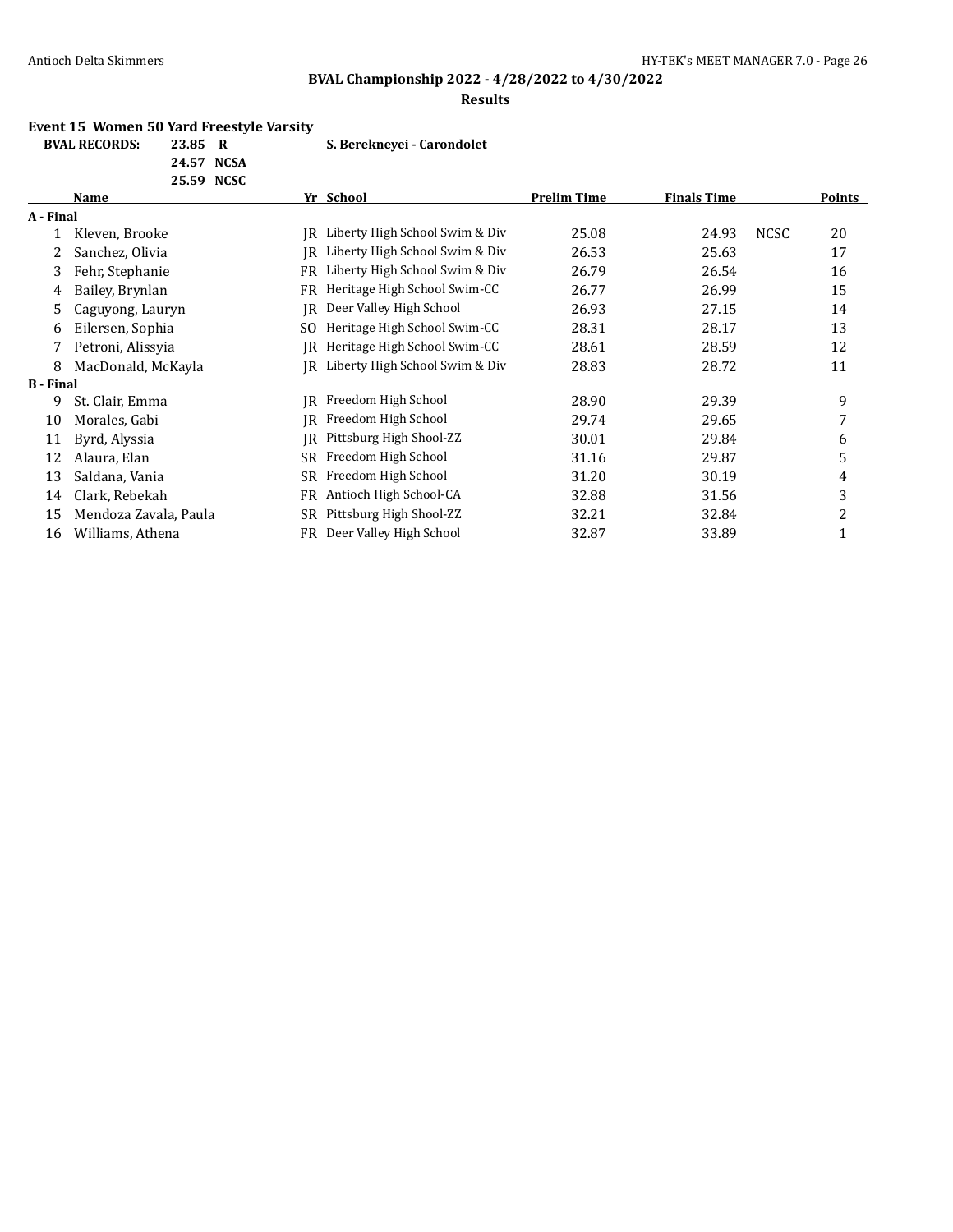# **BVAL Championship 2022 - 4/28/2022 to 4/30/2022**

#### **Results**

#### **Event 15 Women 50 Yard Freestyle Varsity**

**24.57 NCSA**

**BVAL RECORDS: 23.85 R S. Berekneyei - Carondolet**

|       | 25.59 NCSC                  |           |                                   |                  |                    |               |
|-------|-----------------------------|-----------|-----------------------------------|------------------|--------------------|---------------|
|       | Name                        |           | Yr School                         | <b>Seed Time</b> | <b>Prelim Time</b> |               |
|       | <b>Preliminaries</b>        |           |                                   |                  |                    |               |
| 1     | Kleven, Brooke              |           | IR Liberty High School Swim & Div | 25.51            | 25.08              | qNCSC         |
| 2     | Sanchez, Olivia             |           | JR Liberty High School Swim & Div | 26.41            | 26.53              | q             |
| 3     | Bailey, Brynlan             | FR        | Heritage High School Swim-CC      | 26.95            | 26.77              | q             |
| 4     | Fehr, Stephanie             | FR        | Liberty High School Swim & Div    | 27.19            | 26.79              | q             |
| 5     | Caguyong, Lauryn            | <b>IR</b> | Deer Valley High School           | 28.12            | 26.93              | q             |
| 6     | Eilersen, Sophia            | SO.       | Heritage High School Swim-CC      | 28.53            | 28.31              | q             |
| 7     | Petroni, Alissyia           | IR        | Heritage High School Swim-CC      | 28.62            | 28.61              | q             |
| 8     | MacDonald, McKayla          | IR        | Liberty High School Swim & Div    | 28.93            | 28.83              | q             |
| $*9$  | St. Clair, Emma             |           | JR Freedom High School            | 29.65            | 28.90              | $\mathfrak q$ |
| *9    | Gunderman, Hayley           |           | SR Liberty High School Swim & Div | 30.01            | 28.90              | q             |
| 11    | Morales, Gabi               |           | JR Freedom High School            | 29.22            | 29.74              | q             |
| 12    | Byrd, Alyssia               | IR        | Pittsburg High Shool-ZZ           | 29.67            | 30.01              | q             |
| 13    | Thomas, Addie               | SR.       | Liberty High School Swim & Div    | 30.74            | 30.42              | q             |
| 14    | Alaura, Elan                | <b>SR</b> | Freedom High School               | 28.98            | 31.16              | q             |
| 15    | Saldana, Vania              |           | SR Freedom High School            | 31.53            | 31.20              | q             |
| 16    | Ganem, Jianna               |           | SR Liberty High School Swim & Div | 30.01            | 31.69              | a             |
| 17    | Mendoza Zavala, Paula       |           | SR Pittsburg High Shool-ZZ        | 33.39            | 32.21              |               |
| 18    | Alcayaga, Abigail           | <b>SR</b> | Freedom High School               | 32.88            | 32.46              |               |
| 19    | Williams, Athena            | <b>FR</b> | Deer Valley High School           | 33.78            | 32.87              |               |
| 20    | Clark, Rebekah              |           | FR Antioch High School-CA         | 33.02            | 32.88              |               |
| 21    | Evans, Johana               |           | SR Antioch High School-CA         | 34.42            | 33.90              |               |
| $*22$ | Hassig, Gracie              | SR        | Liberty High School Swim & Div    | 33.88            | 34.53              |               |
| $*22$ | Legaspi, Karissa            |           | SO Antioch High School-CA         | 33.87            | 34.53              |               |
| 24    | Guzman, Cecilia             | IR        | Pittsburg High Shool-ZZ           | 36.00            | 34.83              |               |
| 25    | Fuller, Gigi                | SR.       | Freedom High School               | 34.25            | 35.10              |               |
| 26    | Latifzadah, Raihana         | IR        | Deer Valley High School           | 35.69            | 35.64              |               |
| 27    | Archuleta, Kyra             | FR        | Antioch High School-CA            | 36.32            | 37.13              |               |
| 28    | Evans, Giolie               | SO.       | Antioch High School-CA            | 38.82            | 39.95              |               |
| 29    | Williams, Jasmine           | <b>SR</b> | Freedom High School               | 41.23            | 42.65              |               |
| $---$ | Bailey, Brooklyn            | FR        | Heritage High School Swim-CC      | 28.04            | <b>DQ</b>          |               |
| $---$ | McDonald-Shargots, Aaralynn | FR        | Heritage High School Swim-CC      | 29.56            | <b>NS</b>          |               |
| $---$ | O'Connor, Cataliya          | SR        | Deer Valley High School           | 30.84            | <b>NS</b>          |               |
| $---$ | Moffett, Yesenia            |           | FR Pittsburg High Shool-ZZ        | 30.89            | <b>NS</b>          |               |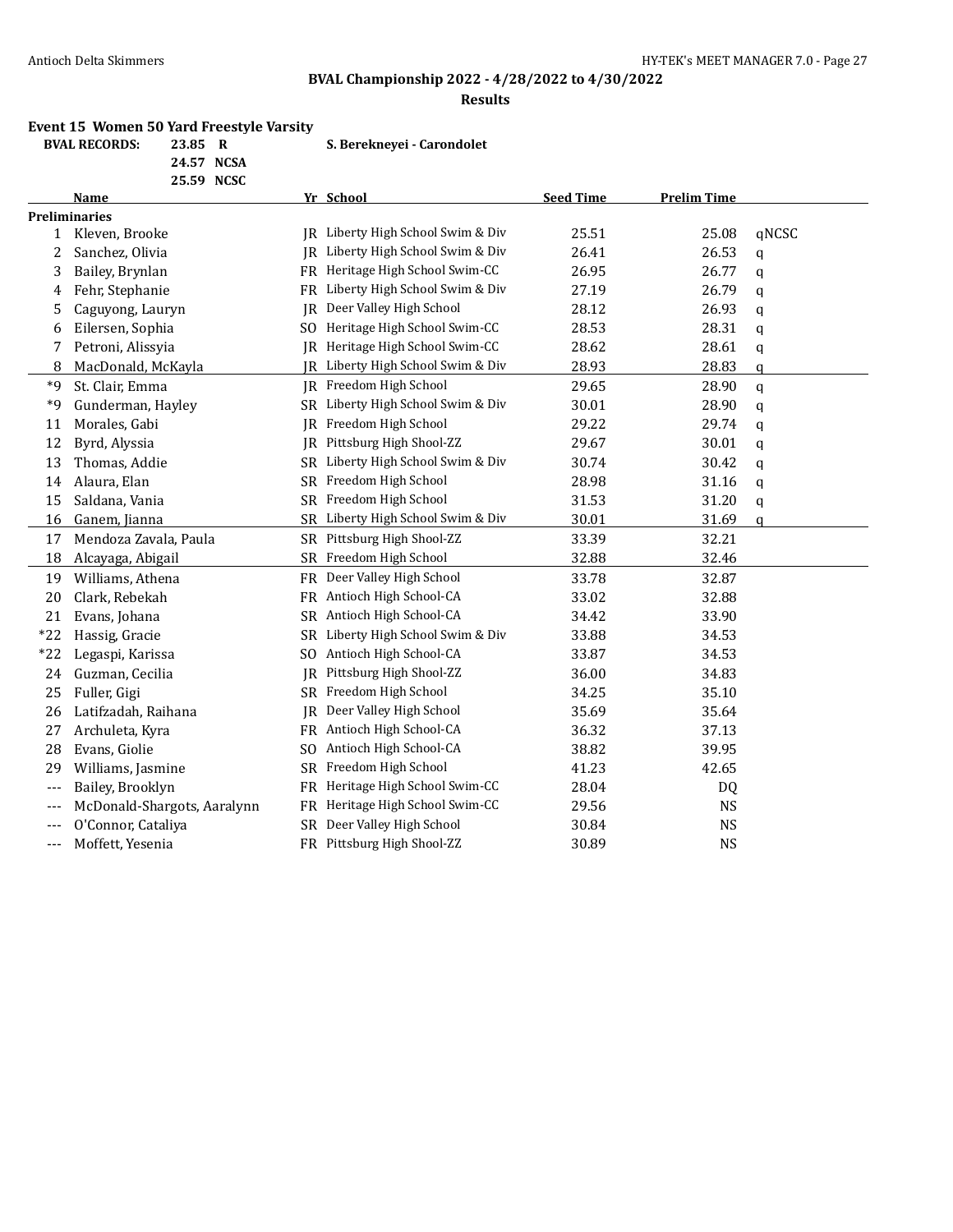# **BVAL Championship 2022 - 4/28/2022 to 4/30/2022**

#### **Results**

#### **Event 16 Men 50 Yard Freestyle Varsity**

**21.72 NCSA**

**BVAL RECORDS: 20.77 R 2009 Aaron Wayne - Deer Valley**

|                  | 22.88 NCSC             |           |                                |                    |                    |             |        |
|------------------|------------------------|-----------|--------------------------------|--------------------|--------------------|-------------|--------|
|                  | Name                   |           | Yr School                      | <b>Prelim Time</b> | <b>Finals Time</b> |             | Points |
| A - Final        |                        |           |                                |                    |                    |             |        |
|                  | LaBute, Zane           | SR        | Heritage High School Swim-CC   | 22.66              | 22.13              | <b>NCSC</b> | 20     |
| 2                | Stoltenberg, Jordan    | SR        | Freedom High School            | 23.04              | 22.55              | <b>NCSC</b> | 17     |
| 3                | Yee, Tyler             | <b>FR</b> | Heritage High School Swim-CC   | 22.95              | 22.74              | <b>NCSC</b> | 16     |
| 4                | Gunderman, Luke        | SO.       | Liberty High School Swim & Div | 24.22              | 23.29              |             | 15     |
| 5.               | Pathe, Luke            | SR        | Heritage High School Swim-CC   | 24.10              | 23.39              |             | 14     |
| 6                | Venables, Seth         | SO.       | Liberty High School Swim & Div | 24.68              | 24.33              |             | 13     |
| 7                | White, Zachary         | IR        | Antioch High School-CA         | 25.29              | 25.54              |             | 12     |
| 8                | Greer, Joe             | FR        | Freedom High School            | 25.56              | 25.74              |             | 11     |
| <b>B</b> - Final |                        |           |                                |                    |                    |             |        |
| 9.               | Vo, Matthew            | IR        | Heritage High School Swim-CC   | 25.68              | 25.59              |             | 9      |
| 10               | Elliott, Joaquin       | SO.       | Liberty High School Swim & Div | 27.14              | 26.37              |             | 7      |
| 11               | Reposa, Jacob          | IR        | Freedom High School            | 26.72              | 26.58              |             | 6      |
| 12               | Breaux, Brooks         | SO.       | Liberty High School Swim & Div | 26.56              | 26.60              |             | 5      |
| 13               | Royse, Matthew         | IR        | Deer Valley High School        | 26.75              | 27.22              |             | 4      |
| 14               | Delavega, Demian       | SR        | Antioch High School-CA         | 27.24              | 27.60              |             | 3      |
| 15               | Benedict Mallari, Kyle | FR        | Pittsburg High Shool-ZZ        | 28.72              | 28.33              |             | 2      |
| 16               | Stone, Patrick         | FR        | Pittsburg High Shool-ZZ        | 28.02              | 28.50              |             | 1      |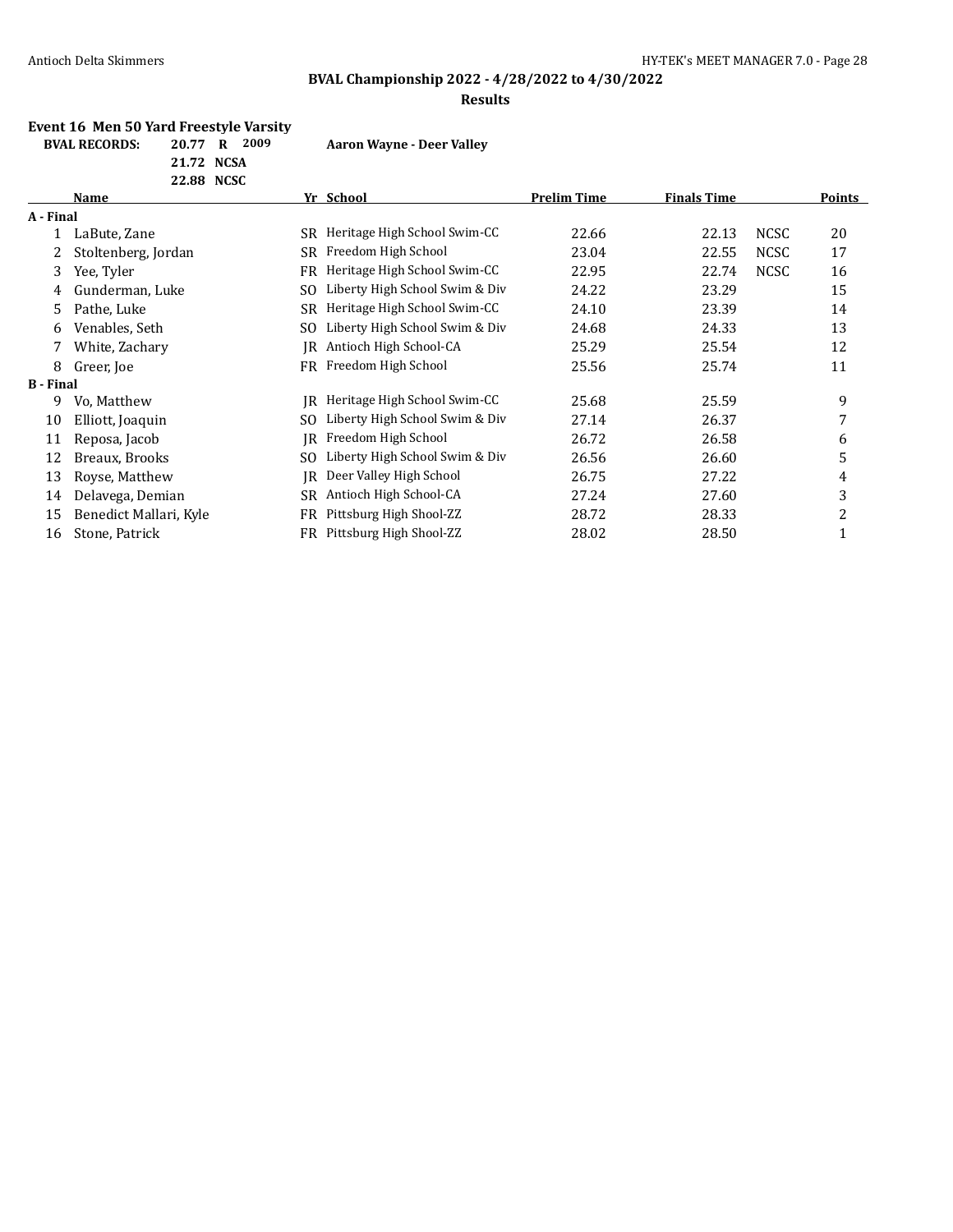# **BVAL Championship 2022 - 4/28/2022 to 4/30/2022**

#### **Results**

#### **Event 16 Men 50 Yard Freestyle Varsity**

**21.72 NCSA**

**BVAL RECORDS: 20.77 R 2009 Aaron Wayne - Deer Valley**

|              | 22.88 NCSC             |           |                                   |                  |                    |              |
|--------------|------------------------|-----------|-----------------------------------|------------------|--------------------|--------------|
|              | Name                   |           | Yr School                         | <b>Seed Time</b> | <b>Prelim Time</b> |              |
|              | <b>Preliminaries</b>   |           |                                   |                  |                    |              |
| $\mathbf{1}$ | LaBute, Zane           |           | SR Heritage High School Swim-CC   | 22.95            | 22.66              | qNCSC        |
| 2            | Yee, Tyler             |           | FR Heritage High School Swim-CC   | 23.82            | 22.95              | q            |
| 3            | Stoltenberg, Jordan    | <b>SR</b> | Freedom High School               | 23.25            | 23.04              | q            |
| 4            | Pathe, Luke            |           | SR Heritage High School Swim-CC   | 24.02            | 24.10              | q            |
| 5            | Gunderman, Luke        |           | SO Liberty High School Swim & Div | 23.69            | 24.22              | q            |
| 6            | Venables, Seth         |           | SO Liberty High School Swim & Div | 24.88            | 24.68              | q            |
| 7            | White, Zachary         |           | IR Antioch High School-CA         | 25.75            | 25.29              | q            |
| 8            | Greer, Joe             |           | FR Freedom High School            | 25.37            | 25.56              | a            |
| 9            | Vo, Matthew            |           | IR Heritage High School Swim-CC   | 25.73            | 25.68              | q            |
| 10           | Breaux, Brooks         | SO.       | Liberty High School Swim & Div    | 26.25            | 26.56              | q            |
| 11           | Reposa, Jacob          | IR        | Freedom High School               | 26.92            | 26.72              | q            |
| 12           | Royse, Matthew         | IR        | Deer Valley High School           | 27.54            | 26.75              | q            |
| 13           | Cabatuando, Rafael     | IR        | Liberty High School Swim & Div    | 26.63            | 26.77              | q            |
| 14           | Elliott, Joaquin       | SO.       | Liberty High School Swim & Div    | 29.06            | 27.14              | q            |
| 15           | Delavega, Demian       |           | SR Antioch High School-CA         | 27.62            | 27.24              | q            |
| 16           | Stone, Patrick         | <b>FR</b> | Pittsburg High Shool-ZZ           | 29.39            | 28.02              | $\mathbf{q}$ |
| 17           | Benedict Mallari, Kyle |           | FR Pittsburg High Shool-ZZ        | 32.86            | 28.72              |              |
| 18           | Ivanenko, Stanislav    |           | JR Deer Valley High School        | 32.00            | 28.87              |              |
| 19           | Tryon, Keegan          |           | FR Freedom High School            | 29.79            | 29.05              |              |
| 20           | Oxley, Teagan          | <b>FR</b> | Deer Valley High School           | 30.00            | 29.11              |              |
| 21           | Huddleston, Jake       |           | SR Antioch High School-CA         | 29.97            | 29.50              |              |
| 22           | Villa, Chris           | SO.       | Antioch High School-CA            | 32.38            | 29.80              |              |
| 23           | Esposito, Ethan        |           | JR Freedom High School            | 30.67            | 29.94              |              |
| 24           | Bautista, Nathan       |           | SR Pittsburg High Shool-ZZ        | 32.92            | 30.63              |              |
| 25           | Jones, Nathan          | SR.       | Heritage High School Swim-CC      | 33.10            | 31.54              |              |
| 26           | Harrison, Jason        |           | SR Antioch High School-CA         | 32.85            | 32.92              |              |
| 27           | Lutz, Sonny            | FR        | Deer Valley High School           | 41.62            | 33.51              |              |
| 28           | Villela, Misael        | IR        | Pittsburg High Shool-ZZ           | 36.94            | 35.53              |              |
| 29           | Zelayandia, Bob        |           | SR Antioch High School-CA         | 36.38            | 35.82              |              |
| 30           | Fredrick, Charles      |           | SR Pittsburg High Shool-ZZ        | 45.76            | 44.10              |              |
| ---          | Brown, Malik           |           | SR Pittsburg High Shool-ZZ        | 32.37            | <b>NS</b>          |              |
| ---          | McFadden, Jeremiah     |           | IR Pittsburg High Shool-ZZ        | 36.01            | <b>NS</b>          |              |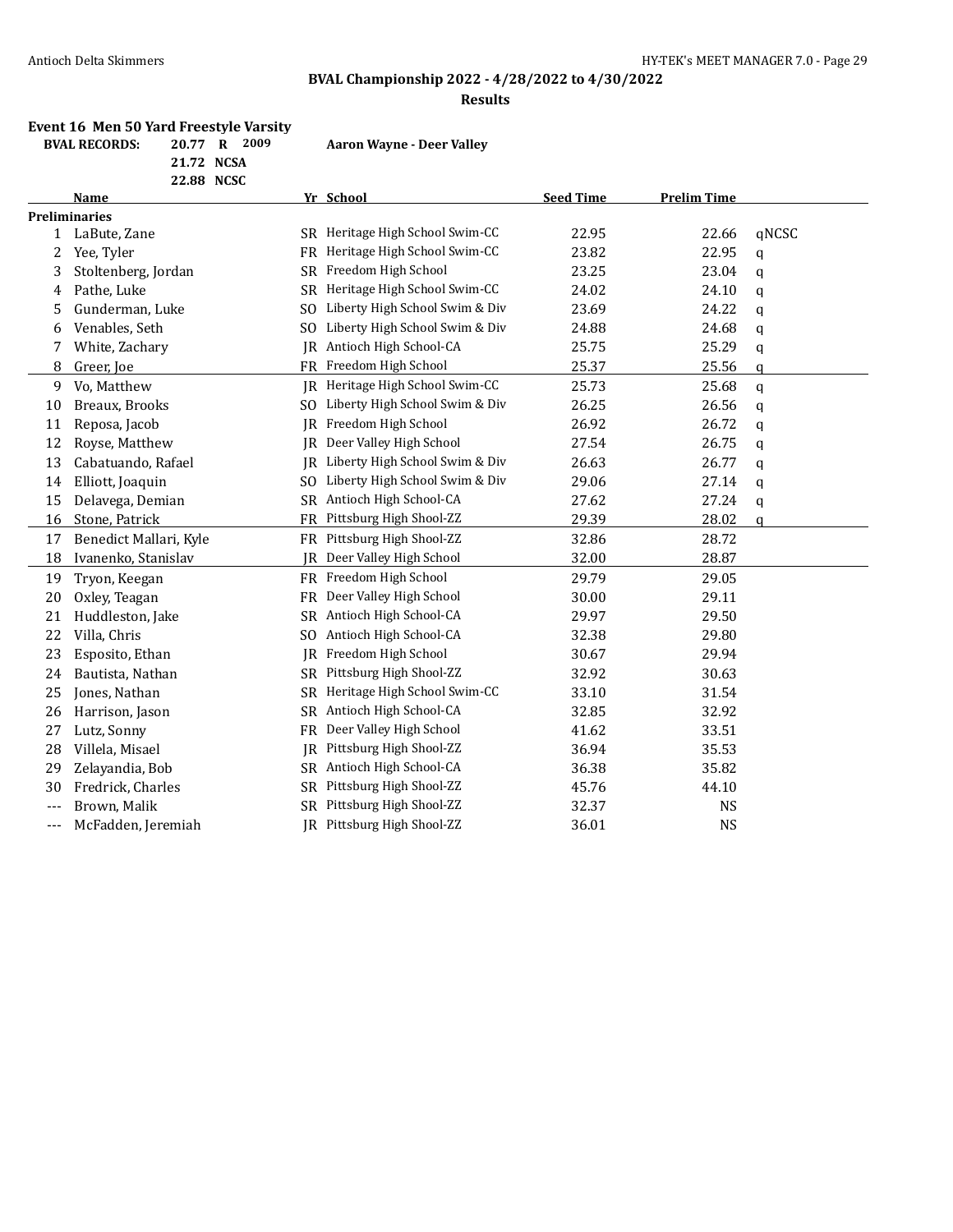### **Results**

#### **Event 17 Women 1 mtr Diving Junior Varsity 350.00 NCSA 280.00 NCSC**

|       | <b>Name</b>           |     | Yr School                       |           | <b>Finals Score</b> | <b>Points</b> |
|-------|-----------------------|-----|---------------------------------|-----------|---------------------|---------------|
|       | Wong, Chloe           |     | Heritage High School Swim-CC    | <b>NP</b> | 176.30              | 20            |
| $*2$  | Clements, Alexa       | SO. | Heritage High School Swim-CC    | 0.01      | 146.20              | 16.50         |
| $*2$  | Jackson, Miss Ja'Mya  |     | FR Heritage High School Swim-CC | 0.01      | 146.20              | 16.50         |
| 4     | Saeed, Jax            |     | FR Pittsburg High Shool-ZZ      | 80.00     | 88.20               | 15            |
|       | 5 Kawaguchi, Acacia   |     | SO Pittsburg High Shool-ZZ      | 80.00     | 63.45               | 14            |
|       | Furr, Samantha        | SO. | Heritage High School Swim-CC    | 0.01      | DQ                  |               |
| $---$ | Gordon-Franey, Gianna | SO. | Heritage High School Swim-CC    | 0.01      | DQ                  |               |
| $---$ | Lemire, Catalina      |     | FR Pittsburg High Shool-ZZ      | <b>NP</b> | <b>NS</b>           |               |
| $---$ | Lozano, Karyssa       | SO. | Heritage High School Swim-CC    | 0.01      | NS.                 |               |
|       |                       |     |                                 |           |                     |               |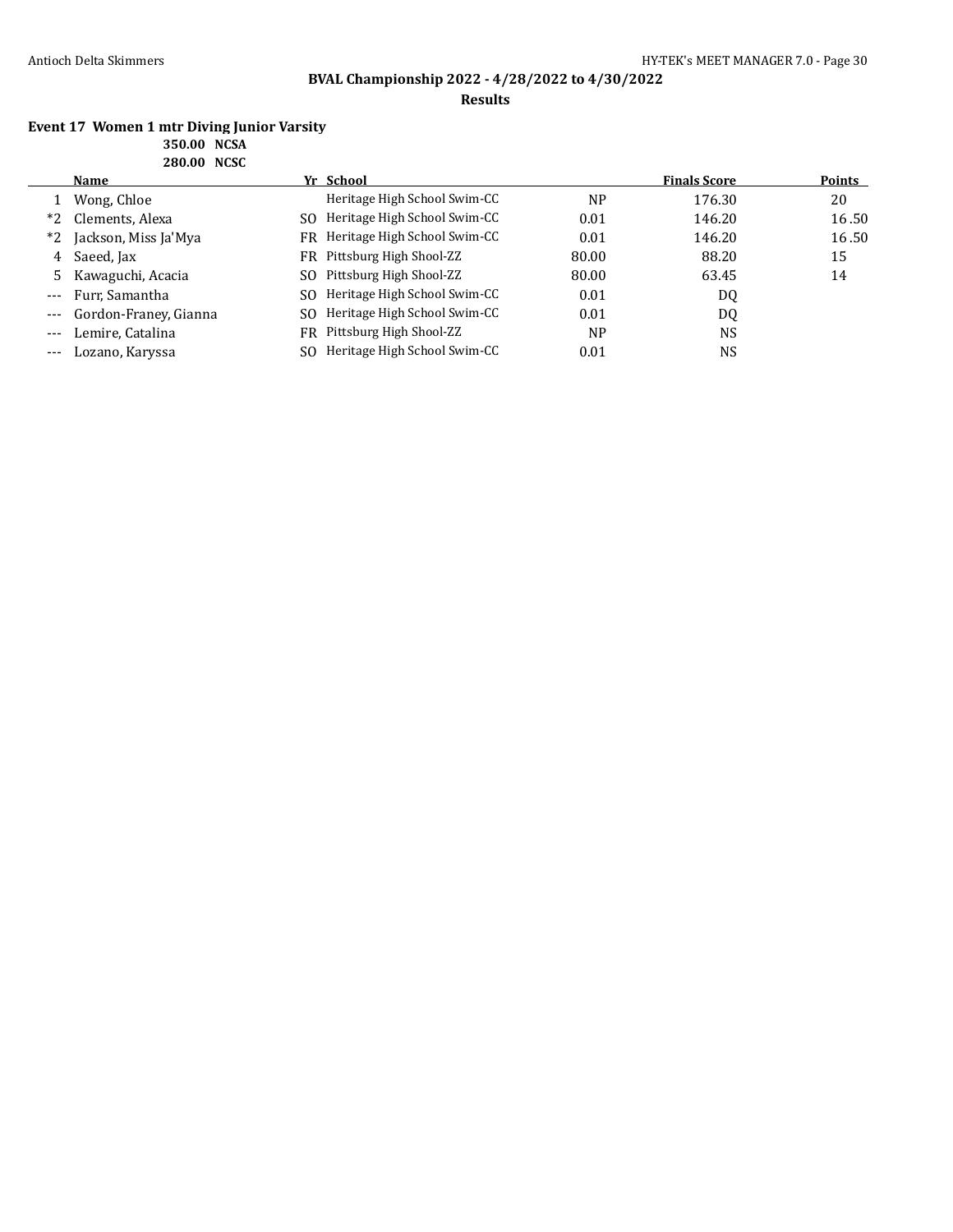**Results**

#### **Event 18 Men 1 mtr Diving Junior Varsity 300.00 NCSA 240.00 NCSC**

|       | Name                  | Yr School                  |           | <b>Finals Score</b> | Points |
|-------|-----------------------|----------------------------|-----------|---------------------|--------|
|       | Guillermo, Nico       | FR Pittsburg High Shool-ZZ | 80.00     | 78.80               | 20     |
|       | --- Rodriguez, Miguel | JR Pittsburg High Shool-ZZ | <b>NP</b> | NS                  |        |
| $---$ | Rodriguez, Juan       | SO Pittsburg High Shool-ZZ | <b>NP</b> | <b>NS</b>           |        |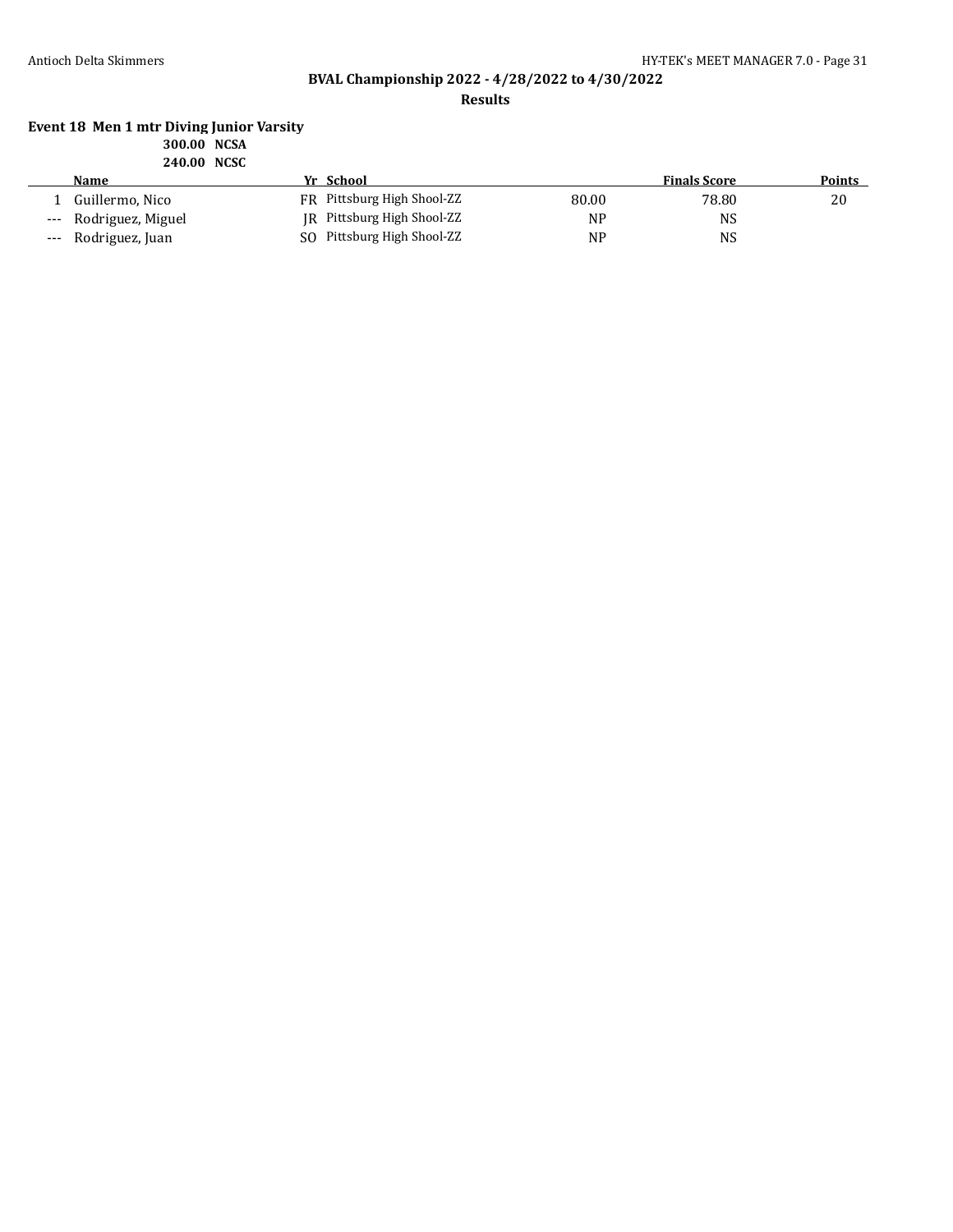# **BVAL Championship 2022 - 4/28/2022 to 4/30/2022**

#### **Results**

#### **Event 19 Women 1 mtr Diving Varsity BVAL RECORDS: 535.40 R 2018 Taylor Hornberger - Liberty 350.00 NCSA 280.00 NCSC**

| LOV.VV NGJU |                     |     |                                   |        |                     |             |               |
|-------------|---------------------|-----|-----------------------------------|--------|---------------------|-------------|---------------|
|             | Name                |     | Yr School                         |        | <b>Finals Score</b> |             | <b>Points</b> |
|             | Baker--Lauer, Inara | SO. | Liberty High School Swim & Div    | 174.10 | 368.75              | <b>NCSA</b> | 20            |
|             | Krimm, Erica        | SR  | Heritage High School Swim-CC      | 0.01   | 357.00              | <b>NCSA</b> | 17            |
| 3           | Waechter, Ainsley   |     | SR Heritage High School Swim-CC   | 0.01   | 355.00              | <b>NCSA</b> | 16            |
| 4           | Kemme, Jordan       | SR  | Liberty High School Swim & Div    | 158.45 | 328.05              | <b>NCSC</b> | 15            |
| 5.          | Kruppa, Tyler       |     | SR Liberty High School Swim & Div | 144.20 | 279.90              |             | 14            |
| 6           | Gray, Mara          | SO. | Liberty High School Swim & Div    | 160.95 | 269.15              |             | 13            |
|             | Freeman, Lexington  |     | SR Liberty High School Swim & Div | 106.35 | 226.00              |             |               |
| $---$       | Sanders, Emily      | IR  | Heritage High School Swim-CC      | 0.01   | NS                  |             |               |
|             | Allen, Sophia       | SR  | Liberty High School Swim & Div    | 125.20 | NS                  |             |               |
|             | Sanabria, Alyssa    | IR  | Heritage High School Swim-CC      | 0.01   | NS                  |             |               |
|             |                     |     |                                   |        |                     |             |               |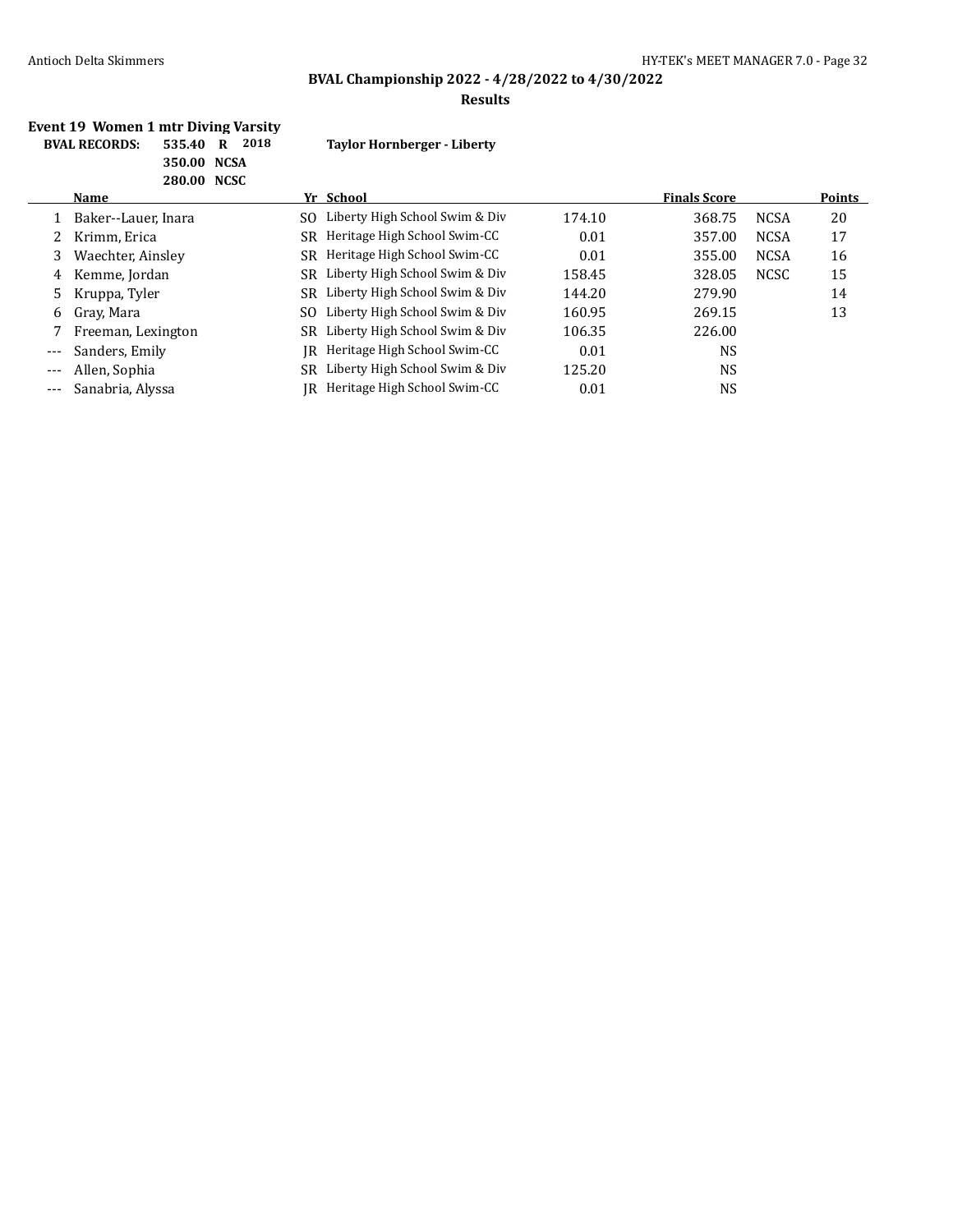# **BVAL Championship 2022 - 4/28/2022 to 4/30/2022**

### **Results**

| Event 20 Men 1 mtr Diving Varsity |                            |   |      |  |                                   |        |                     |             |        |
|-----------------------------------|----------------------------|---|------|--|-----------------------------------|--------|---------------------|-------------|--------|
| <b>BVAL RECORDS:</b>              | 489.05                     | R | 2015 |  | <b>Sean Meads - Freedom</b>       |        |                     |             |        |
|                                   | 300.00 NCSA<br>240.00 NCSC |   |      |  |                                   |        |                     |             |        |
| Name                              |                            |   |      |  | Yr School                         |        | <b>Finals Score</b> |             | Points |
|                                   |                            |   |      |  |                                   |        |                     |             |        |
| Capelli, Gavin                    |                            |   |      |  | SO Liberty High School Swim & Div | 225.45 | 420.70              | <b>NCSA</b> | 20     |
|                                   |                            |   |      |  |                                   |        |                     |             |        |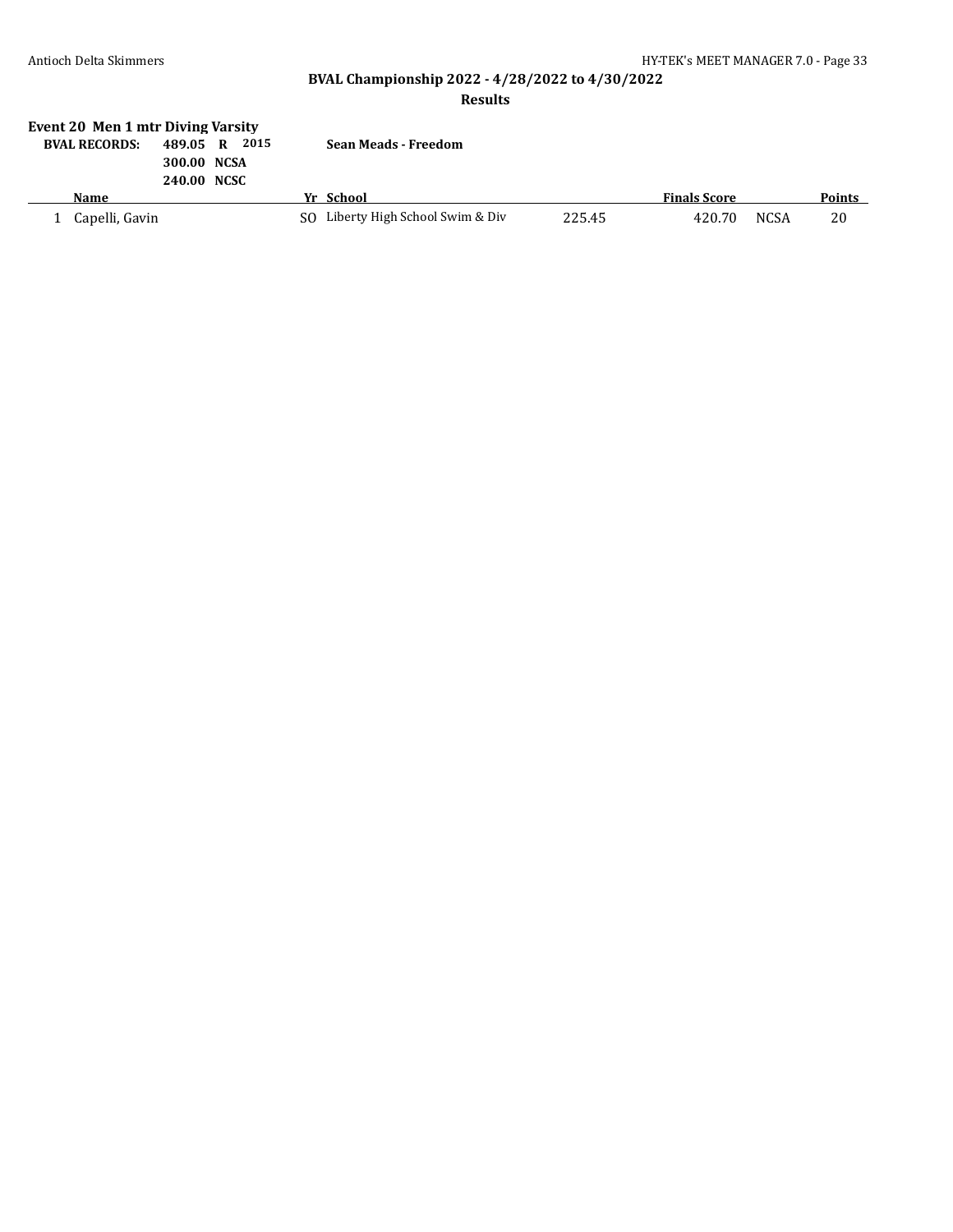### **Results**

# **Event 21 Women 50 Yard Butterfly Junior Varsity**

|                  | Name                     |     | Yr School                      | <b>Prelim Time</b> | <b>Finals Time</b> | <b>Points</b> |
|------------------|--------------------------|-----|--------------------------------|--------------------|--------------------|---------------|
| A - Final        |                          |     |                                |                    |                    |               |
|                  | Gomberg, Sophie          | IR  | Liberty High School Swim & Div | 33.40              | 33.56              | 20            |
|                  | Wagh, Hirkani            | FR  | Heritage High School Swim-CC   | 37.44              | 34.52              | 17            |
| 3                | Mercado, Michaela        | FR. | Liberty High School Swim & Div | 34.66              | 34.99              | 16            |
| 4                | Kuk, Abigail             | FR. | Heritage High School Swim-CC   | 39.11              | 37.55              | 15            |
| 5.               | Brown, Emilia            | FR  | Liberty High School Swim & Div | 41.29              | 39.22              | 14            |
| 6                | Reed, Maya               | IR  | Heritage High School Swim-CC   | 41.43              | 40.13              | 13            |
| 7                | Volta, Jennie            | IR  | Liberty High School Swim & Div | 41.29              | 40.68              | 12            |
| 8                | Paredes Cardoza, Valeria | SO. | Pittsburg High Shool-ZZ        | 43.21              | 44.08              | 11            |
| <b>B</b> - Final |                          |     |                                |                    |                    |               |
| 9                | Rodriguez, Yaneli        | FR. | Pittsburg High Shool-ZZ        | 43.74              | 42.76              | 9             |
| 10               | Velissaratos, Nichole    | FR  | Deer Valley High School        | 44.43              | 44.18              | 7             |
| 11               | Campbell, Sophia         | FR. | Heritage High School Swim-CC   | 49.40              | 47.93              | 6             |
| 12               | Maloon, Loralee          | FR  | Deer Valley High School        | 54.35              | 50.57              | 5             |
| 13               | Lozano, Atziri           |     | FR Pittsburg High Shool-ZZ     | 1:04.16            | 1:05.26            | 4             |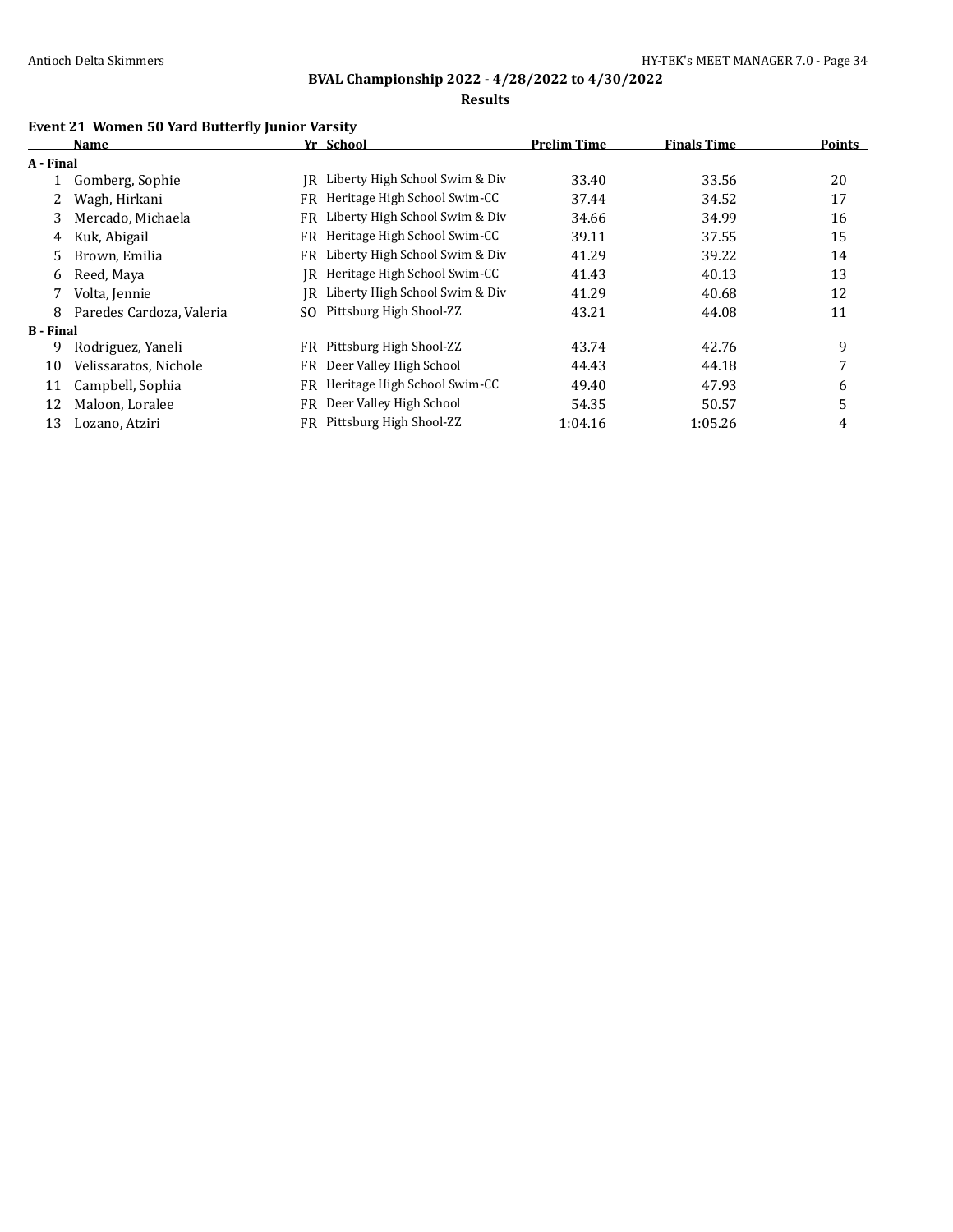#### **Results**

# **Event 21 Women 50 Yard Butterfly Junior Varsity**

|       | <b>Name</b>              |     | Yr School                      | <b>Seed Time</b> | <b>Prelim Time</b> |   |  |
|-------|--------------------------|-----|--------------------------------|------------------|--------------------|---|--|
|       | <b>Preliminaries</b>     |     |                                |                  |                    |   |  |
|       | Gomberg, Sophie          | IR  | Liberty High School Swim & Div | 32.39            | 33.40              | a |  |
| 2     | Mercado, Michaela        | FR  | Liberty High School Swim & Div | 34.72            | 34.66              | q |  |
| 3     | Wagh, Hirkani            | FR  | Heritage High School Swim-CC   | 34.55            | 37.44              | a |  |
| 4     | Lujan, Jaelyn            | IR  | Liberty High School Swim & Div | 38.41            | 38.81              | q |  |
| 5.    | Kuk, Abigail             | FR  | Heritage High School Swim-CC   | 38.07            | 39.11              | a |  |
| *6    | Volta, Jennie            | IR  | Liberty High School Swim & Div | 44.52            | 41.29              | q |  |
| $*6$  | Brown, Emilia            | FR  | Liberty High School Swim & Div | 42.93            | 41.29              | q |  |
| 8     | Reed, Maya               | IR  | Heritage High School Swim-CC   | 41.00            | 41.43              | a |  |
| 9     | Balstrini, Elena         | IR  | Liberty High School Swim & Div | 56.21            | 42.82              | a |  |
| 10    | Feddersen, Ashley        | FR  | Liberty High School Swim & Div | 46.23            | 42.87              | a |  |
| 11    | Paredes Cardoza, Valeria | SO. | Pittsburg High Shool-ZZ        | 47.80            | 43.21              | a |  |
| 12    | Rodriguez, Yaneli        | FR  | Pittsburg High Shool-ZZ        | 46.01            | 43.74              | a |  |
| 13    | Velissaratos, Nichole    | FR  | Deer Valley High School        | 47.00            | 44.43              | a |  |
| 14    | Rowland, Renee           | IR  | Liberty High School Swim & Div | 41.37            | 44.47              | a |  |
| 15    | Ellis, Ashley            | IR  | Liberty High School Swim & Div | 55.34            | 46.01              | q |  |
| 16    | Cummings, Sofia          | FR  | Liberty High School Swim & Div | 52.99            | 49.17              | a |  |
| 17    | Campbell, Sophia         | FR  | Heritage High School Swim-CC   | 48.71            | 49.40              |   |  |
| 18    | Maloon, Loralee          | FR  | Deer Valley High School        | 57.64            | 54.35              |   |  |
| 19    | Lozano, Atziri           | FR  | Pittsburg High Shool-ZZ        | 55.87            | 1:04.16            |   |  |
| $---$ | Watkins, Lacey           | FR  | Heritage High School Swim-CC   | 39.28            | <b>NS</b>          |   |  |
| ---   | Campos, Savannah         | SO. | Liberty High School Swim & Div | 34.28            | <b>SCR</b>         |   |  |
|       |                          |     |                                |                  |                    |   |  |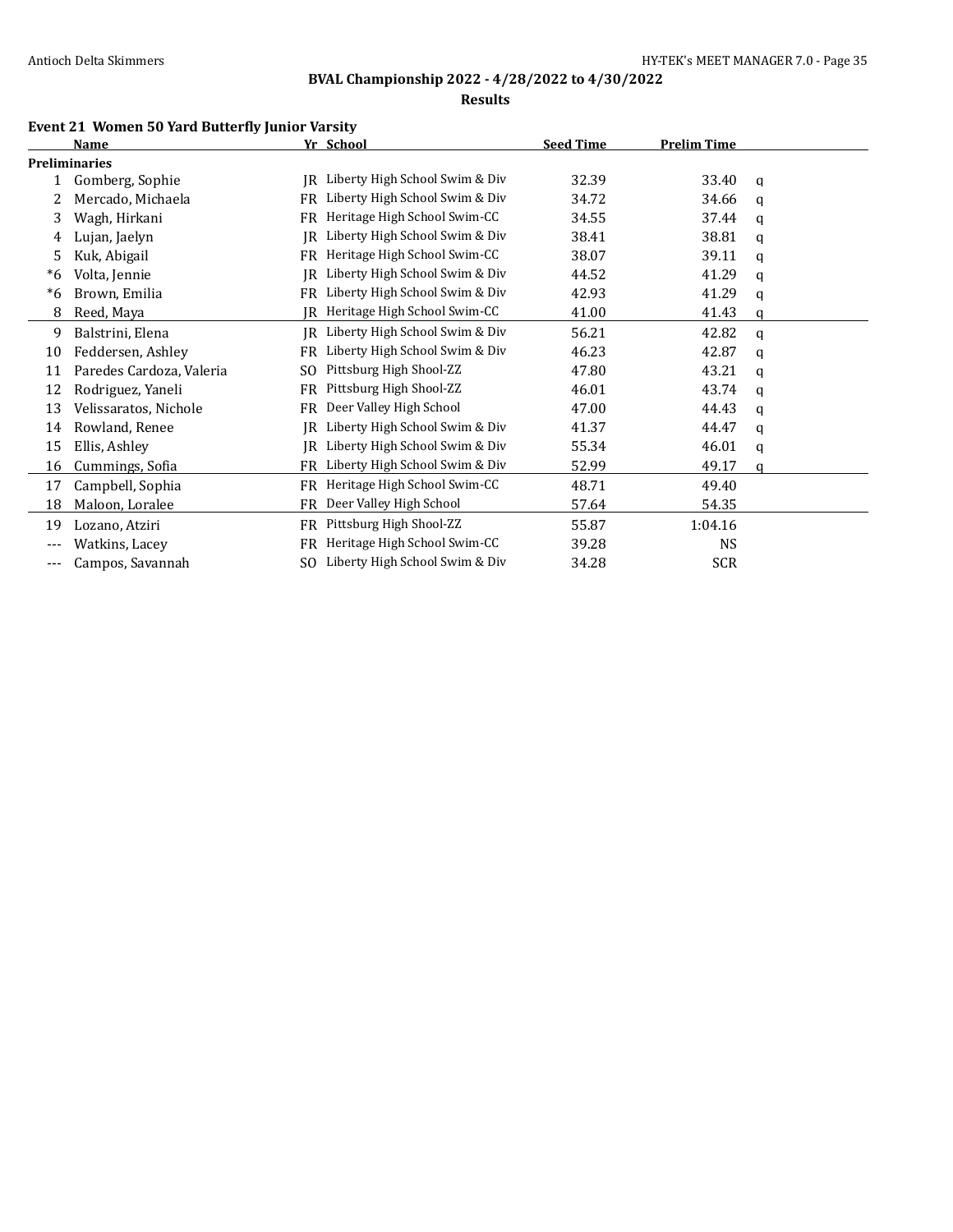**Results**

# **Event 22 Men 50 Yard Butterfly Junior Varsity**

|           | Name               |     | Yr School                         | <b>Prelim Time</b> | <b>Finals Time</b> | <b>Points</b> |
|-----------|--------------------|-----|-----------------------------------|--------------------|--------------------|---------------|
| A - Final |                    |     |                                   |                    |                    |               |
|           | Kalasardo, Kyler   |     | FR Heritage High School Swim-CC   | 33.63              | 33.55              | 20            |
|           | Morton, Carter     |     | FR Liberty High School Swim & Div | 39.10              | 36.43              | 17            |
|           | Pearman, Donnie    |     | FR Freedom High School            | 34.33              | 36.64              | 16            |
| 4         | Garza, Adan        | SO. | Liberty High School Swim & Div    | 35.36              | 37.10              | 15            |
| $---$     | Mazza. Bob         | SO. | Heritage High School Swim-CC      | 31.07              | DQ                 |               |
|           | --- Rowland, Wylie | FR  | Liberty High School Swim & Div    | 34.12              | NS                 |               |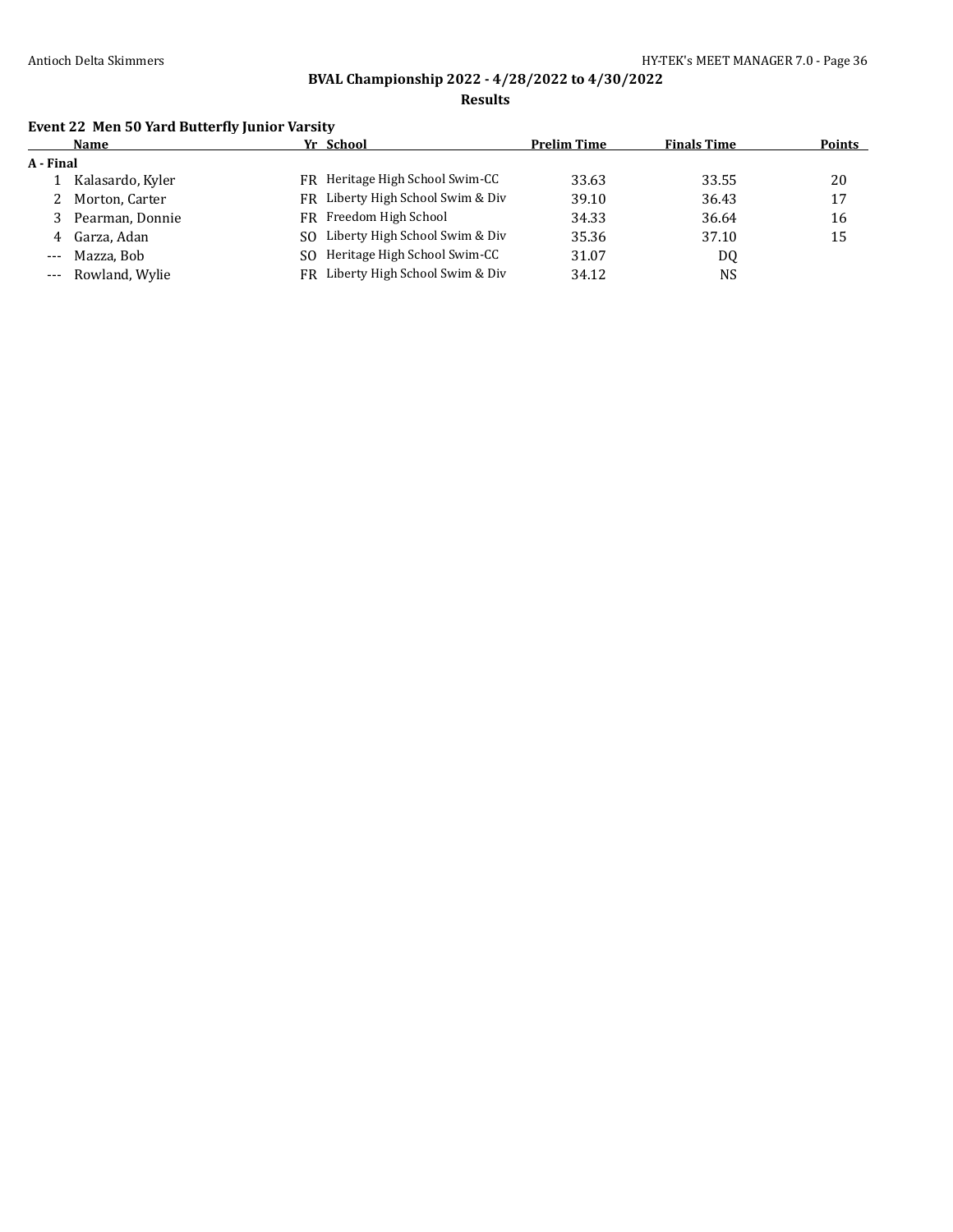**Results**

# **Event 22 Men 50 Yard Butterfly Junior Varsity**

| <b>Name</b>           | Yr School                         | <b>Seed Time</b> | <b>Prelim Time</b> |          |
|-----------------------|-----------------------------------|------------------|--------------------|----------|
| <b>Preliminaries</b>  |                                   |                  |                    |          |
| Mazza, Bob            | SO Heritage High School Swim-CC   | 34.57            | 31.07              | a        |
| 2 Kalasardo, Kyler    | FR Heritage High School Swim-CC   | 45.50            | 33.63              | q        |
| 3 Rowland, Wylie      | FR Liberty High School Swim & Div | 36.00            | 34.12              | $\alpha$ |
| 4 Pearman, Donnie     | FR Freedom High School            | 33.08            | 34.33              | - a      |
| 5 Garza, Adan         | SO Liberty High School Swim & Div | 42.16            | 35.36              | <b>a</b> |
| 6 Morton, Carter      | FR Liberty High School Swim & Div | 37.05            | 39.10              | a        |
| --- Leo Joseph, Chris | JR Liberty High School Swim & Div | 1:07.64          | DQ                 |          |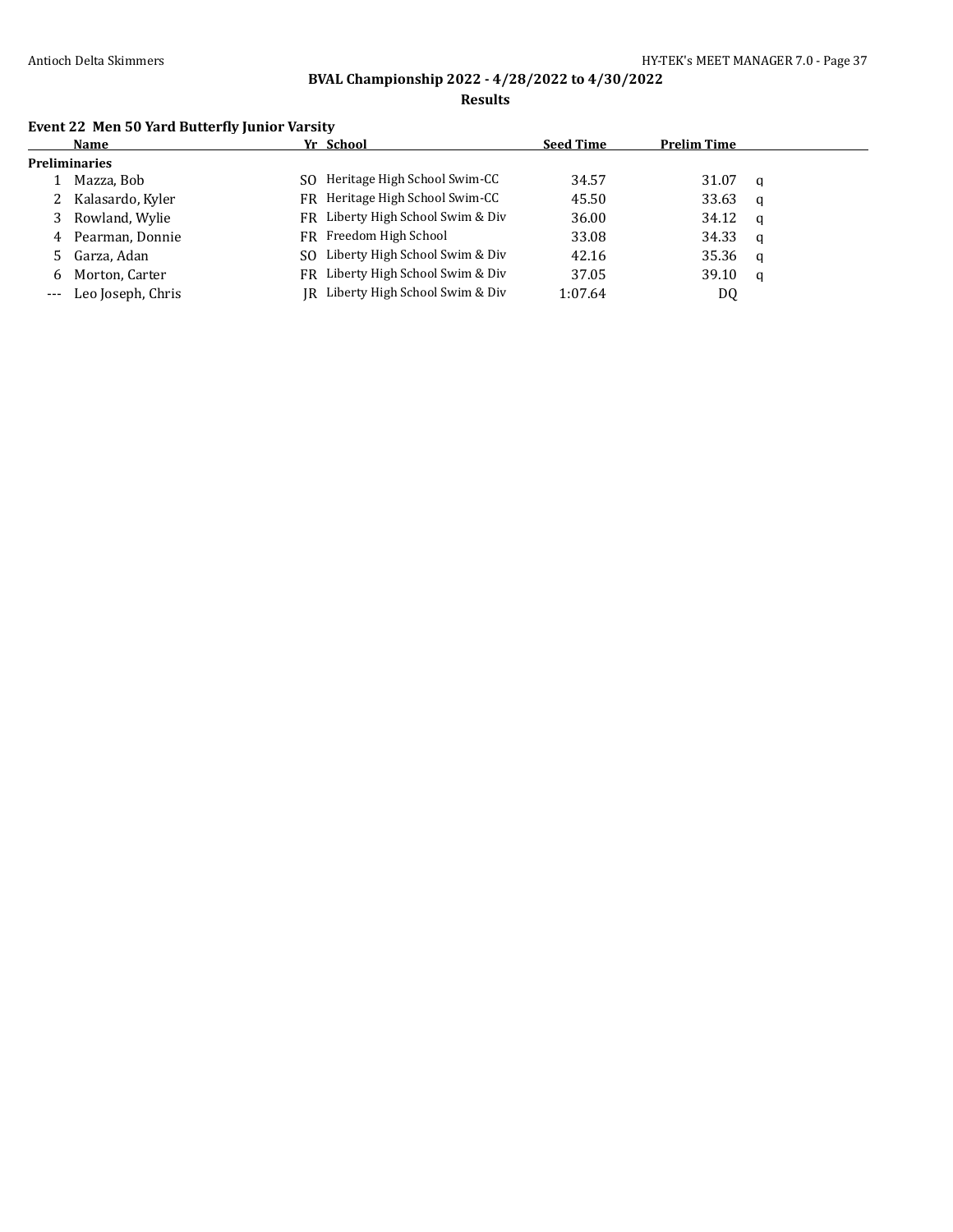# **BVAL Championship 2022 - 4/28/2022 to 4/30/2022**

**Results**

### **Event 23 Women 100 Yard Butterfly Varsity**

**BVAL RECORDS: 54.25 R 2000 Natalie Coughlin - Carondolet**

**58.88 NCSA**

| 1:01.99 | <b>NCSC</b> |
|---------|-------------|
|---------|-------------|

|                  | <b>Name</b>                          |     | Yr School                         | <b>Prelim Time</b> | <b>Finals Time</b> |             | <b>Points</b> |
|------------------|--------------------------------------|-----|-----------------------------------|--------------------|--------------------|-------------|---------------|
| A - Final        |                                      |     |                                   |                    |                    |             |               |
|                  | 1 Blackwood, Aimee<br>28.31<br>31.34 |     | IR Freedom High School            | 1:00.34            | 59.65              | <b>NCSC</b> | 20            |
| 2                | Avalos Paz, Maria<br>29.00<br>32.69  |     | SR Heritage High School Swim-CC   | 1:01.72            | 1:01.69            | <b>NCSC</b> | 17            |
| 3                | Silva, Alana<br>29.90<br>33.74       |     | SO Liberty High School Swim & Div | 1:03.81            | 1:03.64            |             | 16            |
| 4                | Sanchez, Olivia<br>29.28<br>35.02    |     | IR Liberty High School Swim & Div | 1:04.01            | 1:04.30            |             | 15            |
| 5.               | Chao, Sam<br>30.19<br>37.10          | SO. | Heritage High School Swim-CC      | 1:06.38            | 1:07.29            |             | 14            |
| 6                | Watts, Kayden<br>31.13<br>37.16      |     | SO Liberty High School Swim & Div | 1:08.22            | 1:08.29            |             | 13            |
| 7                | MacDonald, McKayla<br>30.83<br>37.73 |     | JR Liberty High School Swim & Div | 1:08.93            | 1:08.56            |             | 12            |
| 8                | Isaacs, Lexi<br>33.08<br>40.63       |     | SO Heritage High School Swim-CC   | 1:12.82            | 1:13.71            |             | 11            |
| <b>B</b> - Final |                                      |     |                                   |                    |                    |             |               |
| 9                | Adams, Cora<br>35.40<br>43.81        |     | SO Antioch High School-CA         | 1:19.87            | 1:19.21            |             | 9             |
| 10               | Isaacs, Maddie<br>36.68<br>47.54     |     | SR Heritage High School Swim-CC   | 1:22.99            | 1:24.22            |             | 7             |
| 11               | Azizi, Monizha<br>39.84<br>56.61     |     | JR Deer Valley High School        | 1:33.67            | 1:36.45            |             | 6             |
| 12               | McCurdy, Alena<br>42.81<br>58.54     |     | FR Antioch High School-CA         | 1:38.22            | 1:41.35            |             | 5             |
| 13               | Williams, Athena<br>45.67<br>1:03.31 |     | FR Deer Valley High School        | 1:52.26            | 1:48.98            |             | 4             |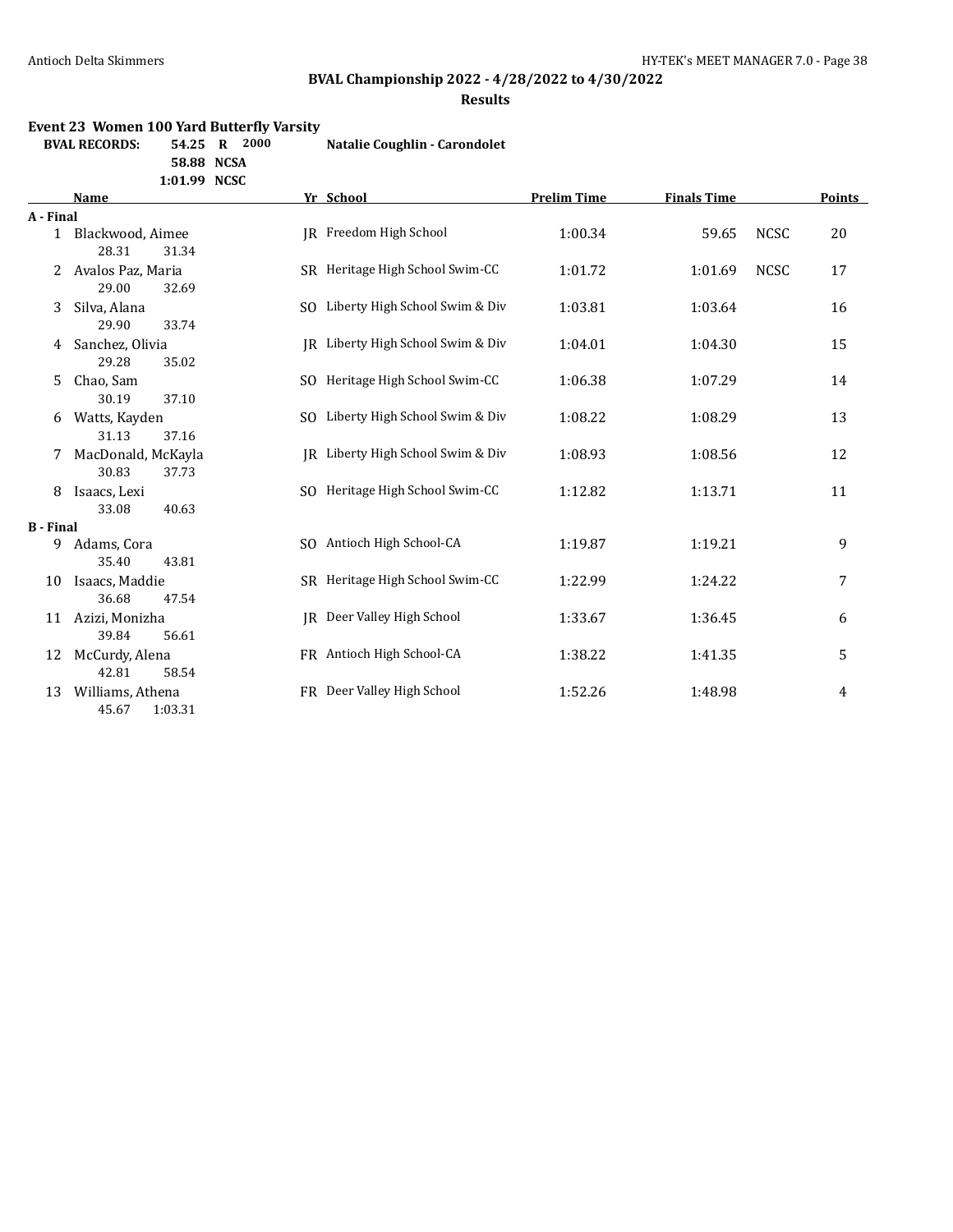# **BVAL Championship 2022 - 4/28/2022 to 4/30/2022**

### **Results**

### **Event 23 Women 100 Yard Butterfly Varsity**

| <b>BVAL RECORDS:</b> | 54.25 R 2000 |  |  | Natalie Coughlin - Carondolet |
|----------------------|--------------|--|--|-------------------------------|
|----------------------|--------------|--|--|-------------------------------|

**58.88 NCSA**

**1:01.99 NCSC**

|    | <b>Name</b>          |     | Yr School                         | <b>Seed Time</b> | <b>Prelim Time</b> |             |
|----|----------------------|-----|-----------------------------------|------------------|--------------------|-------------|
|    | <b>Preliminaries</b> |     |                                   |                  |                    |             |
|    | Blackwood, Aimee     | IR  | Freedom High School               | 1:03.81          | 1:00.34            | qNCSC       |
|    | 28.25<br>32.09       |     |                                   |                  |                    |             |
| 2  | Avalos Paz, Maria    | SR. | Heritage High School Swim-CC      | 1:05.05          | 1:01.72            | qNCSC       |
| 3  | Silva, Alana         | SO. | Liberty High School Swim & Div    | 1:06.12          | 1:03.81            | q           |
|    | 30.12<br>33.69       |     |                                   |                  |                    |             |
| 4  | Sanchez, Olivia      | IR  | Liberty High School Swim & Div    | 1:06.37          | 1:04.01            | q           |
| 5. | Chao, Sam            | SO. | Heritage High School Swim-CC      | 1:08.28          | 1:06.38            | q           |
|    | 30.09<br>36.29       |     |                                   |                  |                    |             |
| 6  | Watts, Kayden        |     | SO Liberty High School Swim & Div | 1:08.28          | 1:08.22            | q           |
| 7  | MacDonald, McKayla   | IR  | Liberty High School Swim & Div    | 1:12.10          | 1:08.93            | a           |
| 8  | Fehr, Stephanie      |     | FR Liberty High School Swim & Div | 1:10.96          | 1:10.54            | q           |
|    | 32.33<br>38.21       |     |                                   |                  |                    |             |
| 9  | Isaacs, Lexi         |     | SO Heritage High School Swim-CC   | 1:12.47          | 1:12.82            | q           |
|    | 32.36<br>40.46       |     |                                   |                  |                    |             |
| 10 | Harris, Brooke       |     | SR Liberty High School Swim & Div | 1:21.45          | 1:19.07            | $\mathbf q$ |
|    | 33.38<br>45.69       |     |                                   |                  |                    |             |
| 11 | Adams, Cora          | SO. | Antioch High School-CA            | 1:17.67          | 1:19.87            | q           |
| 12 | Isaacs, Maddie       | SR  | Heritage High School Swim-CC      | 1:28.49          | 1:22.99            | q           |
| 13 | Azizi, Monizha       | IR  | Deer Valley High School           | 1:55.19          | 1:33.67            | q           |
| 14 | McCurdy, Alena       |     | FR Antioch High School-CA         | 1:36.24          | 1:38.22            | q           |
|    | 41.61<br>56.61       |     |                                   |                  |                    |             |
| 15 | Williams, Athena     | FR  | Deer Valley High School           | 2:02.32          | 1:52.26            | q           |
|    | 47.92<br>1:04.34     |     |                                   |                  |                    |             |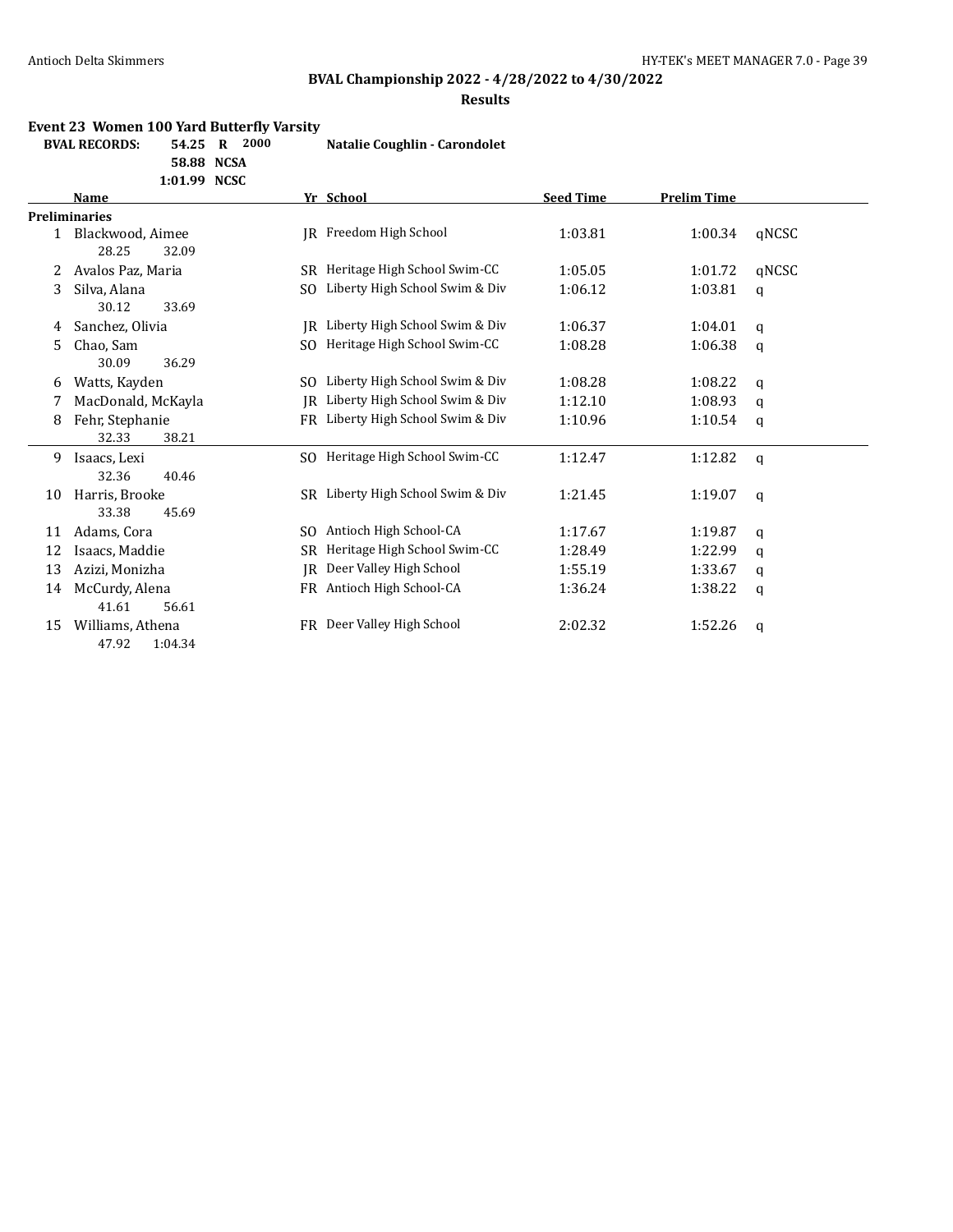### **BVAL Championship 2022 - 4/28/2022 to 4/30/2022**

**Results**

### **Event 24 Men 100 Yard Butterfly Varsity**

**BVAL RECORDS: 49.63 R 2009 Aaron Wayne - Deer Valley**

| 51.55 NCSA |  |
|------------|--|
| 54.99 NCSC |  |

|                  | Name                 |     | Yr School                         | <b>Prelim Time</b> | <b>Finals Time</b> |             | <b>Points</b> |
|------------------|----------------------|-----|-----------------------------------|--------------------|--------------------|-------------|---------------|
| A - Final        |                      |     |                                   |                    |                    |             |               |
| $\mathbf{1}$     | Giuliano, Jadon      |     | SR Heritage High School Swim-CC   | 54.14              | 53.00              | <b>NCSC</b> | 20            |
|                  | 24.85<br>28.15       |     |                                   |                    |                    |             |               |
|                  | Fowler, Danny        |     | FR Freedom High School            | 55.46              | 53.12              | <b>NCSC</b> | 17            |
|                  | 24.80<br>28.32       |     |                                   |                    |                    |             |               |
| 3                | Woolery, Nick        |     | FR Heritage High School Swim-CC   | 55.16              | 53.97              | <b>NCSC</b> | 16            |
|                  | 25.49<br>28.48       |     |                                   |                    |                    |             |               |
| 4                | White, Zachary       | IR  | Antioch High School-CA            | 58.99              | 59.68              |             | 15            |
|                  | 27.75<br>31.93       |     |                                   |                    |                    |             |               |
| 5                | Pearson, Matthew     | IR  | Liberty High School Swim & Div    | 1:00.69            | 1:00.33            |             | 14            |
|                  | 28.08<br>32.25       |     |                                   |                    |                    |             |               |
| 6                | Bennett-Nava, Adrian | SO. | Liberty High School Swim & Div    | 1:00.34            | 1:00.36            |             | 13            |
|                  | 27.59<br>32.77       |     |                                   |                    |                    |             |               |
| 7                | Aiello, Patrick      |     | SR Heritage High School Swim-CC   | 1:02.99            | 1:01.26            |             | 12            |
|                  | 28.29<br>32.97       |     |                                   |                    |                    |             |               |
| 8                | Trapanese, Tony      |     | FR Heritage High School Swim-CC   | 1:07.89            | 1:06.15            |             | 11            |
|                  | 30.75<br>35.40       |     |                                   |                    |                    |             |               |
| <b>B</b> - Final |                      |     |                                   |                    |                    |             |               |
| 9                | Nielsen, Austin      | IR  | Liberty High School Swim & Div    | 1:09.36            | 1:05.27            |             | 9             |
|                  | 29.49<br>35.78       |     |                                   |                    |                    |             |               |
| 10               | Nielsen, Jack        |     | FR Liberty High School Swim & Div | 1:12.25            | 1:08.04            |             | 7             |
|                  | 31.12<br>36.92       |     |                                   |                    |                    |             |               |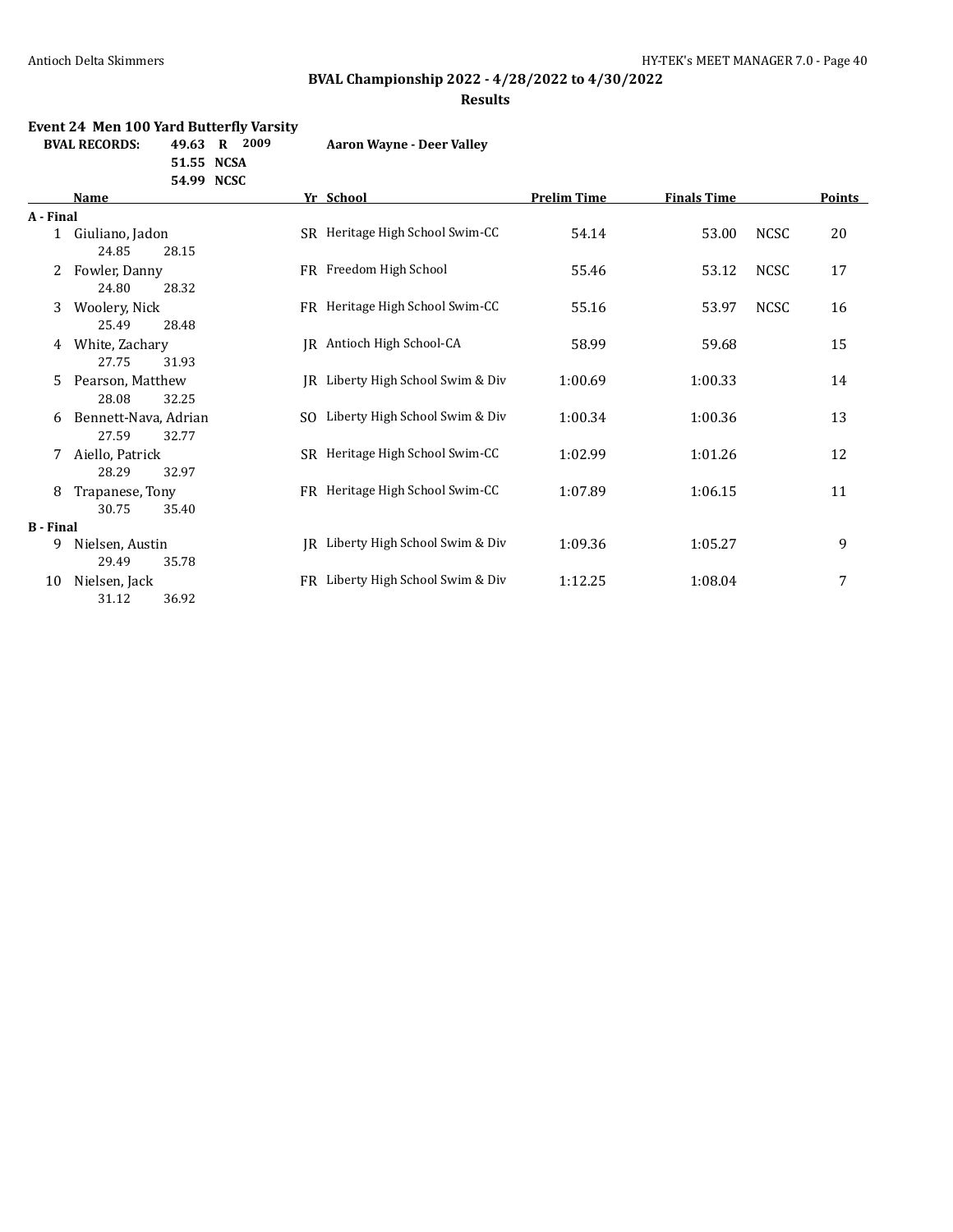### **BVAL Championship 2022 - 4/28/2022 to 4/30/2022**

**Results**

#### **Event 24 Men 100 Yard Butterfly Varsity**

**BVAL RECORDS: 49.63 R 2009 Aaron Wayne - Deer Valley**

**51.55 NCSA 54.99 NCSC**

|    | Name                 | Yr School                         | <b>Seed Time</b> | <b>Prelim Time</b>    |  |
|----|----------------------|-----------------------------------|------------------|-----------------------|--|
|    | <b>Preliminaries</b> |                                   |                  |                       |  |
|    | 1 Giuliano, Jadon    | SR Heritage High School Swim-CC   | 56.60            | qNCSC<br>54.14        |  |
|    | 25.46<br>28.68       |                                   |                  |                       |  |
| 2  | Woolery, Nick        | FR Heritage High School Swim-CC   | 56.19            | 55.16<br>$\mathbf{q}$ |  |
|    | 26.13<br>29.03       |                                   |                  |                       |  |
| 3  | Fowler, Danny        | FR Freedom High School            | 56.11            | 55.46<br>q            |  |
|    | 25.97<br>29.49       |                                   |                  |                       |  |
| 4  | White, Zachary       | IR Antioch High School-CA         | 1:00.73          | 58.99<br>q            |  |
|    | 27.35<br>31.64       |                                   |                  |                       |  |
| 5  | Bennett-Nava, Adrian | SO Liberty High School Swim & Div | 1:01.68          | 1:00.34<br>q          |  |
|    | 27.93<br>32.41       |                                   |                  |                       |  |
| 6  | Pearson, Matthew     | IR Liberty High School Swim & Div | 1:01.10          | 1:00.69<br>q          |  |
|    | 27.63<br>33.06       |                                   |                  |                       |  |
| 7  | Aiello, Patrick      | SR Heritage High School Swim-CC   | 1:04.90          | 1:02.99<br>q          |  |
|    | 28.05<br>34.94       |                                   |                  |                       |  |
| 8  | Trapanese, Tony      | FR Heritage High School Swim-CC   | 1:08.43          | 1:07.89<br>q          |  |
|    | 30.66<br>37.23       |                                   |                  |                       |  |
| 9  | Nielsen, Austin      | JR Liberty High School Swim & Div | 1:12.07          | 1:09.36<br>q          |  |
|    | 32.60<br>36.76       |                                   |                  |                       |  |
| 10 | Nielsen, Jack        | FR Liberty High School Swim & Div | 1:10.89          | 1:12.25<br>q          |  |
|    | 32.70<br>39.55       |                                   |                  |                       |  |
| 11 | Lim, Keith           | SR Liberty High School Swim & Div | 1:34.73          | 1:21.97<br>a          |  |
|    | 36.42<br>45.55       |                                   |                  |                       |  |
|    | Florentino, Avelardo | SR Antioch High School-CA         | 1:23.00          | DQ                    |  |
|    | 33.38<br>38.85       |                                   |                  |                       |  |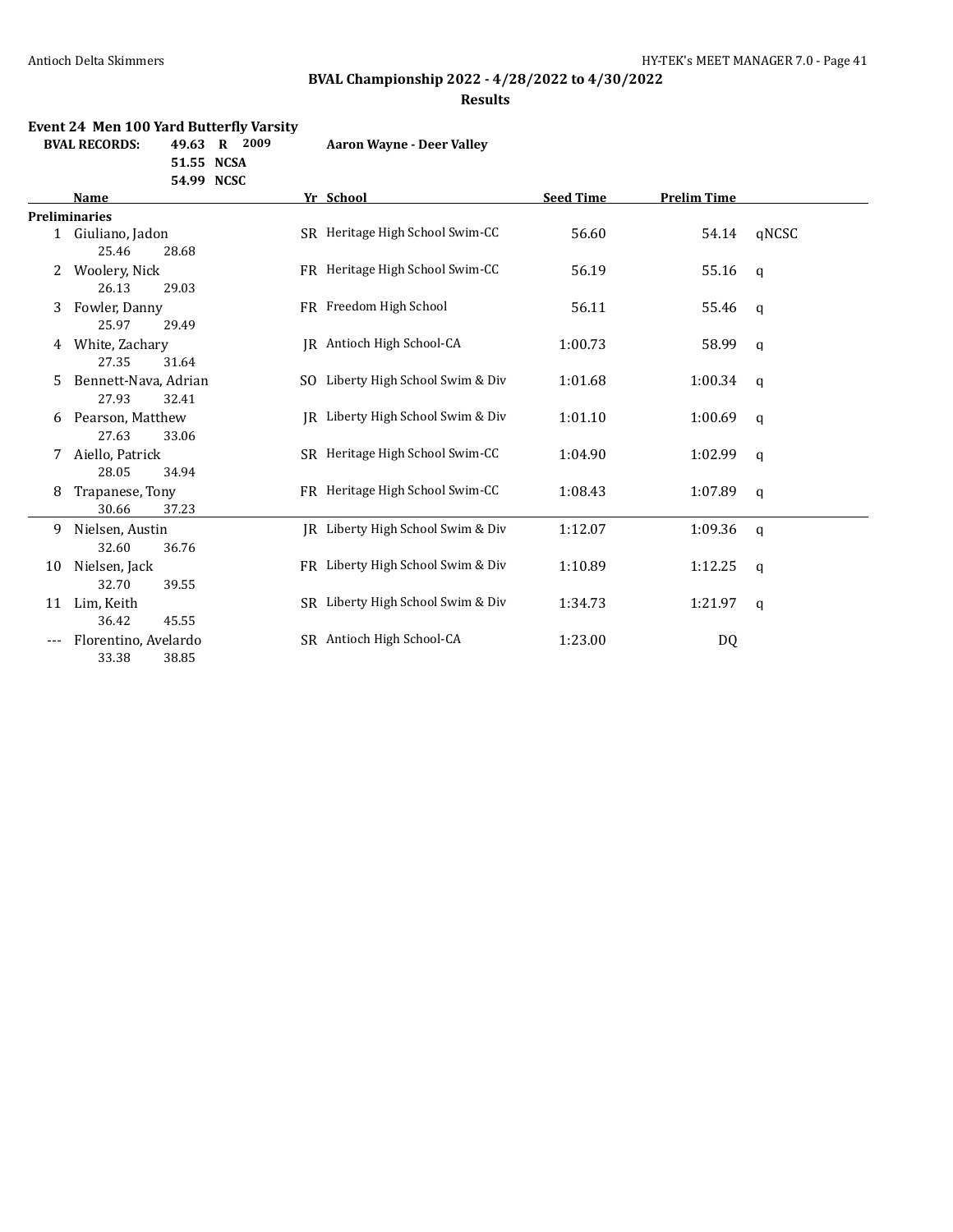# **BVAL Championship 2022 - 4/28/2022 to 4/30/2022**

#### **Results**

### **Event 25 Women 100 Yard Freestyle Junior Varsity**

**BVAL RECORDS: NT R**

**53.42 NCSA 55.99 NCSC**

|                  | <b>Name</b>                                  | Yr School                         | <b>Prelim Time</b> | <b>Finals Time</b> | <b>Points</b>  |
|------------------|----------------------------------------------|-----------------------------------|--------------------|--------------------|----------------|
| A - Final        |                                              |                                   |                    |                    |                |
|                  | 1 Buttitta, Natalie<br>33.57<br>34.50        | FR Heritage High School Swim-CC   | 1:07.94            | 1:08.07            | 20             |
| 2                | Mora, Michelle<br>33.07<br>35.14             | FR Freedom High School            | 1:09.66            | 1:08.21            | 17             |
| 3                | Cozart, Adi<br>32.88<br>35.60                | FR Liberty High School Swim & Div | 1:09.88            | 1:08.48            | 16             |
| 4                | Tryon, Addy<br>33.43<br>35.40                | FR Freedom High School            | 1:08.47            | 1:08.83            | 15             |
| 5.               | Gallegos, Karisma<br>34.29<br>36.85          | FR Liberty High School Swim & Div | 1:11.43            | 1:11.14            | 14             |
| 6                | Bernard, Georgia<br>34.08<br>37.08           | SO Liberty High School Swim & Div | 1:12.47            | 1:11.16            | 13             |
|                  | Reinhardt, Erynn<br>34.77<br>37.70           | FR Liberty High School Swim & Div | 1:13.72            | 1:12.47            | 12             |
| 8                | Cazares, Julieta<br>34.86<br>37.89           | JR Heritage High School Swim-CC   | 1:11.90            | 1:12.75            | 11             |
| <b>B</b> - Final |                                              |                                   |                    |                    |                |
|                  | 9 Gonzales, Gabby<br>35.22<br>37.07          | FR Freedom High School            | 1:15.55            | 1:12.29            | 9              |
|                  | 10 Fergadiotis, Abigail<br>35.75<br>39.87    | FR Heritage High School Swim-CC   | 1:15.67            | 1:15.62            | 7              |
|                  | 11 Cameron, Addy<br>35.87<br>40.12           | FR Freedom High School            | 1:17.80            | 1:15.99            | 6              |
|                  | 12 Valdez, Keira<br>36.85<br>41.77           | IR Pittsburg High Shool-ZZ        | 1:17.14            | 1:18.62            | 5              |
| 13               | Vargas Jaramillo, Joseline<br>39.19<br>43.25 | SO Pittsburg High Shool-ZZ        | 1:20.58            | 1:22.44            | 4              |
| 14               | Chen, Karina<br>37.76<br>45.59               | SO Heritage High School Swim-CC   | 1:23.57            | 1:23.35            | 3              |
| 15               | Regelmann, Kaylee<br>39.95<br>44.68          | JR Deer Valley High School        | 1:22.59            | 1:24.63            | $\overline{c}$ |
| 16               | De Anda, Julee<br>41.28<br>46.74             | SO Antioch High School-CA         | 1:27.95            | 1:28.02            | $\mathbf{1}$   |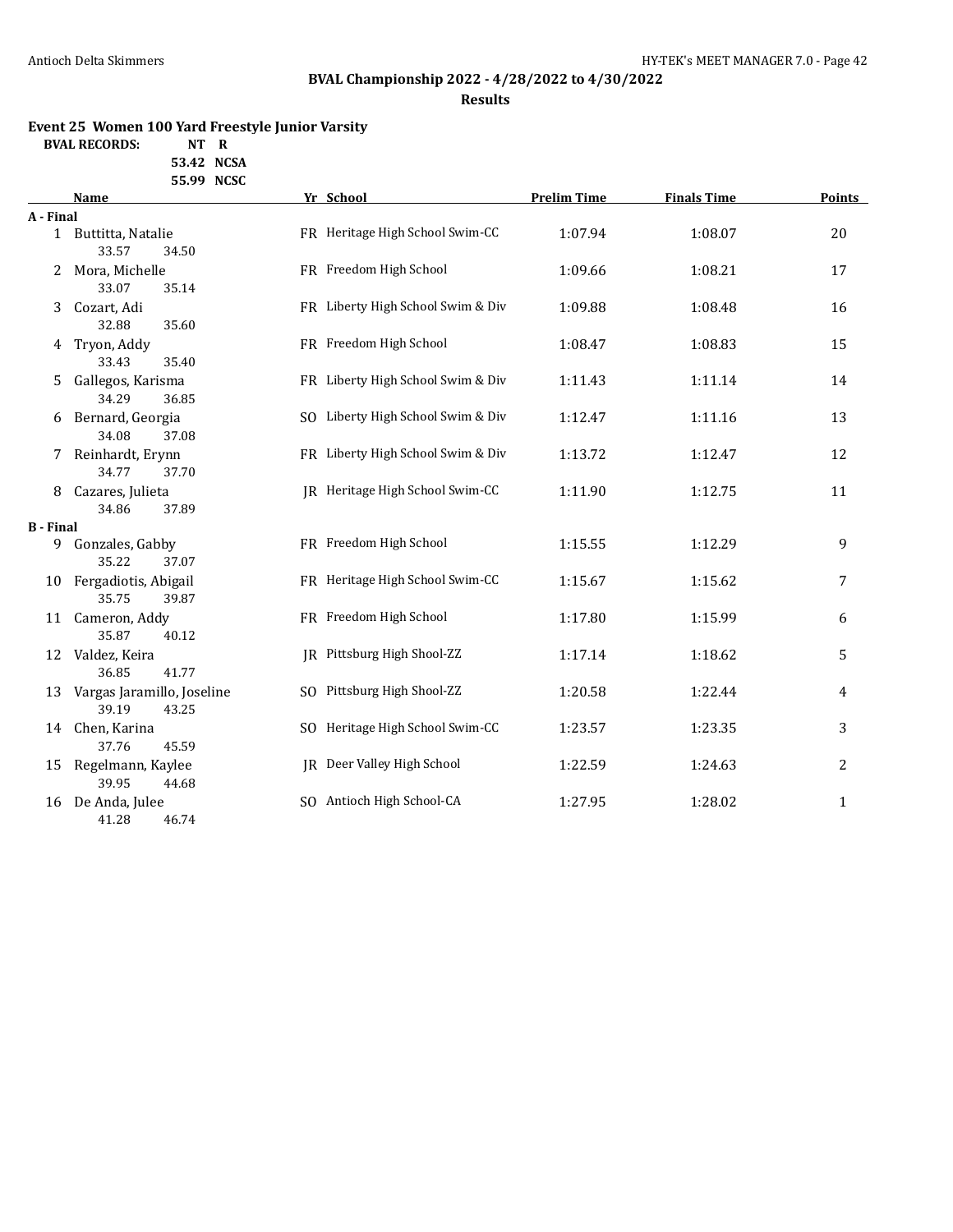# **BVAL Championship 2022 - 4/28/2022 to 4/30/2022**

**Results**

### **Event 25 Women 100 Yard Freestyle Junior Varsity**

**BVAL RECORDS: NT R**

**53.42 NCSA 55.99 NCSC**

|    | Name                                                 | Yr School                         | <b>Seed Time</b> | <b>Prelim Time</b> |             |
|----|------------------------------------------------------|-----------------------------------|------------------|--------------------|-------------|
|    | <b>Preliminaries</b>                                 |                                   |                  |                    |             |
|    | 1 Buttitta, Natalie<br>32.18<br>35.76                | FR Heritage High School Swim-CC   | 1:09.50          | 1:07.94            | $\mathbf q$ |
| 2  | Tryon, Addy                                          | FR Freedom High School            | 1:11.61          | 1:08.47            | q           |
| 3  | 33.54<br>34.93<br>Mora, Michelle                     | FR Freedom High School            | 1:11.94          | 1:09.66            | $\mathbf q$ |
| 4  | 33.96<br>35.70<br>Cozart, Adi                        | FR Liberty High School Swim & Div | 1:11.26          | 1:09.88            | q           |
| 5  | 32.87<br>37.01<br>Gallegos, Karisma                  | FR Liberty High School Swim & Div | 1:10.58          | 1:11.43            | q           |
| 6  | 34.43<br>37.00<br>Cazares, Julieta                   | JR Heritage High School Swim-CC   | 1:16.10          | 1:11.90            | q           |
| 7  | 1:12.29<br>Bernard, Georgia                          | SO Liberty High School Swim & Div | 1:10.87          | 1:12.47            | q           |
| 8  | 35.08<br>37.39<br>Reinhardt, Erynn<br>35.50<br>38.22 | FR Liberty High School Swim & Div | 1:12.60          | 1:13.72            | q           |
| 9. | Gonzales, Gabby<br>36.18<br>39.37                    | FR Freedom High School            | 1:13.73          | 1:15.55            | q           |
| 10 | Fergadiotis, Abigail<br>36.11<br>39.56               | FR Heritage High School Swim-CC   | 1:17.20          | 1:15.67            | q           |
| 11 | Kitching, Hannah<br>36.84<br>38.89                   | JR Liberty High School Swim & Div | 1:14.05          | 1:15.73            | q           |
| 12 | Valdez, Keira<br>35.08<br>42.06                      | JR Pittsburg High Shool-ZZ        | 1:23.19          | 1:17.14            | q           |
| 13 | Cameron, Addy<br>36.34<br>41.46                      | FR Freedom High School            | 1:16.65          | 1:17.80            | q           |
| 14 | McCullough, Kylie<br>37.49<br>42.01                  | SO Liberty High School Swim & Div | 1:14.91          | 1:19.50            | q           |
| 15 | Vargas Jaramillo, Joseline<br>38.68<br>41.90         | SO Pittsburg High Shool-ZZ        | 1:19.95          | 1:20.58            | $\mathbf q$ |
| 16 | Javier, Faith<br>37.48<br>44.17                      | SO Liberty High School Swim & Div | 1:21.23          | 1:21.65            | $\mathbf q$ |
|    | 17 Regelmann, Kaylee<br>39.57<br>43.02               | JR Deer Valley High School        | 1:20.00          | 1:22.59            |             |
| 18 | Chen, Karina<br>38.04<br>45.53                       | SO Heritage High School Swim-CC   | 1:24.10          | 1:23.57            |             |
| 19 | De Anda, Julee<br>42.56<br>45.39                     | SO Antioch High School-CA         | 1:30.25          | 1:27.95            |             |
| 20 | Serrianni, Madison<br>40.87<br>47.54                 | FR Heritage High School Swim-CC   | 1:27.50          | 1:28.41            |             |
| 21 | Zavala, Mya<br>40.14<br>49.61                        | FR Pittsburg High Shool-ZZ        | <b>NT</b>        | 1:29.75            |             |
| 22 | Ortega, Yulissa<br>42.37<br>48.42                    | FR Freedom High School            | 1:29.34          | 1:30.79            |             |
| 23 | Jovel, Ariana<br>46.56<br>46.49                      | FR Pittsburg High Shool-ZZ        | 1:31.12          | 1:33.05            |             |
| 24 | Sams, Eniyah<br>43.05<br>52.70                       | JR Antioch High School-CA         | 1:39.56          | 1:35.75            |             |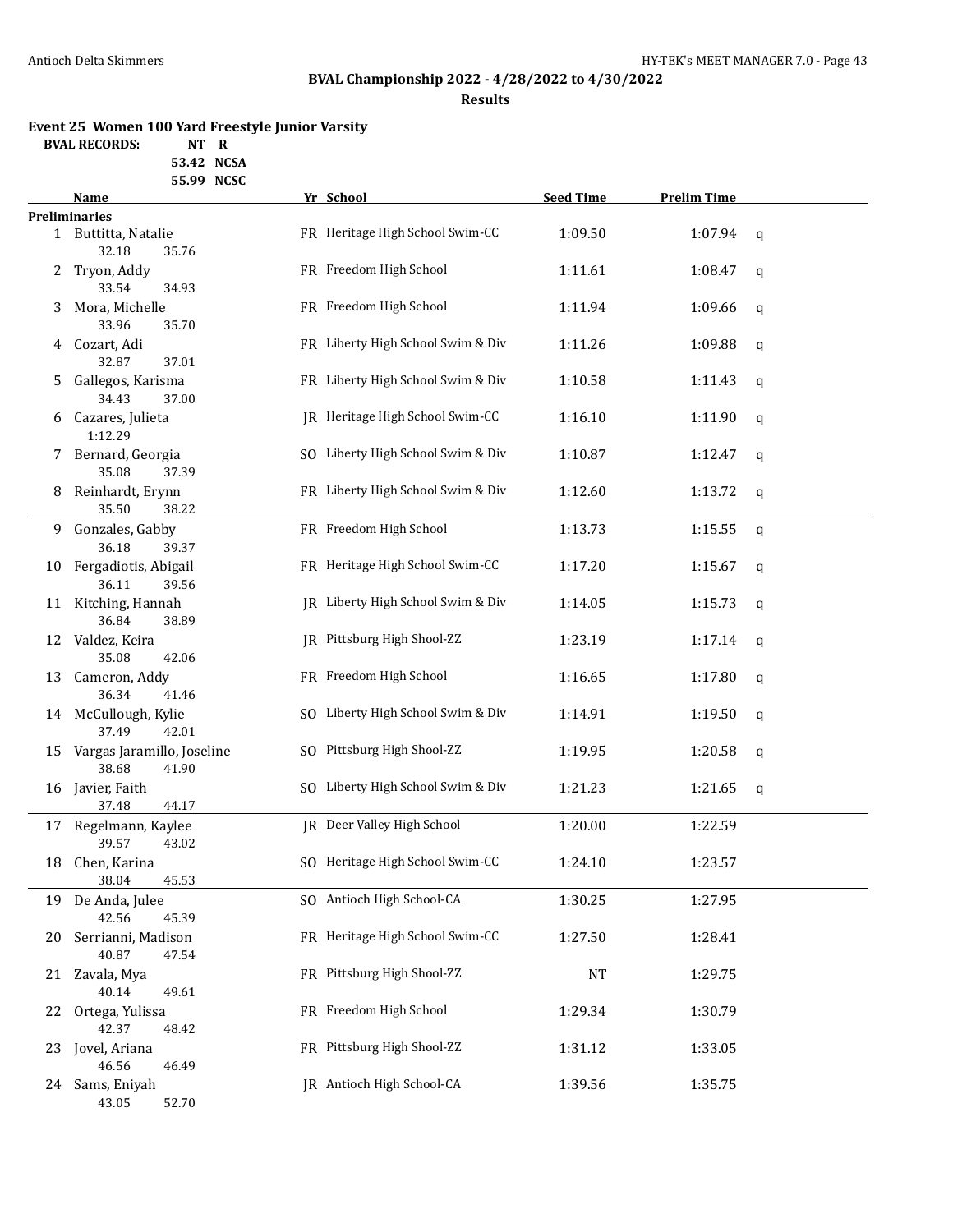**Results**

### **Preliminaries ... (Event 25 Women 100 Yard Freestyle Junior Varsity)**

|                     | Name                                             |     | Yr School                  | <b>Seed Time</b> | <b>Prelim Time</b> |  |
|---------------------|--------------------------------------------------|-----|----------------------------|------------------|--------------------|--|
| 25                  | Bravo, Samantha<br>48.72<br>47.70                |     | FR Pittsburg High Shool-ZZ | 1:45.11          | 1:36.42            |  |
| 26                  | Herrera, Briana<br>47.56<br>54.75                |     | FR Pittsburg High Shool-ZZ | 1:38.97          | 1:42.31            |  |
| 27                  | Jackson, Naomi<br>45.60<br>57.43                 | SO. | Antioch High School-CA     | 1:38.82          | 1:43.03            |  |
| 28                  | Ezeifd, Chioma<br>54.87<br>48.67                 |     | FR Antioch High School-CA  | 1:41.84          | 1:43.54            |  |
| 29                  | Navarro, Emily<br>49.76<br>55.01                 |     | SO Freedom High School     | 1:47.34          | 1:44.77            |  |
| 30                  | Roque, Abigail<br>47.48<br>57.35                 | SO. | Deer Valley High School    | 2:18.69          | 1:44.83            |  |
| 31                  | Haggard, Julianna                                |     | FR Pittsburg High Shool-ZZ | 1:49.86          | 1:47.57            |  |
| 32                  | Robinson, Zaryiah<br>57.45<br>1:05.54            |     | Deer Valley High School    | 3:00.00          | 2:02.99            |  |
| 33                  | Villanueva-Sierra, Belgica<br>1:00.17<br>1:06.53 | SO. | Pittsburg High Shool-ZZ    | 2:15.58          | 2:06.70            |  |
| $---$               | McGruder, Ava                                    | FR  | Pittsburg High Shool-ZZ    | 1:24.93          | <b>NS</b>          |  |
|                     | Jackson, Emily                                   | IR  | Antioch High School-CA     | 1:46.79          | <b>NS</b>          |  |
|                     | Sanchez, Suzanne                                 | FR  | Pittsburg High Shool-ZZ    | 1:49.58          | <b>NS</b>          |  |
| $\qquad \qquad - -$ | Gaytan, Stephanie                                |     | IR Pittsburg High Shool-ZZ | 1:49.87          | <b>NS</b>          |  |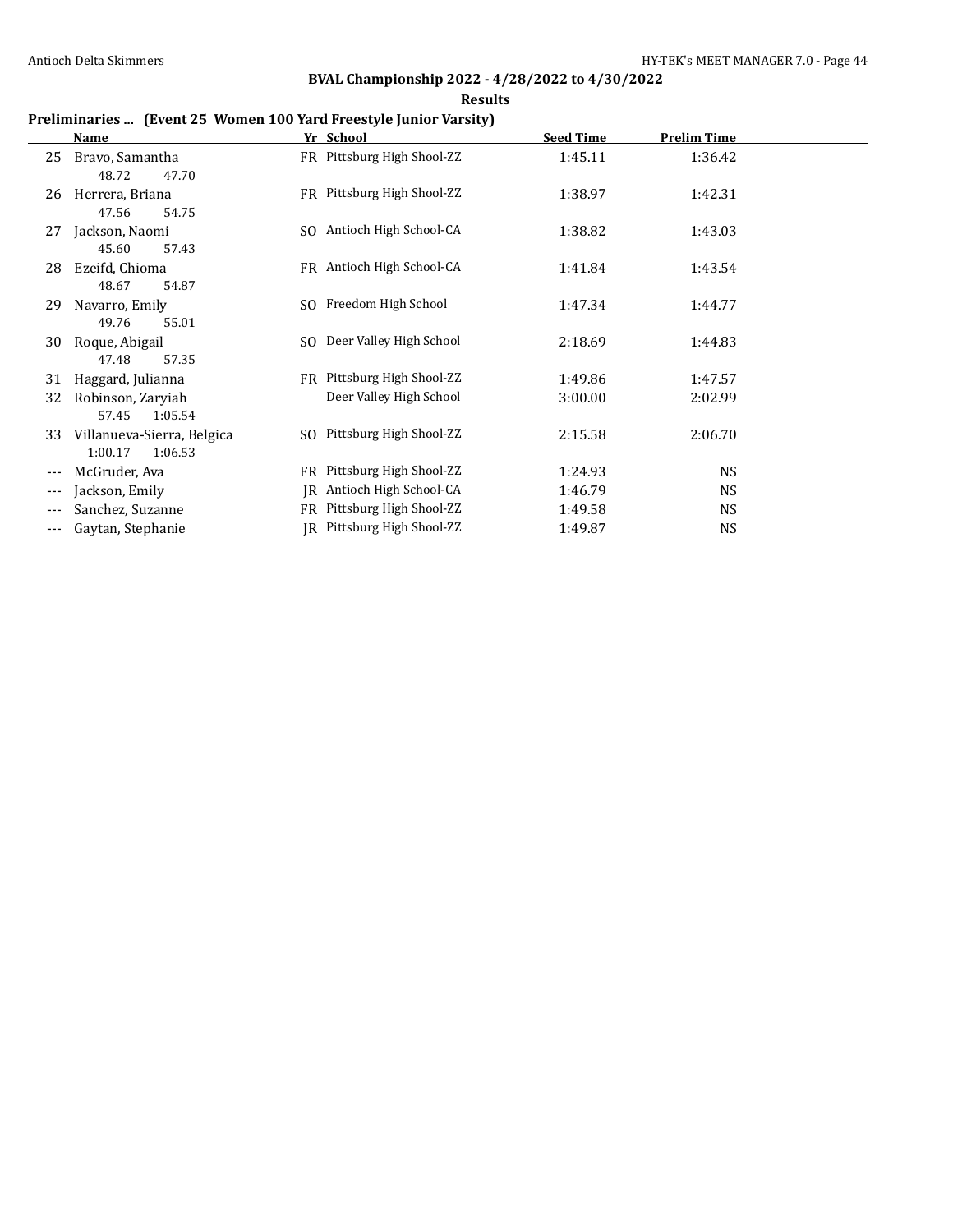# **BVAL Championship 2022 - 4/28/2022 to 4/30/2022**

#### **Results**

### **Event 26 Men 100 Yard Freestyle Junior Varsity**

**BVAL RECORDS: NT R**

**47.20 NCSA 49.99 NCSC**

|                  | Name            |     | Yr School                         | <b>Prelim Time</b> | <b>Finals Time</b> | Points |
|------------------|-----------------|-----|-----------------------------------|--------------------|--------------------|--------|
| A - Final        |                 |     |                                   |                    |                    |        |
|                  | Duttera, Aidan  |     | FR Heritage High School Swim-CC   | 58.71              | 58.62              | 20     |
|                  | 27.51<br>31.11  |     |                                   |                    |                    |        |
| 2                | McCallum, Evan  |     | FR Heritage High School Swim-CC   | 1:02.80            | 1:01.93            | 17     |
|                  | 28.28<br>33.65  |     |                                   |                    |                    |        |
| 3                | Haynes, Andrew  |     | FR Liberty High School Swim & Div | 1:02.38            | 1:02.93            | 16     |
|                  | 29.22<br>33.71  |     |                                   |                    |                    |        |
| 4                | Pearman, Donnie |     | FR Freedom High School            | 1:05.69            | 1:06.58            | 15     |
|                  | 31.66<br>34.92  |     |                                   |                    |                    |        |
| 5.               | Rajala, Chase   | SO. | Liberty High School Swim & Div    | 1:11.04            | 1:09.96            | 14     |
|                  | 33.16<br>36.80  |     |                                   |                    |                    |        |
| 6                | Linaburg, Wyatt | SO. | Liberty High School Swim & Div    | 1:12.67            | 1:10.33            | 13     |
|                  | 32.63<br>37.70  |     |                                   |                    |                    |        |
| 7.               | Barker, Quentin | SO. | Liberty High School Swim & Div    | 1:14.27            | 1:14.22            | 12     |
| 8                | Beleford, John  | FR  | Deer Valley High School           | 1:26.05            | 1:22.47            | 11     |
|                  | 37.98<br>44.49  |     |                                   |                    |                    |        |
| <b>B</b> - Final |                 |     |                                   |                    |                    |        |
| 9                | Saleh, Sayeed   | FR. | Deer Valley High School           | 1:33.95            | 1:41.06            | 9      |
|                  | 46.55<br>54.51  |     |                                   |                    |                    |        |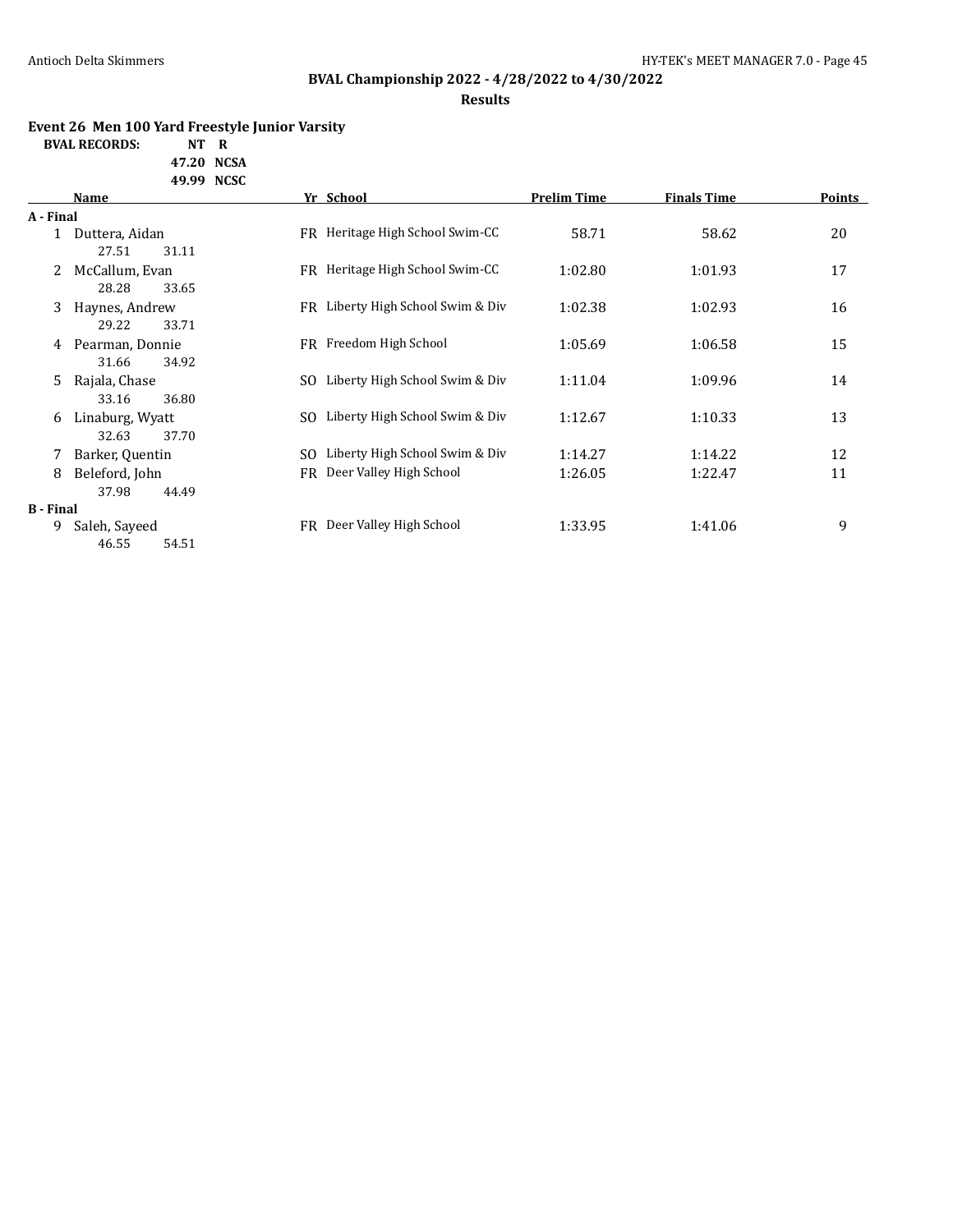# **BVAL Championship 2022 - 4/28/2022 to 4/30/2022**

**Results**

### **Event 26 Men 100 Yard Freestyle Junior Varsity**

**BVAL RECORDS: NT R 47.20 NCSA**

**49.99 NCSC**

|              | <b>Name</b>          |     | Yr School                         | <b>Seed Time</b> | <b>Prelim Time</b> |              |
|--------------|----------------------|-----|-----------------------------------|------------------|--------------------|--------------|
|              | <b>Preliminaries</b> |     |                                   |                  |                    |              |
| $\mathbf{1}$ | Duttera, Aidan       |     | FR Heritage High School Swim-CC   | 58.33            | 58.71 q            |              |
|              | 27.80<br>30.91       |     |                                   |                  |                    |              |
| 2            | Haynes, Andrew       | FR  | Liberty High School Swim & Div    | 1:04.78          | 1:02.38            | $\mathsf{q}$ |
|              | 29.56<br>32.82       |     |                                   |                  |                    |              |
| 3            | McCallum, Evan       |     | FR Heritage High School Swim-CC   | 1:05.50          | 1:02.80            | $\mathsf{q}$ |
|              | 28.87<br>33.93       |     |                                   |                  |                    |              |
| 4            | Pearman, Donnie      |     | FR Freedom High School            | 1:07.07          | 1:05.69            | $\mathsf{q}$ |
|              | 31.25<br>34.44       |     |                                   |                  |                    |              |
| 5.           | Rajala, Chase        | SO. | Liberty High School Swim & Div    | 1:11.05          | 1:11.04            | q            |
|              | 33.28<br>37.76       |     |                                   |                  |                    |              |
| 6            | Linaburg, Wyatt      | SO. | Liberty High School Swim & Div    | 1:10.19          | 1:12.67            | $\mathsf{q}$ |
|              | 34.61<br>38.06       |     |                                   |                  |                    |              |
|              | Barker, Quentin      |     | SO Liberty High School Swim & Div | 1:14.57          | 1:14.27            | $\mathsf{q}$ |
|              | 34.37<br>39.90       |     |                                   |                  |                    |              |
| 8            | Beleford, John       |     | FR Deer Valley High School        | 1:50.54          | 1:26.05            | $\mathsf{q}$ |
|              | 39.48<br>46.57       |     |                                   |                  |                    |              |
| 9            | Saleh, Sayeed        | FR  | Deer Valley High School           | 1:39.88          | 1:33.95            | $\mathsf{q}$ |
| ---          | Syed, Areeb          | FR  | Heritage High School Swim-CC      | 1:35.50          | <b>NS</b>          |              |
|              |                      |     |                                   |                  |                    |              |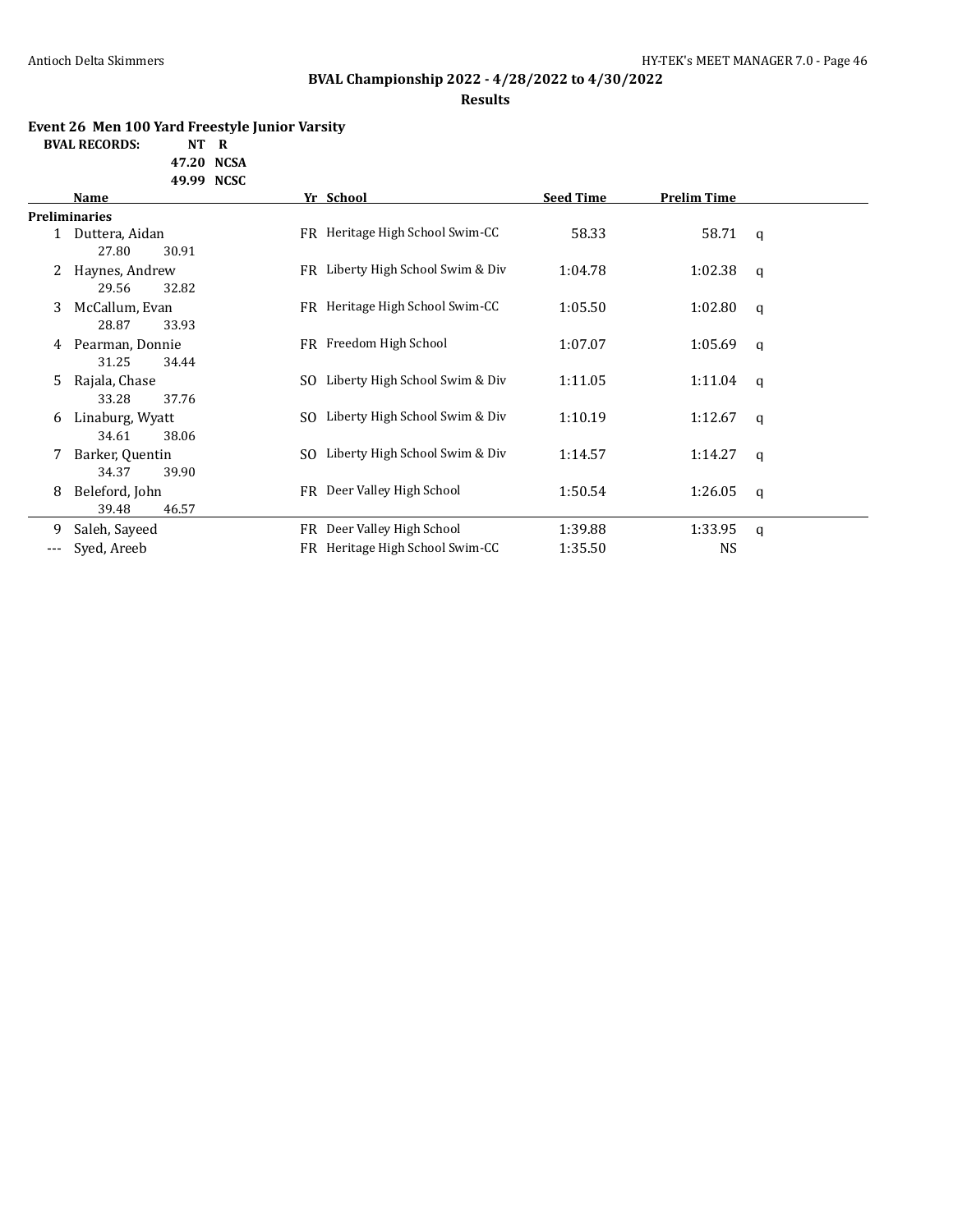# **BVAL Championship 2022 - 4/28/2022 to 4/30/2022**

**Results**

#### **Event 27 Women 100 Yard Freestyle Varsity**

| <b>BVAL RECORDS:</b> | 50.83 R    | -2007 | <b>Kate Dwelley - Liberty</b> |
|----------------------|------------|-------|-------------------------------|
|                      | 53.42 NCSA |       |                               |

**55.99 NCSC**

|                  | Name                                    | Yr School                         | <b>Prelim Time</b> | <b>Finals Time</b> | <b>Points</b>     |              |
|------------------|-----------------------------------------|-----------------------------------|--------------------|--------------------|-------------------|--------------|
| A - Final        |                                         |                                   |                    |                    |                   |              |
|                  | 1 Kleven, Brooke<br>26.66<br>27.96      | IR Liberty High School Swim & Div | 55.17              | 54.62              | <b>NCSC</b><br>20 |              |
| 2                | Ogden, Megan<br>27.74<br>28.88          | FR Heritage High School Swim-CC   | 57.05              | 56.62              | 17                |              |
| 3                | Bailey, Brynlan<br>28.62<br>31.32       | FR Heritage High School Swim-CC   | 1:00.56            | 59.94              | 16                |              |
| 4                | Fehr, Samantha<br>29.21<br>32.28        | JR Liberty High School Swim & Div | 1:02.32            | 1:01.49            | 15                |              |
| 5.               | Lorenz, Grace<br>29.41<br>32.18         | SR Liberty High School Swim & Div | 1:01.90            | 1:01.59            | 14                |              |
| 6                | Bailey, Brooklyn<br>29.40<br>33.90      | FR Heritage High School Swim-CC   | 1:04.08            | 1:03.30            | 13                |              |
|                  | Eilersen, Sophia<br>29.74<br>33.60      | SO Heritage High School Swim-CC   | 1:04.18            | 1:03.34            | 12                |              |
| 8                | Gunderman, Hayley<br>30.70<br>33.75     | SR Liberty High School Swim & Div | 1:05.35            | 1:04.45            | 11                |              |
| <b>B</b> - Final |                                         |                                   |                    |                    |                   |              |
|                  | 9 Jones, Sydney<br>31.61<br>34.50       | SR Freedom High School            | 1:06.44            | 1:06.11            |                   | 9            |
| 10               | Alaura, Elan<br>33.33<br>37.18          | SR Freedom High School            | 1:10.26            | 1:10.51            |                   | 7            |
| 11               | Clark, Rebekah<br>34.15<br>39.33        | FR Antioch High School-CA         | 1:14.66            | 1:13.48            |                   | 6            |
| 12               | VanDebogart, Jaysa<br>34.86<br>38.83    | FR Antioch High School-CA         | 1:12.49            | 1:13.69            |                   | 5            |
| 13               | Alcayaga, Abigail<br>35.43<br>38.53     | SR Freedom High School            | 1:13.46            | 1:13.96            |                   | 4            |
| 14               | Mendoza Zavala, Paula<br>34.70<br>40.99 | SR Pittsburg High Shool-ZZ        | 1:14.23            | 1:15.69            |                   | 3            |
| 15               | Shirzai, Auwesta<br>36.08<br>41.11      | JR Deer Valley High School        | 1:17.84            | 1:17.19            |                   | 2            |
| 16               | Chung, Hannah<br>36.21<br>42.20         | FR Deer Valley High School        | 1:18.69            | 1:18.41            |                   | $\mathbf{1}$ |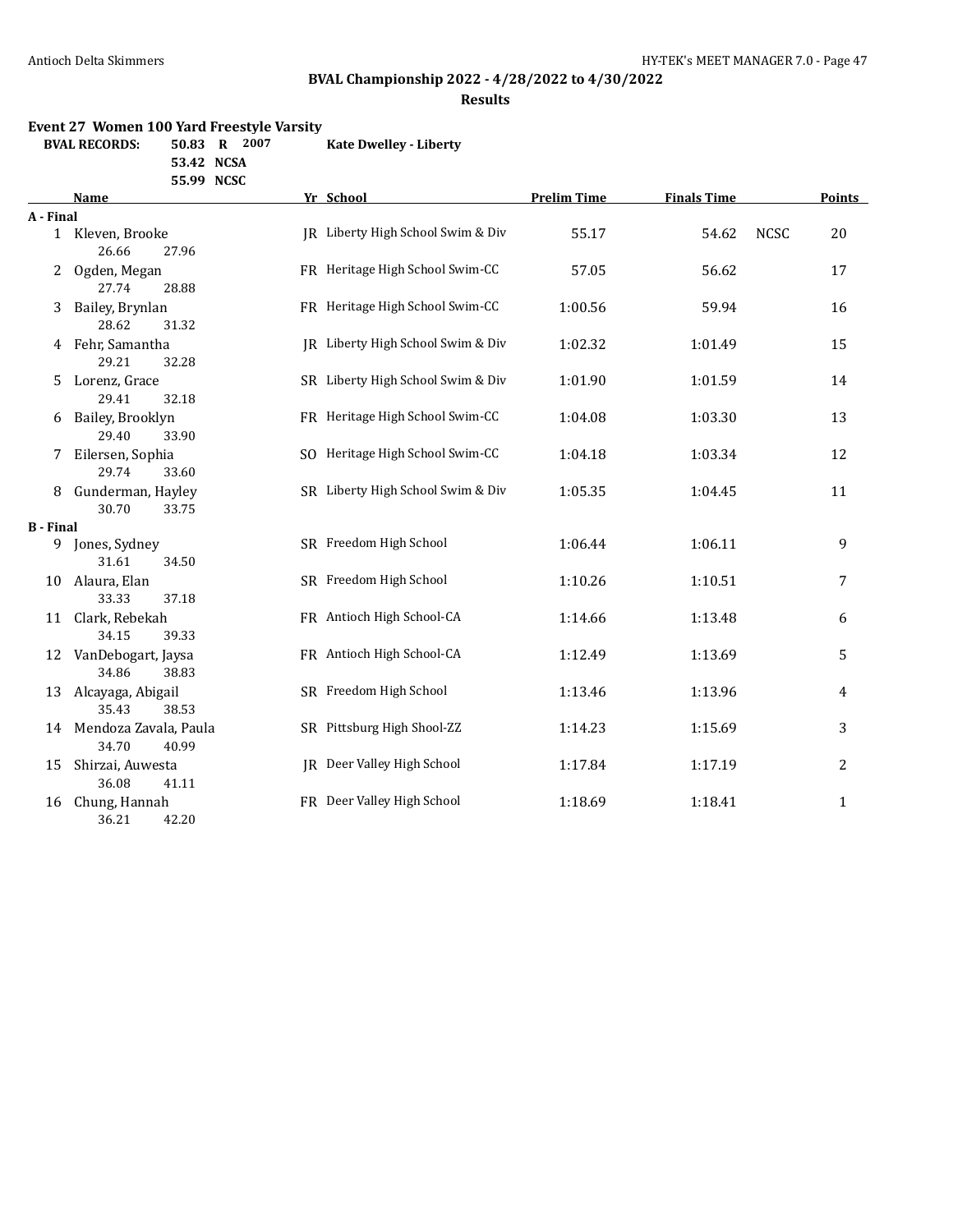# **BVAL Championship 2022 - 4/28/2022 to 4/30/2022**

**Results**

#### **Event 27 Women 100 Yard Freestyle Varsity**

| <b>BVAL RECORDS:</b> | 50.83 R    | 2007 | <b>Kate Dwelley - Liberty</b> |
|----------------------|------------|------|-------------------------------|
|                      | 53.42 NCSA |      |                               |

**55.99 NCSC**

|    | Name                                    | Yr School                         | <b>Seed Time</b> | <b>Prelim Time</b> |             |
|----|-----------------------------------------|-----------------------------------|------------------|--------------------|-------------|
|    | <b>Preliminaries</b>                    |                                   |                  |                    |             |
|    | 1 Kleven, Brooke<br>26.64<br>28.53      | JR Liberty High School Swim & Div | 55.90            | 55.17              | qNCSC       |
| 2  | Ogden, Megan<br>27.84<br>29.21          | FR Heritage High School Swim-CC   | 58.34            | 57.05              | q           |
| 3  | Bailey, Brynlan<br>28.72<br>31.84       | FR Heritage High School Swim-CC   | 1:01.85          | 1:00.56            | q           |
|    | 4 Lorenz, Grace<br>29.63<br>32.27       | SR Liberty High School Swim & Div | 1:03.46          | 1:01.90            | q           |
| 5. | Fehr, Samantha<br>27.98<br>34.34        | JR Liberty High School Swim & Div | 1:01.67          | 1:02.32            | q           |
| 6  | Bailey, Brooklyn<br>29.70<br>34.38      | FR Heritage High School Swim-CC   | 1:04.50          | 1:04.08            | q           |
| 7  | Eilersen, Sophia<br>30.22<br>33.96      | SO Heritage High School Swim-CC   | 1:06.70          | 1:04.18            | $\mathsf q$ |
| 8  | Gunderman, Hayley<br>30.81<br>34.54     | SR Liberty High School Swim & Div | 1:09.27          | 1:05.35            | q           |
| 9. | Venables, Avery<br>31.13<br>34.39       | SR Liberty High School Swim & Div | 1:09.16          | 1:05.52            | q           |
|    | 10 Petroni, Alissyia<br>30.24<br>36.10  | IR Heritage High School Swim-CC   | 1:06.50          | 1:06.34            | q           |
|    | 11 Jones, Sydney<br>31.79<br>34.65      | SR Freedom High School            | 1:08.99          | 1:06.44            | q           |
|    | 12 DeSimone, Kaitlynn<br>31.37<br>37.24 | SR Liberty High School Swim & Div | 1:08.80          | 1:08.61            | $\mathbf q$ |
|    | 13 Alaura, Elan<br>32.55<br>37.71       | SR Freedom High School            | 1:09.29          | 1:10.26            | q           |
|    | 14 VanDebogart, Jaysa<br>34.35<br>38.14 | FR Antioch High School-CA         | 1:14.25          | 1:12.49            | q           |
| 15 | Alcayaga, Abigail                       | SR Freedom High School            | 1:15.49          | 1:13.46            | q           |
| 16 | Mendoza Zavala, Paula<br>34.66<br>39.57 | SR Pittsburg High Shool-ZZ        | 1:12.82          | 1:14.23            | q           |
| 17 | Clark, Rebekah<br>35.54<br>39.12        | FR Antioch High School-CA         | 1:14.46          | 1:14.66            |             |
| 18 | Fuller, Gigi<br>36.47<br>38.48          | SR Freedom High School            | 1:17.44          | 1:14.95            |             |
| 19 | Shirzai, Auwesta                        | JR Deer Valley High School        | 1:18.45          | 1:17.84            |             |
| 20 | Chung, Hannah<br>37.28<br>41.41         | FR Deer Valley High School        | 1:25.44          | 1:18.69            |             |
| 21 | Castillo, Andrea<br>38.99<br>40.53      | JR Pittsburg High Shool-ZZ        | 1:19.87          | 1:19.52            |             |
| 22 | Legaspi, Karissa<br>39.90<br>41.93      | SO Antioch High School-CA         | 1:20.63          | 1:21.83            |             |
| 23 | Hassig, Gracie<br>37.82<br>44.99        | SR Liberty High School Swim & Div | 1:19.51          | 1:22.81            |             |
| 24 | Guzman, Cecilia<br>40.06<br>48.45       | JR Pittsburg High Shool-ZZ        | 1:27.09          | 1:28.51            |             |
| 25 | Evans, Giolie<br>43.13<br>49.55         | SO Antioch High School-CA         | 1:29.08          | 1:32.68            |             |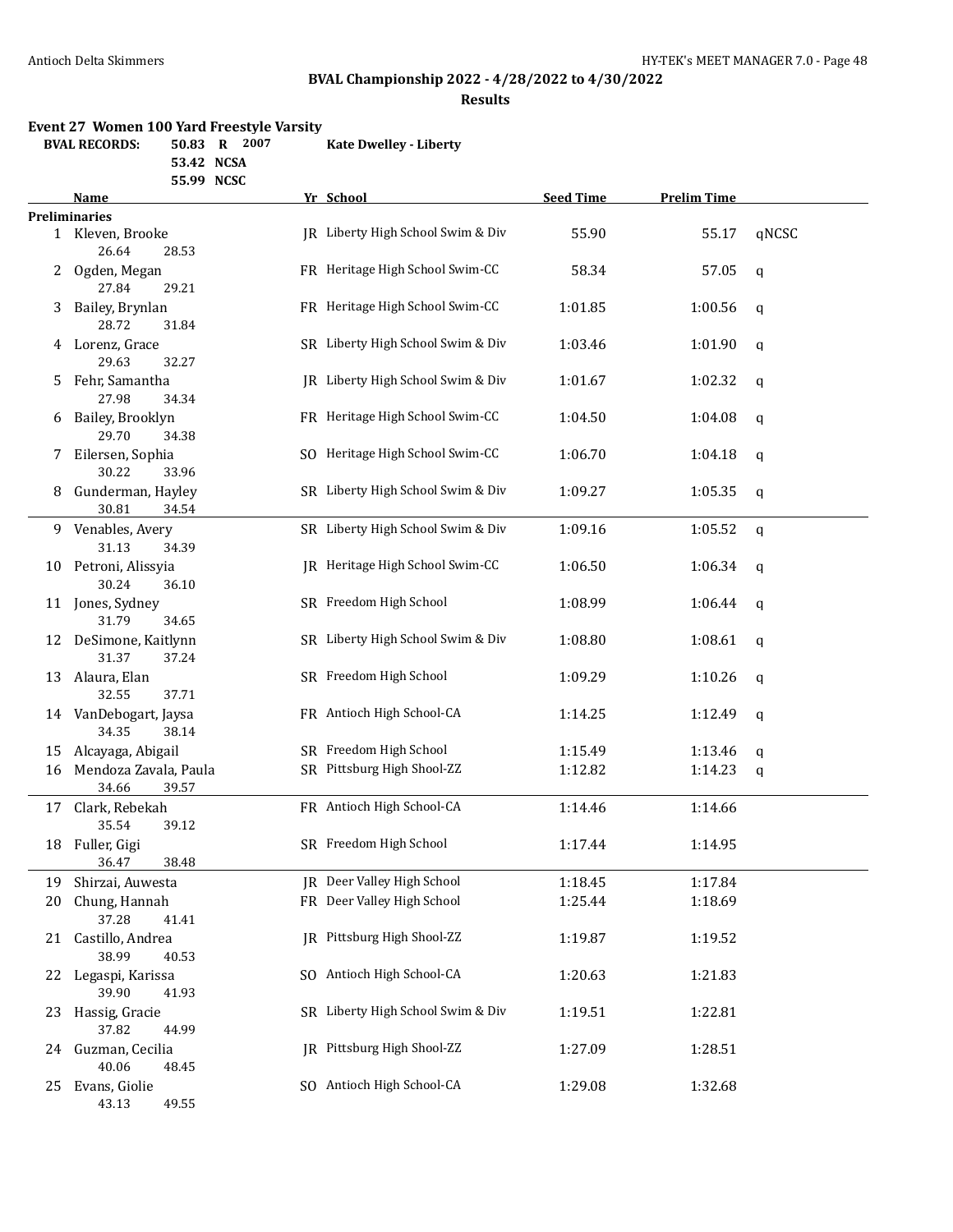**Results**

# **Preliminaries ... (Event 27 Women 100 Yard Freestyle Varsity)**

|       | <b>Name</b>                         | Yr School                       | <b>Seed Time</b> | <b>Prelim Time</b> |
|-------|-------------------------------------|---------------------------------|------------------|--------------------|
| 26    | Williams, Jasmine<br>51.11<br>47.26 | SR Freedom High School          | 1:39.25          | 1:38.37            |
| $---$ | Romo Rincon, Zoe<br>32.69<br>31.58  | FR Heritage High School Swim-CC | 1:05.13          | DQ                 |
|       | --- Moffett, Yesenia                | FR Pittsburg High Shool-ZZ      | 1:11.15          | NS                 |
|       | --- O'Connor, Cataliya              | SR Deer Valley High School      | 1:05.00          | NS                 |
|       | --- Byrd, Alyssia                   | JR Pittsburg High Shool-ZZ      | 1:06.45          | NS                 |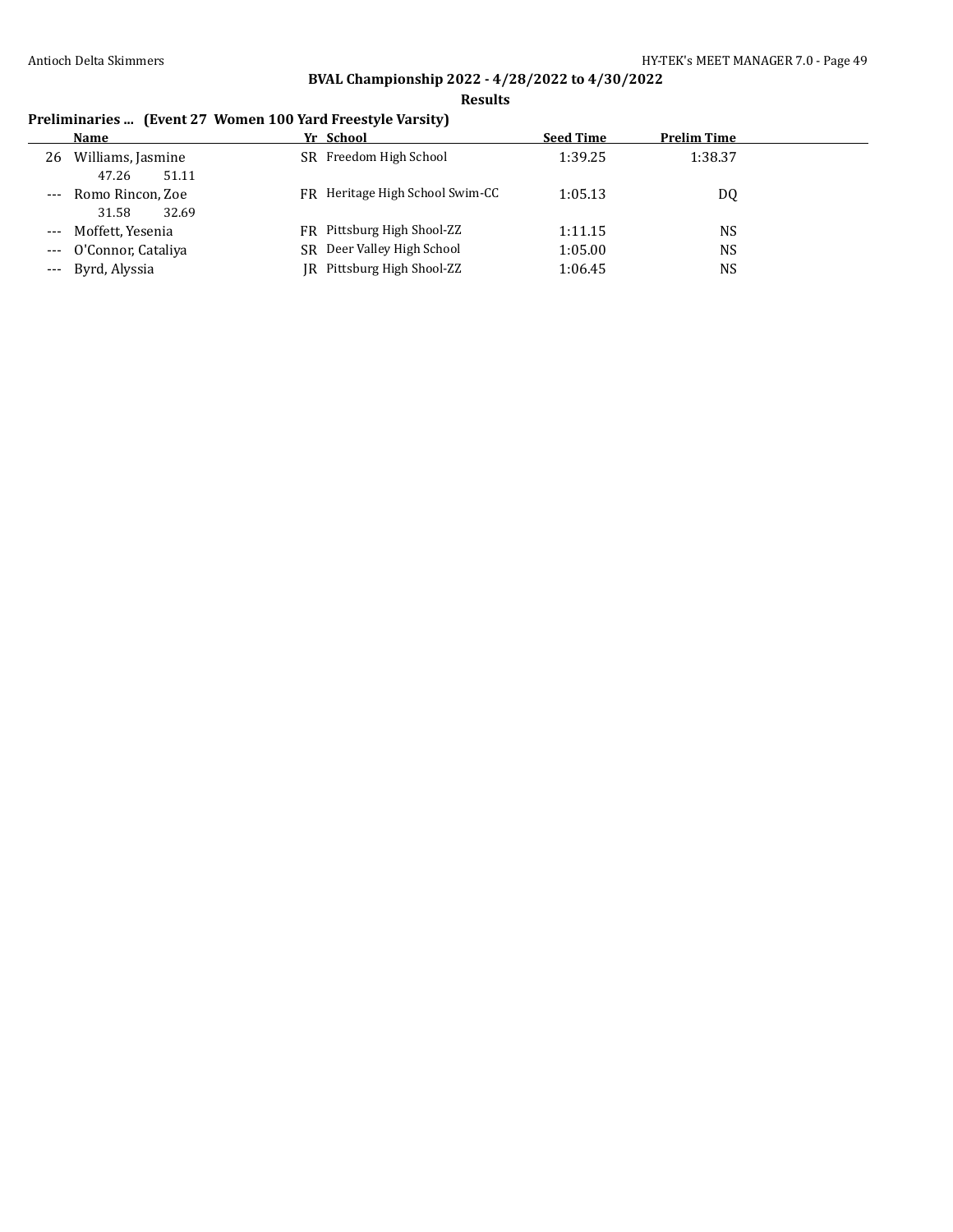# **BVAL Championship 2022 - 4/28/2022 to 4/30/2022**

**Results**

# **Event 28 Men 100 Yard Freestyle Varsity**

**47.20 NCSA**

| <b>BVAL RECORDS:</b> | 45.98 R 1998 |  | <b>Trent Holsman - Ygnacio Valley</b> |
|----------------------|--------------|--|---------------------------------------|
|                      |              |  |                                       |

|                  | 47.ZU NGJA                                  |                                   |                    |                    |               |
|------------------|---------------------------------------------|-----------------------------------|--------------------|--------------------|---------------|
|                  | 49.99 NCSC                                  |                                   |                    |                    |               |
|                  | Name                                        | Yr School                         | <b>Prelim Time</b> | <b>Finals Time</b> | <b>Points</b> |
| A - Final        |                                             |                                   |                    |                    |               |
|                  | 1 Gunderman, Luke<br>25.13<br>26.31         | SO Liberty High School Swim & Div | 53.53              | 51.44              | 20            |
| 2                | Pasamonte, Stephen<br>25.00<br>26.89        | SO Heritage High School Swim-CC   | 52.30              | 51.89              | 17            |
| 3                | Rocha, William<br>25.03<br>27.34            | SR Heritage High School Swim-CC   | 52.37              | 52.37              | 16            |
|                  | 4 Madden, Braden<br>27.31<br>29.79          | JR Heritage High School Swim-CC   | 58.60              | 57.10              | 15            |
| 5                | Greer, Joe<br>27.30<br>30.15                | FR Freedom High School            | 58.63              | 57.45              | 14            |
| 6                | Morales, Julian<br>27.59<br>30.44           | FR Freedom High School            | 59.35              | 58.03              | 13            |
| 7                | Cayanan, Caleb<br>28.01<br>30.04            | JR Heritage High School Swim-CC   | 56.41              | 58.05              | 12            |
| 8                | Royse, Matthew<br>28.93<br>31.69            | JR Deer Valley High School        | 1:00.69            | 1:00.62            | 11            |
| <b>B</b> - Final |                                             |                                   |                    |                    |               |
|                  | 9 Drief, Q<br>28.14<br>31.35                | FR Liberty High School Swim & Div | 1:01.07            | 59.49              | 9             |
|                  | 10 Vreeland, Nick<br>28.13<br>31.89         | SO Liberty High School Swim & Div | 1:01.09            | 1:00.02            | 7             |
|                  | 11 Elliott, Joaquin<br>28.93<br>33.91       | SO Liberty High School Swim & Div | 1:02.57            | 1:02.84            | 6             |
|                  | 12 Delavega, Demian<br>28.92<br>34.66       | SR Antioch High School-CA         | 1:07.01            | 1:03.58            | 5             |
| 13               | Tryon, Keegan<br>30.34<br>33.60             | FR Freedom High School            | 1:05.22            | 1:03.94            | 4             |
|                  | 14 Benedict Mallari, Kyle<br>30.19<br>34.45 | FR Pittsburg High Shool-ZZ        | 1:04.83            | 1:04.64            | 3             |
| 15               | Ivanenko, Stanislav<br>1:04.06<br>0.60      | JR Deer Valley High School        | 1:05.48            | 1:04.66            | 2             |
|                  | 16 Cardenas, David<br>29.83<br>36.51        | SO Antioch High School-CA         | 1:04.88            | 1:06.34            | $\mathbf{1}$  |
|                  |                                             |                                   |                    |                    |               |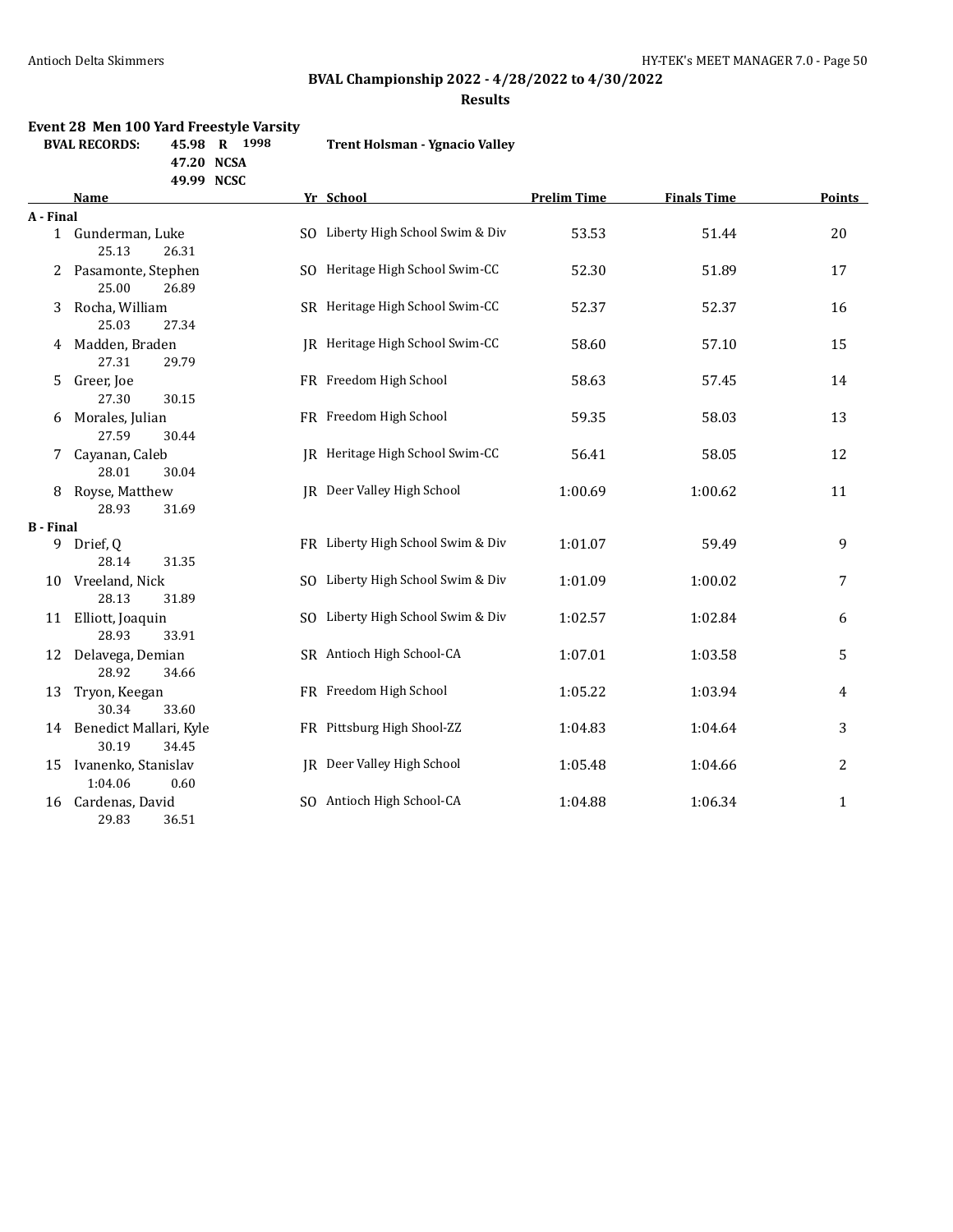### **BVAL Championship 2022 - 4/28/2022 to 4/30/2022**

**Results**

# **Event 28 Men 100 Yard Freestyle Varsity**

**BVAL RECORDS: 45.98 R 1998 Trent Holsman - Ygnacio Valley**

**47.20 NCSA 49.99 NCSC**

|      | Name                                        | Yr School                         | <b>Seed Time</b> | <b>Prelim Time</b> |   |
|------|---------------------------------------------|-----------------------------------|------------------|--------------------|---|
|      | <b>Preliminaries</b>                        |                                   |                  |                    |   |
|      | 1 Pasamonte, Stephen<br>25.52<br>26.78      | SO Heritage High School Swim-CC   | 53.60            | 52.30              | q |
| 2    | Rocha, William<br>24.94<br>27.43            | SR Heritage High School Swim-CC   | 54.74            | 52.37              | q |
| 3    | Gunderman, Luke<br>25.92<br>27.61           | SO Liberty High School Swim & Div | 53.74            | 53.53              | q |
| 4    | Cayanan, Caleb<br>26.78<br>29.63            | JR Heritage High School Swim-CC   | 57.94            | 56.41              | q |
| 5    | Madden, Braden<br>27.26<br>31.34            | IR Heritage High School Swim-CC   | 58.64            | 58.60              | q |
| 6    | Greer, Joe<br>27.53<br>31.10                | FR Freedom High School            | 56.94            | 58.63              | q |
| 7    | Shin, Mathew<br>28.24<br>30.50              | FR Heritage High School Swim-CC   | 1:00.50          | 58.74              | q |
| 8    | Morales, Julian<br>29.00<br>30.35           | FR Freedom High School            | 59.48            | 59.35              | q |
| 9    | Royse, Matthew<br>29.17<br>31.52            | JR Deer Valley High School        | 1:05.40          | 1:00.69            | q |
|      | 10 Drief, Q<br>28.73<br>32.34               | FR Liberty High School Swim & Div | 1:00.22          | 1:01.07            | q |
|      | 11 Vreeland, Nick<br>28.71<br>32.38         | SO Liberty High School Swim & Div | 1:06.30          | 1:01.09            | q |
| 12   | Cabatuando, Rafael<br>28.68<br>33.33        | IR Liberty High School Swim & Div | 1:02.88          | 1:02.01            | q |
| 13   | Elliott, Joaquin<br>29.30<br>33.27          | SO Liberty High School Swim & Div | 1:05.97          | 1:02.57            | q |
|      | 14 Benedict Mallari, Kyle<br>31.24<br>33.59 | FR Pittsburg High Shool-ZZ        | 1:07.72          | 1:04.83            | q |
| 15   | Cardenas, David<br>29.96<br>34.92           | SO Antioch High School-CA         | 1:09.36          | 1:04.88            | q |
| 16   | Tryon, Keegan<br>31.19<br>34.03             | FR Freedom High School            | 1:06.59          | 1:05.22            | q |
| 17   | Ivanenko, Stanislav                         | JR Deer Valley High School        | 1:04.00          | 1:05.48            |   |
| 18   | Delavega, Demian                            | SR Antioch High School-CA         | 1:06.80          | 1:07.01            |   |
|      | 31.77<br>35.24                              |                                   |                  |                    |   |
|      | 19 Villa, Chris<br>32.66<br>35.85           | SO Antioch High School-CA         | 1:12.03          | 1:08.51            |   |
| 20   | Oxley, Teagan<br>34.03<br>35.38             | FR Deer Valley High School        | 1:02.00          | 1:09.41            |   |
| 21   | Esposito, Ethan<br>32.78<br>37.14           | JR Freedom High School            | 1:10.71          | 1:09.92            |   |
| 22   | Huddleston, Jake                            | SR Antioch High School-CA         | 1:10.46          | 1:10.09            |   |
| 23   | Parada, Samuel                              | SR Antioch High School-CA         | 1:13.16          | 1:12.81            |   |
|      | 35.11<br>37.70                              |                                   |                  |                    |   |
| 24 - | Bautista, Nathan<br>35.26<br>41.45          | SR Pittsburg High Shool-ZZ        | 1:18.24          | 1:16.71            |   |
| 25   | Lutz, Sonny<br>37.38<br>40.29               | FR Deer Valley High School        | 1:23.75          | 1:17.67            |   |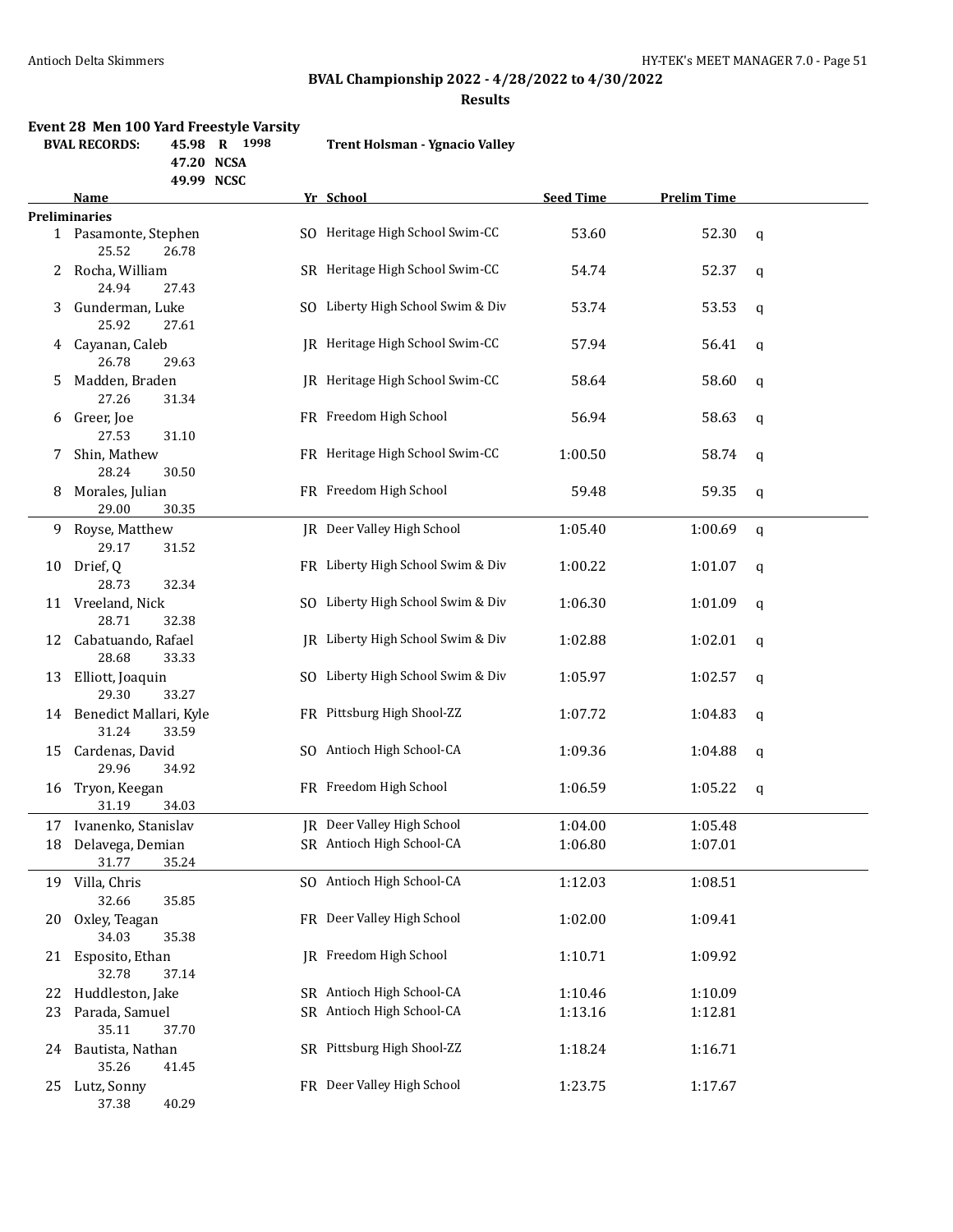**Results**

# **Preliminaries ... (Event 28 Men 100 Yard Freestyle Varsity)**

|    | Name                                 |    | Yr School                 | <b>Seed Time</b> | <b>Prelim Time</b> |
|----|--------------------------------------|----|---------------------------|------------------|--------------------|
| 26 | Harrison, Jason<br>37.82<br>43.83    |    | SR Antioch High School-CA | 1:28.97          | 1:21.65            |
| 27 | Zelayandia, Bob<br>38.77<br>43.74    |    | SR Antioch High School-CA | 1:26.45          | 1:22.51            |
| 28 | Benavides, William<br>39.05<br>45.87 | IR | Pittsburg High Shool-ZZ   | 1:27.15          | 1:24.92            |
| 29 | Fredrick, Charles                    | SR | Pittsburg High Shool-ZZ   | 1:44.84          | 1:41.29            |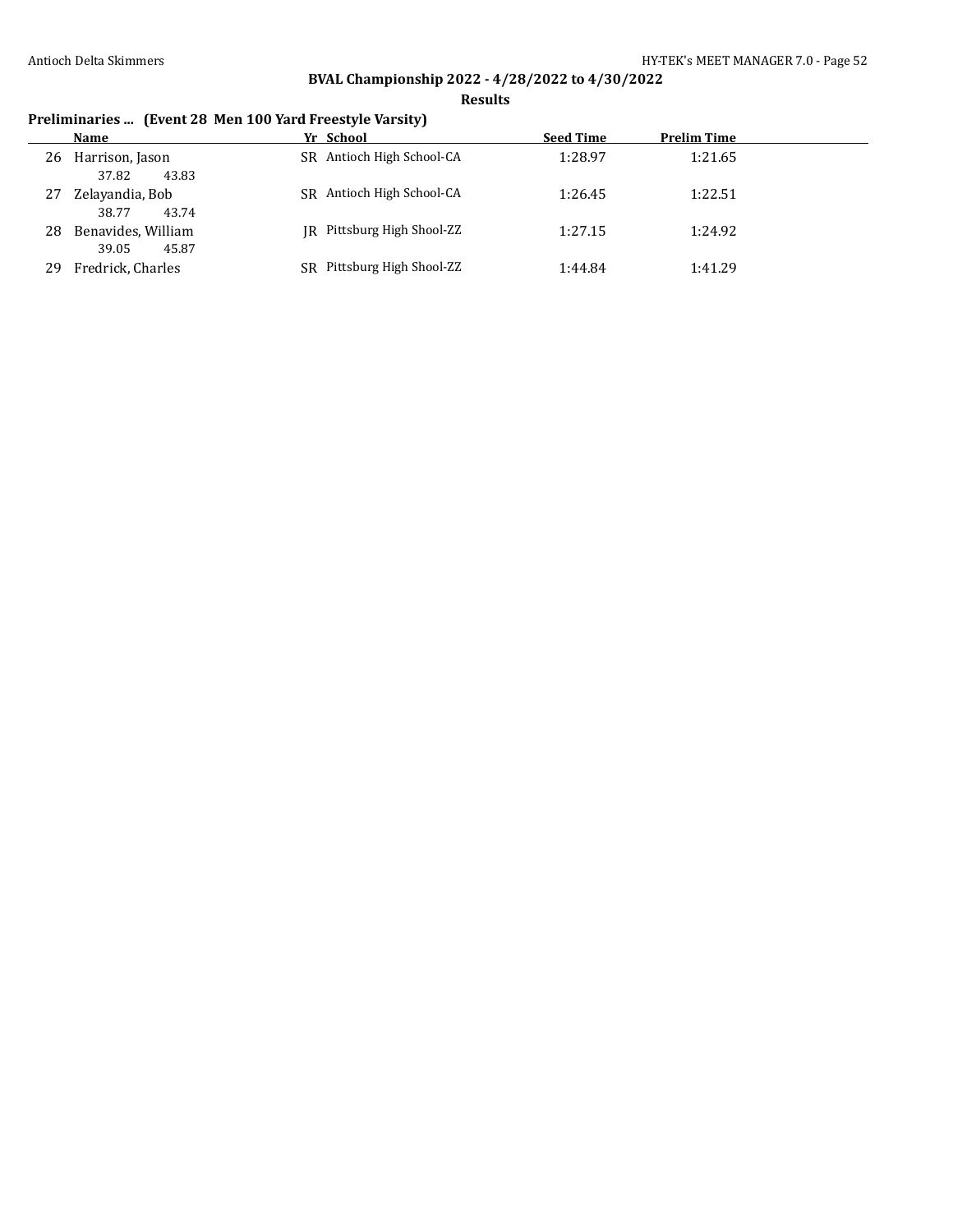# **BVAL Championship 2022 - 4/28/2022 to 4/30/2022**

### **Results**

### **Event 29 Women 500 Yard Freestyle Junior Varsity**

| <b>BVAL RECORDS:</b> | NT R         |  |
|----------------------|--------------|--|
|                      | 5:10.42 NCSA |  |

|     |                     | 5:29.99 NCSC |       |           |       |                                   |       |                  |                    |        |
|-----|---------------------|--------------|-------|-----------|-------|-----------------------------------|-------|------------------|--------------------|--------|
|     | Name                |              |       | Yr School |       |                                   |       | <b>Seed Time</b> | <b>Finals Time</b> | Points |
|     | 1 Ross, Kayla       |              |       |           |       | SO Liberty High School Swim & Div |       | 6:39.09          | 6:35.60            | 20     |
|     | 34.65               | 39.81        | 40.40 | 40.57     | 39.02 | 41.75                             | 41.57 | 42.00            |                    |        |
|     | 40.15               | 35.68        |       |           |       |                                   |       |                  |                    |        |
| 2   | Kleeman, Elsa       |              |       |           |       | FR Heritage High School Swim-CC   |       | 6:36.20          | 6:49.50            | 17     |
|     | 36.12               | 39.04        | 40.58 | 40.31     | 41.04 | 43.10                             | 43.71 | 43.30            |                    |        |
|     | 42.58               | 39.72        |       |           |       |                                   |       |                  |                    |        |
| 3   | Wagh, Hirkani       |              |       |           |       | FR Heritage High School Swim-CC   |       | 7:14.90          | 7:00.96            | 16     |
|     | 35.68               | 40.75        | 42.74 | 43.56     | 44.21 | 45.16                             | 44.45 | 42.81            |                    |        |
|     | 40.57               | 41.03        |       |           |       |                                   |       |                  |                    |        |
| 4   | Mercado, Michaela   |              |       |           |       | FR Liberty High School Swim & Div |       | 7:30.73          | 7:10.38            | 15     |
|     | 37.99               | 41.33        | 43.51 | 45.09     | 45.07 | 45.45                             | 44.85 | 44.20            |                    |        |
|     | 43.28               | 39.61        |       |           |       |                                   |       |                  |                    |        |
| 5.  | Eaton, Amy          |              |       |           |       | FR Heritage High School Swim-CC   |       | 7:22.60          | 7:26.76            | 14     |
|     | 36.19               | 41.71        | 43.12 | 45.38     | 46.65 | 47.11                             | 47.93 | 46.57            |                    |        |
|     | 47.03               | 45.07        |       |           |       |                                   |       |                  |                    |        |
| 6   | Volta, Jennie       |              |       |           |       | IR Liberty High School Swim & Div |       | 7:24.87          | 7:29.83            | 13     |
|     | 36.38               | 41.62        | 45.07 |           |       |                                   |       |                  |                    |        |
|     | 1:31.56             |              |       |           |       |                                   |       |                  |                    |        |
|     | Everett, Avalon     |              |       |           |       | JR Liberty High School Swim & Div |       | 6:35.49          | 8:06.76            | 12     |
|     | 39.32               |              |       |           | 50.89 | 51.26                             | 52.29 | 1:40.77          |                    |        |
|     | 43.63               |              |       |           |       |                                   |       |                  |                    |        |
| 8   | Feddersen, Ashley   |              |       |           |       | FR Liberty High School Swim & Div |       | 8:45.68          | 8:21.14            |        |
|     | 41.39               | 47.57        | 50.04 | 50.08     | 52.56 | 53.32                             | 53.32 | 52.95            |                    |        |
|     | 50.90               | 49.01        |       |           |       |                                   |       |                  |                    |        |
| 9   | Moskowitz, Madeline |              |       |           |       | FR Liberty High School Swim & Div |       | 9:47.59          | 8:43.15            |        |
|     | 45.98               | 51.49        |       |           |       |                                   |       |                  |                    |        |
|     |                     | 48.44        |       |           |       |                                   |       |                  |                    |        |
| --- | Flores, Jezebel     |              |       |           |       | FR Liberty High School Swim & Div |       | 7:55.32          | <b>NS</b>          |        |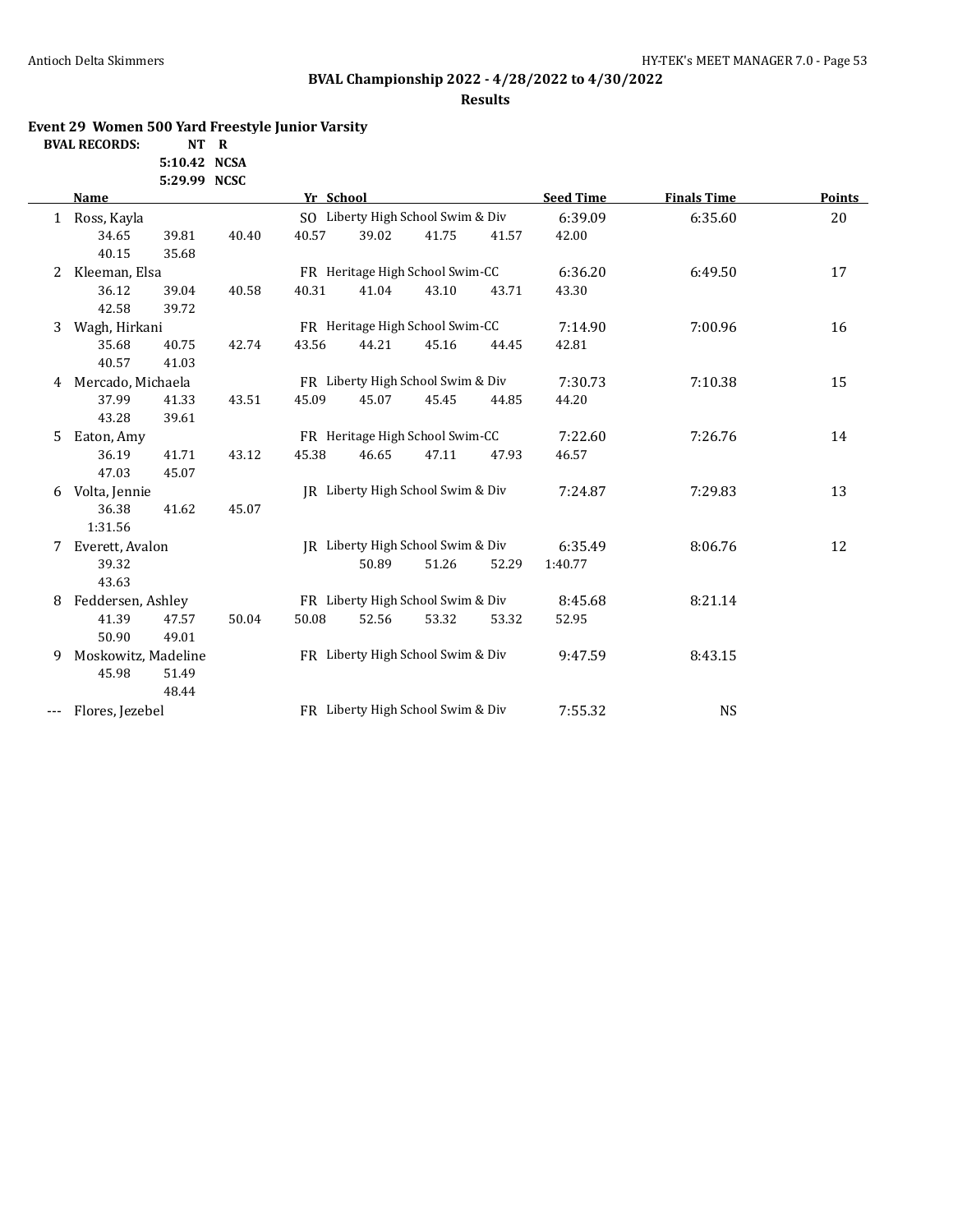**Results**

### **Event 30 Men 500 Yard Freestyle Junior Varsity**

| <b>BVAL RECORDS:</b> | NT R         |  |
|----------------------|--------------|--|
|                      | 4:40.09 NCSA |  |
|                      | 5:06.99 NCSC |  |

|       |                      | J.VV.JJ INGJU |       |                                      |       |       |         |                  |                    |               |
|-------|----------------------|---------------|-------|--------------------------------------|-------|-------|---------|------------------|--------------------|---------------|
|       | Name                 |               |       | Yr School                            |       |       |         | <b>Seed Time</b> | <b>Finals Time</b> | <b>Points</b> |
|       | Rozo Jimenez, Julian |               |       | FR Heritage High School Swim-CC      |       |       |         | 6:41.20          | 6:32.92            | 20            |
|       | 33.39                | 39.47         | 40.59 | 41.39                                | 41.61 | 42.42 | 41.84   | 41.54            |                    |               |
|       | 36.24                | 34.43         |       |                                      |       |       |         |                  |                    |               |
|       | Lazzaro, Ethan       |               |       | Liberty High School Swim & Div<br>FR |       |       | 7:28.77 | 7:25.63          | 17                 |               |
|       | 36.45                | 42.04         | 45.40 | 46.56                                | 46.53 | 48.49 | 46.52   | 46.75            |                    |               |
|       | 45.91                | 40.98         |       |                                      |       |       |         |                  |                    |               |
| $---$ | Stewart, Austin      |               |       | Liberty High School Swim & Div<br>IR |       |       |         | 7:20.80          | NS                 |               |
| $---$ | Rowland, Wylie       |               |       | Liberty High School Swim & Div<br>FR |       |       |         | 7:08.33          | NS                 |               |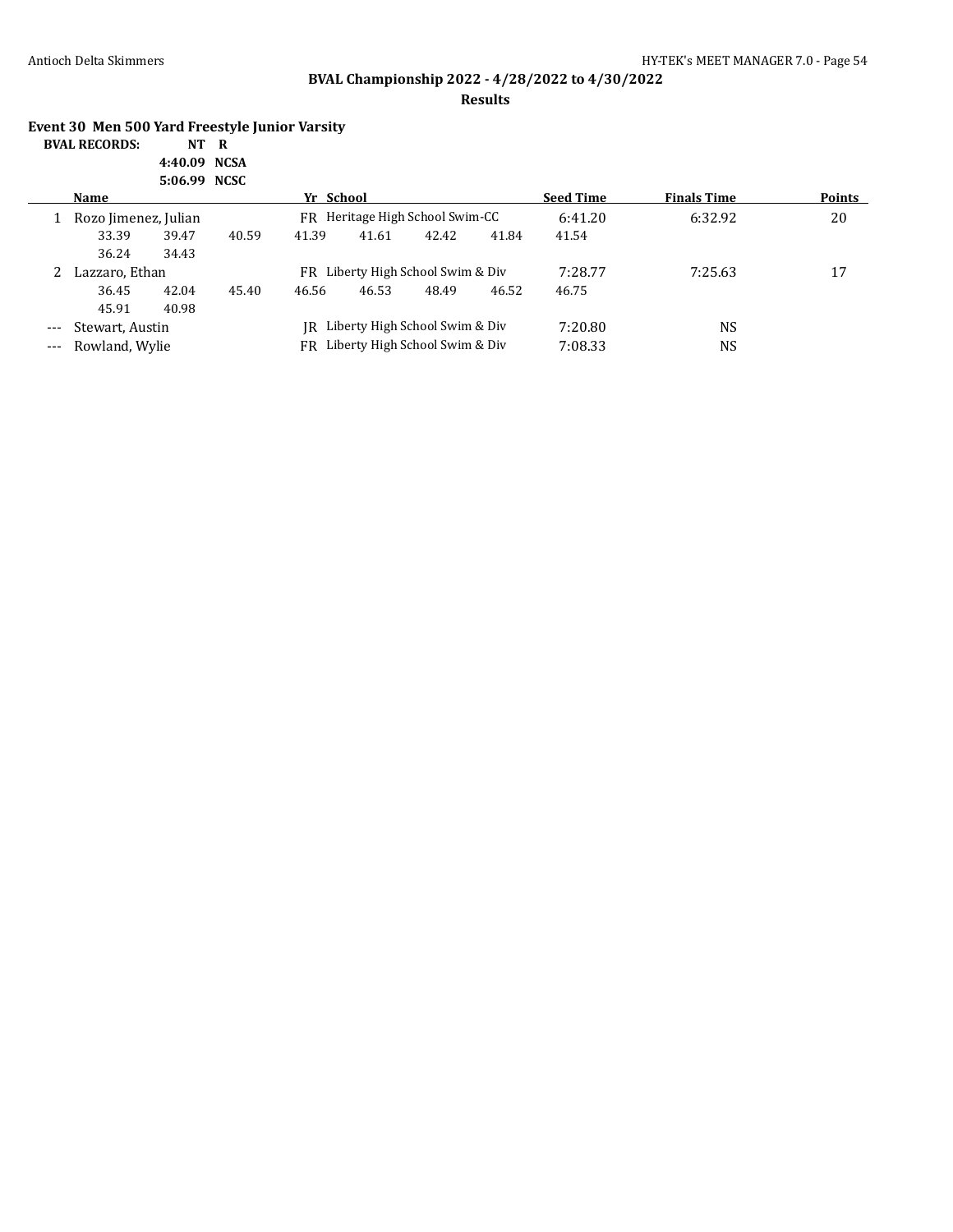**Event 31 Women 500 Yard Freestyle Varsity**

### Antioch Delta Skimmers **HY-TEK's MEET MANAGER 7.0** - Page 55

# **BVAL Championship 2022 - 4/28/2022 to 4/30/2022**

### **Results**

|     | <b>BVAL RECORDS:</b>  | 5:10.42 NCSA<br>5:29.99 NCSC | 4:51.85 R 2004 |           | <b>Kate Dwelley - Liberty</b> |                                   |       |                  |                    |             |                |
|-----|-----------------------|------------------------------|----------------|-----------|-------------------------------|-----------------------------------|-------|------------------|--------------------|-------------|----------------|
|     | <b>Name</b>           |                              |                | Yr School |                               |                                   |       | <b>Seed Time</b> | <b>Finals Time</b> |             | <b>Points</b>  |
|     | 1 Ayers, Athena       |                              |                |           |                               | SO Liberty High School Swim & Div |       | 5:21.07          | 5:20.91            | <b>NCSC</b> | 20             |
|     | 28.41<br>33.07        | 31.30<br>32.18               | 31.94          | 32.27     | 32.76                         | 32.92                             | 33.00 | 33.06            |                    |             |                |
|     | 2 Avalos Paz, Natalia |                              |                |           |                               | SO Heritage High School Swim-CC   |       | 5:28.08          | 5:29.66            | <b>NCSC</b> | 17             |
|     | 29.12<br>35.55        | 31.53<br>34.70               | 32.58          | 31.91     | 32.66                         | 33.27                             | 33.73 | 34.61            |                    |             |                |
| 3   | Guo, Maddie           |                              |                |           |                               | SO Heritage High School Swim-CC   |       | 5:48.60          | 5:46.06            |             | 16             |
|     | 30.38<br>35.88        | 33.30<br>34.30               | 33.98          | 35.05     | 35.35                         | 35.51                             | 35.91 | 36.40            |                    |             |                |
| 4   | Smith, Annabelle      |                              |                |           |                               | SO Liberty High School Swim & Div |       | 6:19.91          | 6:04.69            |             | 15             |
|     | 32.39<br>37.18        | 36.21<br>35.66               | 37.27          | 36.55     | 37.77                         | 37.54                             | 37.25 | 36.87            |                    |             |                |
| 5   | Silman, Faith         |                              |                |           |                               | JR Liberty High School Swim & Div |       | 6:05.48          | 6:08.71            |             | 14             |
|     | 31.55<br>37.87        | 35.21<br>36.80               | 37.02          | 37.94     | 37.54                         | 38.18                             | 37.88 | 38.72            |                    |             |                |
| 6   | Cramer, Emma          |                              |                |           |                               | JR Heritage High School Swim-CC   |       | 6:24.22          | 6:15.77            |             | 13             |
|     | 33.36<br>38.66        | 36.99<br>37.43               | 37.87          | 37.70     | 38.55                         | 38.94                             | 38.43 | 37.84            |                    |             |                |
|     | 7 Lindeman, Peri      |                              |                |           |                               | JR Heritage High School Swim-CC   |       | 6:21.89          | 6:25.53            |             | 12             |
|     | 34.33<br>39.16        | 38.69<br>37.49               | 38.77          | 38.92     | 38.74                         | 39.21                             | 40.08 | 40.14            |                    |             |                |
| 8   | Venables, Avery       |                              |                |           |                               | SR Liberty High School Swim & Div |       | 6:39.99          | 6:27.27            |             | 11             |
|     | 34.91<br>39.63        | 37.98<br>36.90               | 39.16          | 39.35     | 40.62                         | 39.80                             | 38.81 | 40.11            |                    |             |                |
| 9   | Morales, Gabi         |                              |                |           | JR Freedom High School        |                                   |       | 6:26.80          | 6:36.19            |             | 9              |
|     | 33.92<br>41.30        | 38.50<br>39.48               | 39.42          | 39.84     | 39.82                         | 41.30                             | 40.72 | 41.89            |                    |             |                |
| 10  | Saldana, Vania        |                              |                |           | SR Freedom High School        |                                   |       | 6:51.47          | 6:40.03            |             | $\overline{7}$ |
|     | 33.93<br>41.48        | 38.82<br>38.67               | 40.73          | 40.80     | 40.92                         | 41.04                             | 41.51 | 42.13            |                    |             |                |
|     | 11 Lasquete, Maddy    |                              |                |           |                               | JR Liberty High School Swim & Div |       | 6:36.66          | 6:46.15            |             |                |
|     | 36.14<br>41.44        | 39.21<br>40.19               | 40.45          | 41.08     | 41.69                         | 41.95                             | 41.55 | 42.45            |                    |             |                |
|     | 12 Rios, Serenity     |                              |                |           | SR Pittsburg High Shool-ZZ    |                                   |       | 7:30.24          | 7:28.30            |             | 6              |
|     | 37.13<br>47.60        | 42.39<br>44.49               | 43.65          | 45.50     | 46.07                         | 46.77                             | 48.58 | 46.12            |                    |             |                |
| 13  | Archuleta, Kyra       |                              |                |           | FR Antioch High School-CA     |                                   |       | 7:38.25          | 7:43.90            |             | 5              |
|     | 40.95<br>47.13        | 45.52<br>42.86               | 47.29          | 48.74     | 48.44                         | 47.62                             | 47.78 | 47.57            |                    |             |                |
|     | 14 Azizi, Monizha     |                              |                |           | JR Deer Valley High School    |                                   |       | 8:43.50          | 8:48.06            |             | 4              |
|     | 42.45<br>56.07        | 49.84<br>50.65               | 54.14          | 55.09     | 55.18                         | 53.78                             | 55.24 | 55.62            |                    |             |                |
| --- | Aquino, Michaela      |                              |                |           | JR Pittsburg High Shool-ZZ    |                                   |       | 6:58.80          | <b>SCR</b>         |             |                |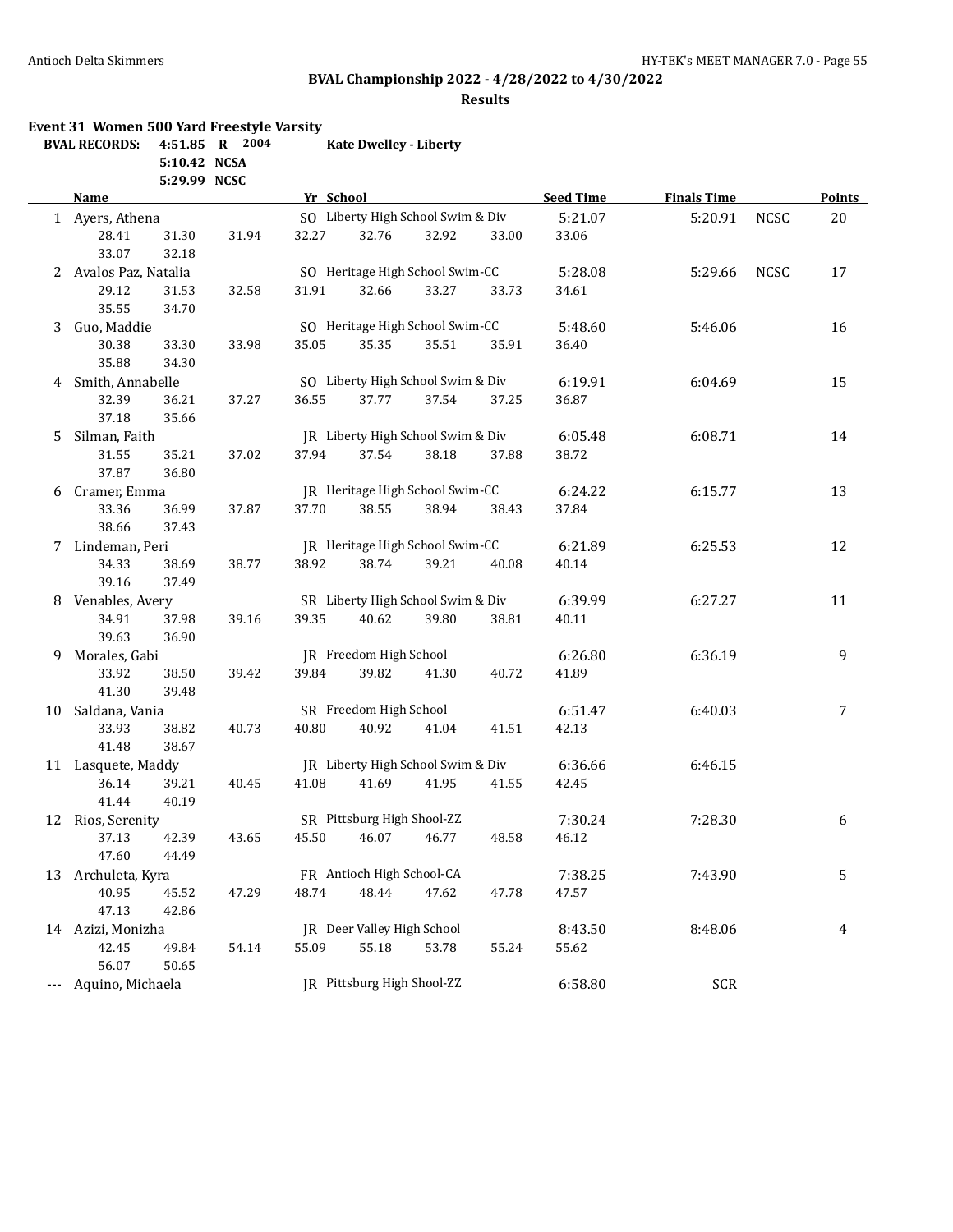**Event 32 Men 500 Yard Freestyle Varsity**

### Antioch Delta Skimmers **HY-TEK's MEET MANAGER 7.0** - Page 56

# **BVAL Championship 2022 - 4/28/2022 to 4/30/2022**

### **Results**

|    | <b>BVAL RECORDS:</b> | 4:40.09 NCSA | 4:32.04 R 1997 |           | C. Kennedy - Northgate            |       |       |                  |                    |             |                |
|----|----------------------|--------------|----------------|-----------|-----------------------------------|-------|-------|------------------|--------------------|-------------|----------------|
|    |                      | 5:06.99 NCSC |                |           |                                   |       |       |                  |                    |             |                |
|    | Name                 |              |                | Yr School |                                   |       |       | <b>Seed Time</b> | <b>Finals Time</b> |             | Points         |
|    | 1 Chang, Brendon     |              |                |           | JR Heritage High School Swim-CC   |       |       | 4:55.00          | 4:45.22            | <b>NCSC</b> | 20             |
|    | 26.03                | 29.00        | 28.61          | 28.37     | 28.35                             | 28.79 | 28.47 | 28.80            |                    |             |                |
|    | 29.67                | 29.13        |                |           |                                   |       |       |                  |                    |             |                |
|    | 2 Lengyel, Zach      |              |                |           | SO Heritage High School Swim-CC   |       |       | 5:13.03          | 5:03.46            | <b>NCSC</b> | 17             |
|    | 26.81                | 29.22        | 30.07          | 30.24     | 30.90                             | 31.40 | 31.32 | 32.15            |                    |             |                |
|    | 31.21                | 30.14        |                |           |                                   |       |       |                  |                    |             |                |
| 3  | Ceja, Christian      |              |                |           | SO Liberty High School Swim & Div |       |       | 5:26.22          | 5:10.96            |             | 16             |
|    | 28.19                | 31.10        | 31.23          | 31.91     | 31.85                             | 32.02 | 31.55 | 31.60            |                    |             |                |
|    | 31.38                | 30.13        |                |           |                                   |       |       |                  |                    |             |                |
| 4  | Espinoza, Jose       |              |                |           | IR Antioch High School-CA         |       |       | 5:38.32          | 5:23.88            |             | 15             |
|    | 28.68                | 31.92        | 33.09          | 33.15     | 33.45                             | 33.23 | 33.77 | 32.70            |                    |             |                |
|    | 32.35                | 31.54        |                |           |                                   |       |       |                  |                    |             |                |
| 5  | Blasquez, Dustin     |              |                |           | SO Heritage High School Swim-CC   |       |       | 5:37.50          | 5:36.73            |             | 14             |
|    | 27.43                | 31.30        | 32.98          | 33.86     | 34.55                             | 35.13 | 35.59 | 35.74            |                    |             |                |
|    | 35.73                | 34.42        |                |           |                                   |       |       |                  |                    |             |                |
| 6  | Chaus, Denys         |              |                |           | SR Heritage High School Swim-CC   |       |       | 6:18.25          | 6:09.43            |             | 13             |
|    | 31.18                | 34.94        | 36.82          | 38.25     | 38.46                             | 38.39 | 37.36 | 37.57            |                    |             |                |
|    | 38.61                | 37.85        |                |           |                                   |       |       |                  |                    |             |                |
|    | 7 Gamez, Adam        |              |                |           | FR Liberty High School Swim & Div |       |       | 6:18.79          | 6:15.39            |             | 12             |
|    | 31.45                | 35.03        | 37.35          | 39.64     | 39.94                             | 39.46 | 39.35 | 39.07            |                    |             |                |
|    | 39.51                | 34.59        |                |           |                                   |       |       |                  |                    |             |                |
| 8  | Fern, Ethan          |              |                |           | SR Liberty High School Swim & Div |       |       | 6:17.63          | 6:22.52            |             | 11             |
|    | 30.18                | 35.12        | 38.19          | 39.51     | 39.80                             | 39.91 | 40.57 | 41.05            |                    |             |                |
|    | 40.05                | 38.14        |                |           |                                   |       |       |                  |                    |             |                |
| 9  | Gonzalez, Jacob      |              |                |           | JR Liberty High School Swim & Div |       |       | 6:36.62          | 6:26.08            |             | 9              |
|    | 31.51                | 36.09        | 39.34          | 40.06     | 39.88                             | 41.29 | 41.87 | 41.63            |                    |             |                |
|    | 39.19                | 35.22        |                |           |                                   |       |       |                  |                    |             |                |
| 10 | Stone, Stephen       |              |                |           | JR Pittsburg High Shool-ZZ        |       |       | 6:50.45          | 6:26.09            |             | $\overline{7}$ |
|    | 31.44                | 36.28        | 38.26          | 39.93     | 40.81                             | 40.93 | 41.66 | 42.12            |                    |             |                |
|    | 39.54                | 35.12        |                |           |                                   |       |       |                  |                    |             |                |
|    | 11 Hermanson, Aidan  |              |                |           | FR Liberty High School Swim & Div |       |       | 6:50.14          | 6:44.61            |             |                |
|    | 29.69                | 34.49        | 39.52          | 41.06     | 40.11                             | 41.38 | 43.93 | 44.80            |                    |             |                |
|    | 45.40                | 44.23        |                |           |                                   |       |       |                  |                    |             |                |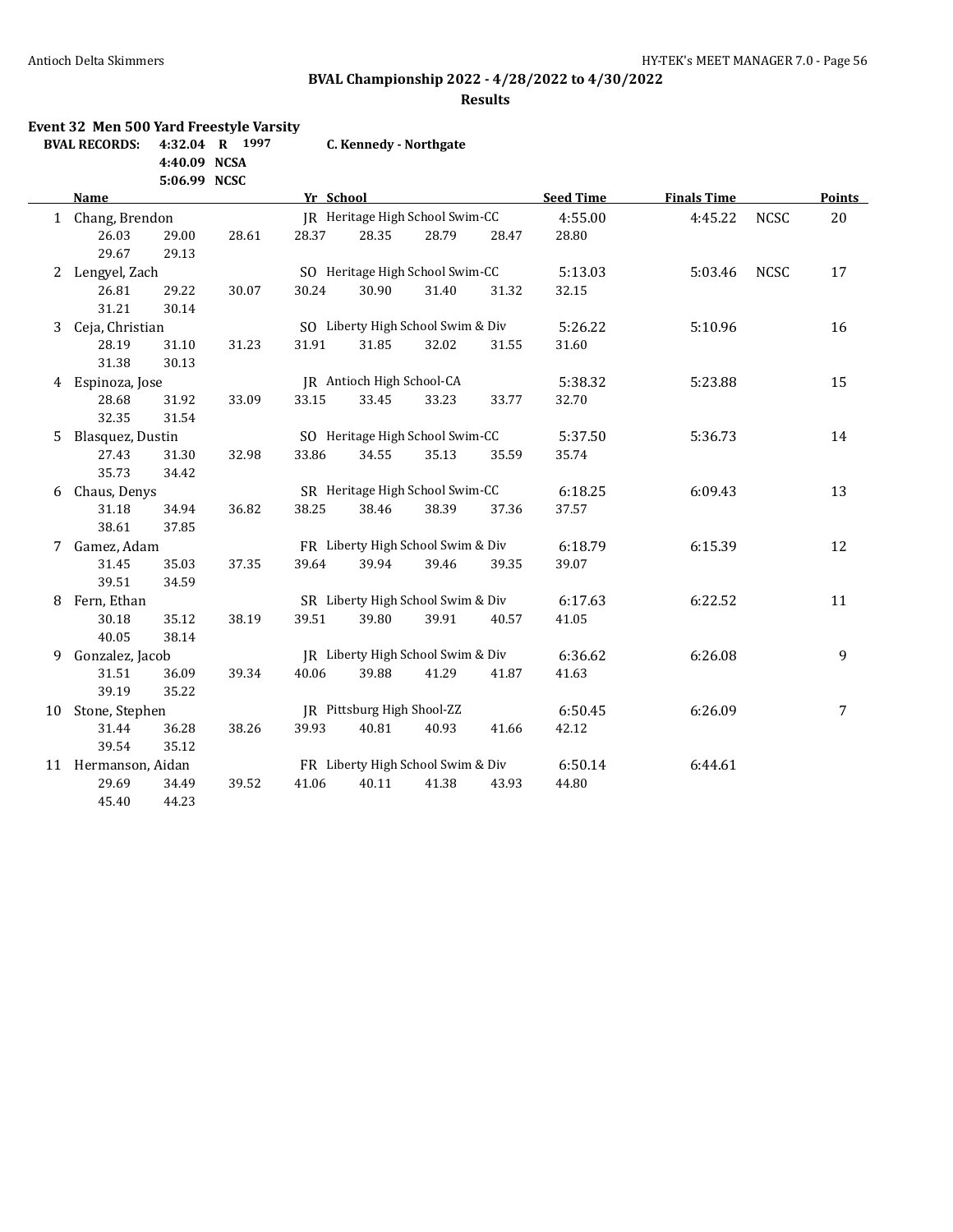**Results**

**Event 33 Women 200 Yard Freestyle Last heat in Finals Relay Junior Varsity**

# **BVAL RECORDS: NT R**

**1:41.07 NCSA 1:51.99 NCSC**

|   | <b>T'OT'</b> 22 MCOC<br><b>Team</b>            | <b>Relay</b>                     | <b>Seed Time</b>                 | <b>Finals Time</b>               | <b>Points</b> |
|---|------------------------------------------------|----------------------------------|----------------------------------|----------------------------------|---------------|
|   | 1 Liberty High School Swim & Div               | $\boldsymbol{A}$                 | 1:57.30                          | 1:59.13                          | 40            |
|   | 1) Ross, Kayla SO                              | 2) Santos, Madison JR            | 3) St Michel, Addie SO           | 4) Gomberg, Sophie JR            |               |
|   | 29.26<br>30.61<br>29.52                        | 29.74                            |                                  |                                  |               |
|   | 2 Heritage High School Swim-CC                 | A                                | 2:00.00                          | 2:02.76                          | 34            |
|   | 1) Gapasin, Remy FR                            | 2) Hartwig, Jamie FR             | 3) Wagh, Hirkani FR              | 4) Valles, Maya SO               |               |
|   | 32.05<br>30.70<br>32.40                        | 27.61                            |                                  |                                  |               |
|   | 3 Freedom High School                          | A                                | 2:07.37                          | 2:06.16                          | 32            |
|   | 1) Del Masso, Elisa SO                         | 2) Gonzales, Gabby FR            | 3) Tryon, Addy FR                | 4) Polk, Kennedy JR              |               |
|   | 32.41<br>32.88<br>31.68                        | 29.19                            |                                  |                                  |               |
| 4 | Pittsburg High Shool-ZZ                        | A                                | 2:27.73                          | 2:19.18                          | 30            |
|   | 1) Vargas Jaramillo, Joseline SO               | 2) Rodriguez, Yaneli FR          | 3) Paredes Cardoza, Valeria SO   | 4) Valdez, Keira JR              |               |
|   | 36.37<br>33.97<br>36.04                        | 32.80                            |                                  |                                  |               |
| 5 | Deer Valley High School                        | A                                | 1:52.77                          | 2:28.49                          | 28            |
|   | 1) Regelmann, Kaylee JR                        | 2) Moreno, Brianna SO            | 3) Maloon, Loralee FR            | 4) Velissaratos, Nichole FR      |               |
|   | 37.12<br>36.13<br>37.74                        | 37.50                            |                                  |                                  |               |
|   | Liberty High School Swim & Div                 | F                                | 2:16.28                          | 2:02.86                          |               |
|   | 30.87<br>32.23<br>29.68                        | 30.08                            |                                  |                                  |               |
|   | Heritage High School Swim-CC                   | B                                | 2:07.00                          | 2:07.48                          |               |
|   | 1) Che, Naomy FR                               | 2) Kuk, Abigail FR               | 3) Gugliemo, Brooklyn FR         | 4) Eaton, Amy FR                 |               |
|   | 31.91<br>33.66<br>31.52                        | 30.39                            |                                  |                                  |               |
|   | Liberty High School Swim & Div                 | B                                | 2:01.13                          | 2:14.07                          |               |
|   | 1) Cozart, Adi FR                              | 2) Wilson, Olivia FR             | 3) Brown, Emilia FR              | 4) Feddersen, Ashley FR          |               |
|   | 32.52<br>33.81<br>34.49                        | 33.25                            |                                  |                                  |               |
|   | Freedom High School                            | B                                | 2:33.61<br>3) Ortega, Yulissa FR | 2:15.30<br>4) Mora, Michelle FR  |               |
|   | 1) Cameron, Addy FR<br>33.48<br>31.91<br>38.68 | 31.23                            |                                  |                                  |               |
|   | Heritage High School Swim-CC                   | C                                | 2:13.00                          | 2:17.43                          |               |
|   | 1) Cazares, Julieta JR                         | 2) Fergadiotis, Abigail FR       | 3) Reed, Maya JR                 | 4) Ashcroft, Alice FR            |               |
|   | 33.27<br>35.90<br>35.69                        | 32.57                            |                                  |                                  |               |
|   | Liberty High School Swim & Div                 | D                                | 2:09.16                          | 2:24.57                          |               |
|   | 1) Flores, Jezebel FR                          | 2) Kitching, Hailee FR           | 3) Reinhardt, Avery FR           | 4) McCullough, Kylie SO          |               |
|   | 35.58<br>43.65<br>30.55                        | 34.79                            |                                  |                                  |               |
|   | Liberty High School Swim & Div                 | C                                | 2:06.39                          | 2:29.54                          |               |
|   | 1) Hassig, Lucy FR                             | 2) Balstrini, Elena JR           | 3) Javier, Faith SO              | 4) Lujan, Jaelyn JR              |               |
|   | 38.24                                          | 38.15                            |                                  |                                  |               |
|   | Heritage High School Swim-CC                   | D                                | 2:16.00                          | 2:30.52                          |               |
|   | 1) Berhe, Meklit FR                            | 2) Sharma, Prakrti FR            | 3) Hanna, Cerina FR              | 4) Serrianni, Madison FR         |               |
|   | 37.28<br>39.16<br>34.99                        | 39.09                            |                                  |                                  |               |
|   | Liberty High School Swim & Div                 | Е                                | 2:12.48                          | 2:30.65                          |               |
|   | 1) Cummings, Sofia FR                          | 2) Ellis, Ashley JR              | 3) Rowland, Renee JR             | 4) Moskowitz, Madeline FR        |               |
|   | 45.47<br>30.09<br>37.39                        | 37.70                            |                                  |                                  |               |
|   | Pittsburg High Shool-ZZ                        | B                                | 2:40.40                          | 2:40.13                          |               |
|   | 1) Giron, Judith FR                            | 2) Haggard, Julianna FR          | 3) Mendoza, Angie FR             | 4) Saeed, Jax FR                 |               |
|   | 38.68<br>2:01.45                               |                                  |                                  |                                  |               |
|   | Pittsburg High Shool-ZZ                        | C                                | 2:45.45                          | 2:51.46                          |               |
|   | 1) Zavala, Mya FR<br>38.95<br>49.27<br>43.96   | 2) Kawaguchi, Acacia SO<br>39.28 | 3) Lozano, Atziri FR             | 4) Piza, Giselle FR              |               |
|   | Pittsburg High Shool-ZZ                        | D                                | 2:55.55                          | 2:58.85                          |               |
|   | 1) Gaytan, Stephanie JR                        | 2) Lemire, Catalina FR           | 3) Bravo, Samantha FR            | 4) Villanueva-Sierra, Belgica SO |               |
|   |                                                |                                  |                                  |                                  |               |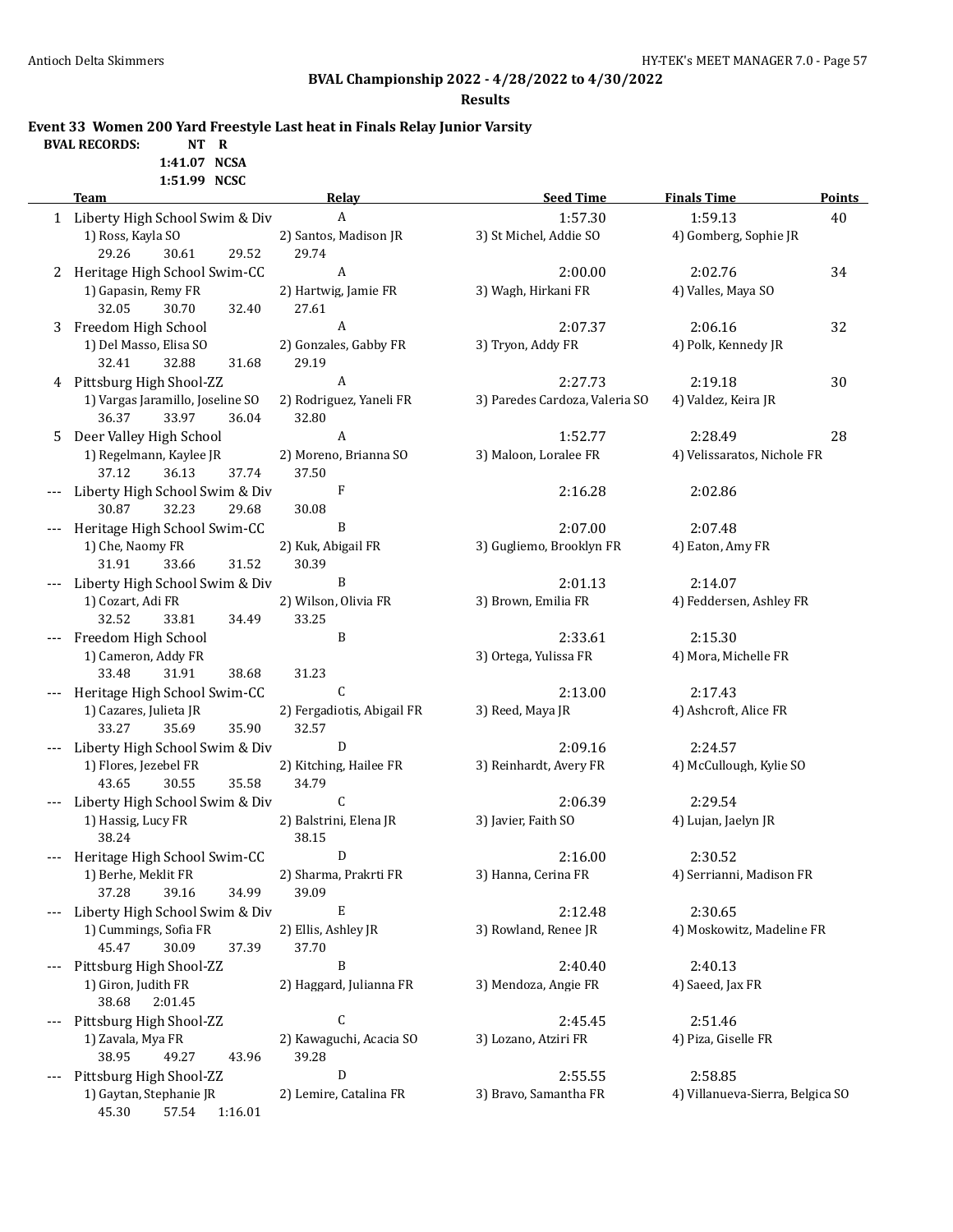**Results**

### **(Event 33 Women 200 Yard Freestyle Last heat in Finals Relay Junior Varsity)**

| <b>Team</b>                        | Relav | <b>Seed Time</b> | <b>Finals Time</b> | <b>Points</b> |
|------------------------------------|-------|------------------|--------------------|---------------|
| --- Liberty High School Swim & Div |       | 2:19.89          | NS                 |               |
| --- Heritage High School Swim-CC   |       | 2:28.00          | <b>NS</b>          |               |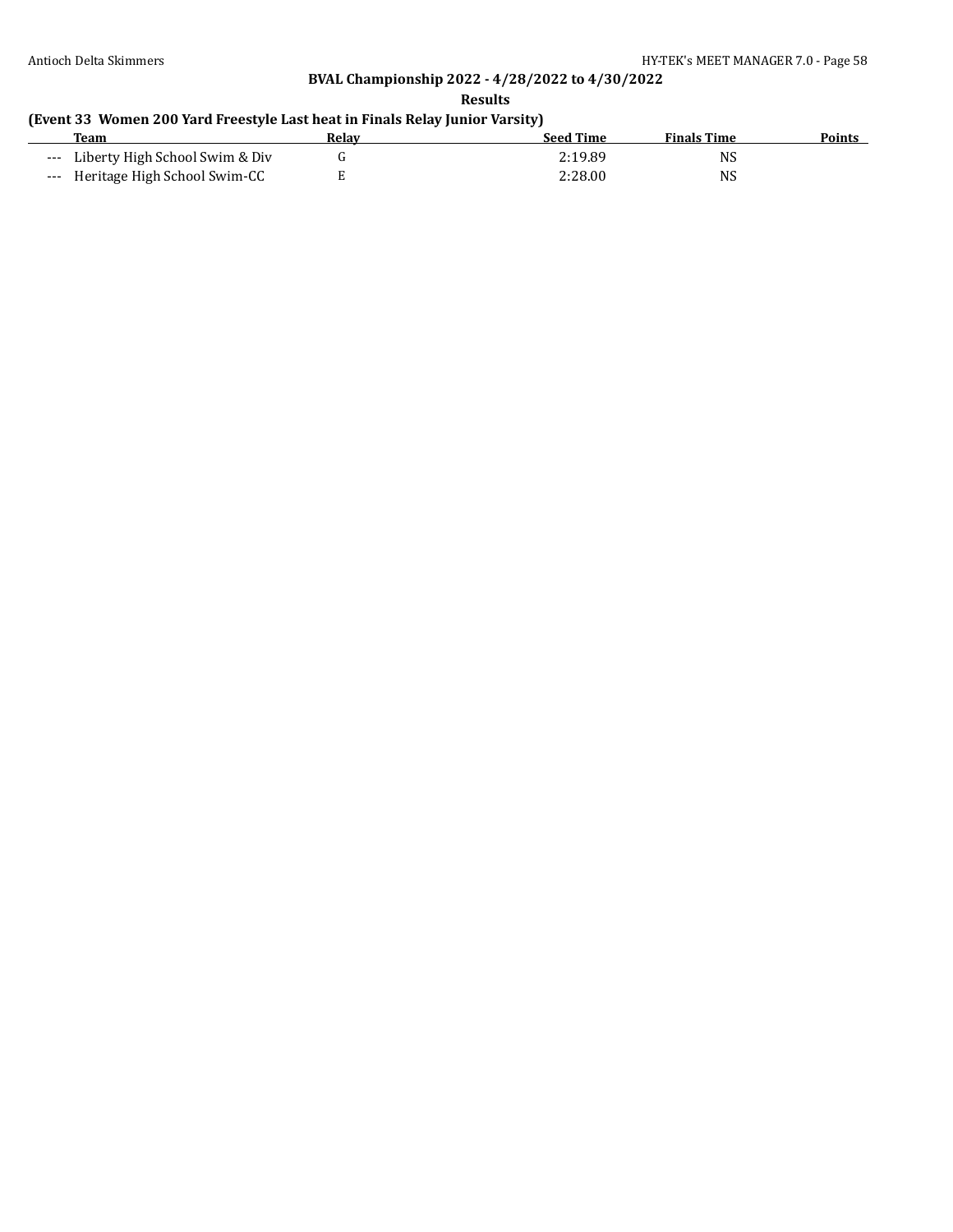**BVAL RECORDS:** 

# **BVAL Championship 2022 - 4/28/2022 to 4/30/2022**

**Results**

**Event 34 Men 200 Yard Freestyle Last heat in Finals Relay Junior Varsity**

| NT R         |  |
|--------------|--|
| 1:30.12 NCSA |  |
| 1:38.99 NCSC |  |

|       | Team                           |       |       | Relay                   | <b>Seed Time</b>             | <b>Finals Time</b>         | <b>Points</b> |
|-------|--------------------------------|-------|-------|-------------------------|------------------------------|----------------------------|---------------|
|       | Heritage High School Swim-CC   |       |       | A                       | 1:35.48                      | 1:51.70                    | 40            |
|       | 1) Kalasardo, Kyler FR         |       |       | 2) Mazza, Bob SO        | 3) Dutra Villacer, Felipe JR | 4) Rozo Jimenez, Julian FR |               |
|       | 28.38                          | 28.96 | 27.73 | 26.63                   |                              |                            |               |
| $---$ | Liberty High School Swim & Div |       |       | B                       | 2:02.50                      | DQ                         |               |
|       | 1) Lazzaro, Ethan FR           |       |       | 2) Barker, Quentin SO   | 3) Lim, Ian FR               | 4) Rowland, Wylie FR       |               |
|       | 28.90                          | 31.78 | 31.74 | 30.82                   |                              |                            |               |
| $---$ | Liberty High School Swim & Div |       |       | C                       | 2:08.85                      | D <sub>0</sub>             |               |
|       | 1) Lest, Rahlo JR              |       |       | 2) Leo Joseph, Chris JR | 3) Blanton, Gavin FR         | 4) Garza, Adan SO          |               |
|       | 30.97                          | 39.49 | 19.59 | 48.69                   |                              |                            |               |
| $---$ | Liberty High School Swim & Div |       |       | A                       | 1:56.23                      | DQ                         |               |
|       | 1) Rajala, Chase SO            |       |       | 2) Morton, Carter FR    | 3) Linaburg, Wyatt SO        | 4) Cleghorn, Jace FR       |               |
|       | 29.49                          | 16.19 | 15.82 | 55.84                   |                              |                            |               |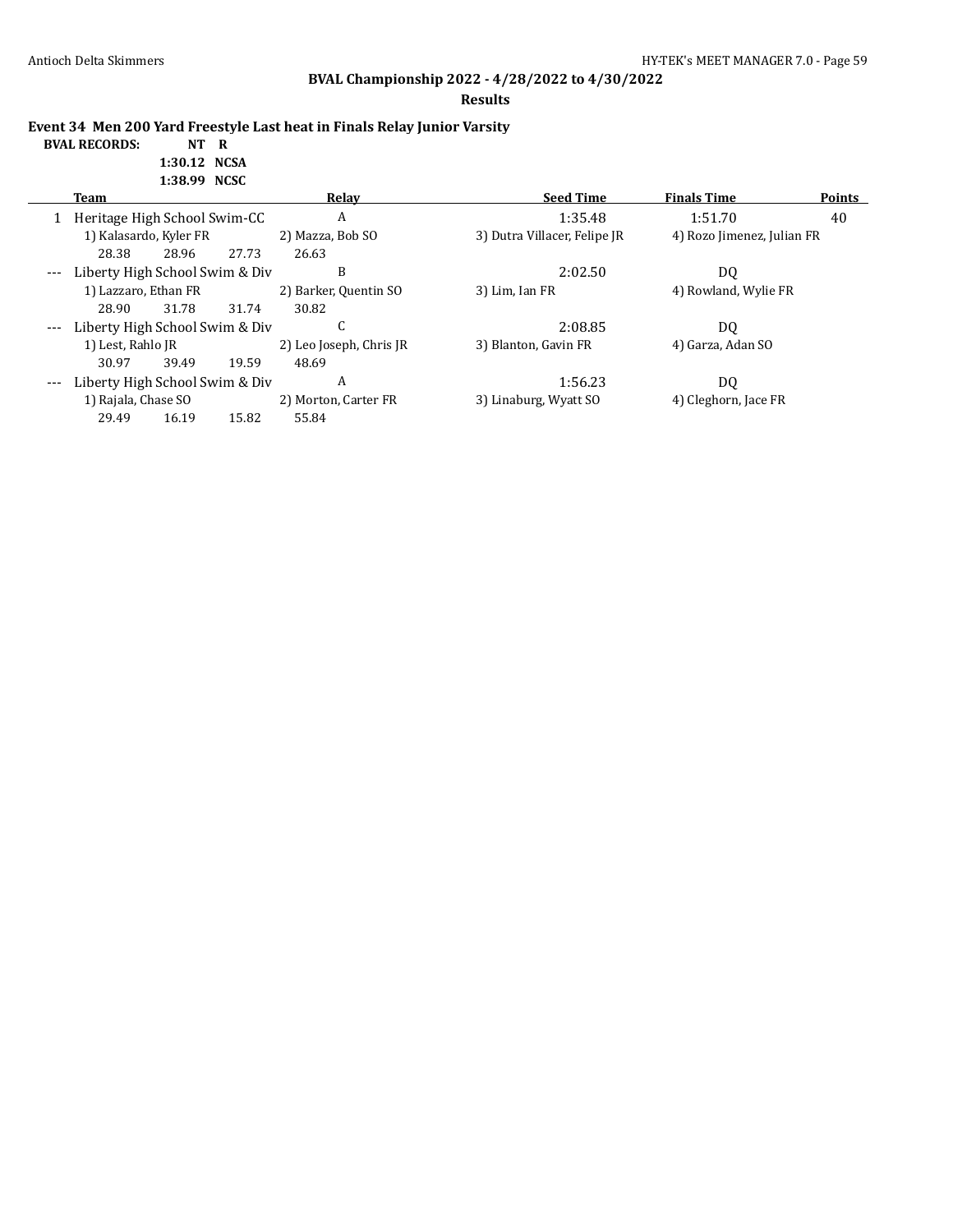#### **Results**

### **Event 35 Women 200 Yard Freestyle Last heat in Finals Relay Varsity**

| <b>BVAL RECORDS:</b> 1:38.57 R 2005 |              |  | Carondolet |
|-------------------------------------|--------------|--|------------|
|                                     | 1:41.07 NCSA |  |            |

**1:51.99 NCSC**

|   | <b>Team</b>                                            | Relay                     | <b>Seed Time</b>         | <b>Finals Time</b>        | <b>Points</b> |
|---|--------------------------------------------------------|---------------------------|--------------------------|---------------------------|---------------|
|   | 1 Liberty High School Swim & Div                       | $\boldsymbol{\mathsf{A}}$ | 1:44.54                  | 1:42.53<br><b>NCSC</b>    | 40            |
|   | 1) Sanchez, Olivia JR                                  | 2) Lazzaro, Elena JR      | 3) Ayers, Athena SO      | 4) Kleven, Brooke JR      |               |
|   | 26.36<br>25.74<br>25.52                                | 24.91                     |                          |                           |               |
|   | 2 Heritage High School Swim-CC                         | A                         | 1:49.00                  | 1:48.26<br>NCSC           | 34            |
|   | 1) Bailey, Brynlan FR                                  | 2) Chao, Sam SO           | 3) Bailey, Brooklyn FR   | 4) Guo, Maddie SO         |               |
|   | 27.62<br>26.52<br>27.48                                | 26.64                     |                          |                           |               |
| 3 | Deer Valley High School                                | A                         | 1:52.77                  | 1:52.45                   | 32            |
|   | 1) Shirzai, Auwesta JR                                 | 2) Chan, Diana SR         | 3) Caguyong, Lauryn JR   | 4) La Bonte, Breeze FR    |               |
|   | 24.54<br>26.56<br>27.28                                | 34.07                     |                          |                           |               |
|   | 4 Freedom High School                                  | A                         | 1:59.32                  | 1:56.55                   | 30            |
|   | 1) Blackwood, Aimee JR                                 | 2) Jones, Sydney SR       | 3) Alaura, Elan SR       | 4) Morales, Gabi JR       |               |
|   | 26.69<br>29.79<br>30.09                                | 29.98                     |                          |                           |               |
|   | 5 Antioch High School-CA                               | A                         | 2:11.63                  | 2:09.52                   | 28            |
|   | 1) Clark, Rebekah FR                                   | 2) Evans, Johana SR       | 3) Livaudais, Emily JR   | 4) Adams, Cora SO         |               |
|   | 33.02<br>33.36<br>34.02                                | 29.12                     |                          |                           |               |
|   | Heritage High School Swim-CC                           | B                         | 1:47.00                  | 1:43.01<br><b>NCSC</b>    |               |
|   | 1) Avalos Paz, Maria SR                                | 2) Claibourne, Summer JR  | 3) Ogden, Megan FR       | 4) Avalos Paz, Natalia SO |               |
|   | 26.34<br>25.79<br>25.68                                | 25.20                     |                          |                           |               |
|   | Liberty High School Swim & Div                         | B                         | 1:48.12                  | 1:53.58                   |               |
|   | 1) Almarinez, Gisele JR                                | 2) Lorenz, Grace SR       | 3) Fehr, Samantha JR     | 4) Hall, Lindsey SO       |               |
|   | 28.22<br>29.24<br>29.32                                | 26.80<br>C                | 1:51.90                  | 1:57.58                   |               |
|   | Liberty High School Swim & Div<br>1) Harris, Brooke SR | 2) Silman, Faith JR       | 3) MacDonald, McKayla JR | 4) Tse, Olivia SR         |               |
|   | 30.59<br>29.55<br>57.44                                |                           |                          |                           |               |
|   | Heritage High School Swim-CC                           | $\mathsf C$               | 1:58.00                  | 1:59.93                   |               |
|   | 1) Petroni, Alissyia JR                                | 2) Isaacs, Lexi SO        | 3) Isaacs, Maddie SR     | 4) Lindeman, Peri JR      |               |
|   | 29.42<br>28.22<br>31.85                                | 30.44                     |                          |                           |               |
|   | Liberty High School Swim & Div                         | $\mathbf D$               | 1:56.37                  | 2:02.58                   |               |
|   | 1) Thomas, Addie SR                                    | 2) DeSimone, Kaitlynn SR  | 3) Ganem, Jianna SR      | 4) Gunderman, Hayley SR   |               |
|   | 30.85<br>30.55<br>32.63                                | 28.55                     |                          |                           |               |
|   | Pittsburg High Shool-ZZ                                | B                         | 2:25.25                  | 2:11.60                   |               |
|   | 1) Aquino, Michaela JR                                 | 2) Guzman, Cecilia JR     | 3) Castillo, Andrea JR   | 4) Luu, Elaine JR         |               |
|   | 31.32<br>36.42<br>34.10                                | 29.76                     |                          |                           |               |
|   | Freedom High School                                    | B                         | 2:27.89                  | 2:21.15                   |               |
|   | 1) Saldana, Vania SR                                   | 2) Williams, Jasmine SR   | 3) Fuller, Gigi SR       | 4) Alcayaga, Abigail SR   |               |
|   | 31.62<br>42.81<br>34.27                                | 32.45                     |                          |                           |               |
|   | Liberty High School Swim & Div                         | ${\bf E}$                 | 2:00.15                  | <b>DQ</b>                 |               |
|   | 1) Hassig, Gracie SR                                   | 2) Davies, Jillian SR     | 3) Smith, Annabelle SO   | 4) Morris, Riley SO       |               |
|   | 36.66<br>31.55<br>30.00                                | 30.91                     |                          |                           |               |
|   | Pittsburg High Shool-ZZ                                | $\boldsymbol{A}$          | 2:12.15                  | DQ                        |               |
|   | 1) Goodson, Sofia JR                                   | 2) Guzman, Cecilia JR     | 3) Castillo, Andrea JR   | 4) Byrd, Alyssia JR       |               |
|   | 33.12<br>31.24<br>36.60                                | 28.91                     |                          |                           |               |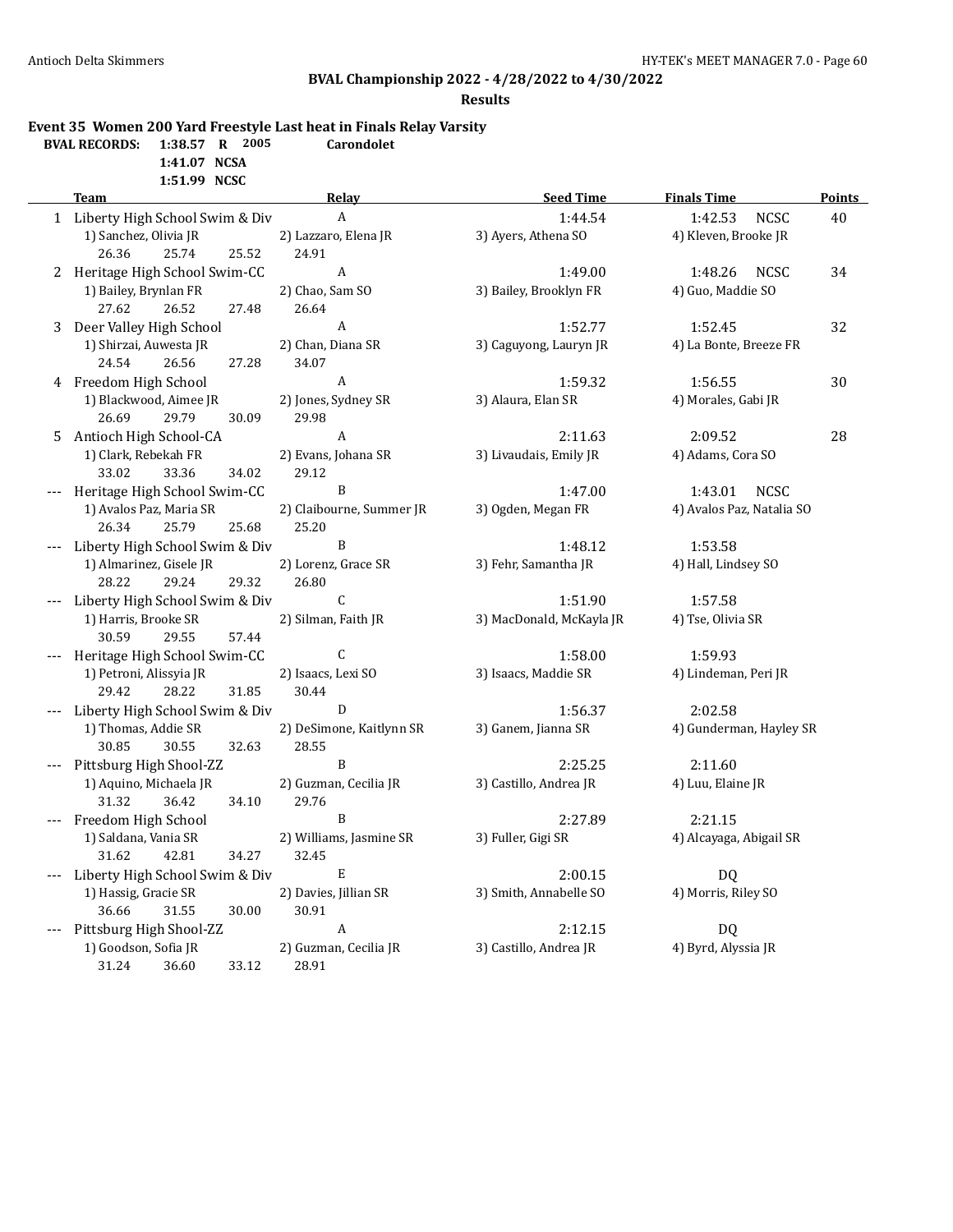### **Results**

### **Event 36 Men 200 Yard Freestyle Last heat in Finals Relay Varsity**

| <b>BVAL RECORDS:</b> | 1:27.57 R 2008 |  | <b>Clayton Valley</b> |
|----------------------|----------------|--|-----------------------|
|                      | 1:30.12 NCSA   |  |                       |

**1:38.99 NCSC**

|    | <b>Team</b>                                     | Relay                       | <b>Seed Time</b>                 | <b>Finals Time</b>               | <b>Points</b> |
|----|-------------------------------------------------|-----------------------------|----------------------------------|----------------------------------|---------------|
|    | 1 Heritage High School Swim-CC                  | $\boldsymbol{A}$            | 1:35.48                          | <b>NCSC</b><br>1:33.09           | 40            |
|    | 1) Pathe, Luke SR                               | 2) Lengyel, Zach SO         | 3) Rocha, William SR             | 4) Yee, Tyler FR                 |               |
|    | 23.37<br>23.81<br>23.62                         | 22.29                       |                                  |                                  |               |
|    | 2 Freedom High School                           | $\boldsymbol{A}$            | 1:36.51                          | <b>NCSC</b><br>1:33.19           | 34            |
|    | 1) Stoltenberg, Jordan SR                       | 2) Tompkins, Connor JR      | 3) Greer, Joe FR                 | 4) Fowler, Danny FR              |               |
|    | 25.07<br>22.53<br>22.95                         | 22.64                       |                                  |                                  |               |
|    | 3 Liberty High School Swim & Div                | $\boldsymbol{A}$            | 1:37.87                          | 1:35.41<br><b>NCSC</b>           | 32            |
|    | 1) Gunderman, Luke SO                           | 2) Ceja, Christian SO       | 3) Metez, David FR               | 4) Bennett-Nava, Adrian SO       |               |
|    | 23.23<br>23.95<br>24.16                         | 24.07                       |                                  |                                  |               |
|    | 4 Antioch High School-CA                        | A                           | 1:51.43                          | 1:47.86                          | 30            |
|    | 1) Delavega, Demian SR                          | 2) Cardenas, David SO       | 3) Espinoza, Jose JR             | 4) White, Zachary JR             |               |
|    | 25.67<br>28.21<br>28.60                         | 25.38                       |                                  |                                  |               |
| 5. | Pittsburg High Shool-ZZ                         | $\boldsymbol{A}$            | 1:50.61                          | 1:48.16                          | 28            |
|    | 1) Benedict Mallari, Kyle FR                    | 2) Stone, Patrick FR        | 3) Darrin-Bascomb, Ethan JR      | 4) Stone, Stephen JR             |               |
|    | 28.44<br>27.62<br>25.87                         | 26.23                       |                                  |                                  |               |
| 6  | Deer Valley High School                         | $\boldsymbol{A}$            | 1:53.05                          | 1:53.31                          | 26            |
|    | 1) Tam, Calvin SO                               | 2) Lutz, Sonny FR           | 3) Royse, Matthew JR             | 4) Ivanenko, Stanislav JR        |               |
|    | 25.34<br>28.64<br>15.85                         | 43.48                       |                                  |                                  |               |
|    | Heritage High School Swim-CC                    | B                           | 1:34.00                          | 1:32.02<br><b>NCSC</b>           |               |
|    | 1) LaBute, Zane SR                              | 2) Woolery, Nick FR         | 3) Giuliano, Jadon SR            | 4) Chang, Brendon JR             |               |
|    | 22.77<br>23.63<br>23.60                         | 22.02                       |                                  |                                  |               |
|    | Liberty High School Swim & Div                  | B                           | 1:43.30                          | 1:42.84                          |               |
|    | 1) Metez, David FR                              | 2) Fern, Ethan SR           | 3) Breaux, Brooks SO             | 4) Pearson, Matthew JR           |               |
|    | 25.02<br>26.16<br>27.09                         | 24.57                       |                                  |                                  |               |
|    | Liberty High School Swim & Div                  | $\mathsf C$                 | 1:46.57                          | 1:47.31                          |               |
|    | 1) Cabatuando, Rafael JR                        | 2) Gamez, Adam FR           | 3) Vreeland, Nick SO             | 4) Durrant, Riley JR             |               |
|    | 27.30<br>27.27<br>27.03                         | 25.71                       |                                  |                                  |               |
|    | Liberty High School Swim & Div                  | D                           | 1:49.25                          | 1:51.08                          |               |
|    | 1) Lim, Keith SR                                | 2) Gonzalez, Jacob JR       | 3) Block, Alex SO                | 4) Elliott, Joaquin SO           |               |
|    | 28.23<br>26.92<br>28.18                         | 27.75                       |                                  |                                  |               |
|    | Heritage High School Swim-CC                    | $\mathsf C$                 | 1:54.00                          | 1:53.13                          |               |
|    | 1) Madden, Braden JR<br>26.33<br>29.15<br>31.10 | 2) Chaus, Denys SR<br>26.55 | 3) Jones, Nathan SR              | 4) Shin, Mathew FR               |               |
|    |                                                 |                             |                                  |                                  |               |
|    | Freedom High School<br>1) Reposa, Jacob JR      | B<br>2) Tryon, Keegan FR    | 1:52.91<br>3) Esposito, Ethan JR | 1:56.39<br>4) Morales, Julian FR |               |
|    | 31.52<br>29.05<br>28.10                         | 27.72                       |                                  |                                  |               |
|    | Pittsburg High Shool-ZZ                         | B                           | 2:10.37                          | <b>DQ</b>                        |               |
|    | 1) Bautista, Nathan SR                          | 2) Benavides, William JR    | 3) McFadden, Jeremiah JR         | 4) Villela, Misael JR            |               |
|    | 37.72<br>44.36<br>36.25                         | 32.38                       |                                  |                                  |               |
|    |                                                 |                             |                                  |                                  |               |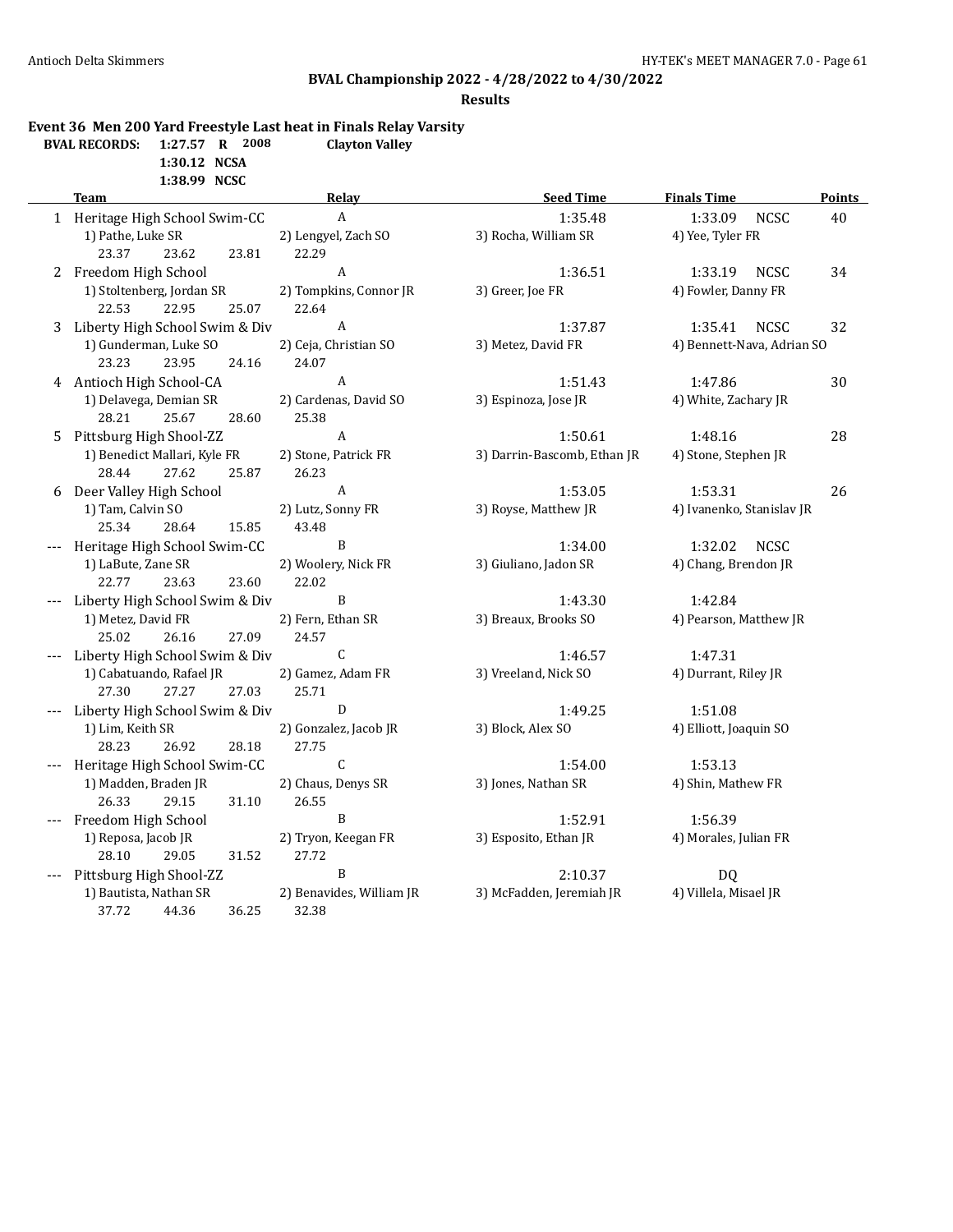# **BVAL Championship 2022 - 4/28/2022 to 4/30/2022**

**Results**

### **Event 37 Women 100 Yard Backstroke Junior Varsity**

**BVAL RECORDS: NT R**

**58.27 NCSA 1:02.99 NCSC**

|                  | <b>Name</b>                          |     | Yr School                         | <b>Prelim Time</b> | <b>Finals Time</b> | Points |  |
|------------------|--------------------------------------|-----|-----------------------------------|--------------------|--------------------|--------|--|
| A - Final        |                                      |     |                                   |                    |                    |        |  |
|                  | 1 Hulstrom, Danika<br>36.79<br>39.31 |     | FR Liberty High School Swim & Div | 1:17.12            | 1:16.10            | 20     |  |
| 2                | Santos, Madison<br>36.01<br>40.67    |     | JR Liberty High School Swim & Div | 1:24.37            | 1:16.68            | 17     |  |
| 3                | Mejia, Jenna<br>1:17.74              |     | SO Heritage High School Swim-CC   | 1:17.55            | 1:17.69            | 16     |  |
| 4                | Buttitta, Natalie<br>1:18.31         |     | FR Heritage High School Swim-CC   | 1:18.66            | 1:18.31            | 15     |  |
| 5.               | Sanchez, Morgan<br>40.13<br>41.18    |     | FR Liberty High School Swim & Div | 1:24.45            | 1:21.31            | 14     |  |
| 6                | Perry, Grace<br>40.51<br>41.61       | SO. | Heritage High School Swim-CC      | 1:23.12            | 1:22.12            | 13     |  |
| 7                | Torres, Emma<br>40.52<br>42.30       | SO. | Liberty High School Swim & Div    | 1:22.84            | 1:22.82            | 12     |  |
| 8                | Del Masso, Elisa<br>40.15<br>44.43   |     | SO Freedom High School            | 1:24.06            | 1:24.58            | 11     |  |
| <b>B</b> - Final |                                      |     |                                   |                    |                    |        |  |
| 9                | Watkins, Lacey<br>41.18<br>43.43     |     | FR Heritage High School Swim-CC   | 1:26.62            | 1:24.61            | 9      |  |
| 10               | Moreno, Brianna<br>45.88<br>49.11    | SO. | Deer Valley High School           | 1:36.21            | 1:34.99            | 7      |  |
| $---$            | Mendoza, Angie<br>49.03<br>55.37     |     | FR Pittsburg High Shool-ZZ        | 1:45.13            | DQ                 |        |  |
|                  | Blasdell, Annie                      |     | FR Antioch High School-CA         | 1:50.82            | <b>NS</b>          |        |  |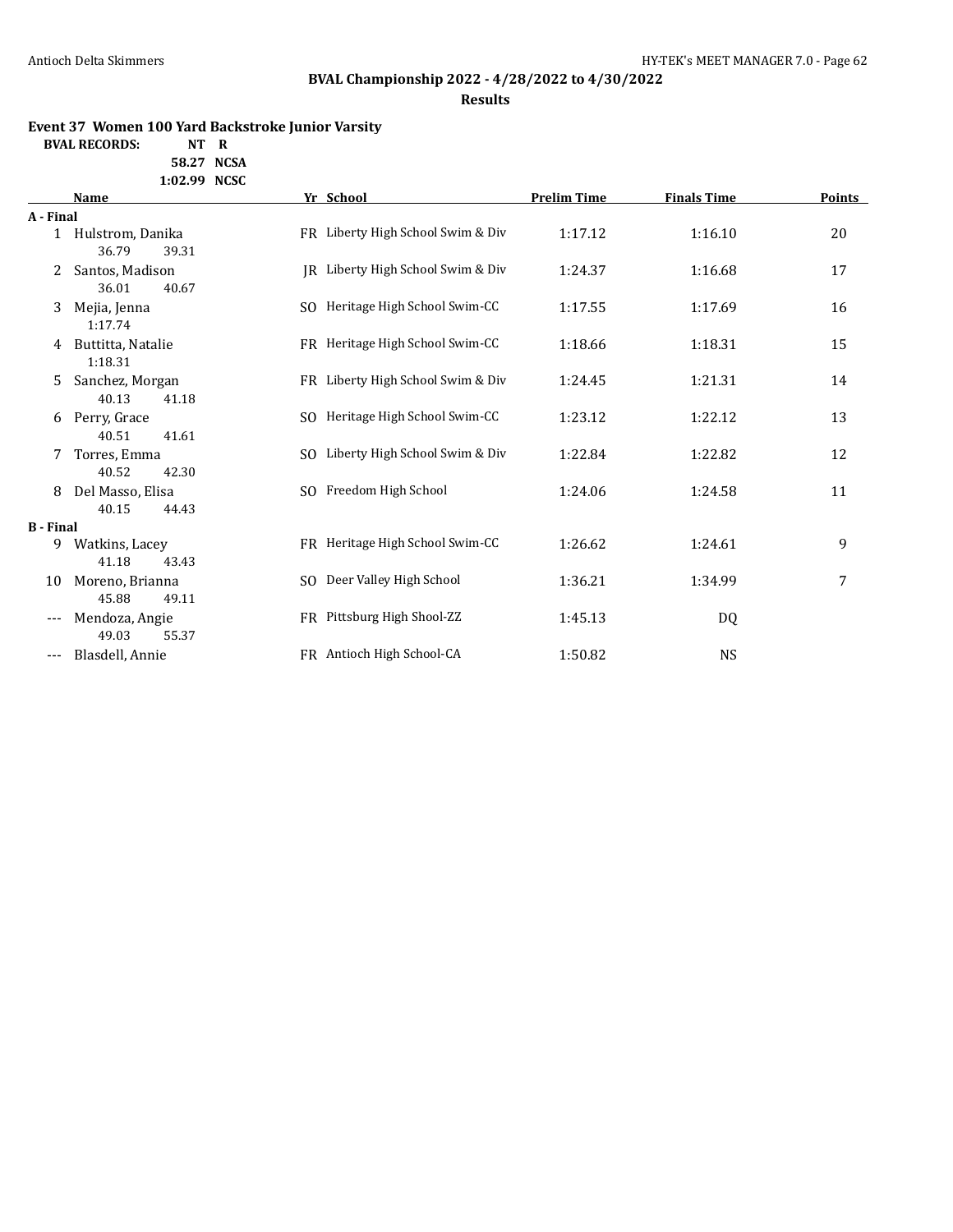# **BVAL Championship 2022 - 4/28/2022 to 4/30/2022**

**Results**

### **Event 37 Women 100 Yard Backstroke Junior Varsity**

**BVAL RECORDS: NT R**

**58.27 NCSA 1:02.99 NCSC**

|       | Name                                 |     | Yr School                         | <b>Seed Time</b> | <b>Prelim Time</b> |              |
|-------|--------------------------------------|-----|-----------------------------------|------------------|--------------------|--------------|
|       | <b>Preliminaries</b>                 |     |                                   |                  |                    |              |
|       | 1 Hulstrom, Danika<br>37.87<br>39.25 |     | FR Liberty High School Swim & Div | 1:17.17          | 1:17.12            | $\mathbf q$  |
| 2     | Mejia, Jenna                         |     | SQ Heritage High School Swim-CC   | 1:20.50          | 1:17.55            | q            |
| 3     | Buttitta, Natalie                    |     | FR Heritage High School Swim-CC   | 1:19.50          | 1:18.66            | q            |
|       | 38.29<br>40.37                       |     |                                   |                  |                    |              |
| 4     | Torres, Emma                         | SO. | Liberty High School Swim & Div    | 1:20.04          | 1:22.84            | q            |
|       | 40.35<br>42.49                       |     |                                   |                  |                    |              |
| 5.    | Perry, Grace                         |     | SO Heritage High School Swim-CC   | 1:21.87          | 1:23.12            | $\mathbf q$  |
|       | 40.80<br>42.32                       |     |                                   |                  |                    |              |
| 6     | Del Masso, Elisa                     |     | SO Freedom High School            | 1:22.96          | 1:24.06            | q            |
|       | 40.66<br>43.40                       |     |                                   |                  |                    |              |
| 7     | Santos, Madison                      |     | JR Liberty High School Swim & Div | 1:17.52          | 1:24.37            | q            |
|       | 39.26<br>45.11                       |     |                                   |                  |                    |              |
| 8     | Sanchez, Morgan                      |     | FR Liberty High School Swim & Div | 1:22.76          | 1:24.45            | $\mathbf{q}$ |
|       | 42.47<br>41.98                       |     |                                   |                  |                    |              |
|       | 9 Watkins, Lacey                     |     | FR Heritage High School Swim-CC   | 1:29.20          | 1:26.62            | $\mathbf{q}$ |
|       | 40.33<br>46.29                       |     |                                   |                  |                    |              |
| 10    | Cozart, Adi                          |     | FR Liberty High School Swim & Div | 1:36.37          | 1:27.15            | $\mathbf{q}$ |
|       | 42.93<br>44.22                       |     |                                   |                  |                    |              |
| 11    | Reinhardt, Avery                     |     | FR Liberty High School Swim & Div | 1:42.74          | 1:29.68            | q            |
|       | 43.44<br>46.24                       |     |                                   |                  |                    |              |
|       | 12 Manalili, Phoebe                  |     | FR Heritage High School Swim-CC   | 1:34.30          | 1:31.12            | q            |
|       | 43.08<br>48.04                       |     |                                   |                  |                    |              |
| 13    | Flores, Jezebel                      |     | FR Liberty High School Swim & Div | 1:34.65          | 1:36.14            | $\mathbf q$  |
|       | 46.21<br>49.93                       |     |                                   |                  |                    |              |
|       | 14 Moreno, Brianna                   |     | SO Deer Valley High School        | 2:10.00          | 1:36.21            | q            |
|       | 46.48<br>49.73                       |     |                                   |                  |                    |              |
| 15    | Ashcroft, Alice                      |     | FR Heritage High School Swim-CC   | 1:38.30          | 1:36.80            | $\mathbf{q}$ |
|       | 48.10<br>48.70                       |     |                                   |                  |                    |              |
| 16    | Cummings, Sofia                      |     | FR Liberty High School Swim & Div | 1:37.62          | 1:38.74            | q            |
|       | 48.87<br>49.87                       |     |                                   |                  |                    |              |
| 17    | Rowland, Renee                       |     | IR Liberty High School Swim & Div | 1:45.66          | 1:43.05            |              |
|       | 50.16<br>52.89                       |     |                                   |                  |                    |              |
| 18    | Serrianni, Madison                   |     | FR Heritage High School Swim-CC   | 1:50.50          | 1:43.46            |              |
| 19    | Mendoza, Angie                       |     | FR Pittsburg High Shool-ZZ        | 1:43.09          | 1:45.13            |              |
|       | 48.72<br>56.41                       |     |                                   |                  |                    |              |
| 20    | Blasdell, Annie                      |     | FR Antioch High School-CA         | 1:15.85          | 1:50.82            |              |
|       | 51.36<br>59.46                       |     |                                   |                  |                    |              |
| ---   | Engle, Zion                          |     | FR Antioch High School-CA         | 2:34.51          | <b>DQ</b>          |              |
| ---   | Morrris, Autumn                      |     | FR Antioch High School-CA         | 1:23.44          | DQ                 |              |
| $---$ | Chen, Karina                         |     | SO Heritage High School Swim-CC   | 1:43.10          | <b>DQ</b>          |              |
|       | 47.79<br>54.42                       |     |                                   |                  |                    |              |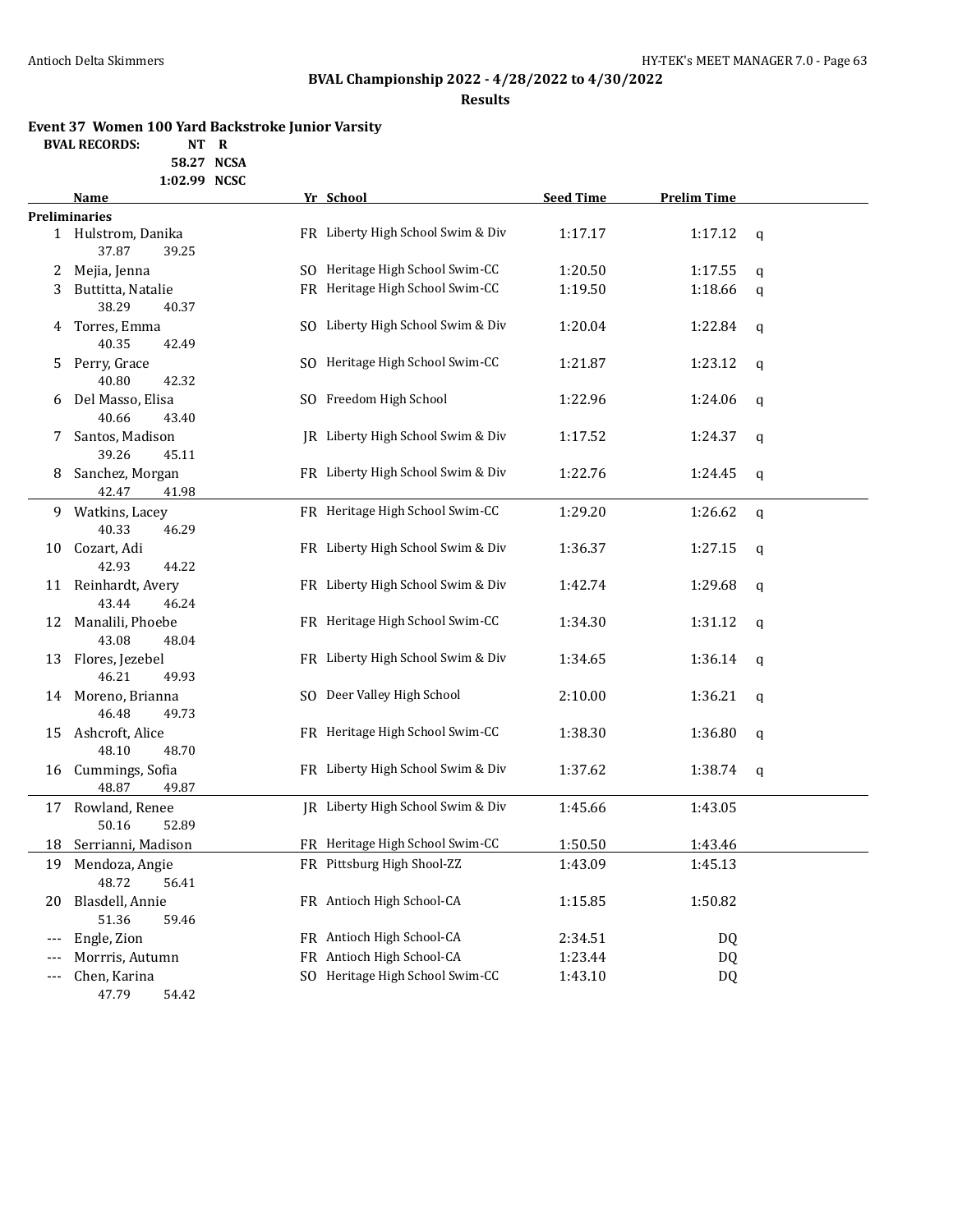# **BVAL Championship 2022 - 4/28/2022 to 4/30/2022**

#### **Results**

### **Event 38 Men 100 Yard Backstroke Junior Varsity**

| <b>BVAL RECORDS:</b> | NT R |  |
|----------------------|------|--|
|----------------------|------|--|

| 53.62 NCSA |
|------------|
| 57.99 NCSC |

|           | JIJJ NUJU                                  |                        |                                            |                    |               |
|-----------|--------------------------------------------|------------------------|--------------------------------------------|--------------------|---------------|
|           | Name                                       | Yr School              | <b>Prelim Time</b>                         | <b>Finals Time</b> | <b>Points</b> |
| A - Final |                                            |                        |                                            |                    |               |
|           | Kralj, Travis<br>32.79<br>34.76            | SO.                    | Heritage High School Swim-CC<br>1:07.00    | 1:07.55            | 20            |
|           | Scott, Dominic                             | FR Freedom High School | 1:14.63                                    | 1:16.89            | 17            |
|           | 3 Dutra Villacer, Felipe<br>36.12<br>41.31 |                        | IR Heritage High School Swim-CC<br>1:16.76 | 1:17.43            | 16            |
| 4         | Blanton, Gavin<br>50.69<br>56.03           | FR.                    | Liberty High School Swim & Div<br>1:47.89  | 1:46.72            | 15            |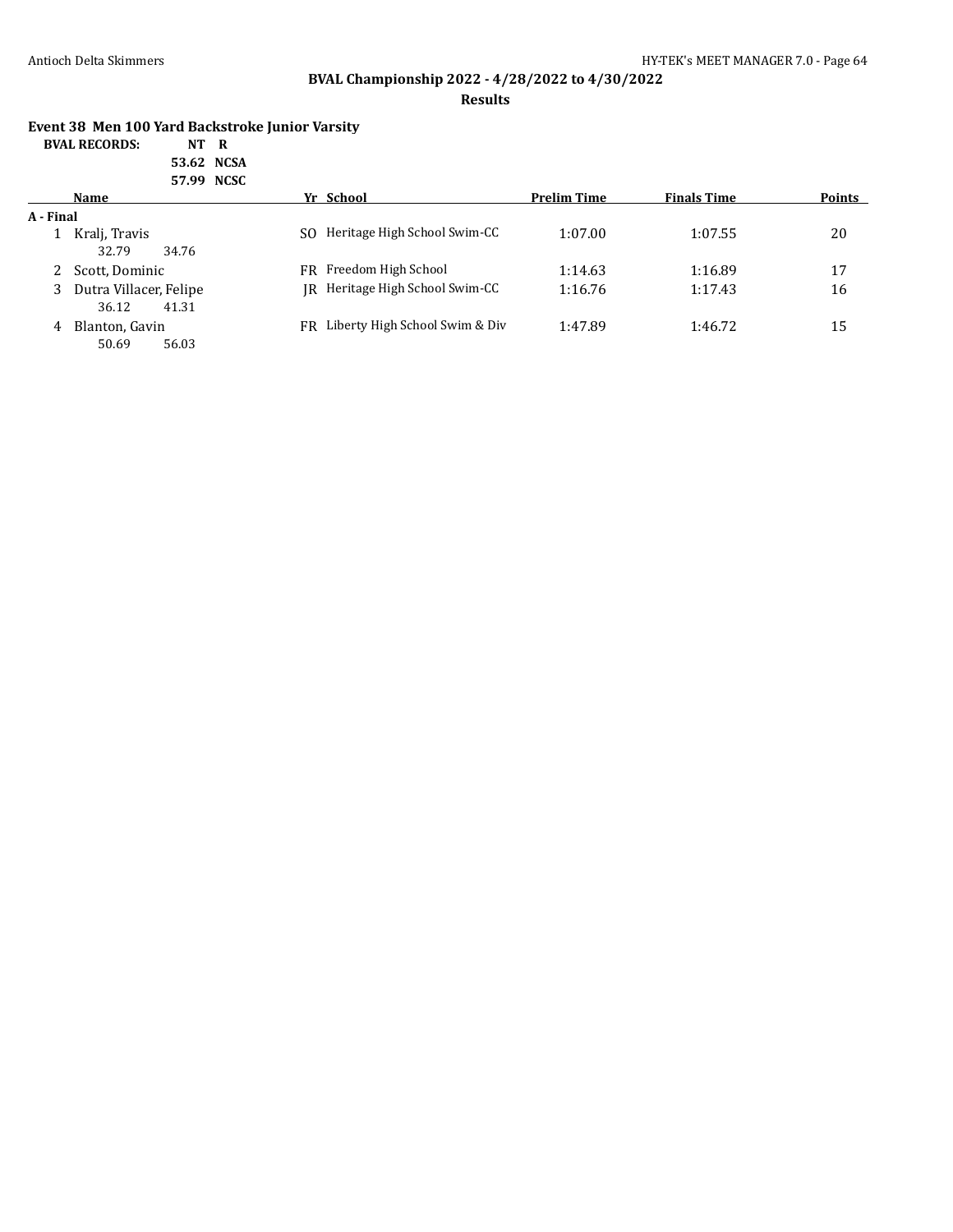# **BVAL Championship 2022 - 4/28/2022 to 4/30/2022**

### **Results**

### **Event 38 Men 100 Yard Backstroke Junior Varsity**

**BVAL RECORDS: NT R**

**53.62 NCSA 57.99 NCSC**

|     | Name                   |     | Yr School                      | <b>Seed Time</b> | <b>Prelim Time</b> |          |
|-----|------------------------|-----|--------------------------------|------------------|--------------------|----------|
|     | <b>Preliminaries</b>   |     |                                |                  |                    |          |
|     | Kralj, Travis          | SO. | Heritage High School Swim-CC   | 1:07.50          | 1:07.00            | a        |
|     | 32.48<br>34.52         |     |                                |                  |                    |          |
| 2   | Scott, Dominic         | FR. | Freedom High School            | 1:15.84          | 1:14.63            | q        |
|     | 38.48<br>36.15         |     |                                |                  |                    |          |
| 3   | Dutra Villacer, Felipe | IR. | Heritage High School Swim-CC   | 1:22.00          | 1:16.76            | <b>q</b> |
|     | 36.38<br>40.38         |     |                                |                  |                    |          |
| 4   | Florentino. Leo        |     | FR Antioch High School-CA      | 1:40.23          | 1:31.82            | q        |
|     | 45.29<br>46.53         |     |                                |                  |                    |          |
| 5.  | Blanton, Gavin         | FR  | Liberty High School Swim & Div | 2:00.30          | 1:47.89            | a        |
|     | 57.10<br>50.79         |     |                                |                  |                    |          |
| --- | Stewart, Austin        | IR  | Liberty High School Swim & Div | 1:16.87          | <b>NS</b>          |          |
| --- | Stanaland, Parker      | SO. | Liberty High School Swim & Div | 1:27.10          | SCR                |          |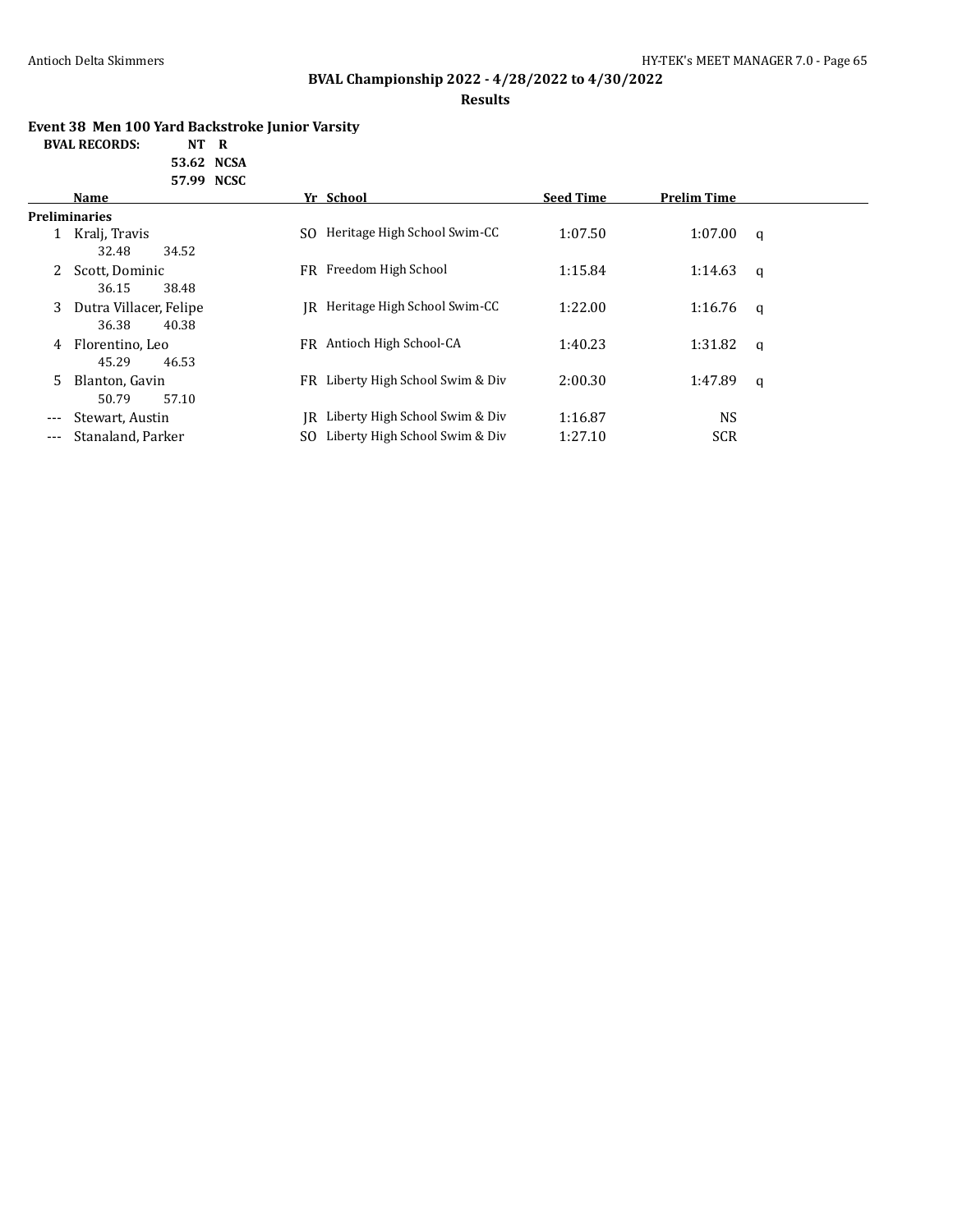# **BVAL Championship 2022 - 4/28/2022 to 4/30/2022**

**Results**

### **Event 39 Women 100 Yard Backstroke Varsity**

| BVAL RECORDS: | 54.58 R | 2004 | Lauren Rogers - Carondolet |
|---------------|---------|------|----------------------------|
|               |         |      |                            |

**58.27 NCSA**

| 1:02.99 | <b>NCSC</b> |
|---------|-------------|
|         |             |
|         |             |

|                  | <b>Name</b>                          | Yr School |                                   | <b>Prelim Time</b> | <b>Finals Time</b> |             |    |
|------------------|--------------------------------------|-----------|-----------------------------------|--------------------|--------------------|-------------|----|
| A - Final        |                                      |           |                                   |                    |                    |             |    |
|                  | 1 Chan, Diana                        |           | SR Deer Valley High School        | 56.77              | 56.87              | <b>NCSA</b> | 20 |
|                  | 27.42<br>29.45                       |           |                                   |                    |                    |             |    |
| 2                | Claibourne, Summer                   |           | IR Heritage High School Swim-CC   | 1:01.53            | 1:02.48            | <b>NCSC</b> | 17 |
|                  | 29.94<br>32.54                       |           |                                   |                    |                    |             |    |
| 3                | Silva, Alana                         |           | SO Liberty High School Swim & Div | 1:02.72            | 1:03.48            |             | 16 |
|                  | 30.41<br>33.07                       |           |                                   |                    |                    |             |    |
|                  | 4 Lazzaro, Elena                     |           | IR Liberty High School Swim & Div | 1:05.28            | 1:04.32            |             | 15 |
|                  | 30.94<br>33.38                       |           |                                   |                    |                    |             |    |
| 5.               | Watts, Kayden                        |           | SO Liberty High School Swim & Div | 1:06.23            | 1:06.06            |             | 14 |
|                  | 31.83<br>34.23                       |           |                                   |                    |                    |             |    |
| 6                | Hall, Lindsey                        |           | SO Liberty High School Swim & Div | 1:07.92            | 1:07.30            |             | 13 |
|                  | 32.58<br>34.72                       |           |                                   |                    |                    |             |    |
|                  | 7 La Bonte, Breeze                   |           | FR Deer Valley High School        | 1:11.47            | 1:12.54            |             | 12 |
|                  | 33.62<br>38.92                       |           |                                   |                    |                    |             |    |
| 8                | Cramer, Emma                         |           | JR Heritage High School Swim-CC   | 1:13.98            | 1:15.45            |             | 11 |
|                  | 37.12<br>38.33                       |           |                                   |                    |                    |             |    |
| <b>B</b> - Final |                                      |           |                                   |                    |                    |             |    |
| 9                | Cadero, Sophia                       |           | SO Heritage High School Swim-CC   | 1:14.82            | 1:12.72            |             | 9  |
|                  | 35.42<br>37.30                       |           |                                   |                    |                    |             |    |
| 10               | Goodson, Sofia                       |           | IR Pittsburg High Shool-ZZ        | 1:16.02            | 1:13.94            |             | 7  |
|                  | 35.31<br>38.63                       |           | FR Antioch High School-CA         |                    |                    |             |    |
| 11               | McCurdy, Alena<br>36.54<br>41.96     |           |                                   | 1:20.60            | 1:18.50            |             | 6  |
|                  |                                      |           | FR Antioch High School-CA         | 1:20.31            | 1:21.22            |             |    |
| 12               | VanDebogart, Jaysa<br>39.42<br>41.80 |           |                                   |                    |                    |             | 5  |
| 13               |                                      |           | SR Heritage High School Swim-CC   | 1:25.92            | 1:24.33            |             |    |
|                  | Isaacs, Maddie<br>40.11<br>44.22     |           |                                   |                    |                    |             | 4  |
| 14               | Guardado, Stephanie                  |           | SR Freedom High School            | 1:25.85            | 1:25.98            |             | 3  |
| 15               | Livaudais, Emily                     |           | JR Antioch High School-CA         | 1:27.56            | 1:29.33            |             | 2  |
|                  | 44.36<br>44.97                       |           |                                   |                    |                    |             |    |
|                  |                                      |           |                                   |                    |                    |             |    |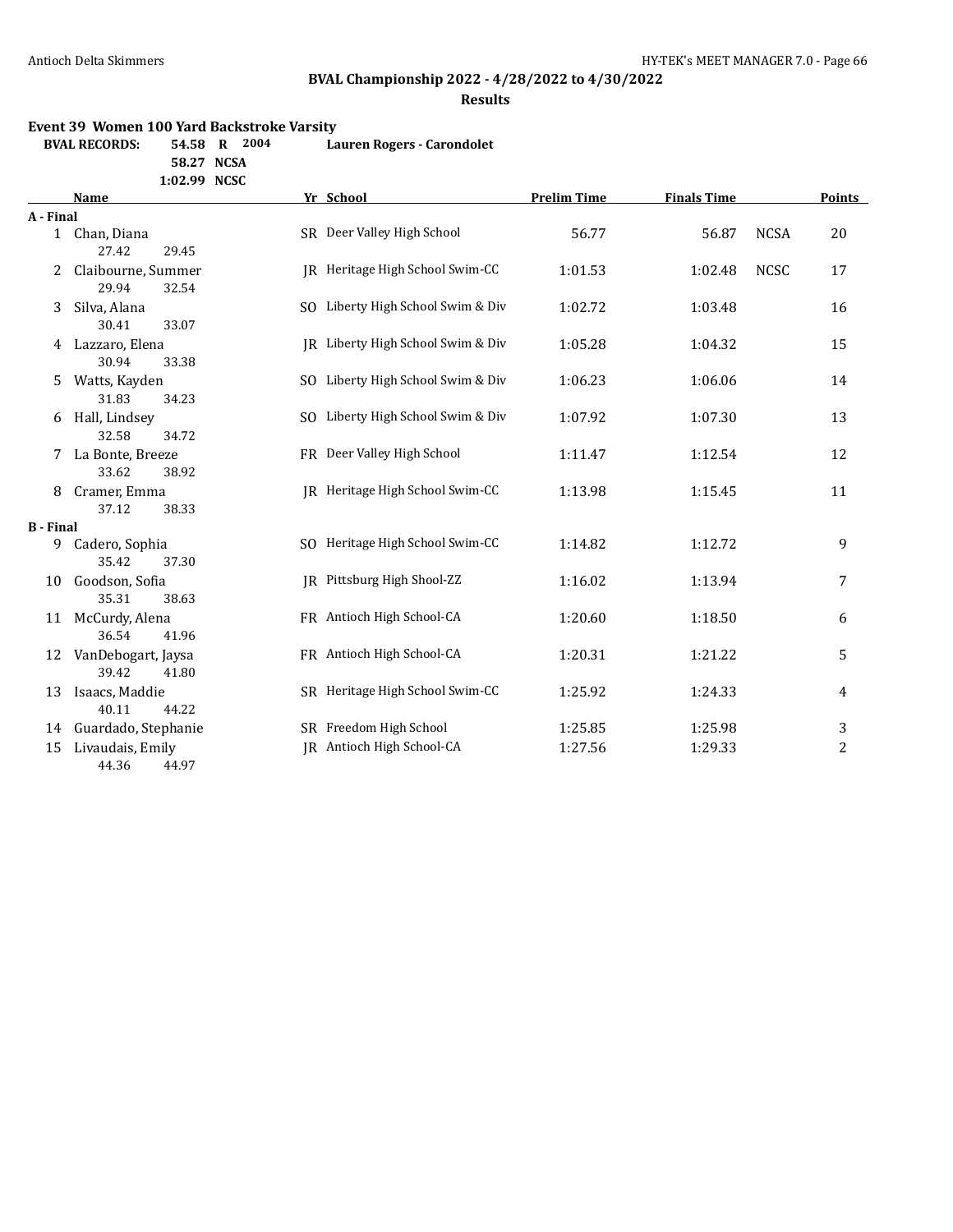# **BVAL Championship 2022 - 4/28/2022 to 4/30/2022**

**Results**

#### **Event 39 Women 100 Yard Backstroke Varsity**

| BVAL RECORDS: | 54.58 R 2004 |  |  | Lauren Rogers - Carondolet |
|---------------|--------------|--|--|----------------------------|
|---------------|--------------|--|--|----------------------------|

**58.27 NCSA**

**1:02.99 NCSC**

|     | Name                                  | <u>Yr School</u>                  | <b>Seed Time</b> | <b>Prelim Time</b> |              |
|-----|---------------------------------------|-----------------------------------|------------------|--------------------|--------------|
|     | <b>Preliminaries</b>                  |                                   |                  |                    |              |
|     | 1 Chan, Diana<br>29.03<br>27.74       | SR Deer Valley High School        | 56.00            | 56.77              | qNCSA        |
| 2   | Claibourne, Summer<br>29.52<br>32.01  | JR Heritage High School Swim-CC   | 1:04.33          | 1:01.53            | qNCSC        |
| 3   | Silva, Alana<br>30.28<br>32.44        | SO Liberty High School Swim & Div | 1:03.24          | 1:02.72            | qNCSC        |
| 4   | Lazzaro, Elena<br>31.04<br>34.24      | JR Liberty High School Swim & Div | 1:05.70          | 1:05.28            | $\mathsf{q}$ |
| 5.  | Watts, Kayden<br>31.89<br>34.34       | SO Liberty High School Swim & Div | 1:06.04          | 1:06.23            | $\mathsf{q}$ |
| 6   | Hall, Lindsey<br>33.53<br>34.39       | SO Liberty High School Swim & Div | 1:07.01          | 1:07.92            | $\mathsf{q}$ |
| 7   | La Bonte, Breeze                      | FR Deer Valley High School        | 1:15.00          | 1:11.47            | q            |
| 8   | Cramer, Emma<br>36.47<br>37.51        | JR Heritage High School Swim-CC   | 1:17.50          | 1:13.98            | $\mathsf{q}$ |
| 9.  | Cadero, Sophia<br>36.10<br>38.72      | SO Heritage High School Swim-CC   | 1:12.84          | 1:14.82            | $\mathbf q$  |
| 10  | Tse, Olivia<br>38.98<br>37.01         | SR Liberty High School Swim & Div | 1:15.97          | 1:15.99            | $\mathsf q$  |
| 11  | Goodson, Sofia<br>36.04<br>39.98      | IR Pittsburg High Shool-ZZ        | 1:15.85          | 1:16.02            | q            |
| 12  | Harris, Brooke<br>37.08<br>40.46      | SR Liberty High School Swim & Div | 1:17.04          | 1:17.54            | q            |
| 13  | Thomas, Addie<br>37.46<br>41.42       | SR Liberty High School Swim & Div | 1:22.13          | 1:18.88            | q            |
| 14  | VanDebogart, Jaysa<br>39.28<br>41.03  | FR Antioch High School-CA         | 1:22.45          | 1:20.31            | $\mathsf{q}$ |
| 15  | McCurdy, Alena                        | FR Antioch High School-CA         | 1:25.43          | 1:20.60            | $\mathsf{q}$ |
| 16  | Guardado, Stephanie<br>41.62<br>44.23 | SR Freedom High School            | 1:24.84          | 1:25.85            | q            |
|     | 17 Isaacs, Maddie                     | SR Heritage High School Swim-CC   | 1:25.50          | 1:25.92            |              |
| 18  | Livaudais, Emily<br>43.13<br>44.43    | JR Antioch High School-CA         | 1:26.60          | 1:27.56            |              |
| 19  | Davies, Jillian<br>44.87<br>52.94     | SR Liberty High School Swim & Div | 1:37.25          | 1:37.81            |              |
| --- | Morris, Riley<br>36.59<br>37.83       | SO Liberty High School Swim & Div | 1:14.85          | DQ                 |              |
|     | Zavala, Helen<br>1:01.07<br>53.24     | JR Deer Valley High School        | 1:56.00          | DQ                 |              |
| --- | McDonald-Shargots, Aaralynn           | FR Heritage High School Swim-CC   | 1:18.82          | NS                 |              |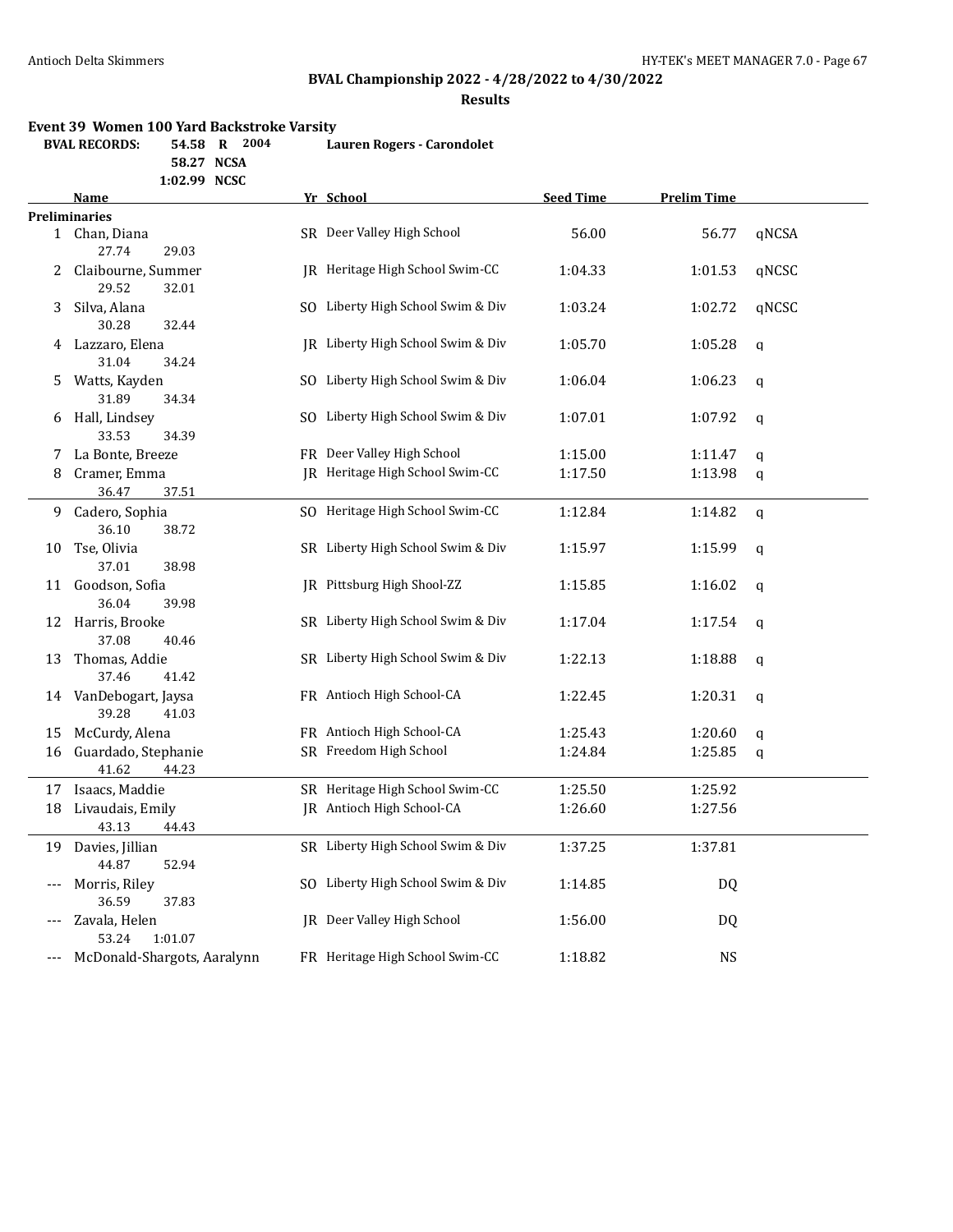# **BVAL Championship 2022 - 4/28/2022 to 4/30/2022**

### **Results**

#### **Event 40 Men 100 Yard Backstroke Varsity**

| BVAL RECORDS: | 50.18 R 2014 |  | <b>Brandon James - Heritage</b> |
|---------------|--------------|--|---------------------------------|
|               |              |  |                                 |

**53.62 NCSA**

| 57.99 | <b>NCSC</b> |
|-------|-------------|
|       |             |

|                  | Name                                    |     | Yr School                         | <b>Prelim Time</b> | <b>Finals Time</b> |             | Points |
|------------------|-----------------------------------------|-----|-----------------------------------|--------------------|--------------------|-------------|--------|
| A - Final        |                                         |     |                                   |                    |                    |             |        |
|                  | 1 Chang, Brendon<br>25.85<br>26.99      | IR  | Heritage High School Swim-CC      | 54.16              | 52.84              | <b>NCSA</b> | 20     |
| 2                | Giuliano, Jadon<br>26.30<br>27.33       |     | SR Heritage High School Swim-CC   | 55.22              | 53.63              | <b>NCSC</b> | 17     |
| 3                | Tompkins, Connor<br>30.00<br>30.83      |     | JR Freedom High School            | 1:05.17            | 1:00.83            |             | 16     |
| 4                | Metez, David<br>30.54<br>33.10          |     | FR Liberty High School Swim & Div | 1:04.00            | 1:03.64            |             | 15     |
| 5                | Venables, Seth<br>30.90<br>33.63        | SO. | Liberty High School Swim & Div    | 1:05.61            | 1:04.53            |             | 14     |
| 6                | Vo, Matthew<br>32.00<br>34.69           | IR  | Heritage High School Swim-CC      | 1:07.84            | 1:06.69            |             | 13     |
| 7                | Darrin-Bascomb, Ethan<br>32.78<br>34.18 | IR  | Pittsburg High Shool-ZZ           | 1:07.67            | 1:06.96            |             | 12     |
| 8                | Cayanan, Caleb<br>35.12<br>33.43        | IR  | Heritage High School Swim-CC      | 1:07.36            | 1:08.55            |             | 11     |
| <b>B</b> - Final |                                         |     |                                   |                    |                    |             |        |
| 9                | Durrant, Riley<br>33.66<br>35.95        | IR  | Liberty High School Swim & Div    | 1:10.41            | 1:09.61            |             | 9      |
| 10               | Morales, Julian<br>34.82<br>37.92       |     | FR Freedom High School            | 1:15.47            | 1:12.74            |             | 7      |
| 11               | Block, Alex                             | SO. | Liberty High School Swim & Div    | 1:17.75            | 1:15.84            |             | 6      |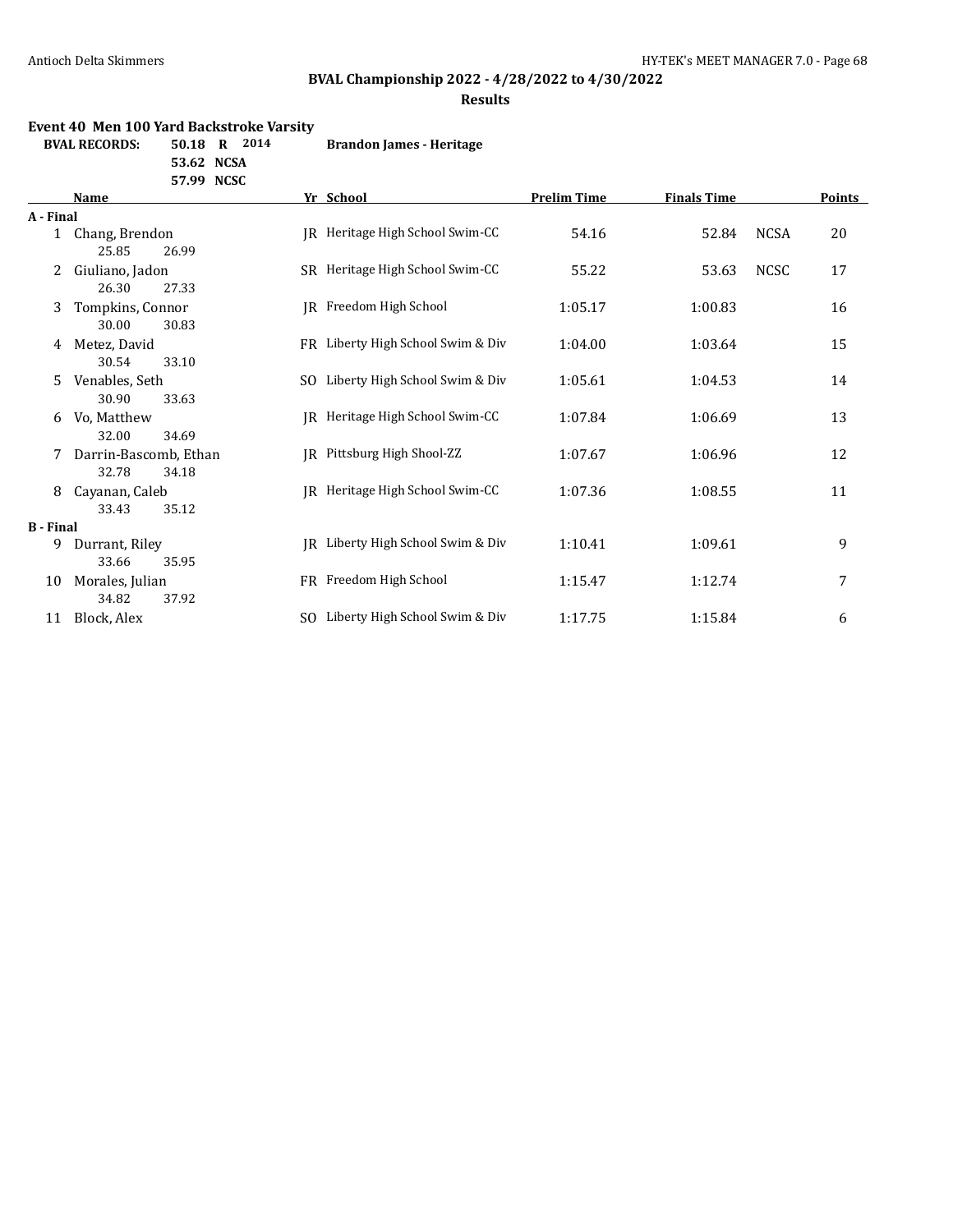# **BVAL Championship 2022 - 4/28/2022 to 4/30/2022**

### **Results**

### **Event 40 Men 100 Yard Backstroke Varsity**

| 50.18 R 2014 | BVAL RECORDS: |  |  | <b>Brandon James - Heritage</b> |
|--------------|---------------|--|--|---------------------------------|
|--------------|---------------|--|--|---------------------------------|

**53.62 NCSA**

|    | <b>Name</b>           | Yr School                         | <b>Seed Time</b> | <b>Prelim Time</b> |              |
|----|-----------------------|-----------------------------------|------------------|--------------------|--------------|
|    | <b>Preliminaries</b>  |                                   |                  |                    |              |
|    | 1 Chang, Brendon      | IR Heritage High School Swim-CC   | 57.39            | 54.16              | qNCSC        |
|    | 26.02<br>28.14        |                                   |                  |                    |              |
|    | Giuliano, Jadon       | SR Heritage High School Swim-CC   | 55.39            | 55.22              | gNCSC        |
|    | 26.86<br>28.36        |                                   |                  |                    |              |
| 3  | Metez, David          | FR Liberty High School Swim & Div | 1:04.24          | 1:04.00            | q            |
|    | 30.31<br>33.69        |                                   |                  |                    |              |
| 4  | Tompkins, Connor      | JR Freedom High School            | 1:02.34          | 1:05.17            | q            |
|    | 31.84<br>33.33        |                                   |                  |                    |              |
| 5. | Venables, Seth        | SO Liberty High School Swim & Div | 1:05.87          | 1:05.61            | $\mathsf{q}$ |
|    | 31.82<br>33.79        |                                   |                  |                    |              |
| 6  | Cayanan, Caleb        | IR Heritage High School Swim-CC   | 1:08.00          | 1:07.36            | q            |
|    | 33.07<br>34.29        |                                   |                  |                    |              |
|    | Darrin-Bascomb, Ethan | IR Pittsburg High Shool-ZZ        | 1:07.36          | 1:07.67            | $\mathsf{q}$ |
|    | 33.70<br>33.97        |                                   |                  |                    |              |
| 8  | Vo, Matthew           | IR Heritage High School Swim-CC   | 1:12.50          | 1:07.84            | $\mathsf{q}$ |
|    | 32.99<br>34.85        |                                   |                  |                    |              |
| 9  | Durrant, Riley        | JR Liberty High School Swim & Div | 1:07.70          | 1:10.41            | $\mathbf q$  |
|    | 33.68<br>36.73        |                                   |                  |                    |              |
| 10 | Morales, Julian       | FR Freedom High School            | 1:16.05          | 1:15.47            | $\mathsf{q}$ |
|    | 36.78<br>38.69        |                                   |                  |                    |              |
| 11 | Block, Alex           | SO Liberty High School Swim & Div | 1:16.72          | 1:17.75            | q            |
|    | 38.18<br>39.57        |                                   |                  |                    |              |
| 12 | Drief, Q              | FR Liberty High School Swim & Div | 1:12.33          | 1:17.78            | q            |
|    | 37.15<br>40.63        |                                   |                  |                    |              |
| 13 | Florentino, Avelardo  | SR Antioch High School-CA         | 1:26.24          | 1:25.46            | q            |
|    | 41.89<br>43.57        |                                   |                  |                    |              |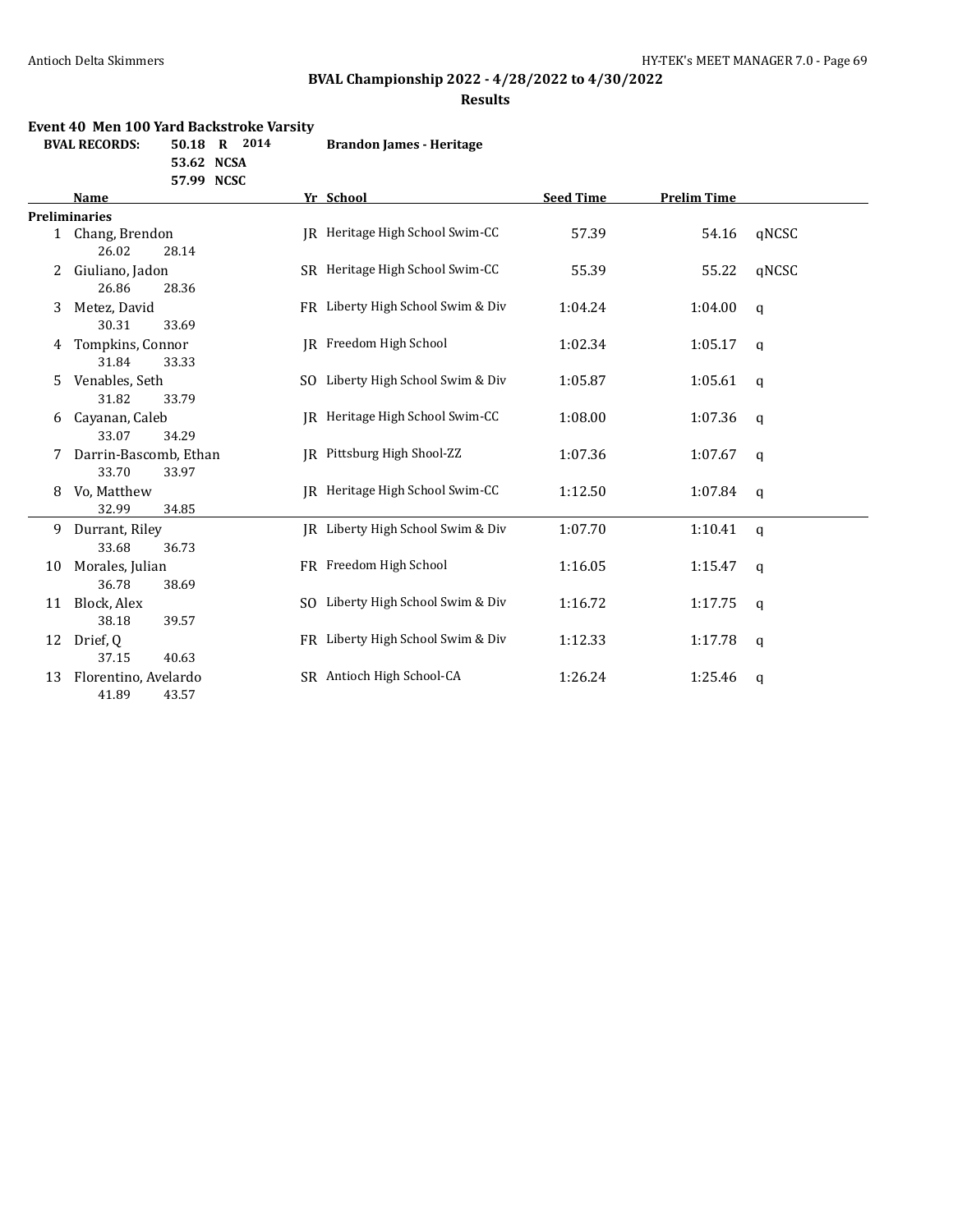# **BVAL Championship 2022 - 4/28/2022 to 4/30/2022**

**Results**

### **Event 41 Women 100 Yard Breaststroke Junior Varsity**

**BVAL RECORDS: NT R**

**1:07.01 NCSA 1:11.99 NCSC**

|                  | Name                  | Yr School                         | <b>Prelim Time</b> | <b>Finals Time</b> | <b>Points</b> |
|------------------|-----------------------|-----------------------------------|--------------------|--------------------|---------------|
| A - Final        |                       |                                   |                    |                    |               |
| $\mathbf{1}$     | Harris, Paige         | FR Liberty High School Swim & Div | 1:22.31            | 1:21.55            | 20            |
|                  | 38.18<br>43.37        |                                   |                    |                    |               |
| 2                | Gapasin, Remy         | FR Heritage High School Swim-CC   | 1:23.44            | 1:23.23            | 17            |
|                  | 44.22<br>39.01        |                                   |                    |                    |               |
| 3                | Regas, Kami           | FR Liberty High School Swim & Div | 1:24.60            | 1:23.45            | 16            |
|                  | 39.27<br>44.18        |                                   |                    |                    |               |
| 4                | St Michel, Addie      | SO Liberty High School Swim & Div | 1:29.42            | 1:32.02            | 15            |
|                  | 43.03<br>48.99        |                                   |                    |                    |               |
| 5                | Polk, Kennedy         | JR Freedom High School            | 1:34.15            | 1:35.35            | 14            |
|                  | 44.29<br>51.06        |                                   |                    |                    |               |
| 6                | Kitching, Hailee      | FR Liberty High School Swim & Div | 1:35.37            | 1:35.54            | 13            |
|                  | 44.31<br>51.23        |                                   |                    |                    |               |
| 7                | Che, Naomy            | FR Heritage High School Swim-CC   | 1:36.48            | 1:37.67            | 12            |
|                  | 46.17<br>51.50        |                                   |                    |                    |               |
| 8                | Mora, Michelle        | FR Freedom High School            | 1:38.91            | 1:38.22            | 11            |
|                  | 51.56<br>46.66        |                                   |                    |                    |               |
| <b>B</b> - Final |                       |                                   |                    |                    |               |
| 9                | Berhe, Meklit         | FR Heritage High School Swim-CC   | 1:44.29            | 1:44.85            | 9             |
|                  | 47.38<br>57.47        |                                   |                    |                    |               |
| 10               | Kawaguchi, Acacia     | SO Pittsburg High Shool-ZZ        | 1:47.75            | 1:46.68            | 7             |
|                  | 51.16<br>55.52        |                                   |                    |                    |               |
| 11               | Velissaratos, Nichole | FR Deer Valley High School        | 1:50.29            | 1:49.87            | 6             |
|                  | 51.13<br>58.74        |                                   |                    |                    |               |
| ---              | Willis, Anaiya        | FR Deer Valley High School        | 2:11.63            | <b>NS</b>          |               |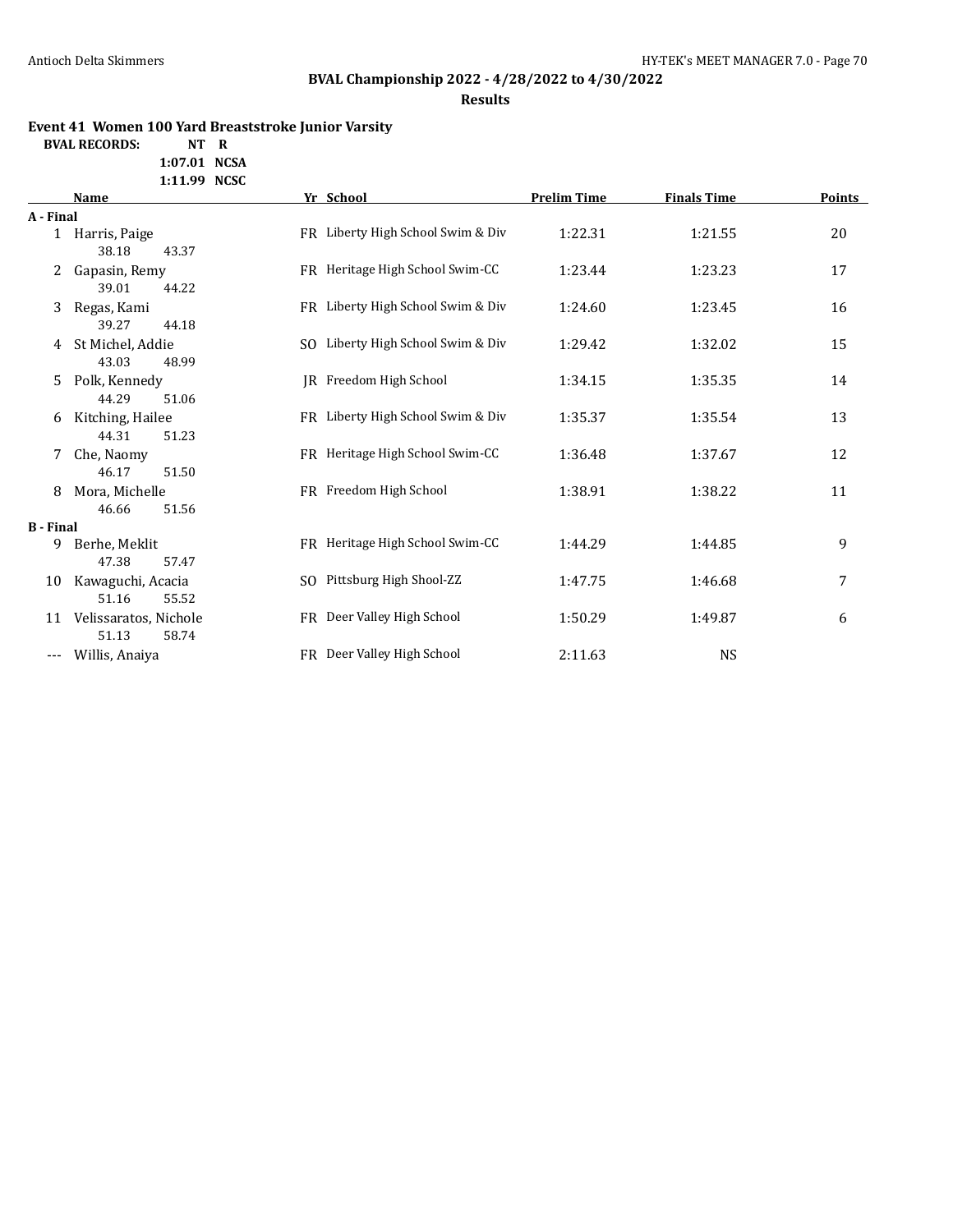# **BVAL Championship 2022 - 4/28/2022 to 4/30/2022**

**Results**

# **Event 41 Women 100 Yard Breaststroke Junior Varsity**

**BVAL RECORDS:** 

**1:07.01 NCSA 1:11.99 NCSC**

|     | Name                                        | Yr School                         | <b>Seed Time</b> | <b>Prelim Time</b> |   |
|-----|---------------------------------------------|-----------------------------------|------------------|--------------------|---|
|     | <b>Preliminaries</b>                        |                                   |                  |                    |   |
|     | 1 Harris, Paige<br>38.23<br>44.08           | FR Liberty High School Swim & Div | 1:23.90          | 1:22.31            | q |
| 2   | Gapasin, Remy<br>39.42<br>44.02             | FR Heritage High School Swim-CC   | 1:29.90          | 1:23.44            | q |
| 3   | Regas, Kami<br>45.07                        | FR Liberty High School Swim & Div | 1:29.48          | 1:24.60            | q |
| 4   | 39.53<br>St Michel, Addie<br>42.53<br>46.89 | SO Liberty High School Swim & Div | 1:31.54          | 1:29.42            | q |
| 5   | Polk, Kennedy<br>42.98<br>51.17             | IR Freedom High School            | 1:33.87          | 1:34.15            | q |
| 6   | Gugliemo, Brooklyn<br>44.67<br>50.40        | FR Heritage High School Swim-CC   | 1:37.20          | 1:35.07            | q |
| 7   | Kitching, Hailee<br>45.06<br>50.31          | FR Liberty High School Swim & Div | 1:38.54          | 1:35.37            | q |
| 8   | Gomberg, Sophie<br>45.04<br>50.36           | JR Liberty High School Swim & Div | 1:31.18          | 1:35.40            | q |
| 9.  | Che, Naomy<br>45.06<br>51.42                | FR Heritage High School Swim-CC   | 1:38.10          | 1:36.48            | q |
| 10  | Mora, Michelle<br>47.05<br>51.86            | FR Freedom High School            | 1:40.92          | 1:38.91            | q |
|     | 11 Wilson, Olivia<br>48.12<br>53.01         | FR Liberty High School Swim & Div | 1:37.36          | 1:41.13            | q |
| 12  | Thomas, Kenzie<br>48.09<br>53.48            | FR Liberty High School Swim & Div | 1:42.16          | 1:41.57            | q |
| 13  | McCullough, Kylie<br>46.95<br>55.79         | SO Liberty High School Swim & Div | 1:44.81          | 1:42.74            | q |
|     | 14 Berhe, Meklit<br>47.99<br>56.30          | FR Heritage High School Swim-CC   | 1:50.90          | 1:44.29            | q |
|     | 15 Kawaguchi, Acacia<br>51.68<br>56.07      | SO Pittsburg High Shool-ZZ        | 1:51.92          | 1:47.75            | q |
|     | 16 Hassig, Lucy<br>50.19<br>57.85           | FR Liberty High School Swim & Div | 1:45.44          | 1:48.04            | q |
|     | 17 Velissaratos, Nichole<br>51.18<br>59.11  | FR Deer Valley High School        | 1:50.00          | 1:50.29            |   |
|     | 18 Willis, Anaiya<br>58.54 1:13.09          | FR Deer Valley High School        | 2:15.00          | 2:11.63            |   |
| --- | Dugan, Caitlin<br>51.76<br>58.41            | JR Heritage High School Swim-CC   | 2:15.50          | DQ                 |   |
| --- | Sharma, Prakrti<br>53.71<br>1:04.70         | FR Heritage High School Swim-CC   | 2:00.28          | DQ                 |   |
| --- | Giron, Judith<br>55.42<br>1:08.87           | FR Pittsburg High Shool-ZZ        | 2:05.50          | DQ                 |   |
|     | Piza, Giselle<br>1:00.61<br>1:10.87         | FR Pittsburg High Shool-ZZ        | 2:13.75          | DQ                 |   |
| --- | Allen, Makayla<br>57.61<br>1:05.72          | SO Pittsburg High Shool-ZZ        | 2:01.33          | DQ                 |   |
| --- | Zavala, Mya                                 | FR Pittsburg High Shool-ZZ        | <b>NT</b>        | DQ                 |   |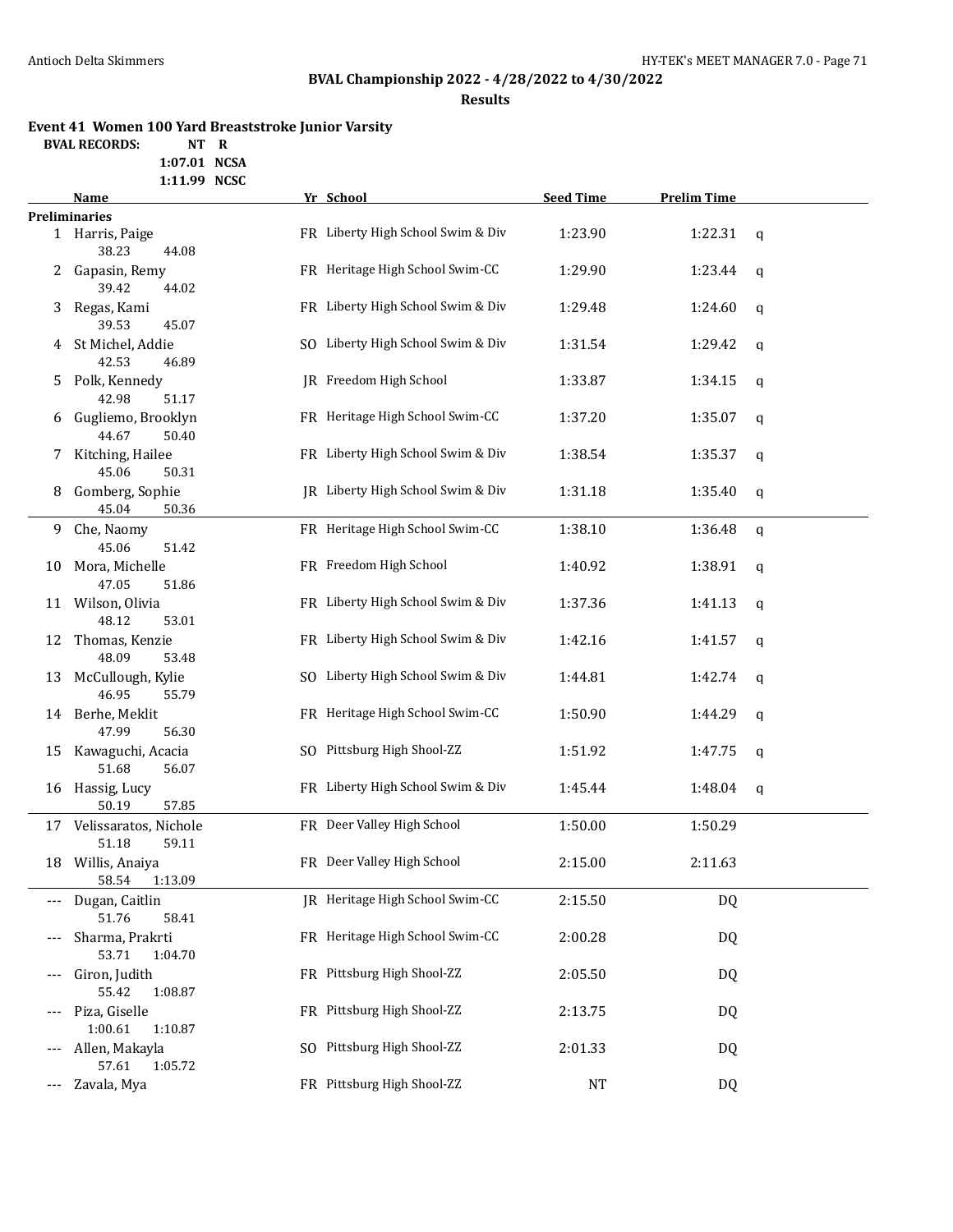# **BVAL Championship 2022 - 4/28/2022 to 4/30/2022**

### **Results**

### **Event 42 Men 100 Yard Breaststroke Junior Varsity**

**BVAL RECORDS: NT R**

**58.77 NCSA 1:02.99 NCSC**

|              | Name                 | Yr School                             | <b>Prelim Time</b> | <b>Finals Time</b> | <b>Points</b> |
|--------------|----------------------|---------------------------------------|--------------------|--------------------|---------------|
| A - Final    |                      |                                       |                    |                    |               |
| $\mathbf{1}$ | Shin, David          | Heritage High School Swim-CC<br>SO.   | 1:15.68            | 1:15.13            | 20            |
|              | 35.60<br>39.53       |                                       |                    |                    |               |
|              | McCallum, Evan       | Heritage High School Swim-CC<br>FR.   | 1:18.37            | 1:18.77            | 17            |
|              | 36.35<br>42.42       |                                       |                    |                    |               |
| 3            | Odbayar, Alex        | Heritage High School Swim-CC<br>FR    | 1:22.64            | 1:18.80            | 16            |
|              | 41.74<br>37.06       |                                       |                    |                    |               |
| 4            | Haynes, Andrew       | Liberty High School Swim & Div<br>FR. | 1:22.22            | 1:25.09            | 15            |
|              | 45.55<br>39.54       |                                       |                    |                    |               |
| 5.           | Rozo Jimenez, Julian | Heritage High School Swim-CC<br>FR.   | 1:27.49            | 1:27.29            | 14            |
|              | 40.16<br>47.13       |                                       |                    |                    |               |
| 6            | Cleghorn, Jace       | Liberty High School Swim & Div<br>FR. | 1:26.08            | 1:27.82            | 13            |
|              | 40.98<br>46.84       |                                       |                    |                    |               |
|              | Criswell, Brandon    | Freedom High School<br>FR.            | 1:29.69            | 1:30.15            | 12            |
|              | 41.85<br>48.30       |                                       |                    |                    |               |
| 8            | Velissaratos, Sthati | Deer Valley High School<br>FR         | 1:42.82            | 1:40.58            | 11            |
|              | 45.65<br>54.93       |                                       |                    |                    |               |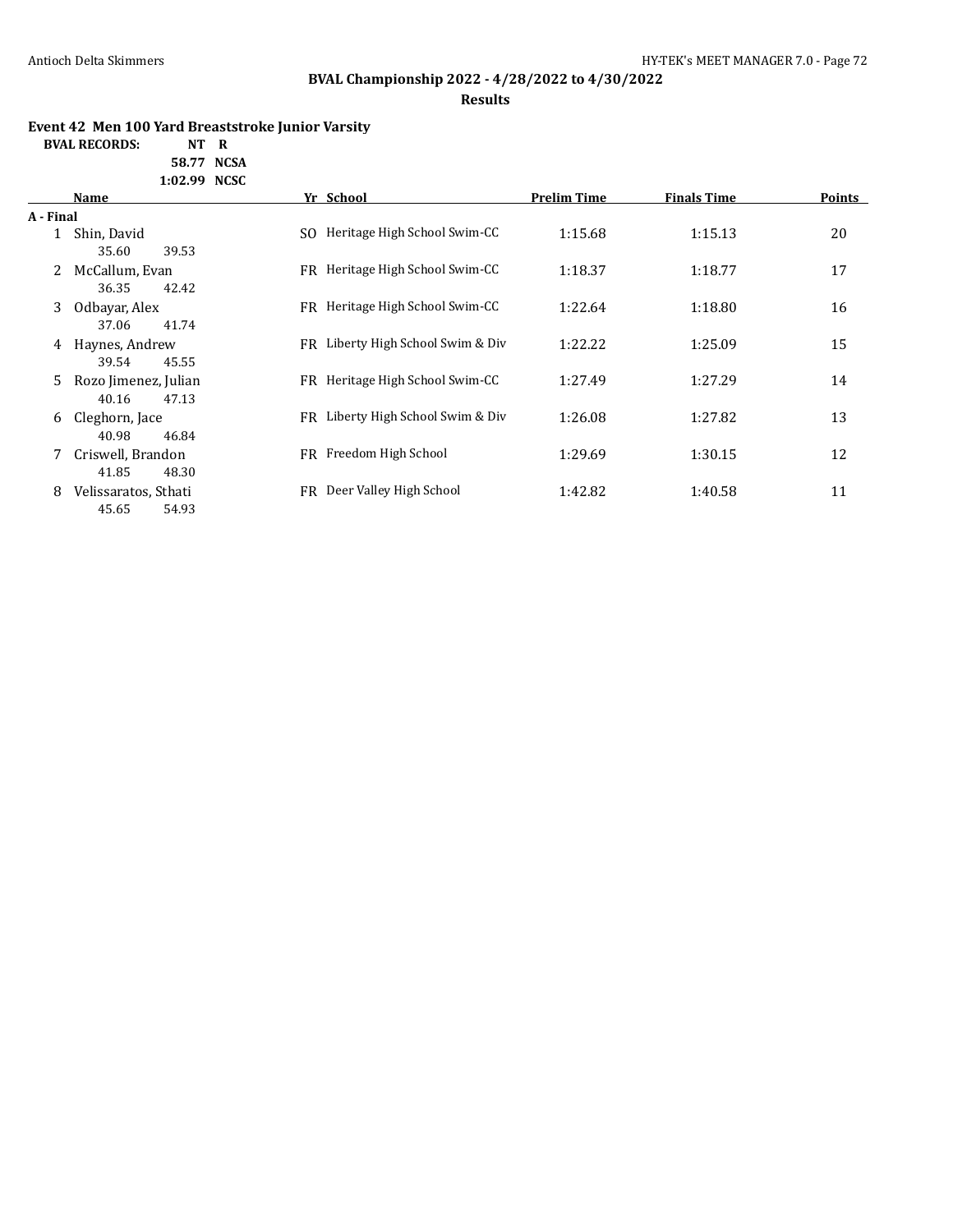# **BVAL Championship 2022 - 4/28/2022 to 4/30/2022**

**Results**

## **Event 42 Men 100 Yard Breaststroke Junior Varsity**

**BVAL RECORDS: NT R**

**58.77 NCSA 1:02.99 NCSC**

|                     | Name                 | Yr School                         | <b>Seed Time</b> | <b>Prelim Time</b> |             |
|---------------------|----------------------|-----------------------------------|------------------|--------------------|-------------|
|                     | <b>Preliminaries</b> |                                   |                  |                    |             |
|                     | 1 Shin, David        | SO Heritage High School Swim-CC   | 1:16.05          | 1:15.68            | q           |
|                     | 35.86<br>39.82       |                                   |                  |                    |             |
| 2                   | McCallum, Evan       | FR Heritage High School Swim-CC   | 1:21.13          | 1:18.37            | q           |
|                     | 35.30<br>43.07       |                                   |                  |                    |             |
| 3                   | Haynes, Andrew       | FR Liberty High School Swim & Div | 1:20.09          | 1:22.22            | q           |
|                     | 37.71<br>44.51       |                                   |                  |                    |             |
| 4                   | Odbayar, Alex        | FR Heritage High School Swim-CC   | 1:29.30          | 1:22.64            | q           |
|                     | 38.44<br>44.20       |                                   |                  |                    |             |
| 5.                  | Cleghorn, Jace       | FR Liberty High School Swim & Div | 1:26.99          | 1:26.08            | q           |
|                     | 39.63<br>46.45       |                                   |                  |                    |             |
| 6                   | Rozo Jimenez, Julian | FR Heritage High School Swim-CC   | 1:30.50          | 1:27.49            | q           |
|                     | 40.21<br>47.28       |                                   |                  |                    |             |
|                     | Criswell, Brandon    | FR Freedom High School            | 1:29.04          | 1:29.69            | $\mathbf q$ |
|                     | 41.91<br>47.78       |                                   |                  |                    |             |
| 8                   | Velissaratos, Sthati | FR Deer Valley High School        | 1:46.78          | 1:42.82            | q           |
|                     | 48.25<br>54.57       |                                   |                  |                    |             |
| $\qquad \qquad - -$ | Blanton, Gavin       | FR Liberty High School Swim & Div | 1:41.38          | DQ                 |             |
|                     | 45.15<br>53.94       |                                   |                  |                    |             |
|                     | Guillermo, Nico      | FR Pittsburg High Shool-ZZ        | 1:49.88          | DQ                 |             |
|                     | 51.43<br>1:03.84     |                                   |                  |                    |             |
|                     | Lim, Ian             | FR Liberty High School Swim & Div | 2:07.52          | DQ                 |             |
|                     | 56.20<br>49.05       |                                   |                  |                    |             |
|                     | Lest, Rahlo          | JR Liberty High School Swim & Div | 1:57.63          | DQ                 |             |
|                     | 50.93<br>57.78       |                                   |                  |                    |             |
| ---                 | Leon, Derek          | FR Antioch High School-CA         | 2:17.15          | <b>NS</b>          |             |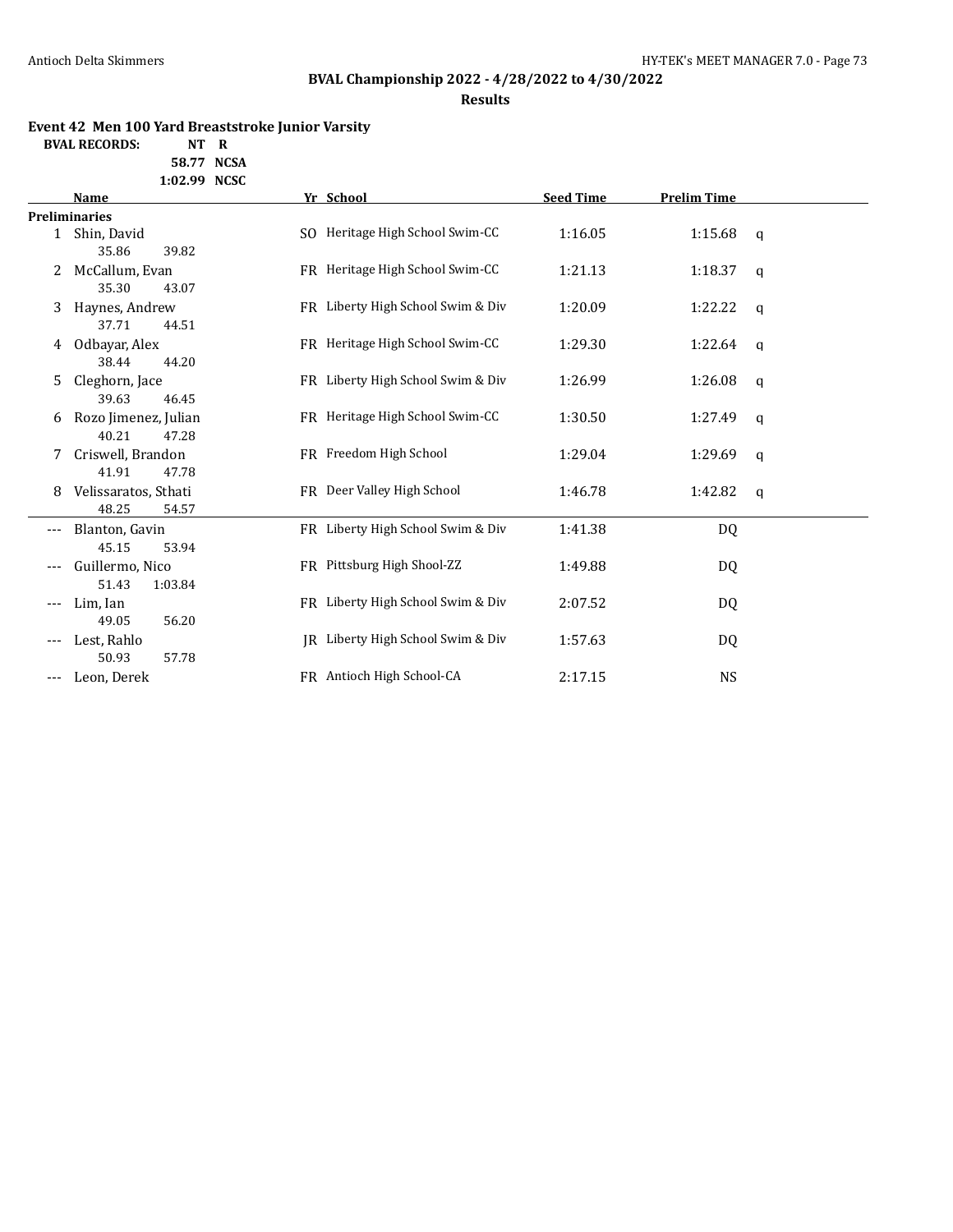# **BVAL Championship 2022 - 4/28/2022 to 4/30/2022**

**Results**

#### **Event 43 Women 100 Yard Breaststroke Varsity**

**BVAL RECORDS: 1:03.66 R 2000 Laura Davis - Clayton Valley**

**1:07.01 NCSA**

**1:11.99 NCSC**

|                  | <b>Name</b>                           |     | Yr School                         | <b>Prelim Time</b> | <b>Finals Time</b> |             | <b>Points</b> |
|------------------|---------------------------------------|-----|-----------------------------------|--------------------|--------------------|-------------|---------------|
| A - Final        |                                       |     |                                   |                    |                    |             |               |
|                  | 1 Avalos Paz, Maria<br>33.49<br>37.82 |     | SR Heritage High School Swim-CC   | 1:12.88            | 1:11.31            | <b>NCSC</b> | 20            |
|                  | Caguyong, Lauryn<br>33.64<br>38.28    |     | IR Deer Valley High School        | 1:12.81            | 1:11.92            | <b>NCSC</b> | 17            |
| 3                | Almarinez, Gisele<br>34.98<br>39.78   |     | IR Liberty High School Swim & Div | 1:15.21            | 1:14.76            |             | 16            |
| 4                | Fehr, Samantha<br>36.04<br>41.71      |     | IR Liberty High School Swim & Div | 1:20.25            | 1:17.75            |             | 15            |
| 5                | Flanery, Sydney<br>36.94<br>40.97     |     | IR Heritage High School Swim-CC   | 1:18.21            | 1:17.91            |             | 14            |
| 6                | Chao, Sam<br>37.99<br>40.74           | SO. | Heritage High School Swim-CC      | 1:19.16            | 1:18.73            |             | 13            |
| 7                | Glaser, Kayla<br>38.68<br>40.29       |     | SR Liberty High School Swim & Div | 1:20.76            | 1:18.97            |             | 12            |
| 8                | Silman, Faith<br>42.27<br>37.44       |     | IR Liberty High School Swim & Div | 1:19.31            | 1:19.71            |             | 11            |
| <b>B</b> - Final |                                       |     |                                   |                    |                    |             |               |
| 9                | Romo Rincon, Zoe<br>38.51<br>42.91    |     | FR Heritage High School Swim-CC   | 1:23.16            | 1:21.42            |             | 9             |
| 10               | Adams, Cora<br>39.95<br>43.92         |     | SO Antioch High School-CA         | 1:23.97            | 1:23.87            |             | 7             |
| 11               | Goodson, Sofia<br>40.08<br>45.64      |     | IR Pittsburg High Shool-ZZ        | 1:27.82            | 1:25.72            |             | 6             |
| 12               | Evans, Johana<br>43.02<br>48.35       |     | SR Antioch High School-CA         | 1:36.54            | 1:31.37            |             | 5             |
| 13               | Rios, Serenity<br>45.09<br>51.40      |     | SR Pittsburg High Shool-ZZ        | 1:33.43            | 1:36.49            |             | 4             |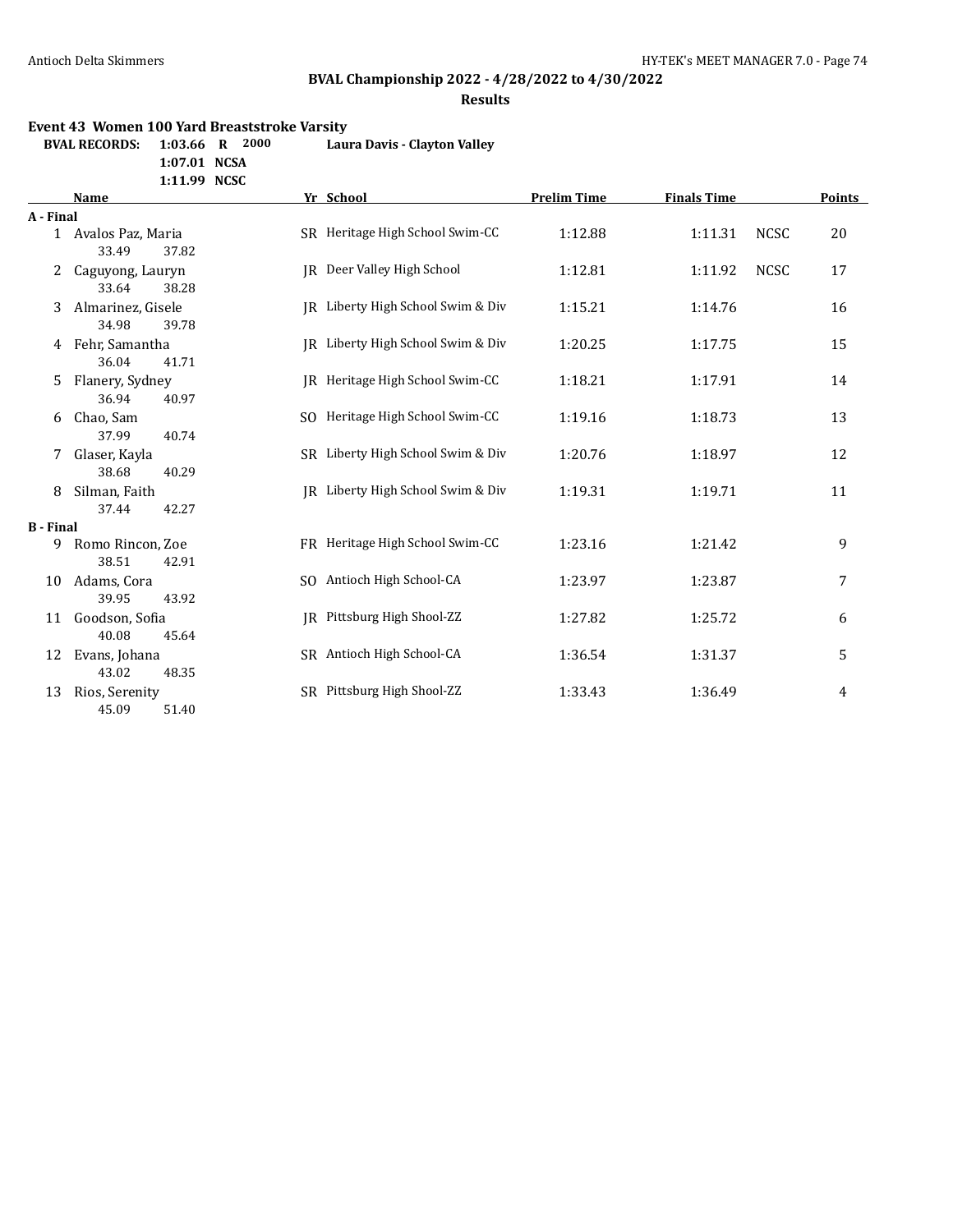## **BVAL Championship 2022 - 4/28/2022 to 4/30/2022**

**Results**

#### **Event 43 Women 100 Yard Breaststroke Varsity**

**BVAL RECORDS: 1:03.66 R 2000 Laura Davis - Clayton Valley**

**1:07.01 NCSA**

**1:11.99 NCSC**

|    | Name                                  | Yr School                         | <b>Seed Time</b> | <b>Prelim Time</b> |              |
|----|---------------------------------------|-----------------------------------|------------------|--------------------|--------------|
|    | <b>Preliminaries</b>                  |                                   |                  |                    |              |
|    | 1 Caguyong, Lauryn<br>34.10<br>38.71  | JR Deer Valley High School        | 1:15.49          | 1:12.81            | q            |
| 2  | Avalos Paz, Maria<br>34.13<br>38.75   | SR Heritage High School Swim-CC   | 1:15.68          | 1:12.88            | $\mathbf{q}$ |
| 3  | Almarinez, Gisele<br>34.88<br>40.33   | JR Liberty High School Swim & Div | 1:15.82          | 1:15.21            | q            |
|    | 4 Flanery, Sydney<br>36.74<br>41.47   | JR Heritage High School Swim-CC   | 1:16.38          | 1:18.21            | $\mathbf{q}$ |
| 5  | Chao, Sam<br>37.78<br>41.38           | SO Heritage High School Swim-CC   | 1:22.45          | 1:19.16            | $\mathbf q$  |
| 6  | Silman, Faith<br>36.87<br>42.44       | IR Liberty High School Swim & Div | 1:18.78          | 1:19.31            | $\mathbf q$  |
| 7  | Fehr, Samantha<br>37.92<br>42.33      | JR Liberty High School Swim & Div | 1:18.68          | 1:20.25            | q            |
| 8  | Glaser, Kayla<br>38.77<br>41.99       | SR Liberty High School Swim & Div | 1:18.06          | 1:20.76            | q            |
| 9  | Romo Rincon, Zoe<br>40.08<br>43.08    | FR Heritage High School Swim-CC   | 1:26.63          | 1:23.16            | $\mathsf{q}$ |
| 10 | Adams, Cora<br>39.98<br>43.99         | SO Antioch High School-CA         | 1:21.99          | 1:23.97            | q            |
| 11 | Goodson, Sofia<br>41.18<br>46.64      | JR Pittsburg High Shool-ZZ        | 1:25.82          | 1:27.82            | $\mathbf q$  |
| 12 | Ganem, Jianna<br>42.74<br>48.20       | SR Liberty High School Swim & Div | 1:39.75          | 1:30.94            | $\mathbf q$  |
| 13 | DeSimone, Kaitlynn<br>43.08<br>47.99  | SR Liberty High School Swim & Div | 1:28.96          | 1:31.07            | q            |
|    | 14 Aquino, Michaela<br>43.09<br>48.69 | JR Pittsburg High Shool-ZZ        | 1:31.11          | 1:31.78            | q            |
| 15 | Rios, Serenity                        | SR Pittsburg High Shool-ZZ        | 1:36.56          | 1:33.43            | q            |
| 16 | Evans, Johana<br>45.25<br>51.29       | SR Antioch High School-CA         | 1:33.41          | 1:36.54            | q            |
|    | 17 Davies, Jillian<br>47.39<br>54.73  | SR Liberty High School Swim & Div | 1:40.93          | 1:42.12            |              |
|    | Chung, Hannah<br>48.49<br>55.77       | FR Deer Valley High School        | 1:12.24          | <b>DQ</b>          |              |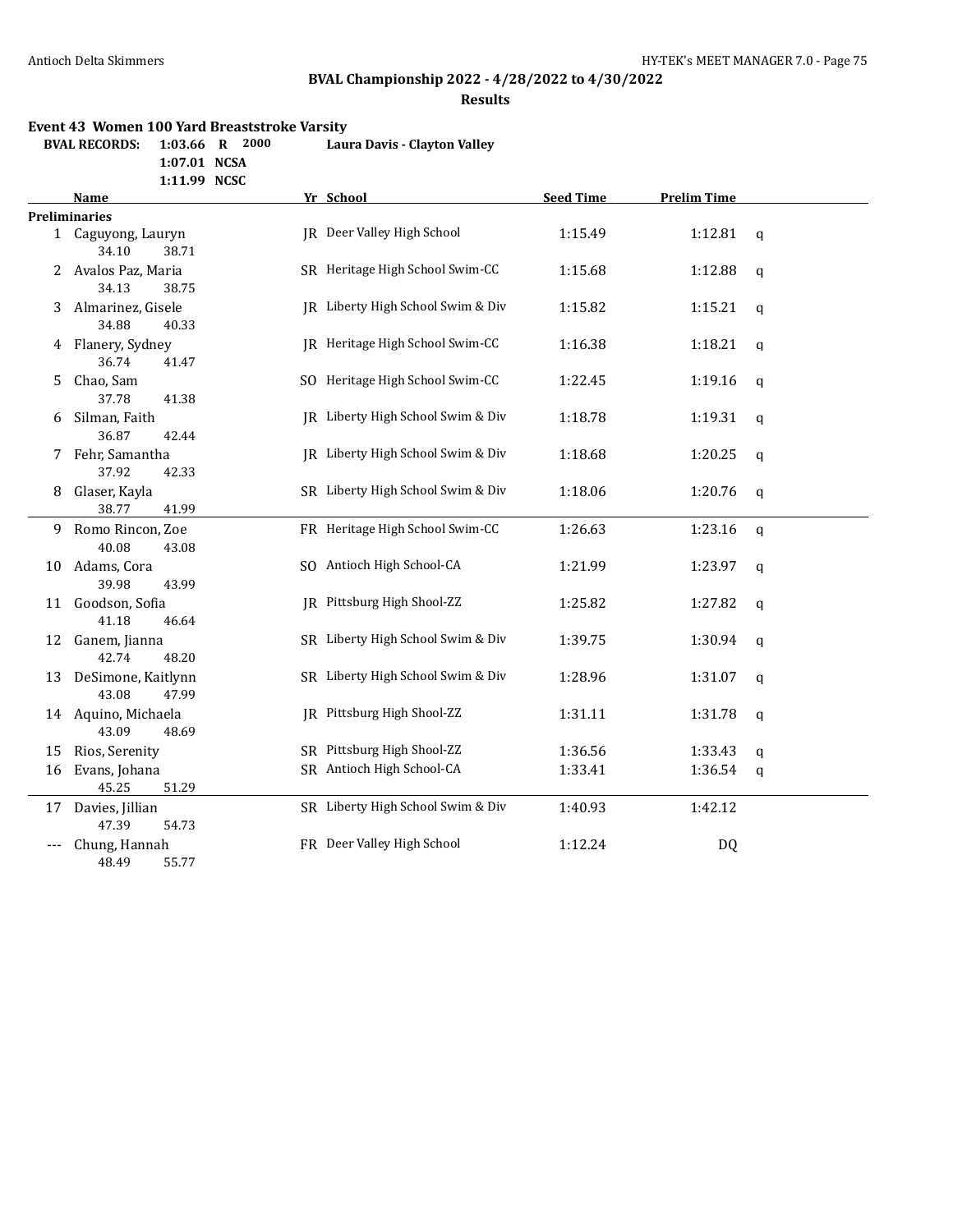## **BVAL Championship 2022 - 4/28/2022 to 4/30/2022**

#### **Results**

#### **Event 44 Men 100 Yard Breaststroke Varsity**

**BVAL RECORDS: 57.73 R 2021 Dylan Oquendo - Liberty 58.77 NCSA**

**1:02.99 NCSC**

|                  | <b>Name</b>                            | Yr School                         | <b>Prelim Time</b> | <b>Finals Time</b> |             | <b>Points</b> |
|------------------|----------------------------------------|-----------------------------------|--------------------|--------------------|-------------|---------------|
| A - Final        |                                        |                                   |                    |                    |             |               |
|                  | 1 Yee, Tyler<br>29.60<br>32.24         | FR Heritage High School Swim-CC   | 1:02.14            | 1:01.84            | <b>NCSC</b> | 20            |
| 2                | Tam, Calvin<br>30.33<br>34.04          | SO Deer Valley High School        | 1:04.35            | 1:04.37            |             | 17            |
| 3                | Loo, Anderson<br>30.75<br>34.06        | FR Heritage High School Swim-CC   | 1:05.53            | 1:04.81            |             | 16            |
| 4                | Stoltenberg, Jordan<br>30.94<br>36.12  | SR Freedom High School            | 1:08.87            | 1:07.06            |             | 15            |
| 5.               | Bennett-Nava, Adrian<br>32.10<br>36.82 | SO Liberty High School Swim & Div | 1:08.54            | 1:08.92            |             | 14            |
| 6                | Pathe, Luke<br>32.62<br>36.83          | SR Heritage High School Swim-CC   | 1:09.13            | 1:09.45            |             | 13            |
| 7                | Breaux, Brooks<br>33.47<br>36.25       | SO Liberty High School Swim & Div | 1:11.59            | 1:09.72            |             | 12            |
| 8                | Metez, David<br>33.54<br>39.42         | FR Liberty High School Swim & Div | 1:12.94            | 1:12.96            |             | 11            |
| <b>B</b> - Final |                                        |                                   |                    |                    |             |               |
| 9                | Nielsen, Jack<br>32.89<br>38.54        | FR Liberty High School Swim & Div | 1:13.29            | 1:11.43            |             | 9             |
| 10               | Madden, Braden<br>34.47<br>37.77       | JR Heritage High School Swim-CC   | 1:15.59            | 1:12.24            |             | 7             |
| 11               | Stone, Stephen<br>40.54<br>46.75       | IR Pittsburg High Shool-ZZ        | 1:22.05            | 1:27.29            |             | 6             |
| 12               | Cardenas, David<br>39.57<br>50.59      | SO Antioch High School-CA         | 1:29.33            | 1:30.16            |             | 5             |
| 13               | Benavides, William<br>49.02<br>55.61   | JR Pittsburg High Shool-ZZ        | 1:50.48            | 1:44.63            |             | 4             |
| 14               | Villela, Misael<br>50.49<br>56.96      | JR Pittsburg High Shool-ZZ        | 1:50.67            | 1:47.45            |             | 3             |
| ---              | Reposa, Jacob<br>36.36<br>43.01        | JR Freedom High School            | 1:20.75            | <b>DQ</b>          |             |               |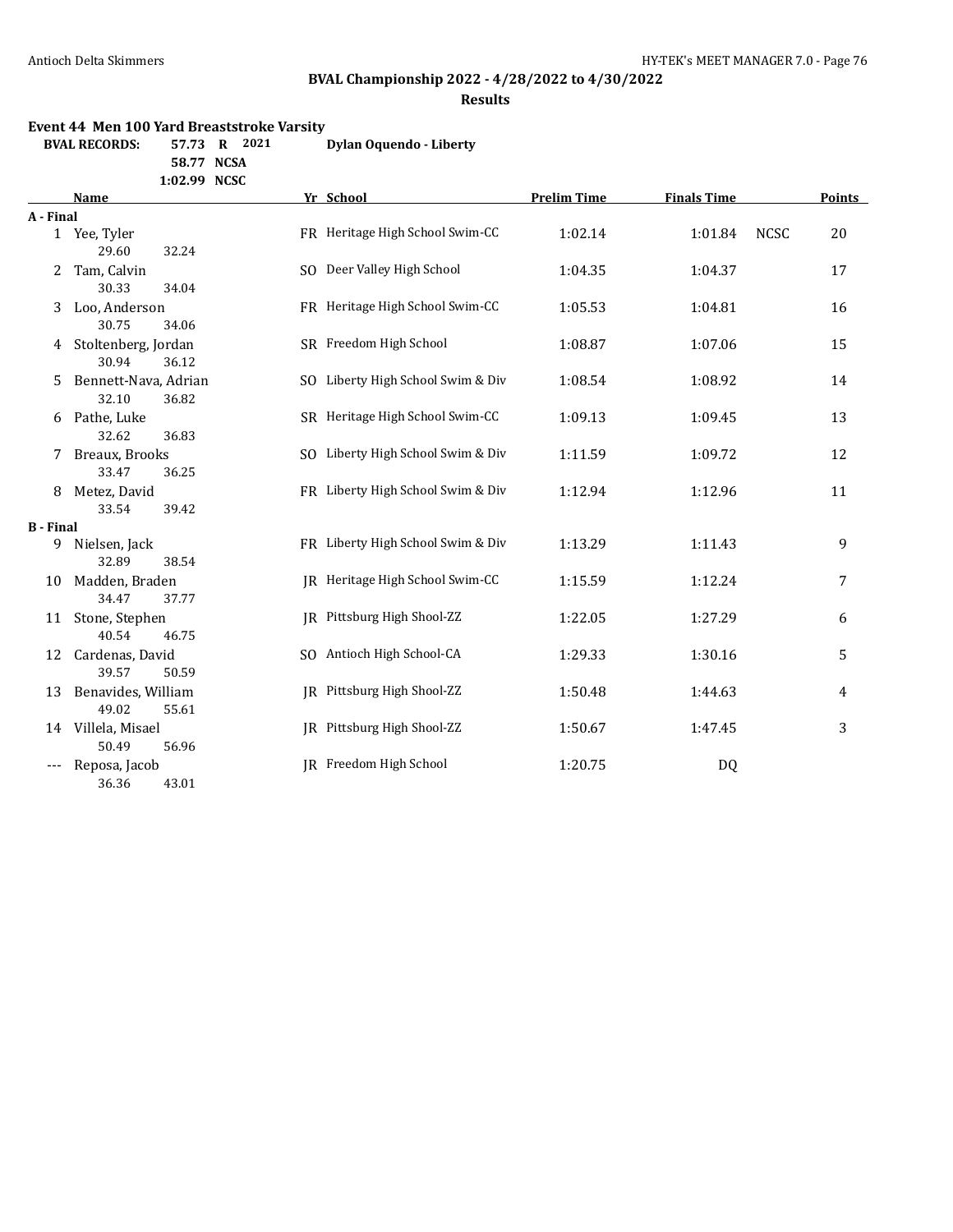# **BVAL Championship 2022 - 4/28/2022 to 4/30/2022**

### **Results**

#### **Event 44 Men 100 Yard Breaststroke Varsity**

| <b>BVAL RECORDS:</b> | 57.73 R 2021 |  | Dylan Oquendo - Liberty |
|----------------------|--------------|--|-------------------------|
|                      |              |  |                         |

**58.77 NCSA 1:02.99 NCSC**

|       | <b>Name</b>                            | Yr School                         | <b>Seed Time</b> | <b>Prelim Time</b> |              |
|-------|----------------------------------------|-----------------------------------|------------------|--------------------|--------------|
|       | <b>Preliminaries</b>                   |                                   |                  |                    |              |
|       | 1 Yee, Tyler<br>29.45<br>32.69         | FR Heritage High School Swim-CC   | 1:04.26          | 1:02.14            | qNCSC        |
| 2     | Tam, Calvin<br>30.65<br>33.70          | SO Deer Valley High School        | 1:04.63          | 1:04.35            | q            |
| 3     | Loo, Anderson<br>31.27<br>34.26        | FR Heritage High School Swim-CC   | 1:05.64          | 1:05.53            | q            |
| 4     | Bennett-Nava, Adrian<br>31.90<br>36.64 | SO Liberty High School Swim & Div | 1:10.85          | 1:08.54            | q            |
| 5.    | Stoltenberg, Jordan<br>31.76<br>37.11  | SR Freedom High School            | 1:10.23          | 1:08.87            | q            |
| 6     | Pathe, Luke<br>32.10<br>37.03          | SR Heritage High School Swim-CC   | 1:09.58          | 1:09.13            | $\mathbf{q}$ |
| 7     | Breaux, Brooks<br>33.36<br>38.23       | SO Liberty High School Swim & Div | 1:14.98          | 1:11.59            | $\mathbf{q}$ |
| 8     | Metez, David<br>33.75<br>39.19         | FR Liberty High School Swim & Div | 1:11.31          | 1:12.94            | $\mathbf{q}$ |
| 9.    | Nielsen, Jack<br>33.83<br>39.46        | FR Liberty High School Swim & Div | 1:11.81          | 1:13.29            | q            |
| 10    | Madden, Braden<br>36.07<br>39.52       | JR Heritage High School Swim-CC   | 1:15.03          | 1:15.59            | q            |
|       | 11 Fern, Ethan<br>35.17<br>40.69       | SR Liberty High School Swim & Div | 1:18.55          | 1:15.86            | $\mathbf q$  |
| 12    | Reposa, Jacob<br>37.00<br>43.75        | IR Freedom High School            | 1:22.40          | 1:20.75            | q            |
| 13    | Stone, Stephen<br>37.85<br>44.20       | JR Pittsburg High Shool-ZZ        | 1:22.29          | 1:22.05            | q            |
|       | 14 Cardenas, David<br>38.71<br>50.62   | SO Antioch High School-CA         | 1:35.48          | 1:29.33            | q            |
| 15    | Benavides, William<br>50.63<br>59.85   | JR Pittsburg High Shool-ZZ        | 2:00.00          | 1:50.48            | $\mathbf q$  |
| 16    | Villela, Misael<br>49.73<br>1:00.94    | JR Pittsburg High Shool-ZZ        | 1:49.96          | 1:50.67            | $\mathbf q$  |
| $---$ | McFadden, Jeremiah                     | IR Pittsburg High Shool-ZZ        | 1:49.59          | <b>NS</b>          |              |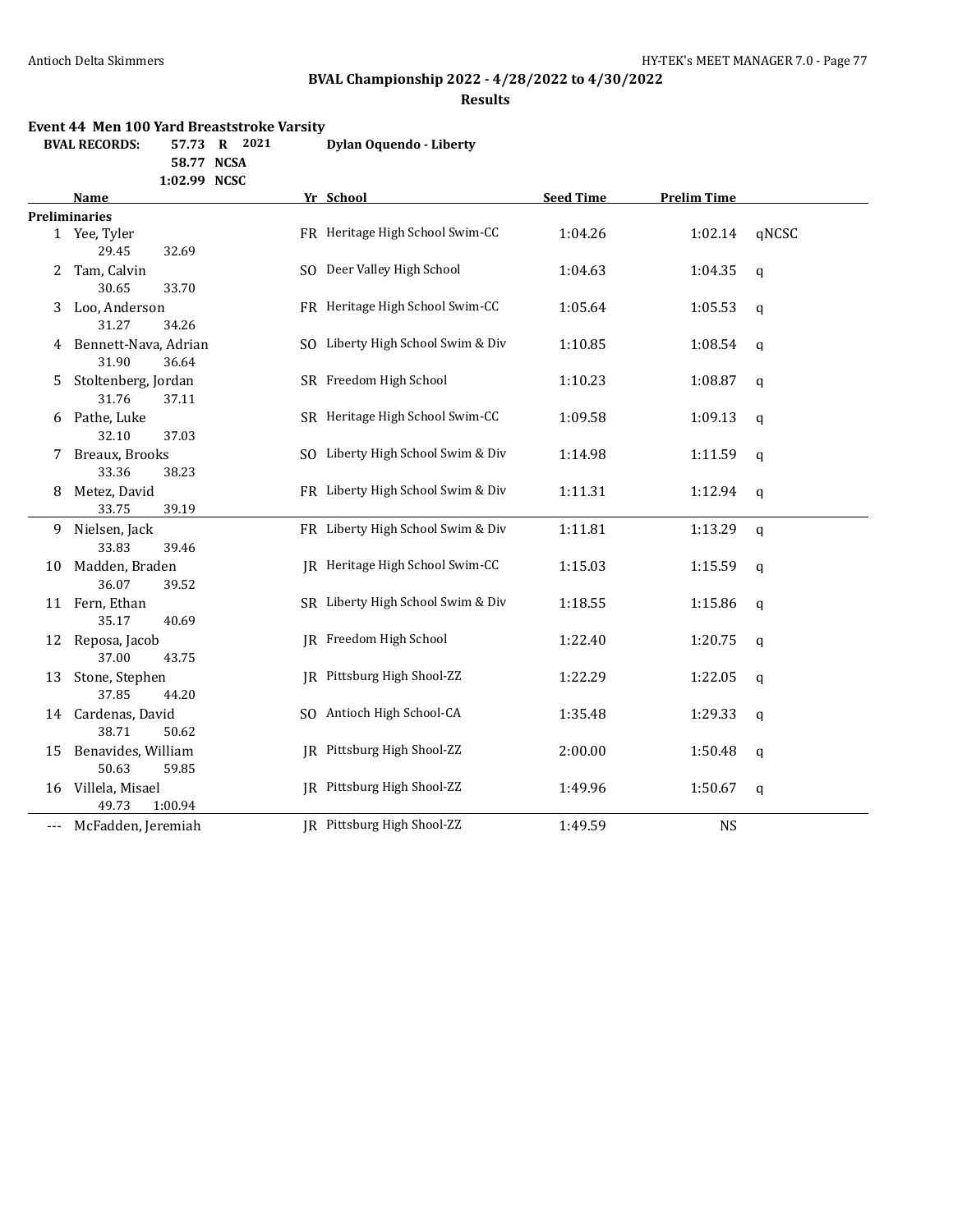**BVAL RECORDS:** 

# **BVAL Championship 2022 - 4/28/2022 to 4/30/2022**

**Results**

**Event 45 Women 400 Yard Freestyle Last heat in Finals Relay Junior Varsity**

|     | NT     | ĸ     |
|-----|--------|-------|
| --- | -<br>- | ----- |

**3:42.60 NCSA 4:09.99 NCSC**

|   | <b>Team</b>                      | <b>Relay</b>                   |         | <b>Seed Time</b>           | <b>Finals Time</b>               | <b>Points</b> |
|---|----------------------------------|--------------------------------|---------|----------------------------|----------------------------------|---------------|
|   | 1 Liberty High School Swim & Div | $\boldsymbol{A}$               |         | 4:27.03                    | 4:30.80                          | 40            |
|   | 1) Regas, Kami FR                | 2) Gomberg, Sophie JR          |         |                            | 4) Ross, Kayla SO                |               |
|   | 32.62<br>1:09.73<br>31.72        | 1:08.78<br>32.25               | 1:08.39 | 29.64<br>1:03.90           |                                  |               |
| 2 | Heritage High School Swim-CC     | $\boldsymbol{A}$               |         | 4:34.00                    | 4:33.19                          | 34            |
|   | 1) Buttitta, Natalie FR          | 2) Valles, Maya SO             |         | 3) Mejia, Jenna SO         | 4) Kleeman, Elsa FR              |               |
|   | 1:12.07                          | 31.68                          | 1:06.74 | 30.93<br>1:06.80           |                                  |               |
|   | 3 Pittsburg High Shool-ZZ        | $\mathbf{A}$                   |         | 5:50.50                    | 5:53.54                          | 32            |
|   | 1) Allen, Makayla SO             | 2) Paredes Cardoza, Valeria SO |         | 3) Kawaguchi, Acacia SO    | 4) Mendoza, Angie FR             |               |
|   | 41.99<br>41.01<br>1:30.20        | 1:32.26<br>37.07               | 1:22.87 | 39.44<br>1:28.21           |                                  |               |
|   | Liberty High School Swim & Div   | $\mathbf{B}$                   |         | 4:40.58                    | 4:47.65                          |               |
|   | 1) Harris, Paige FR              | 2) Gallegos, Karisma FR        |         | 3) Bernard, Georgia SO     | 4) Hulstrom, Danika FR           |               |
|   | 35.91<br>32.98<br>1:09.79        | 1:15.21<br>35.27               | 1:46.60 | 36.05<br>36.05             |                                  |               |
|   | Liberty High School Swim & Div   | $\mathsf{C}$                   |         | 4:46.10                    | 4:57.75                          |               |
|   | 1) Mercado, Michaela FR          | 2) Sanchez, Morgan FR          |         | 3) Kitching, Hannah JR     | 4) Reinhardt, Erynn FR           |               |
|   | 33.46<br>1:12.77<br>36.48        | 1:16.21<br>33.57               | 1:14.84 | 34.82<br>1:13.93           |                                  |               |
|   | Heritage High School Swim-CC     | B                              |         | 4:52.00                    | 4:58.88                          |               |
|   | 1) Eaton, Amy FR                 | 2) Watkins, Lacey FR           |         | 3) Gugliemo, Brooklyn FR   | 4) Wagh, Hirkani FR              |               |
|   | 33.78<br>1:24.22<br>24.00        | 1:05.87<br>37.09               | 1:18.03 | 33.87<br>1:10.76           |                                  |               |
|   | Liberty High School Swim & Div   | ${\bf D}$                      |         | 4:52.05                    | 5:03.12                          |               |
|   | 1) Torres, Emma SO               | 2) Volta, Jennie JR            |         | 3) Thomas, Kenzie FR       | 4) Cozart, Adi FR                |               |
|   | 37.58<br>1:17.09<br>34.62        | 1:14.93<br>37.98               | 1:20.17 | 1:10.93                    |                                  |               |
|   | Heritage High School Swim-CC     | $\mathsf{C}$                   |         | 5:10.00                    | 5:14.49                          |               |
|   | 1) Perry, Grace SO               | 2) Chen, Karina SO             |         | 3) Fergadiotis, Abigail FR | 4) Manalili, Phoebe FR           |               |
|   | 39.50<br>36.64<br>1:16.67        | 1:25.20<br>35.46               | 1:16.68 | 35.33<br>1:15.94           |                                  |               |
|   | Liberty High School Swim & Div   | $\mathbf E$                    |         | 4:58.80                    | 5:34.35                          |               |
|   | 1) Feddersen, Ashley FR          | 2) Balstrini, Elena JR         |         | 3) Wilson, Olivia FR       | 4) Brown, Emilia FR              |               |
|   | 38.50<br>28.94<br>1:31.73        | 1:11.70<br>38.67               | 1:23.03 | 41.07<br>1:27.89           |                                  |               |
|   | Liberty High School Swim & Div   | $\rm F$                        |         | 5:08.85                    | 5:38.88                          |               |
|   | 1) Reinhardt, Avery FR           | 2) Hassig, Lucy FR             |         | 3) Flores, Jezebel FR      | 4) Javier, Faith SO              |               |
|   | 40.03<br>1:24.23<br>39.21        | 1:32.50<br>34.37               | 1:26.05 | 30.65<br>1:16.10           |                                  |               |
|   | Pittsburg High Shool-ZZ          | $\mathbf{B}$                   |         | 6:00.50                    | 7:07.91                          |               |
|   | 1) Gaytan, Stephanie JR          | 2) Giron, Judith FR            |         | 3) Bravo, Samantha FR      | 4) Villanueva-Sierra, Belgica SO |               |
|   | 38.71<br>49.03<br>1:42.93        | 1:31.25<br>2:16.81             | 2:56.35 | 57.38                      |                                  |               |
|   | --- Heritage High School Swim-CC | $\mathbf D$                    |         | 6:00.00                    | <b>SCR</b>                       |               |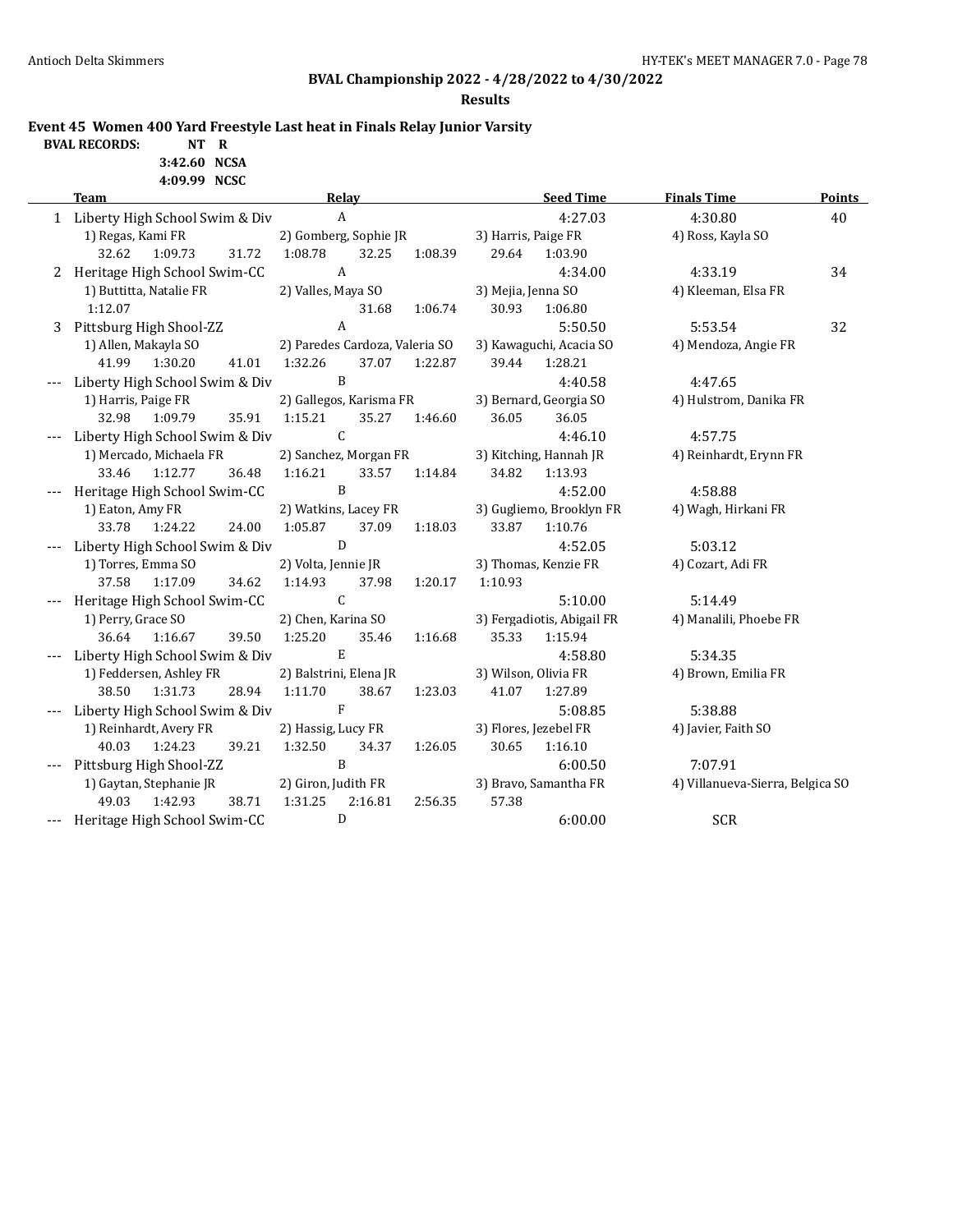**Results**

**Event 46 Men 400 Yard Freestyle Last heat in Finals Relay Junior Varsity**

#### **BVAL RECORDS: NT R 3:18.88 NCSA 3:34.99 NCSC**

|       | Team                                                  |                                   |       |                         | Relay   |                   |                       | <b>Seed Time</b>     | <b>Finals Time</b> | <b>Points</b> |
|-------|-------------------------------------------------------|-----------------------------------|-------|-------------------------|---------|-------------------|-----------------------|----------------------|--------------------|---------------|
|       |                                                       | A<br>Heritage High School Swim-CC |       |                         |         | NT                | 4:05.23               | 40                   |                    |               |
|       | 1) Kralj, Travis SO                                   |                                   |       | 2) Shin, David SO       |         |                   | 3) McCallum, Evan FR  | 4) Duttera, Aidan FR |                    |               |
|       | 28.27                                                 | 59.21                             | 29.15 | 1:02.94                 | 1:31.91 | 2:03.08           |                       |                      |                    |               |
|       | Liberty High School Swim & Div<br>2<br>1) Lim, Ian FR |                                   |       |                         | A       |                   |                       | 4:33.71              | 4:40.04            | 34            |
|       |                                                       |                                   |       | 2) Rajala, Chase SO     |         |                   | 3) Linaburg, Wyatt SO | 4) Haynes, Andrew FR |                    |               |
|       | 35.13                                                 | 1:14.84                           | 16.10 |                         |         |                   |                       |                      |                    |               |
| $---$ | Liberty High School Swim & Div                        |                                   |       |                         | B       |                   |                       | 4:46.64              | 5:34.01            |               |
|       | 1) Blanton, Gavin FR                                  |                                   |       | 2) Leo Joseph, Chris JR |         | 3) Lest, Rahlo JR |                       | 4) Garza, Adan SO    |                    |               |
|       | 40.28                                                 | 1:29.63                           | 37.62 | 1:27.52                 | 37.66   | 1:22.07           | 34.28                 | 1:14.79              |                    |               |
| $---$ |                                                       | Liberty High School Swim & Div    |       |                         |         |                   |                       | 5:08.15              | SCR                |               |
|       |                                                       |                                   |       |                         |         |                   |                       |                      |                    |               |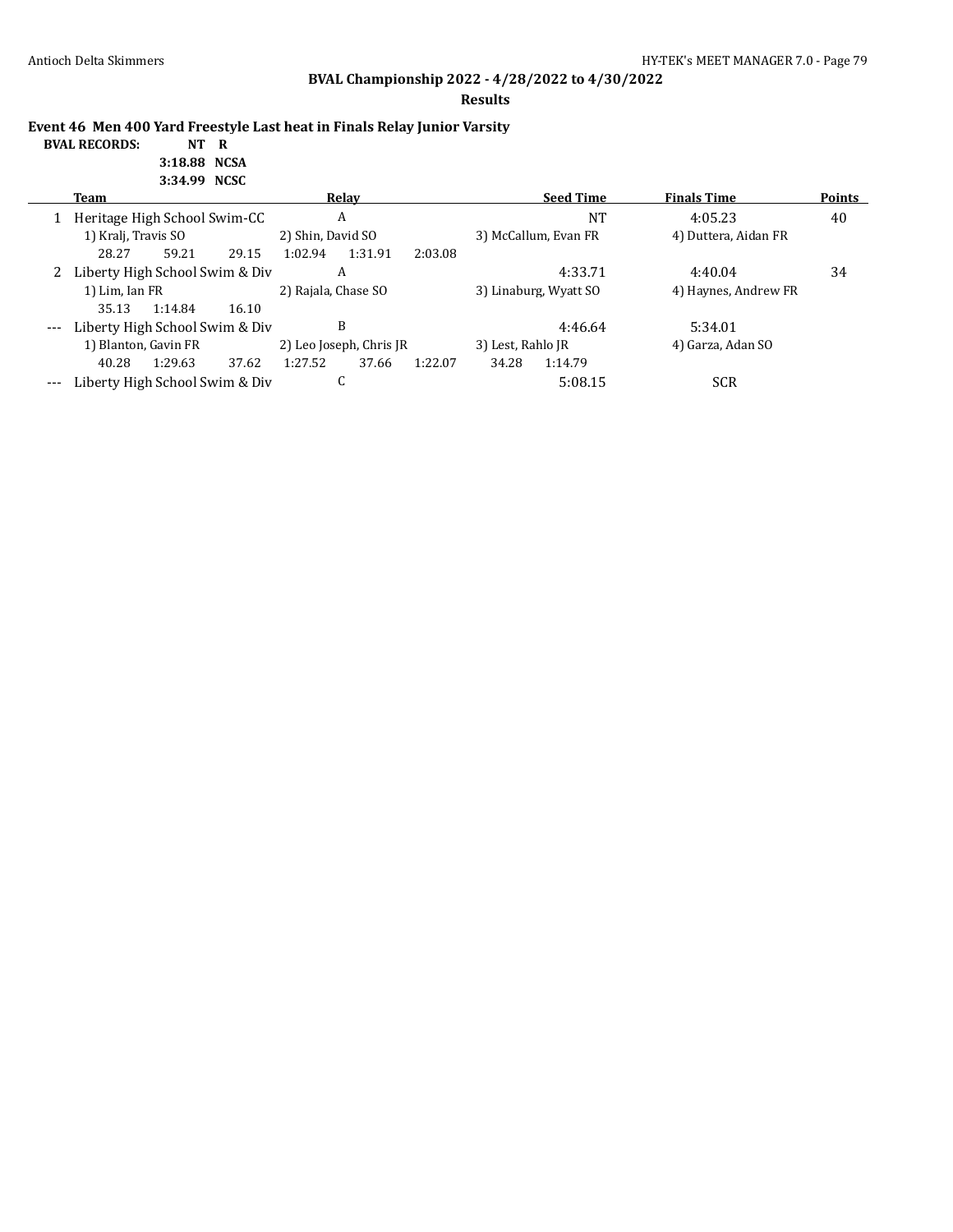### **Results**

## **Event 47 Women 400 Yard Freestyle Last heat in Finals Relay Varsity**

| <b>BVAL RECORDS:</b> $3:35.26$ <b>R</b> |              | 2005 | <b>Carondolet</b> |
|-----------------------------------------|--------------|------|-------------------|
|                                         | 3:42.60 NCSA |      |                   |

#### **4:09.99 NCSC**

|   | <b>Team</b><br>Relay                     |       |                                 |                           | <b>Seed Time</b><br><b>Finals Time</b> |                    |                                        | <b>Points</b>             |    |
|---|------------------------------------------|-------|---------------------------------|---------------------------|----------------------------------------|--------------------|----------------------------------------|---------------------------|----|
|   | 1 Heritage High School Swim-CC           |       |                                 | $\mathbf{A}$              |                                        |                    | 3:55.00                                | 3:45.74 NCSC              | 40 |
|   | 1) Avalos Paz, Maria SR                  |       | 2) Claibourne, Summer JR        |                           |                                        |                    | 3) Ogden, Megan FR                     | 4) Avalos Paz, Natalia SO |    |
|   | 57.81<br>27.58                           | 15.20 | 56.76                           | 26.93                     | 56.23                                  | 26.43              | 54.94                                  |                           |    |
|   | 2 Liberty High School Swim & Div         |       |                                 | $\mathbf{A}$              |                                        |                    | 3:48.70                                | 3:45.80 NCSC              | 34 |
|   | 1) Lazzaro, Elena JR                     |       | 2) Hall, Lindsey SO             |                           |                                        | 3) Silva, Alana SO |                                        | 4) Ayers, Athena SO       |    |
|   | 27.15<br>56.65                           | 27.32 | 57.76                           | 26.95                     | 57.10                                  | 25.92              | 54.29                                  |                           |    |
| 3 | Freedom High School                      |       |                                 | $\mathbf{A}$              |                                        |                    | 4:51.13                                | 5:00.65                   | 32 |
|   | 1) Guardado, Stephanie SR                |       |                                 | 2) St. Clair, Emma JR     |                                        |                    | 3) Williams, Jasmine SR                | 4) Saldana, Vania SR      |    |
|   | 33.63 1:11.07                            | 30.63 | 1:04.83                         | 44.82                     | 1:37.31                                | 31.53              | 1:07.44                                |                           |    |
|   | 4 Antioch High School-CA                 |       |                                 | $\mathbf{A}$              |                                        |                    | 6:07.03                                | 5:13.57                   | 30 |
|   | 1) Legaspi, Karissa SO                   |       | 2) Evans, Giolie SO             |                           |                                        |                    | 3) VanDebogart, Jaysa FR               | 4) McCurdy, Alena FR      |    |
|   | 36.86<br>1:22.61                         | 17.43 | 41.86                           | 1:20.25                   | 1:58.82                                | 32.15              | 1:10.28                                |                           |    |
|   | 5 Deer Valley High School                |       |                                 | $\mathbf{A}$              |                                        |                    | <b>NT</b>                              | 5:30.01                   | 28 |
|   | 1) Azizi, Monizha JR                     |       | 2) Zavala, Helen JR             |                           |                                        |                    | 3) Chung, Hannah FR                    | 4) Williams, Athena FR    |    |
|   | 37.54 1:26.84                            | 40.58 | 1:28.54                         | 34.93                     | 1:16.69                                | 35.70              | 1:17.94                                |                           |    |
|   | Liberty High School Swim & Div           |       |                                 | B                         |                                        |                    | 3:59.82                                | 4:04.16<br>NCSC           |    |
|   | 1) Fehr, Stephanie FR                    |       | 2) Watts, Kayden SO             |                           |                                        |                    | 3) Fehr, Samantha JR                   | 4) Glaser, Kayla SR       |    |
|   | 28.71<br>59.38                           | 29.93 | 1:03.05                         | 28.22                     | 1:02.27                                | 28.38              | 59.46                                  |                           |    |
|   | Heritage High School Swim-CC             |       |                                 | $\mathbf{B}$              |                                        |                    | 4:05.00                                | 4:04.79 NCSC              |    |
|   | 1) Bailey, Brynlan FR                    |       | 2) Guo, Maddie SO               |                           |                                        |                    | 3) Flanery, Sydney JR                  | 4) Chao, Sam SO           |    |
|   | 28.91<br>1:00.96                         | 28.33 | 59.68                           | 30.12                     | 1:10.40                                | 22.16              | 53.75                                  |                           |    |
|   | Heritage High School Swim-CC             |       |                                 | $\mathcal{C}$             |                                        |                    | 4:24.00                                | 4:24.61                   |    |
|   |                                          |       | 2) Lindeman, Peri JR            |                           |                                        |                    | 3) Cramer, Emma JR                     | 4) Romo Rincon, Zoe FR    |    |
|   | 32.20<br>1:07.47                         | 31.53 | 1:07.10                         | 30.57                     | 1:04.55                                | 31.27              | 1:05.49                                |                           |    |
|   | Liberty High School Swim & Div           |       |                                 | $\mathsf{C}$              |                                        |                    | 4:09.09                                | 4:28.97                   |    |
|   | 1) Smith, Annabelle SO                   |       | 2) Lasquete, Maddy JR           |                           |                                        | 3) Tse, Olivia SR  |                                        | 4) MacDonald, McKayla JR  |    |
|   | 1:05.03<br>30.99                         | 32.41 | 1:11.78                         | 31.50                     | 1:06.02                                | 30.53              | 1:06.14                                |                           |    |
|   | Liberty High School Swim & Div           |       |                                 | D                         |                                        |                    | 4:24.77                                | 4:33.55                   |    |
|   | 1) Morris, Riley SO                      |       | 2) DeSimone, Kaitlynn SR        |                           |                                        |                    | 3) Venables, Avery SR                  | 4) Gunderman, Hayley SR   |    |
|   | 33.31 1:09.71                            | 32.87 | 1:10.05                         | 31.70<br>$\boldsymbol{A}$ | 1:08.18                                | 30.70              | 1:05.61                                |                           |    |
|   | Pittsburg High Shool-ZZ                  |       |                                 |                           |                                        |                    | <b>NT</b>                              | X4:56.23                  |    |
|   | 1) Goodson, Sofia JR<br>35.23<br>1:13.47 | 37.31 | 2) Rios, Serenity SR<br>1:19.15 | 33.00                     | 1:14.81                                | 31.94              | 3) Mendoza Zavala, Paula SR<br>1:08.80 | 4) Castillo, Andrea JR    |    |
|   |                                          |       |                                 |                           |                                        |                    |                                        |                           |    |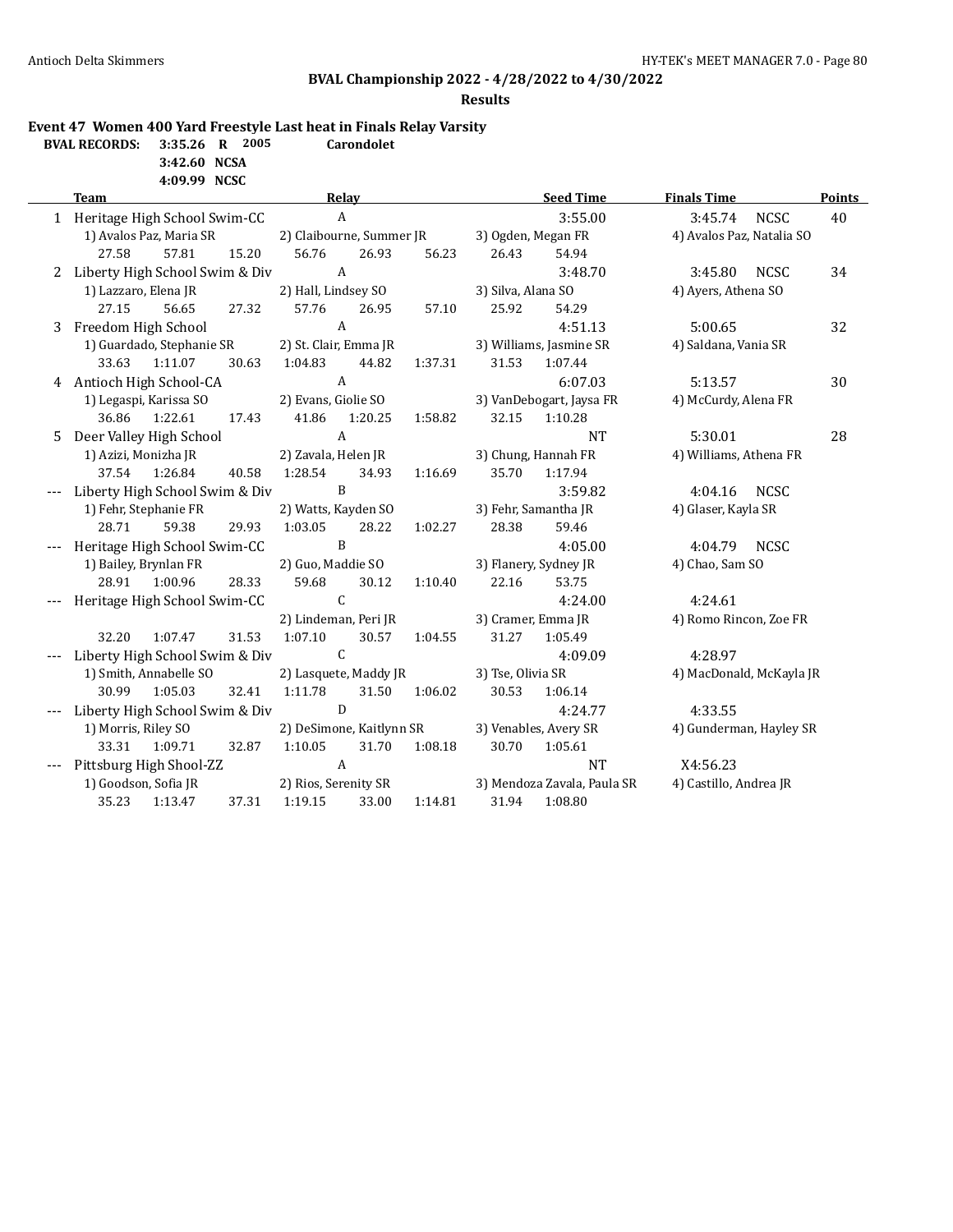#### **Results**

**Event 48 Men 400 Yard Freestyle Last heat in Finals Relay Varsity**

**BVAL RECORDS: 3:12.23 R 2021 Liberty**

**3:18.88 NCSA 3:34.99 NCSC**

|                        | <b>Team</b>                        |                          | Relay                  |       |         |                     | <b>Seed Time</b>      | <b>Finals Time</b>         | Points |
|------------------------|------------------------------------|--------------------------|------------------------|-------|---------|---------------------|-----------------------|----------------------------|--------|
|                        | 1 Heritage High School Swim-CC     |                          | $\mathbf{A}$           |       |         |                     | 3:27.00               | 3:19.91 NCSC               | 40     |
|                        | 1) Chang, Brendon JR               |                          | 2) Giuliano, Jadon SR  |       |         | 3) Lengyel, Zach SO |                       | 4) Woolery, Nick FR        |        |
|                        | 23.80<br>48.78                     | 23.74                    | 49.98                  | 24.49 | 51.06   | 24.13               | 50.09                 |                            |        |
|                        | 2 Liberty High School Swim & Div   |                          | $\mathbf{A}$           |       |         |                     | 3:38.73               | 3:37.80                    | 34     |
|                        | 1) Ceja, Christian SO              |                          | 2) Venables, Seth SO   |       |         | 3) Metez, David FR  |                       | 4) Bennett-Nava, Adrian SO |        |
|                        | 25.38<br>52.93                     | 26.46                    | 55.34                  | 25.59 | 54.38   | 25.86               | 55.15                 |                            |        |
|                        | 3 Deer Valley High School          |                          | $\mathbf{A}$           |       |         |                     | <b>NT</b>             | 4:09.82                    | 32     |
|                        | 1) Tam, Calvin SO                  |                          | 2) Oxley, Teagan FR    |       |         |                     | 3) Royse, Matthew JR  | 4) Ivanenko, Stanislav JR  |        |
|                        | 27.21<br>56.61                     | 29.28                    | 1:02.39                | 31.30 | 1:06.22 | 30.26               | 1:04.60               |                            |        |
|                        | 4 Freedom High School              |                          | $\mathbf{A}$           |       |         |                     | 4:28.94               | 4:15.57                    | 30     |
|                        | 1) Morales, Julian FR              |                          | 2) Reposa, Jacob JR    |       |         |                     | 3) Esposito, Ethan JR | 4) Tryon, Keegan FR        |        |
|                        | 30.06<br>1:02.57                   | 29.55                    | 1:03.32                | 30.60 | 1:06.70 | 29.06               | 1:02.98               |                            |        |
| 5                      | Antioch High School-CA             |                          | A                      |       |         |                     | 5:03.76               | 4:46.90                    | 28     |
|                        | 1) Huddleston, Jake SR             |                          | 2) Villa, Chris SO     |       |         |                     | 3) Harrison, Jason SR | 4) Parada, Samuel SR       |        |
|                        | 31.15<br>1:07.31                   | 16.10                    |                        |       |         | 33.84               | 1:12.67               |                            |        |
|                        | Heritage High School Swim-CC       |                          | B                      |       |         |                     | 3:31.00               | 3:36.68                    |        |
|                        | 1) Pathe, Luke SR                  |                          | 2) Rocha, William SR   |       |         |                     | 3) Loo, Anderson FR   | 4) Pasamonte, Stephen SO   |        |
|                        | 25.42<br>55.07                     | 24.99                    | 52.28                  | 25.99 | 54.75   | 26.20               | 54.58                 |                            |        |
|                        | Heritage High School Swim-CC       |                          | $\mathsf{C}$           |       |         |                     | 3:50.00               | 3:53.98                    |        |
|                        | 1) Aiello, Patrick SR              |                          | 2) Cayanan, Caleb JR   |       |         |                     | 3) Madden, Braden JR  | 4) Vo, Matthew JR          |        |
|                        | 27.30<br>58.52                     | 26.17                    | 55.93                  | 27.29 | 59.34   | 28.57               | 1:00.19               |                            |        |
|                        | --- Heritage High School Swim-CC   |                          | D                      |       |         |                     | 3:58.00               | 4:00.58                    |        |
|                        | 1) Shin, Mathew FR                 |                          | 2) Trapanese, Tony FR  |       |         | 3) Chaus, Denys SR  |                       | 4) Blasquez, Dustin SO     |        |
|                        | 28.27<br>59.28                     | 28.00                    | 58.30                  | 30.37 | 1:03.59 | 27.77               | 59.41                 |                            |        |
|                        | Liberty High School Swim & Div     |                          | $\mathsf{C}$           |       |         |                     | 4:04.87               | 4:04.54                    |        |
|                        | 1) Gonzalez, Jacob JR              |                          | 2) Hermanson, Aidan FR |       |         | 3) Drief, Q FR      |                       | 4) Nielsen, Austin JR      |        |
|                        | 29.86<br>1:01.50                   | 28.46                    | 1:03.42                | 28.30 | 1:00.33 | 19.61               | 59.29                 |                            |        |
|                        | --- Liberty High School Swim & Div |                          | B                      |       |         |                     | 3:52.45               | 4:13.34                    |        |
|                        | 1) Elliott, Joaquin SO             |                          | 2) Lim, Keith SR       |       |         |                     | 3) Vreeland, Nick SO  | 4) Block, Alex SO          |        |
|                        | 30.13 1:05.01                      | 31.08                    | 1:05.61                | 28.33 |         | 1:00.94 28.85       | 1:01.78               |                            |        |
|                        | Pittsburg High Shool-ZZ            |                          | $\mathbf{A}$           |       |         |                     | 5:30.30               | <b>NS</b>                  |        |
| 1) Bautista, Nathan SR |                                    | 2) Benavides, William JR |                        |       |         | 3) Brown, Malik SR  |                       | 4) Guillermo, Nico FR      |        |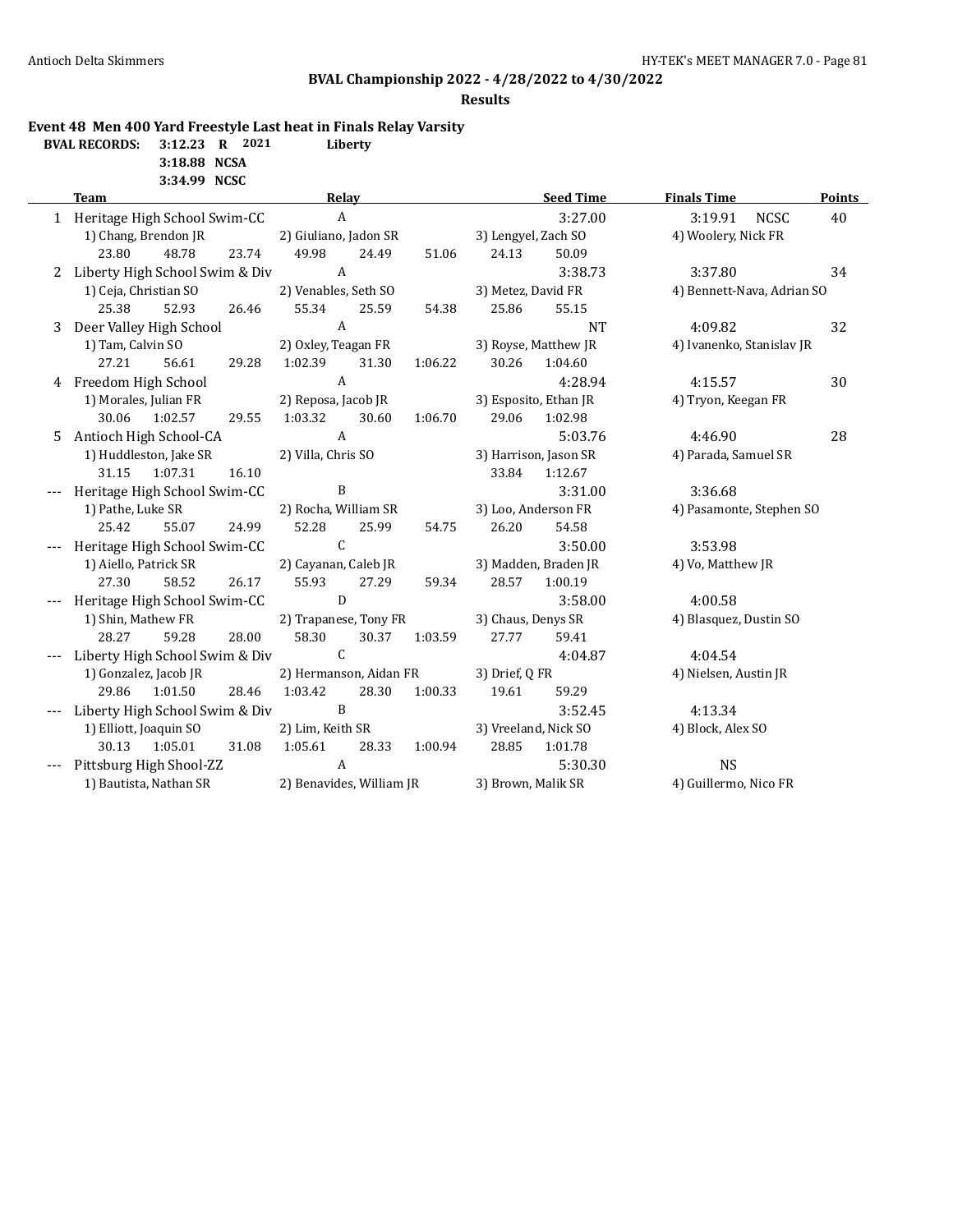### **Results**

# **Event 49 Women 100 Yard Freestyle Paralympic Paralympic**

| <b>BVAL RECORDS:</b> | 1:37.48 R 2019 | Sofia de Lajudie - Liberty |
|----------------------|----------------|----------------------------|
|                      | 53.42 NCSA     |                            |

| 55.99 NCSC |  |
|------------|--|

| Name           | Yr School                         | <b>Seed Time</b> | <b>Finals Time</b> | <b>Points</b> |
|----------------|-----------------------------------|------------------|--------------------|---------------|
| Elder, Diamond | SO Liberty High School Swim & Div | 1:37.98          | 1:52.41            |               |
| 52.65<br>59.76 |                                   |                  |                    |               |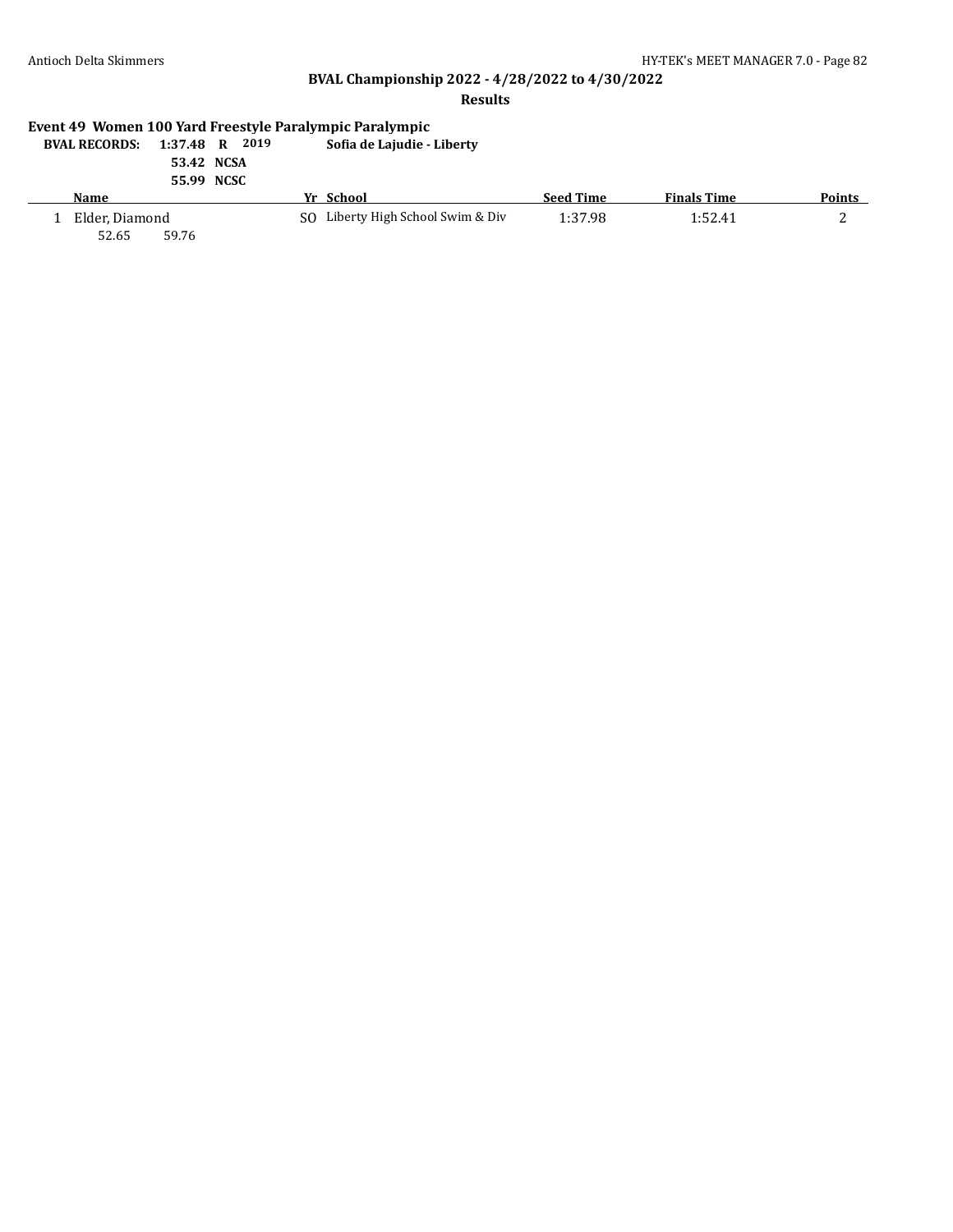#### **Results**

# **Event 51 Women 50 Yard Freestyle Paralympic Paralympic**

| <b>BVAL RECORDS:</b> | 2019<br>44.13 R | Sofia de Lajudie - Liberty        |                  |                    |        |
|----------------------|-----------------|-----------------------------------|------------------|--------------------|--------|
|                      | 24.57 NCSA      |                                   |                  |                    |        |
|                      | 25.59 NCSC      |                                   |                  |                    |        |
| <b>Name</b>          |                 | Yr School                         | <b>Seed Time</b> | <b>Finals Time</b> | Points |
| Elder, Diamond       |                 | SO Liberty High School Swim & Div | 46.31            | 44.83              |        |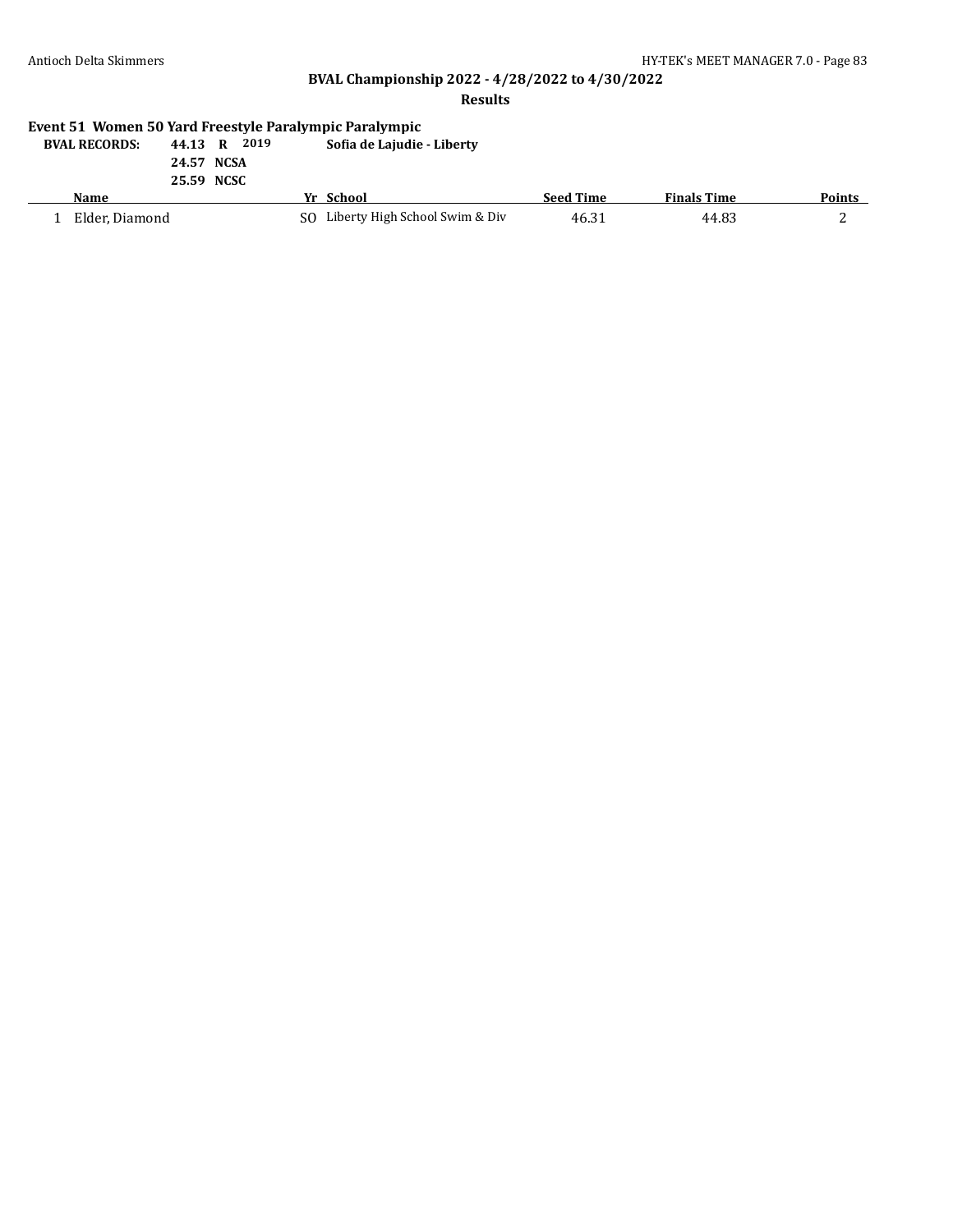**Results**

| Event 53 Mixed 500 Yard Freestyle Last heat in Finals Time Trial Varsity |  |
|--------------------------------------------------------------------------|--|
|--------------------------------------------------------------------------|--|

|              | Name                |       |       | Yr School |                                   |       |       | <b>Seed Time</b> | <b>Finals Time</b> |  |
|--------------|---------------------|-------|-------|-----------|-----------------------------------|-------|-------|------------------|--------------------|--|
|              | - Time Trial        |       |       |           |                                   |       |       |                  |                    |  |
| $\mathbf{1}$ | Woolery, Nick       |       |       | FR        | Heritage High School Swim-CC      |       |       | NT               | 4:54.99            |  |
|              | 25.70               | 28.18 | 29.10 | 29.80     | 30.04                             | 30.60 | 30.54 | 30.72            |                    |  |
|              | 30.68               | 29.63 |       |           |                                   |       |       |                  |                    |  |
|              | 2 Ceja, Christian   |       |       | SO.       | Liberty High School Swim & Div    |       |       | NT               | 5:16.25            |  |
|              | 26.99               | 30.53 | 31.46 | 32.14     | 32.76                             | 32.68 | 32.04 | 32.40            |                    |  |
|              | 33.01               | 32.24 |       |           |                                   |       |       |                  |                    |  |
| 3            | Avalos Paz, Natalia |       |       | SO.       | Heritage High School Swim-CC      |       |       | <b>NT</b>        | 5:22.72            |  |
|              | 29.39               | 31.83 | 32.34 | 32.63     | 32.42                             | 32.48 | 33.14 | 32.25            |                    |  |
|              | 33.53               | 32.71 |       |           |                                   |       |       |                  |                    |  |
| 4            | Rowland, Wylie      |       |       |           | FR Liberty High School Swim & Div |       |       | <b>NT</b>        | 7:02.52            |  |
|              | 35.99               | 40.91 | 43.25 | 43.50     | 43.85                             | 45.23 | 43.67 | 45.50            |                    |  |
|              | 42.39               | 38.23 |       |           |                                   |       |       |                  |                    |  |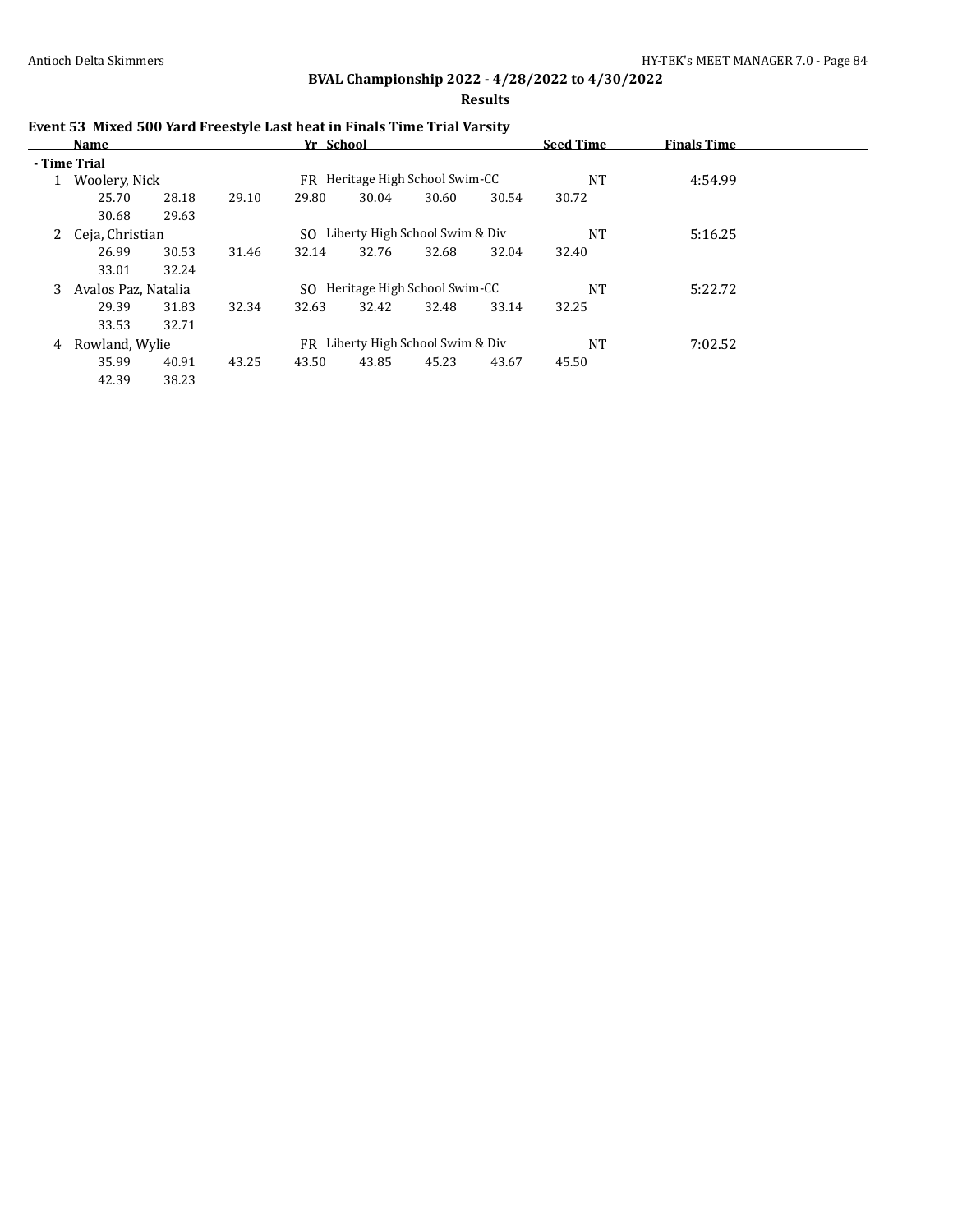## **Results**

## **Event 55 Girls 200 Yard Freestyle Last heat in Finals Relay Time Trial Varsity**

| <b>BVAL RECORDS:</b> 1:38.57 R 2005 |              |  | <b>Carondolet</b> |
|-------------------------------------|--------------|--|-------------------|
|                                     | 1:41.07 NCSA |  |                   |

| -------      | -------- |
|--------------|----------|
| 1:51.99 NCSC |          |

| Team                               |       |       | Relay                |                       | <b>Seed Time</b> | <b>Finals Time</b>   |             |
|------------------------------------|-------|-------|----------------------|-----------------------|------------------|----------------------|-------------|
| - Time Trial                       |       |       |                      |                       |                  |                      |             |
| --- Liberty High School Swim & Div |       |       |                      |                       | NΤ               | 1:43.87              | <b>NCSC</b> |
| 1) Ayers, Athena SO                |       |       | 2) Lazzaro, Elena JR | 3) Sanchez, Olivia JR |                  | 4) Kleven, Brooke JR |             |
| 26.03                              | 26.25 | 25.98 | 25.61                |                       |                  |                      |             |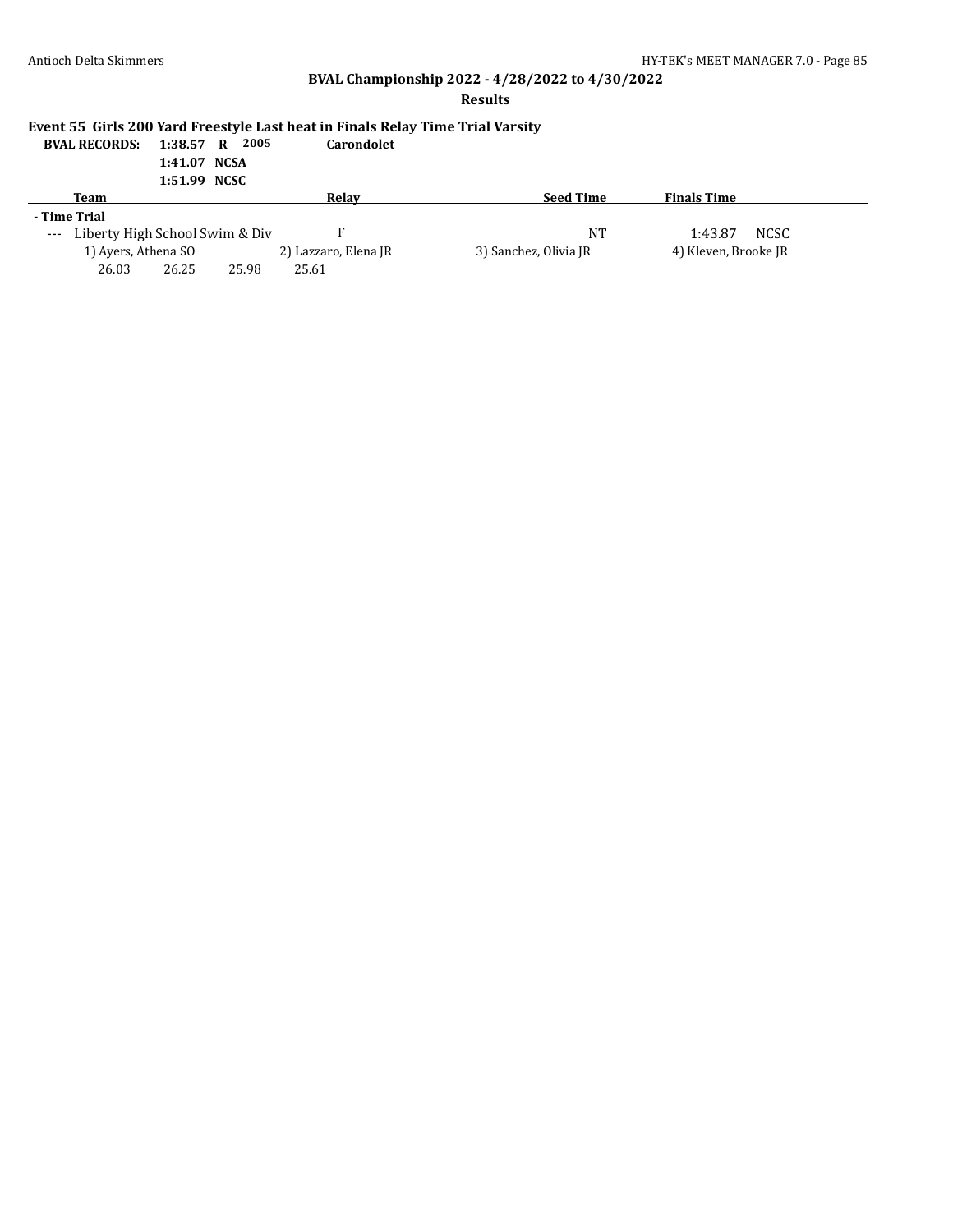#### **Results**

# **Event 56 Girls 100 Yard Backstroke Last heat in Finals Time Trial Varsity**

**BVAL RECORDS: 54.58 R 2004 L. Rogers - Carondolet**

#### **58.27 NCSA 1:02.99 NCSC**

| Name         |       | Yr School                       | <b>Seed Time</b> | <b>Finals Time</b> |  |
|--------------|-------|---------------------------------|------------------|--------------------|--|
| - Time Trial |       |                                 |                  |                    |  |
| Guo, Maddie  |       | SO Heritage High School Swim-CC | NT               | 1:03.94            |  |
| 30.76        | 33.18 |                                 |                  |                    |  |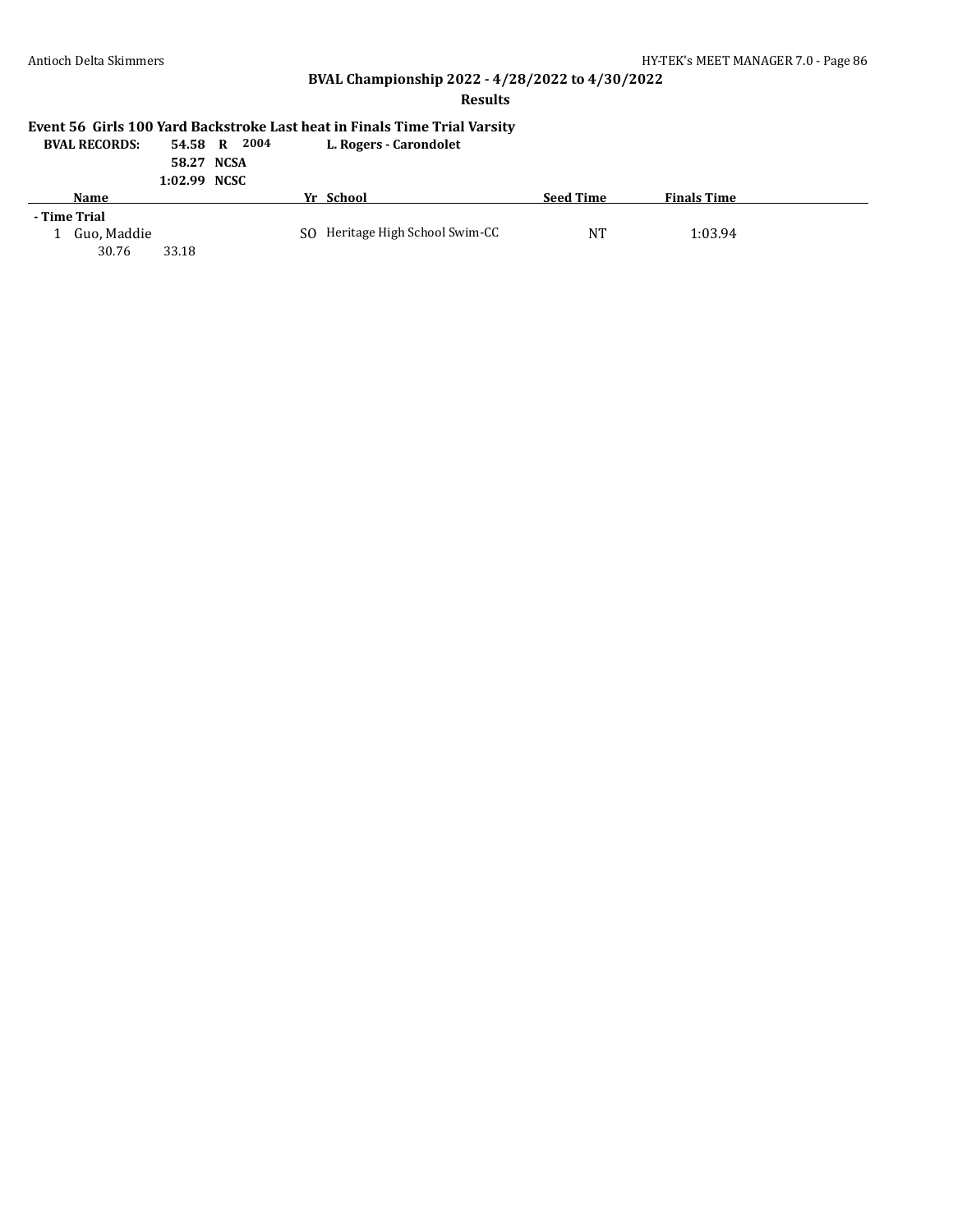### **Results**

## **Event 57 Girls 200 Yard Medley Last heat in Finals Relay Time Trial Varsity**

| <b>BVAL RECORDS:</b> 1:49.55 R 2005 |              |  | <b>Carondolet</b> |
|-------------------------------------|--------------|--|-------------------|
|                                     | 1:51.92 NCSA |  |                   |

| .            | . |
|--------------|---|
| 2:03.59 NCSC |   |

| Team                               |       |       | Relav                   |                       | <b>Seed Time</b> | <b>Finals Time</b>   |      |
|------------------------------------|-------|-------|-------------------------|-----------------------|------------------|----------------------|------|
| - Time Trial                       |       |       |                         |                       |                  |                      |      |
| --- Liberty High School Swim & Div |       |       |                         |                       | NT               | 1:58.80              | NCSC |
| 1) Silva, Alana SO                 |       |       | 2) Almarinez, Gisele JR | 3) Sanchez, Olivia JR |                  | 4) Kleven, Brooke JR |      |
| 30.26                              | 33.69 | 27.29 | 27.56                   |                       |                  |                      |      |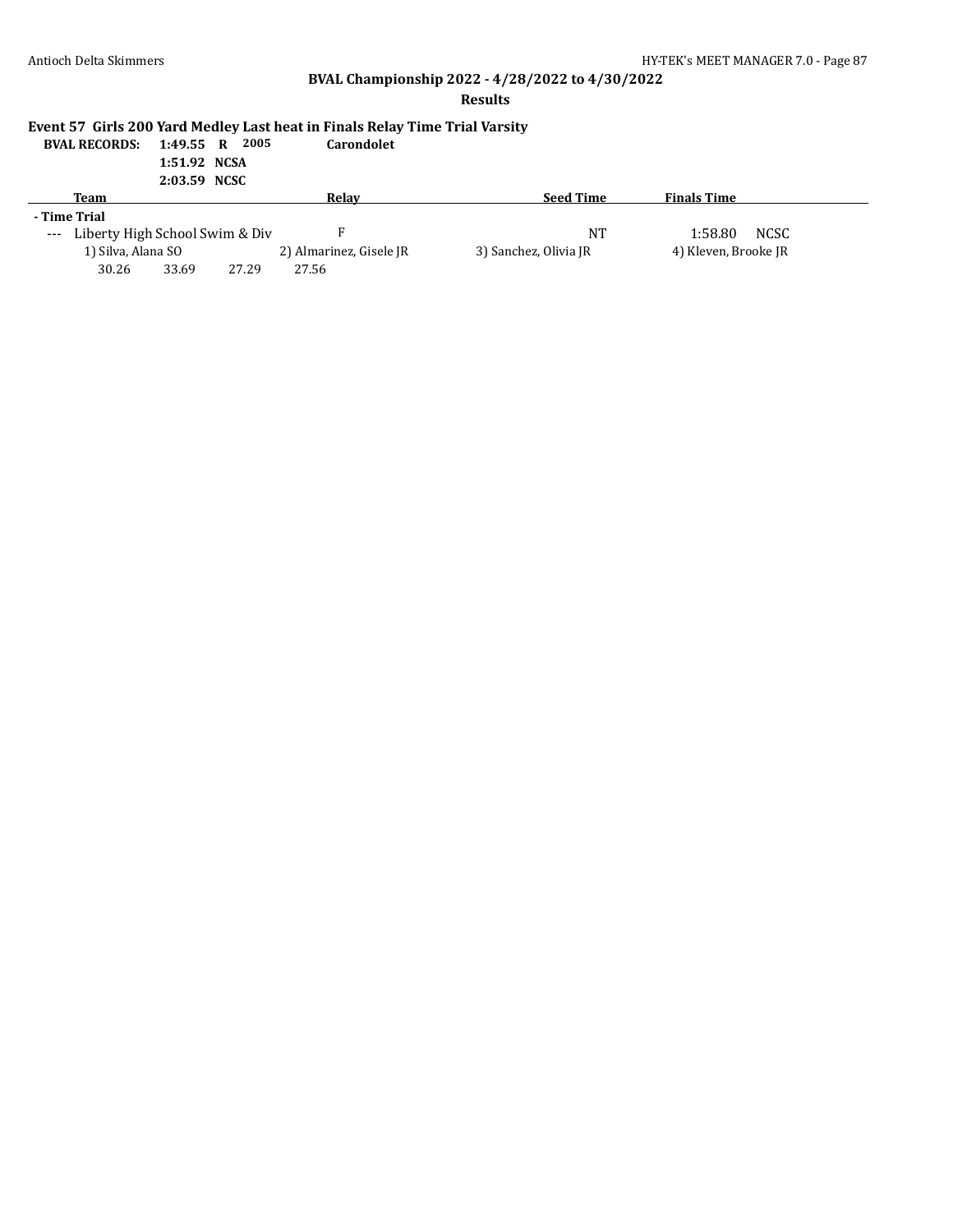#### **Results**

## **Event 58 Mixed 200 Yard IM Last heat in Finals Time Trial Varsity**

| Name          |       |       | Yr School                             | <b>Seed Time</b> | <b>Finals Time</b> | Points |
|---------------|-------|-------|---------------------------------------|------------------|--------------------|--------|
| - Time Trial  |       |       |                                       |                  |                    |        |
| Woolery, Nick |       |       | FR Heritage High School Swim-CC       | NT               | 2:01.41            |        |
| 25.69         | 30.63 | 37.26 | 27.83                                 |                  |                    |        |
| Silva, Alana  |       |       | Liberty High School Swim & Div<br>SO. | NT               | 2:22.39            |        |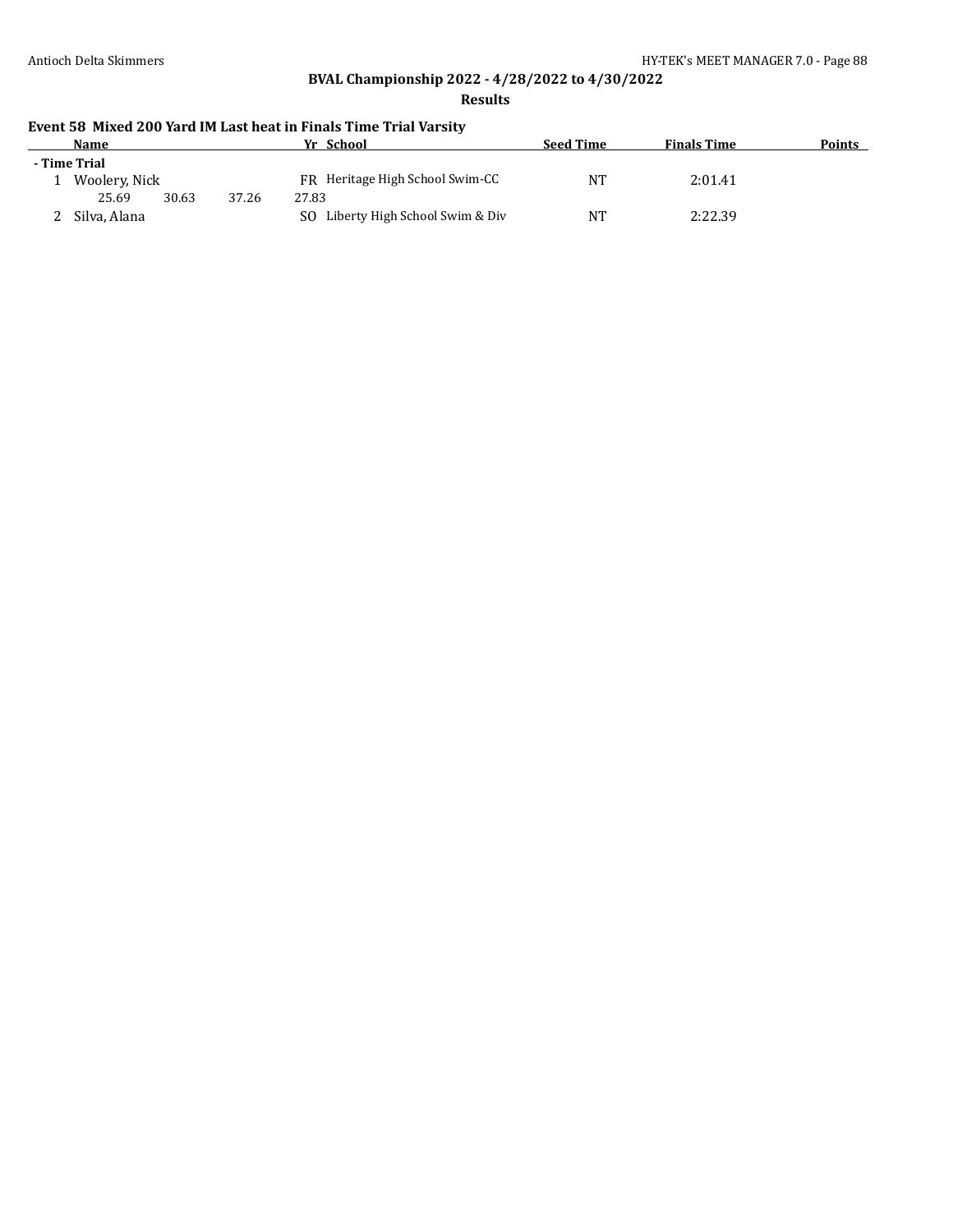**Results**

| Name         |       | Yr School                       | <b>Seed Time</b> | <b>Finals Time</b> | <b>Points</b> |
|--------------|-------|---------------------------------|------------------|--------------------|---------------|
| - Time Trial |       |                                 |                  |                    |               |
| Guo, Maddie  |       | SO Heritage High School Swim-CC | NT               | 1:04.70            |               |
| 31.21        | 33.49 |                                 |                  |                    |               |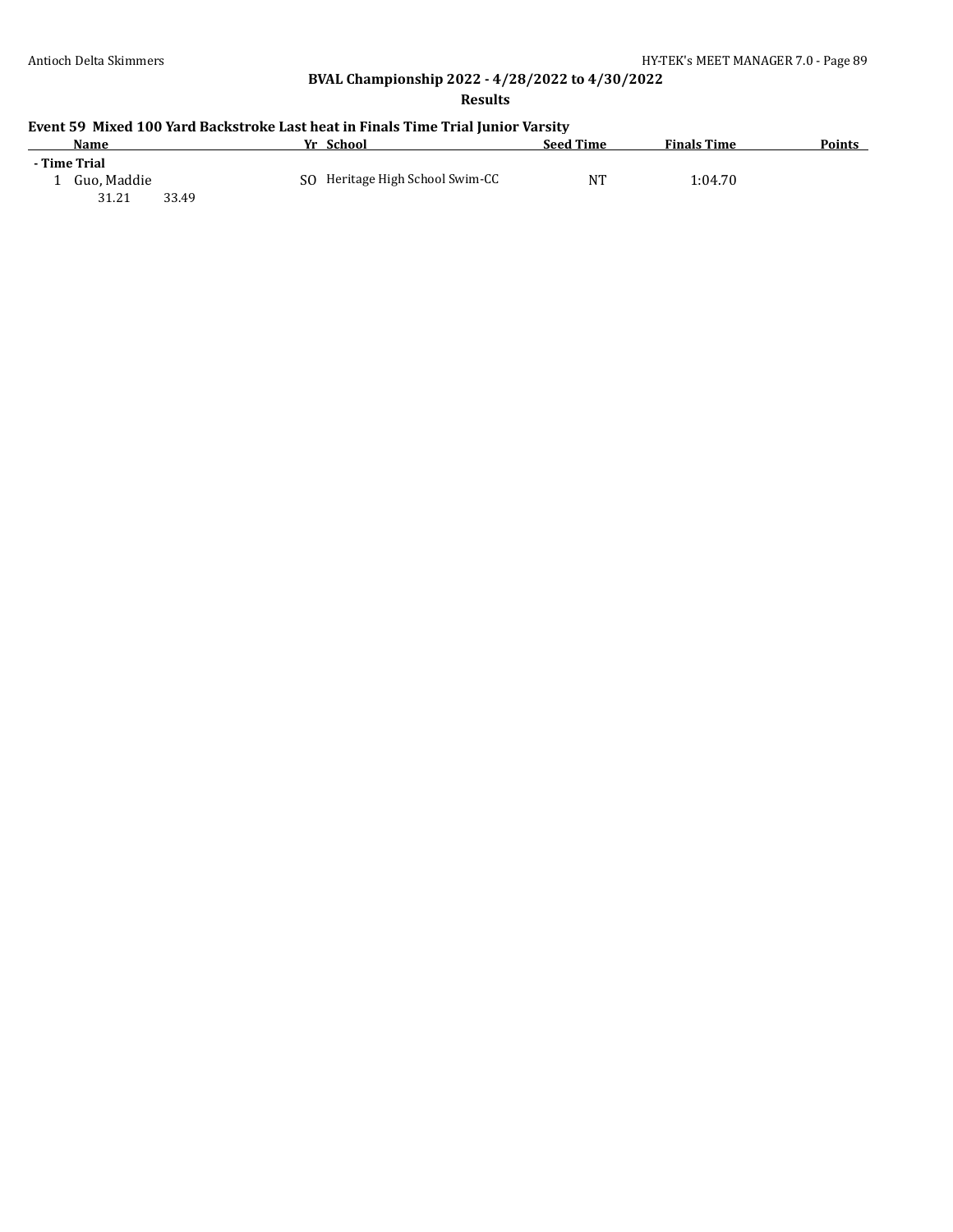**Results**

# **Event 60 Mixed 200 Yard Freestyle Last heat in Finals Time Trial Varsity**

| Name             | School<br>Уr                    | <b>Seed Time</b> | <b>Finals Time</b> | <b>Points</b> |
|------------------|---------------------------------|------------------|--------------------|---------------|
| - Time Trial     |                                 |                  |                    |               |
| Blasquez, Dustin | SO Heritage High School Swim-CC | NT               | 2:09.43            |               |